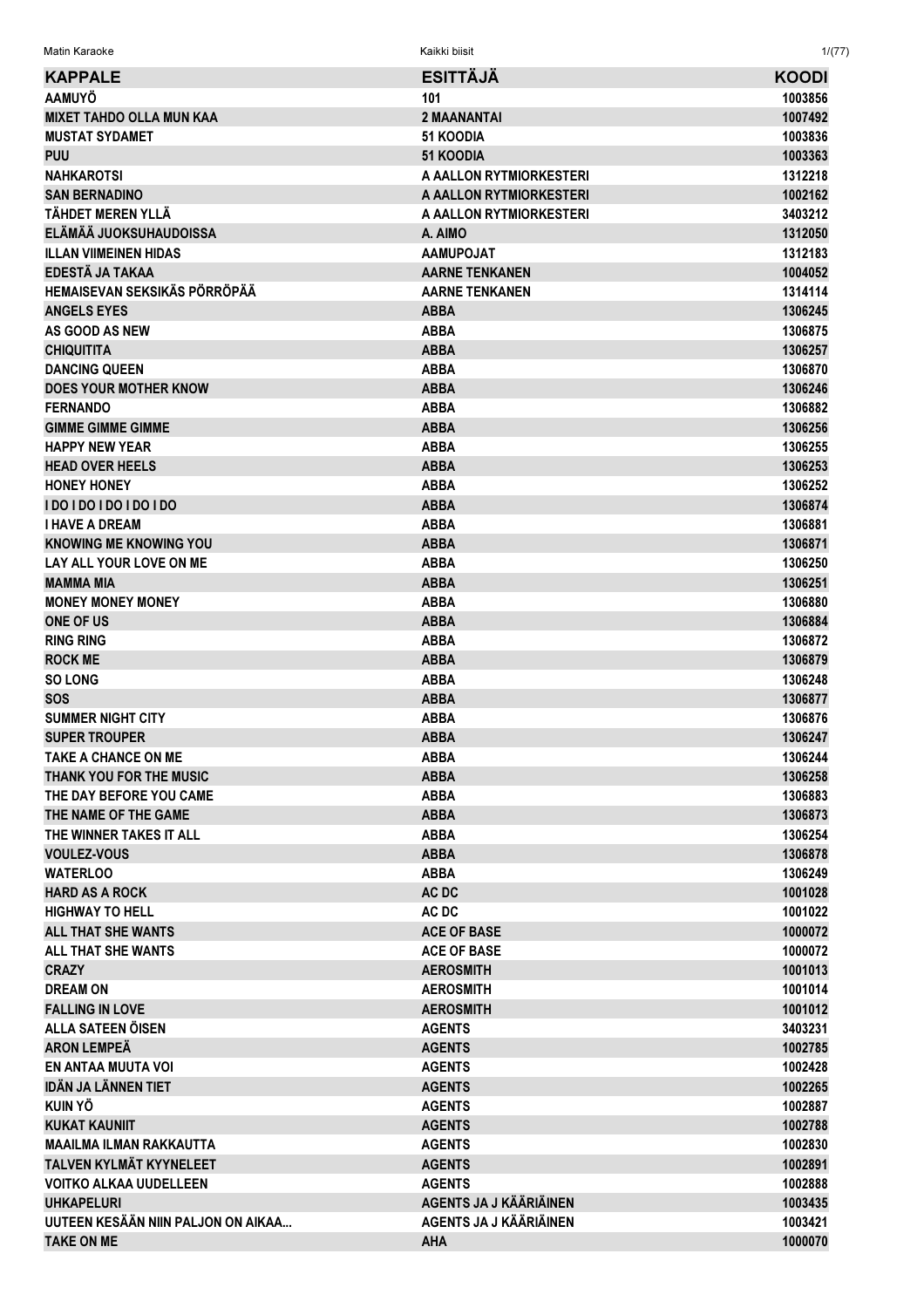| <b>TAKE ON ME</b>             | <b>AHA</b>                    | 1000070 |
|-------------------------------|-------------------------------|---------|
| ALLA VAAHTERAPUUN             | <b>AIKAKONE</b>               | 1002446 |
| <b>UUDET TUULET</b>           | <b>AIKAKONE</b>               | 1002870 |
| <b>ILTATUULEN VIESTI</b>      | <b>AIKAMIEHET</b>             | 1314449 |
| EI KUKAAN KETÄÄN              | AKI SAMULI                    | 3403217 |
| <b>HELENA</b>                 | <b>AKI SIRKESALO</b>          | 3427386 |
| <b>HIKINEN ILTAPÄIVÄ</b>      | <b>AKI SIRKESALO</b>          | 3427381 |
| <b>MULLONIKÄVÄSUA</b>         | <b>AKI SIRKESALO</b>          | 1314389 |
| <b>NAISPAHOLAINEN</b>         | <b>AKI SIRKESALO</b>          | 1007462 |
| <b>PAREMPAA AIKAA</b>         | <b>AKI SIRKESALO</b>          | 1003752 |
| <b>PUNATUKKAINEN</b>          | <b>AKI SIRKESALO</b>          | 1314412 |
| <b>SEKSUAALISTA HÄIRINTÄÄ</b> | <b>AKI SIRKESALO</b>          | 1002314 |
| <b>TULE MUN LUO</b>           | <b>AKI SIRKESALO</b>          | 3427233 |
| <b>MYSTEERI</b>               | AKI SIRKESALO JA LISA NILSSON | 1003848 |
| <b>SUOMIROKKIA</b>            | <b>AKNESTIK</b>               | 1294880 |
| <b>HEINÄKUU</b>               | <b>AKSULI</b>                 | 3427352 |
| <b>POISON</b>                 | <b>ALICE COOPER</b>           | 1001020 |
| <b>SCHOOLS OUT</b>            | <b>ALICE COOPER</b>           | 1001029 |
| <b>BIG IN JAPAN</b>           | <b>ALPHAVILLE</b>             | 1004106 |
|                               | <b>ALPHAVILLE</b>             |         |
| <b>BIG IN JAPAN</b>           |                               | 1004106 |
| ROKATAAN VAAN                 | <b>ALWARI TUOHITORVI</b>      | 1312232 |
| <b>SINUN LAULUSI</b>          | <b>ALWARI TUOHITORVI</b>      | 1003892 |
| ÄLÄ ISKE TUIJAA               | <b>ALWARI TUOHITORVI</b>      | 1312193 |
| <b>MY COO CA CHOO</b>         | <b>ALWIN STARDUST</b>         | 1000015 |
| PUHU MINULLE RAKKAUDESTA      | <b>AMADEUS LUNDBERG</b>       | 3426569 |
| <b>APINAMIES</b>              | <b>AMI ASPELUND</b>           | 1002854 |
| NUORUUTENI OHI ON             | <b>AMI ASPELUND</b>           | 1003817 |
| <b>HEAVY ON MY HEART</b>      | <b>ANASTACIA</b>              | 1000034 |
| <b>LEFT OUTSIDE ALONE</b>     | <b>ANASTACIA</b>              | 1000085 |
| <b>LEFT OUTSIDE ALONE</b>     | <b>ANASTACIA</b>              | 1000085 |
| <b>JAPANESE BOY</b>           | <b>ANEKA</b>                  | 1004120 |
| <b>JAPANESE BOY</b>           | <b>ANEKA</b>                  | 1004120 |
| <b>KENEN SYY</b>              | <b>ANETTE TUOMINEN</b>        | 1314477 |
| <b>TROIKKA</b>                | <b>ANETTE TUOMINEN</b>        | 1314494 |
| <b>ANS KATTOO NY</b>          | <b>ANITA HIRVONEN</b>         | 1312011 |
| <b>AURINKOON</b>              | <b>ANITA HIRVONEN</b>         | 1004335 |
| ET USKO KUINKA KOSKEEKAAN     | <b>ANITA HIRVONEN</b>         | 1312046 |
| ET USKO KUINKA KOSKEEKAAN     | <b>ANITA HIRVONEN</b>         | 1314474 |
| <b>IHANAA ELÄMÄÄ</b>          | <b>ANITA HIRVONEN</b>         | 1002652 |
| <b>RAISIN' MY FAMILY</b>      | <b>ANITA HIRVONEN</b>         | 1002652 |
| SYDÄN RAKASTAA                | <b>ANITA HIRVONEN</b>         | 1002758 |
| <b>VILLITSEE MUN</b>          | <b>ANITA HIRVONEN</b>         | 1004357 |
| <b>SEITSEMÄN PÄIVÄÄ</b>       | ANITA KUUSI JA KARJAPOJAT     | 1003909 |
| <b>TULIVUORI</b>              | <b>ANITA PAJUNEN</b>          | 1004080 |
| <b>KAIPUU</b>                 | <b>ANJA NISKANEN</b>          | 1003844 |
| <b>HAAREMIN RUUSUUUSU</b>     | <b>ANJA PIIPPONEN</b>         | 1003431 |
| PAHA TYTTÖ                    | <b>ANKI</b>                   | 1312224 |
| <b>HÖSTVISAN</b>              | <b>ANKI JA CUMULUS</b>        | 1002383 |
| LÄNSITUULI                    | <b>ANKI JA CUMULUS</b>        | 1002198 |
| <b>PUUVILLAPELLOT</b>         | <b>ANKI JA CUMULUS</b>        | 1003731 |
| <b>SYYSLAULU</b>              | <b>ANKI JA CUMULUS</b>        | 1002383 |
| SÄKKIJÄRVEN POLKKA            | <b>ANKI JA CUMULUS</b>        | 1002174 |
| <b>JOS NYT MENET POIS</b>     | <b>ANKI LINDQVIST</b>         | 1004340 |
| PÄIVÄN VAIN                   | <b>ANKI LINDQVIST</b>         | 1004351 |
| <b>BANDANA</b>                | ANNA ABREU                    | 1315152 |
| <b>HYSTERIA</b>               | <b>ANNA ABREU</b>             | 1007484 |
| EI SE MENNYT NIIN             | <b>ANNA ERIKSSON</b>          | 1003272 |
| <b>HENKI KULKEE</b>           | <b>ANNA ERIKSSON</b>          | 1004228 |
| <b>HUOJUVA TALO</b>           | <b>ANNA ERIKSSON</b>          | 1003631 |
| <b>ILTA YÖHÖN KULJETTAA</b>   | <b>ANNA ERIKSSON</b>          | 1002247 |

**ANNA ERIKSSON** 

**IT'S A HEARTACHE** 

Matin Karaoke

 $2/(77)$ 

1002529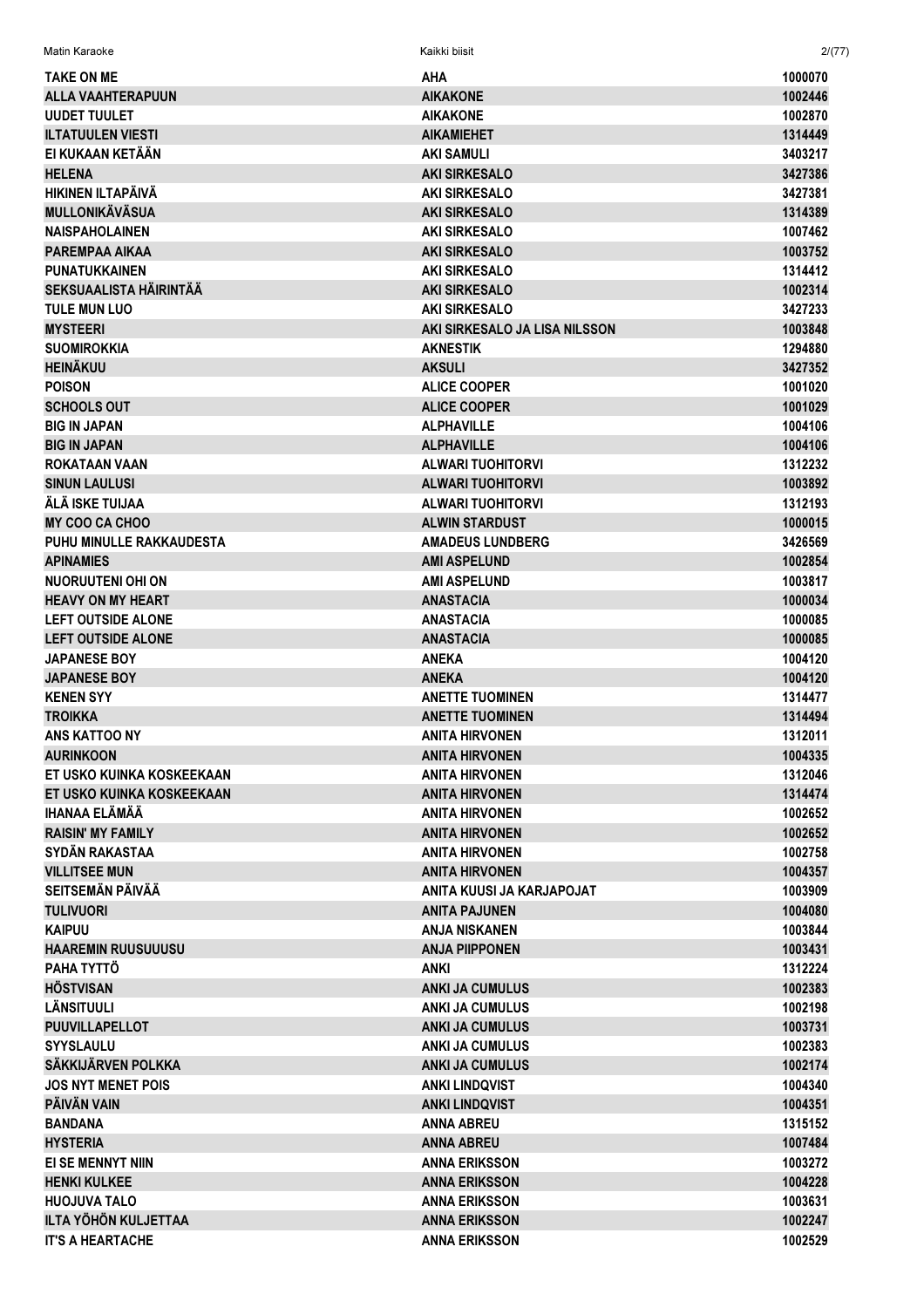| <b>JOS MULLA OLISI SYDÄN</b>    | <b>ANNA ERIKSSON</b>            | 1312267 |
|---------------------------------|---------------------------------|---------|
| <b>JULIET JA JOONATAN</b>       | <b>ANNA ERIKSSON</b>            | 1002116 |
| JÄÄ                             | <b>ANNA ERIKSSON</b>            | 1003432 |
| <b>KAIKISTA KASVOISTA</b>       | <b>ANNA ERIKSSON</b>            | 1002936 |
| <b>KESÄ YHDESSÄ</b>             | <b>ANNA ERIKSSON</b>            | 1002273 |
| <b>KESÄLLÄ KERRAN</b>           | <b>ANNA ERIKSSON</b>            | 1003712 |
| <b>KEVÄTYÖ</b>                  | <b>ANNA ERIKSSON</b>            | 1002623 |
| <b>KUN KATSOIT MINUUN</b>       | <b>ANNA ERIKSSON</b>            | 1002555 |
| <b>LINTU</b>                    | <b>ANNA ERIKSSON</b>            | 1003340 |
| MITÄ JÄÄ                        | <b>ANNA ERIKSSON</b>            | 1003567 |
| <b>ODOTA MUA</b>                | <b>ANNA ERIKSSON</b>            | 1002421 |
| <b>OLEN KAUNIS</b>              | <b>ANNA ERIKSSON</b>            | 1003360 |
| <b>OOT VOIMANI MUN</b>          | <b>ANNA ERIKSSON</b>            | 1002305 |
| <b>ORJANTAPPURAN RUUSUT</b>     | <b>ANNA ERIKSSON</b>            | 1314370 |
| <b>POHJOISEN LILJA</b>          | <b>ANNA ERIKSSON</b>            | 1003655 |
| <b>RAKKAUDEN SAARI</b>          | <b>ANNA ERIKSSON</b>            | 1002531 |
| RAKKAUTTA TÄÄ ON VAIN           | <b>ANNA ERIKSSON</b>            | 1002331 |
| <b>SEURATAAN JOHTAJAA</b>       | <b>ANNA ERIKSSON</b>            | 1002731 |
| <b>SUMUJEN SILTA</b>            | <b>ANNA ERIKSSON</b>            | 1002640 |
| SUN LUOKSES IKÄVÄ ON            | <b>ANNA ERIKSSON</b>            | 1002786 |
| <b>TAHDON POIS</b>              | <b>ANNA ERIKSSON</b>            | 1002878 |
| <b>TANSSIN VAAN</b>             | <b>ANNA ERIKSSON</b>            | 1002886 |
| TIEN SELVEMMIN NÄÄN             | <b>ANNA ERIKSSON</b>            | 1002778 |
|                                 |                                 |         |
| <b>VIE SE POIS</b>              | <b>ANNA ERIKSSON</b>            | 1002974 |
| <b>VIERAAT HUONEET</b>          | <b>ANNA ERIKSSON</b>            | 1002529 |
| <b>VIIMEISEN KERRAN</b>         | <b>ANNA ERIKSSON</b>            | 1312265 |
| <b>EN OLE RUBINSTEIN</b>        | ANNA HANSKI                     | 3403265 |
| <b>KOTIVIINI</b>                | ANNA HANSKI                     | 1002388 |
| <b>LAMBADA</b>                  | ANNA HANSKI                     | 1002187 |
| <b>MELODIAA</b>                 | <b>ANNA HANSKI</b>              | 1002456 |
| <b>MINÄ TAHDON SINUT</b>        | <b>ANNA HANSKI</b>              | 1002303 |
| SINÄ OLET KAUNIS                | ANNA HANSKI                     | 1002455 |
| <b>SUMMERWINE</b>               | <b>ANNA HANSKI</b>              | 1002388 |
| NUORI JA KAUNIS                 | ANNA JÄRVINEN & OLAVI UUSIVIRTA | 1293726 |
| <b>ANTAUDUN</b>                 | <b>ANNA PUU</b>                 | 1314353 |
| <b>C'EST LA VIE</b>             | <b>ANNA PUU</b>                 | 1003773 |
| <b>KEHO PUHUU</b>               | <b>ANNA PUU</b>                 | 3427387 |
| KOHTA VAPAITA                   | <b>ANNA PUU</b>                 | 3402783 |
| <b>KOLME PIENTÄ SANAA</b>       | <b>ANNA PUU</b>                 | 1314029 |
| <b>KULTAREUNUKSET</b>           | <b>ANNA PUU</b>                 | 3426546 |
| <b>LINNUTON PUU</b>             | <b>ANNA PUU</b>                 | 1003822 |
| <b>MATKALLA</b>                 | <b>ANNA PUU</b>                 | 3419380 |
| <b>ME OLLAAN RUNO</b>           | <b>ANNA PUU</b>                 | 3426538 |
| <b>NUORI LOIRI</b>              | <b>ANNA PUU</b>                 | 1314055 |
| OTA MINUT TÄLLAISENA KUIN OON   | <b>ANNA PUU</b>                 | 1315146 |
| <b>RIKO MINUT</b>               | <b>ANNA PUU</b>                 | 1003915 |
| SINÄ OLET MINÄ                  | <b>ANNA PUU</b>                 | 1007501 |
| SÄÄNNÖT RAKKAUDELLE             | <b>ANNA PUU</b>                 | 1314033 |
| <b>TUSIND STYKKER</b>           | <b>ANNE LINNET</b>              | 1314162 |
| <b>ASFALTTIVIIDAKKO</b>         | <b>ANNE MATTILA</b>             | 1002694 |
| EI KERRO TUULI                  | <b>ANNE MATTILA</b>             | 1002980 |
| <b>ENKELEITÄ ONKO HEITÄ</b>     | <b>ANNE MATTILA</b>             | 1002964 |
| <b>ENKELEITÄ ONKO HEITÄ</b>     | <b>ANNE MATTILA</b>             | 1312020 |
| <b>IHMINEN</b>                  | <b>ANNE MATTILA</b>             | 3426608 |
| KAIKKI MUU VOI MENNÄ            | <b>ANNE MATTILA</b>             | 1003858 |
| <b>KAIPUUNI ON USKOMATON</b>    | <b>ANNE MATTILA</b>             | 1003451 |
| <b>KATSEES KUIN TULTA</b>       | <b>ANNE MATTILA</b>             | 1003653 |
| <b>KUIVAA KOIVUA</b>            | <b>ANNE MATTILA</b>             | 3427159 |
| <b>KUTSUVASTI RUMMUT SOIVAT</b> | <b>ANNE MATTILA</b>             | 1002947 |
| LENNETÄÄN                       | <b>ANNE MATTILA</b>             | 1314483 |
| <b>NYT VOIMME JATKAA</b>        | <b>ANNE MATTILA</b>             | 1003666 |
|                                 |                                 |         |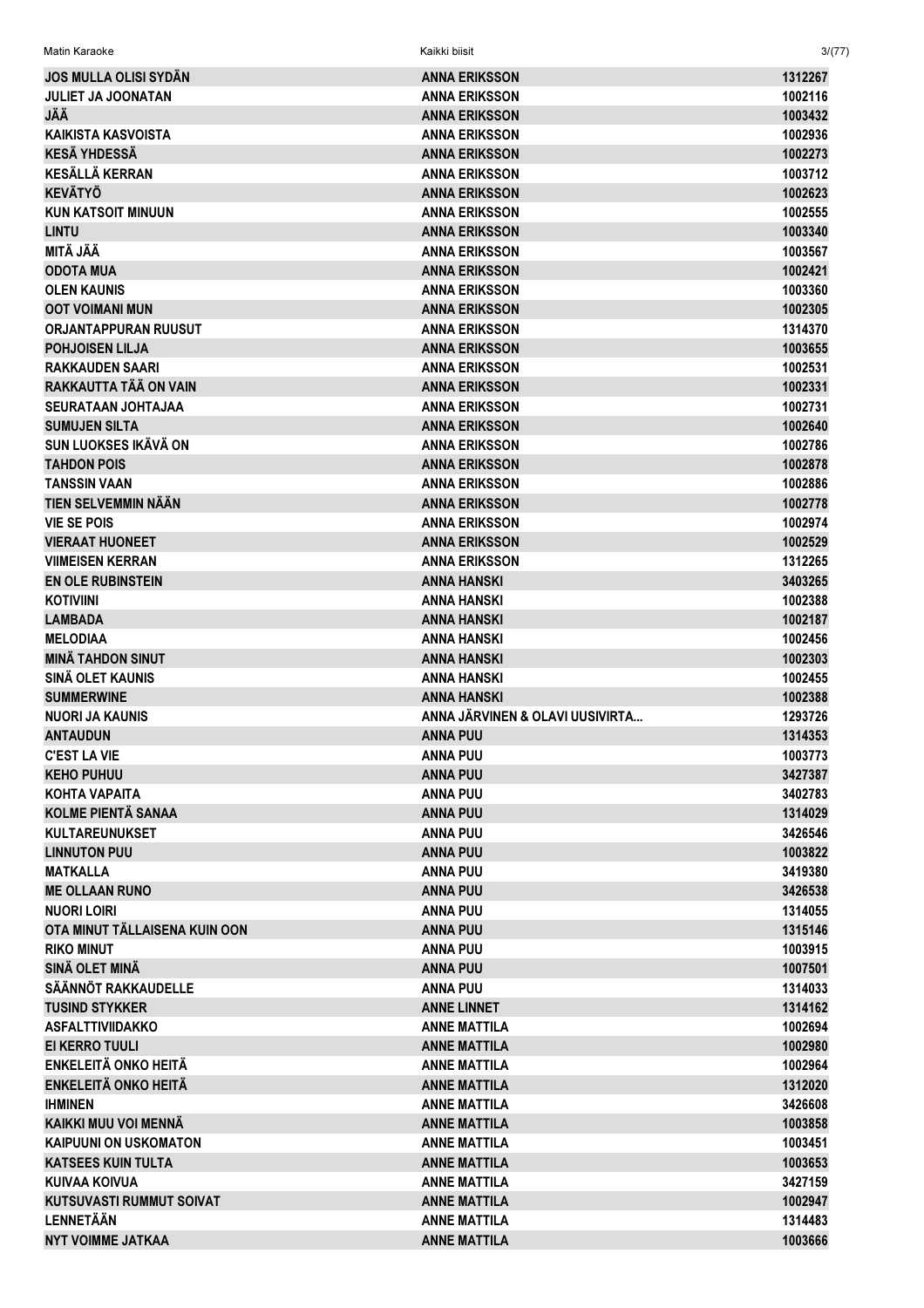| PERUTAAN HÄÄT                      | <b>ANNE MATTILA</b>          | 1003257 |
|------------------------------------|------------------------------|---------|
| <b>PIENEN HETKEN</b>               | <b>ANNE MATTILA</b>          | 1002682 |
| SÄRKYNYTSYDÄN JA PALAVARAKKAUS     | <b>ANNE MATTILA</b>          | 1003279 |
| <b>TAIVAAN KARTTA</b>              | <b>ANNE MATTILA</b>          | 1003295 |
| TUHLAAJATYTTÖ PALAA                | <b>ANNE MATTILA</b>          | 1312021 |
| <b>TYYNYYN JÄLJET JÄÄ</b>          | <b>ANNE MATTILA</b>          | 1003625 |
| <b>UNIHIEKKAA</b>                  | <b>ANNE MATTILA</b>          | 1003215 |
| <b>VALOKUVA</b>                    | <b>ANNE MATTILA</b>          | 1002729 |
| VIELÄ YKSI ELÄMÄ                   | <b>ANNE MATTILA</b>          | 3403283 |
| <b>VIILENEE</b>                    | <b>ANNE MATTILA</b>          | 1003796 |
| <b>VOIMA RAKKAUDEN</b>             | <b>ANNE MATTILA</b>          | 1003896 |
| <b>SIELU SALAMOI</b>               | ANNE MATTILA JA JANNE TULKKI | 1003255 |
| <b>ETHÄN MEE</b>                   | <b>ANNELI MATTILA</b>        | 1003270 |
| <b>HEI PIANOMIES</b>               | <b>ANNELI MATTILA</b>        | 1004062 |
| <b>LUOTTAA HUOMISEEN</b>           | <b>ANNELI MATTILA</b>        | 1003543 |
| <b>MIKÄ SUN NIMI ON</b>            | <b>ANNELI MATTILA</b>        | 1314484 |
| <b>NE NA NA NA</b>                 | <b>ANNELI MATTILA</b>        | 1003700 |
| <b>OON JUURILLAIN</b>              | <b>ANNELI MATTILA</b>        | 1003704 |
| <b>RAKKAUDEN MUISTOMERKKI</b>      | <b>ANNELI MATTILA</b>        | 1003339 |
| <b>SEITSEMÄS TAIVAS</b>            | <b>ANNELI MATTILA</b>        | 3426376 |
| <b>SUOJAAN</b>                     | <b>ANNELI MATTILA</b>        | 1003262 |
| TANSSIN PÄIVÄT TANSSIN YÖT         | <b>ANNELI MATTILA</b>        | 1003242 |
| TULIVUORI SISÄLLÄIN                | <b>ANNELI MATTILA</b>        | 1003225 |
| RAKASTAN JOKAISTA PÄIVÄÄ           | <b>ANNELI PASANEN</b>        | 1002244 |
|                                    |                              |         |
| <b>CON TE PARTIRO</b>              | <b>ANNELI SAARISTO</b>       | 1002313 |
| <b>EVAKON LAULU</b>                | <b>ANNELI SAARISTO</b>       | 1003747 |
| <b>JOS JOSKUS</b>                  | <b>ANNELI SAARISTO</b>       | 1002478 |
| <b>KATKENNUT HELMINAUHA</b>        | <b>ANNELI SAARISTO</b>       | 1002735 |
| <b>LUMPEENKUKKA</b>                | <b>ANNELI SAARISTO</b>       | 1002780 |
| <b>TÄMÄ YÖ</b>                     | <b>ANNELI SAARISTO</b>       | 1002313 |
| <b>AS TEARS GO BY</b>              | <b>ANNELI SARI</b>           | 1002550 |
| <b>KIELLETYT LEIKIT</b>            | <b>ANNELI SARI</b>           | 1002588 |
| <b>MENIN RAITEILTAIN</b>           | <b>ANNELI SARI</b>           | 1002549 |
| <b>MUISTOJENI RUUSUT</b>           | <b>ANNELI SARI</b>           | 3426741 |
| <b>OSANANI OVAT KYYNELEET</b>      | <b>ANNELI SARI</b>           | 1002550 |
| <b>RAKKAUS AITO ON VAIN KERRAN</b> | <b>ANNELI SARI</b>           | 3426739 |
| <b>VALKOAKAASIAT</b>               | <b>ANNELI SARI</b>           | 1314470 |
| PUT A LITTLE LOVE IN YOUR HEART    | <b>ANNIE LENNOX</b>          | 1000032 |
| ON AIVAN SAMA MITEN KAUAS MEET     | <b>ANNIKA EKLUND</b>         | 1002949 |
| <b>SHANGHAIN VALOT</b>             | <b>ANNIKA EKLUND</b>         | 1312279 |
| <b>SINUSSA ON JOTAIN</b>           | <b>ANNIKA EKLUND</b>         | 1293853 |
| <b>LUMIHIUTALEITA</b>              | ANNIKKI TÄHTI                | 3425559 |
| <b>MUISTATKO MONREPOSN</b>         | ANNIKKI TÄHTI                | 1002852 |
| <b>MUSTALAISVIULU</b>              | ANNIKKI TÄHTI                | 1002220 |
| <b>UNIKUVA</b>                     | <b>ANNIKKI TÄHTI</b>         | 3425548 |
| <b>VILLIT RUUSUT</b>               | <b>ANNIKKI TÄHTI</b>         | 1002112 |
| <b>VILLIT RUUSUT</b>               | ANNIKKI TÄHTI                | 3426731 |
| 1972                               | <b>ANSSIKELA</b>             | 1002889 |
| <b>AAMU</b>                        | <b>ANSSIKELA</b>             | 1003803 |
| <b>ILVES</b>                       | <b>ANSSIKELA</b>             | 3426079 |
| <b>JENNIFER ANISTON</b>            | <b>ANSSIKELA</b>             | 1003274 |
| <b>KAKSI SISARUSTA</b>             | <b>ANSSIKELA</b>             | 1002520 |
| <b>LEVOTON TYTTÖ</b>               | <b>ANSSIKELA</b>             | 1314024 |
| <b>MAITOHAPOILLA</b>               | <b>ANSSIKELA</b>             | 1314044 |
| <b>MIKAN FAIJAN BMW</b>            | <b>ANSSIKELA</b>             | 1002457 |
| <b>MILLA</b>                       | <b>ANSSIKELA</b>             | 1002591 |
| <b>MITEN SYDÄMET TOIMII</b>        | <b>ANSSIKELA</b>             | 1314040 |
| <b>NOSTALGIAA</b>                  | <b>ANSSIKELA</b>             | 1315129 |
| <b>NUMMELA</b>                     | <b>ANSSIKELA</b>             | 1002458 |
| <b>PETRI RUUSUNEN</b>              | <b>ANSSIKELA</b>             | 3402787 |
| PIIRRÄ MINUUN TIE                  | <b>ANSSIKELA</b>             | 3402788 |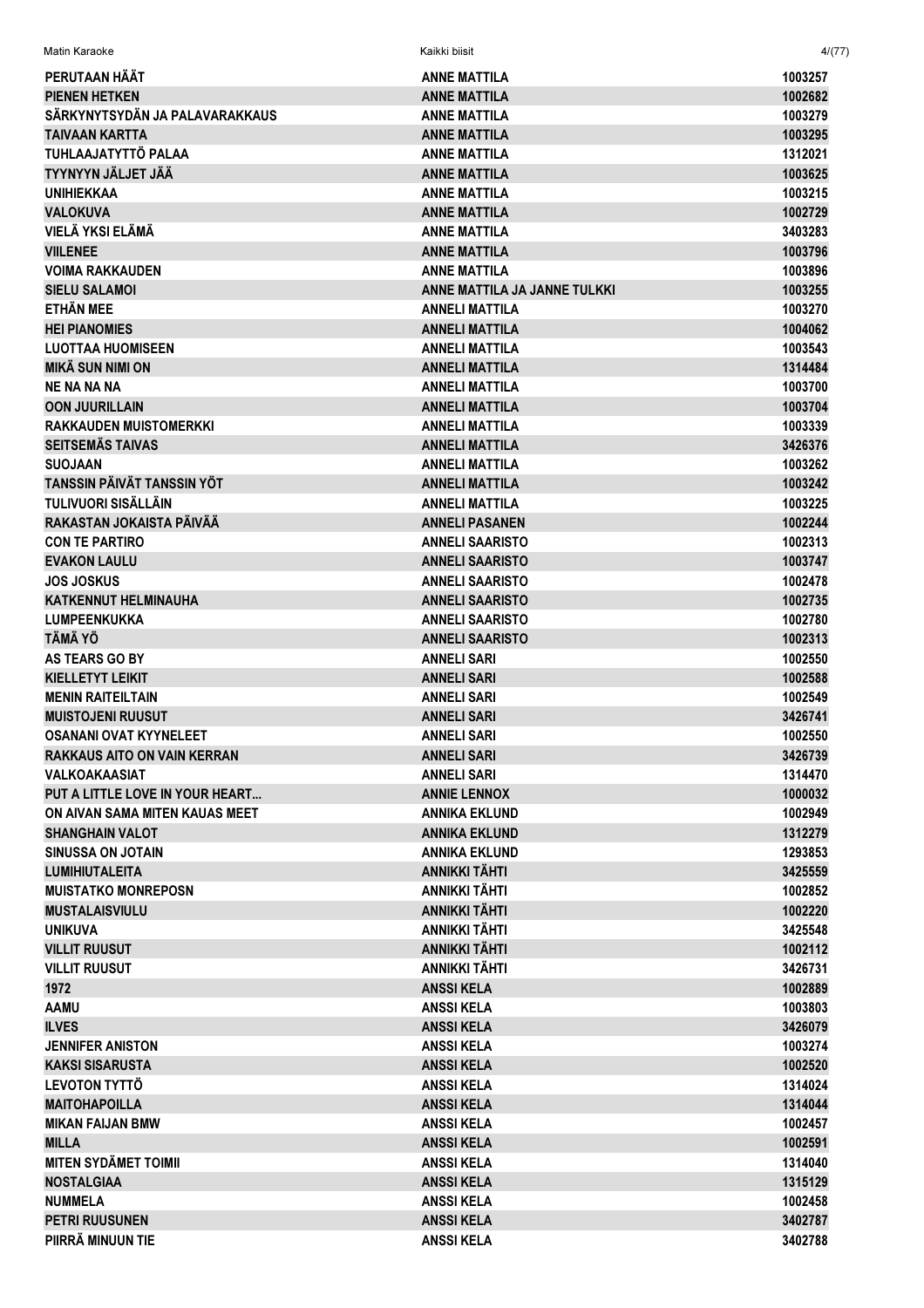| <b>PUISTOSSA</b>              | <b>ANSSIKELA</b>               | 1002519 |
|-------------------------------|--------------------------------|---------|
| RAKKAUS ON MURHAA             | <b>ANSSIKELA</b>               | 1003349 |
| ÄLÄ MENE POIS                 | <b>ANSSIKELA</b>               | 1293812 |
| <b>FENIX-LINTU</b>            | <b>ANTTI HUOVILA</b>           | 1002261 |
| <b>MUTSI JA FAIJA</b>         | <b>ANTTI HUOVILA</b>           | 1003352 |
| <b>MUUTTOLINNUT</b>           | <b>ANTTI HUOVILA</b>           | 1002231 |
| ONKO SIELLÄKIN YÖ             | <b>ANTTI HUOVILA</b>           | 1003541 |
| REVONTULIHÄÄT                 | <b>ANTTI HUOVILA</b>           | 1003545 |
| <b>SATA KITARAA</b>           | <b>ANTTI HUOVILA</b>           | 1002521 |
| <b>TUNTEMATON</b>             | <b>ANTTI HUOVILA</b>           | 1002482 |
| <b>VASKIKELLOT</b>            | <b>ANTTI HUOVILA</b>           | 1002347 |
| NIIN KAUNIS                   | <b>ANTTI KETONEN</b>           | 3426393 |
| OLISITPA SYLISSÄNI            | <b>ANTTI KETONEN</b>           | 3425701 |
| HALLA JA ETELÄTUULI           | <b>ANTTI RAILIO</b>            | 1314653 |
| <b>RUOSTUNUT ANKKURI</b>      | <b>ANTTI RAILIO</b>            | 1314416 |
| <b>SAMAAN MARMORIIN</b>       | <b>ANTTI RAILIO</b>            | 3426184 |
| SULAVA JÄÄ                    |                                | 1314037 |
|                               | <b>ANTTI RAILIO</b>            |         |
| <b>ANGELLE</b>                | <b>ANTTI RAISKI</b>            | 1002593 |
| LÄHDÖN HETKI                  | <b>ANTTI RAISKI</b>            | 1002439 |
| <b>MAKEAA</b>                 | <b>ANTTI RAISKI</b>            | 1002948 |
| <b>ATLANTTI</b>               | <b>ANTTI TUISKU</b>            | 1293824 |
| BLAABLAA (EN KUULE SANAAKAAN) | <b>ANTTI TUISKU</b>            | 1315144 |
| EN HALUA TIETÄÄ               | <b>ANTTI TUISKU</b>            | 1003088 |
| ENSIMMÄINEN KERTA             | <b>ANTTI TUISKU</b>            | 1003547 |
| HYÖKYAALTO                    | <b>ANTTI TUISKU</b>            | 1004076 |
| JÄÄ TAI MEE                   | <b>ANTTI TUISKU</b>            | 1314417 |
| PETO ON IRTI                  | <b>ANTTI TUISKU</b>            | 3402786 |
| PYYDÄ MULTA ANTEEKS KUNNOLLA  | <b>ANTTI TUISKU</b>            | 3403255 |
| <b>RAHAN TAKII</b>            | <b>ANTTI TUISKU</b>            | 3419377 |
| <b>RAKKAUS ON</b>             | <b>ANTTI TUISKU</b>            | 1314380 |
| <b>RUKOUS</b>                 | <b>ANTTI TUISKU</b>            | 1312830 |
| <b>TREENAA</b>                | <b>ANTTI TUISKU</b>            | 3427492 |
| TYHJÄ HUONE                   | <b>ANTTI TUISKU</b>            | 1003259 |
| YKSINÄINEN                    | <b>ANTTI TUISKU</b>            | 1293727 |
| <b>HANURI</b>                 | ANTTI TUISKU, BOYAT            | 3426185 |
| KAHDESTAAN                    | ANTTI TUISKU, JENNI VARTIAINEN | 1003207 |
| <b>RUUSULAULU</b>             | <b>ANTTI VIRMAVIRTA</b>        | 3426129 |
| ANNA MULLE PIISKAA            | <b>APULANTA</b>                | 1003211 |
| <b>ARMO</b>                   | <b>APULANTA</b>                | 1003206 |
| <b>HIEKKAA</b>                | <b>APULANTA</b>                | 1002802 |
| <b>ILONA</b>                  | <b>APULANTA</b>                | 1003882 |
| <b>JUMALA</b>                 | <b>APULANTA</b>                | 3403851 |
| <b>KAIVO</b>                  | <b>APULANTA</b>                | 1003663 |
| <b>KONEESEEN KADONNUT</b>     | <b>APULANTA</b>                | 1003525 |
| LOKIN PÄÄLLÄ LOKKI            | <b>APULANTA</b>                | 3427136 |
| MAANANTAI                     | <b>APULANTA</b>                | 1293854 |
| MITÄ KUULUU                   | <b>APULANTA</b>                | 3403257 |
| PAHA IHMINEN                  |                                | 1004067 |
|                               | <b>APULANTA</b>                |         |
| PAHEMPI TOISTAAN              | <b>APULANTA</b>                | 3403262 |
| POLTETTU KARMA                | <b>APULANTA</b>                | 1314429 |
| <b>SUN KOHDALLA</b>           | <b>APULANTA</b>                | 1315134 |
| SYÖPÄ                         | <b>APULANTA</b>                | 1004389 |
| VALOT PIMEYKSIEN REUNOILLA    | <b>APULANTA</b>                | 1315300 |
| VASTEN MUN KASVOJANI          | <b>APULANTA</b>                | 3403287 |
| YKSI TOISENSA JÄLKEEN         | <b>APULANTA</b>                | 1003062 |
| <b>ZOMBEJA</b>                | <b>APULANTA</b>                | 1314138 |
| <b>SADEMIES</b>               | <b>ARI KLEM</b>                | 1312010 |
| JÄÄ HILJAISUUS                | ARJA HAVAKKA                   | 3427156 |
| LOKKI                         | <b>ARJA HAVAKKA</b>            | 1002568 |
| MERI                          | <b>ARJA HAVAKKA</b>            | 1002784 |

ARJA HAVAKKA

Kaikki biisit

 $5/(77)$ 

1002556

Matin Karaoke

**MUSTAT ENKELIT**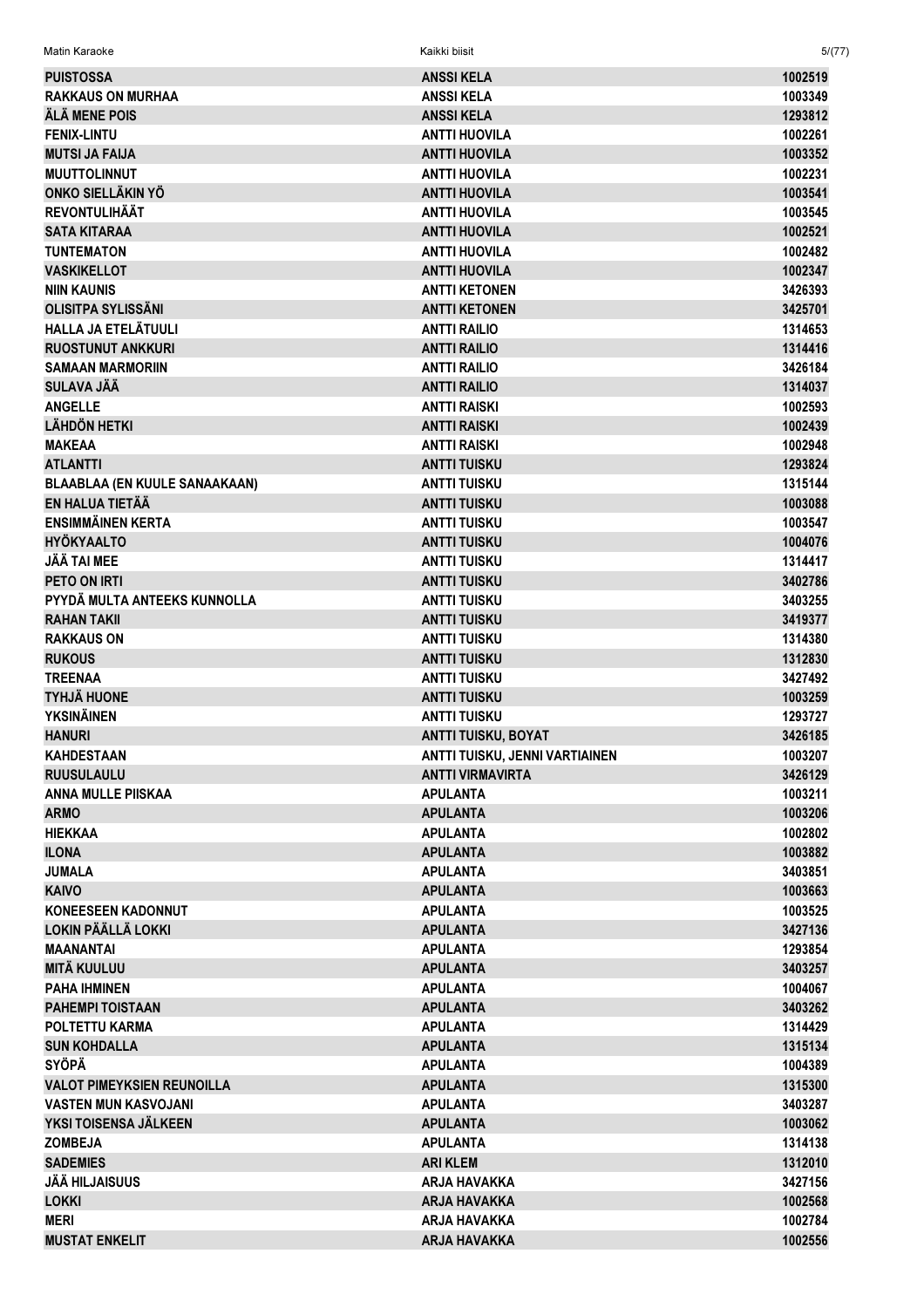| Matin Karaoke                       | Kaikki biisit                         | 6/(77)  |
|-------------------------------------|---------------------------------------|---------|
| NOVGORODIN RUUSU                    | ARJA HAVAKKA                          | 1002241 |
| SUN LAIVAS RANTAAN JÄÄDÄ TÄYTYI     | ARJA HAVAKKA                          | 1002881 |
| SYVÄLLE SILMIIN                     | ARJA HAVAKKA                          | 3426763 |
| TUULELLA EI OLE YSTÄVÄÄ             | <b>ARJA HAVAKKA</b>                   | 3403237 |
| USKO PUOLET MITÄ NÄET               | <b>ARJA HAVAKKA</b>                   | 1002633 |
| USKO PUOLET MITÄ NÄET               | <b>ARJA HAVAKKA</b>                   | 1312085 |
| <b>AVARUUS</b>                      | <b>ARJA KORISEVA</b>                  | 1003777 |
| <b>ENKELIN SILMIN</b>               | <b>ARJA KORISEVA</b>                  | 1003144 |
| <b>ERON HETKI ON KAUNIS</b>         | <b>ARJA KORISEVA</b>                  | 1293687 |
| <b>HIENOHELMA</b>                   | <b>ARJA KORISEVA</b>                  | 1314475 |
| <b>KUIN HÄKKILINTU</b>              | <b>ARJA KORISEVA</b>                  | 1003362 |
| <b>KULTAISET KORVARENKAAT</b>       | <b>ARJA KORISEVA</b>                  | 1002583 |
| <b>KUNINGASKOBRA</b>                | <b>ARJA KORISEVA</b>                  | 1314480 |
| LEIPÄÄ LEMPEE LÄMPÖÖ                | <b>ARJA KORISEVA</b>                  | 3403219 |
| <b>MUISTA MINUA</b>                 | <b>ARJA KORISEVA</b>                  | 1293702 |
| <b>NAURAN JA RAKASTAN</b>           | <b>ARJA KORISEVA</b>                  | 1002951 |
| <b>NIIN</b>                         | <b>ARJA KORISEVA</b>                  | 1003569 |
| <b>RANNALLA TANGO</b>               | <b>ARJA KORISEVA</b>                  | 1002757 |
| <b>TÄÄ YSTÄVYYS</b>                 | <b>ARJA KORISEVA</b>                  | 3426743 |
| <b>VANHAAN MALLIIN</b>              | <b>ARJA KORISEVA</b>                  | 3426755 |
| YÖ SAARISTOSSA                      | <b>ARJA KORISEVA</b>                  | 1003594 |
| <b>KUN MINUUN KOSKETAT</b>          | ARJA KORISEVA JA ARI KLEM             | 1002364 |
| <b>SOMETIMES WHEN WE TOUCH</b>      | ARJA KORISEVA JA ARI KLEM             | 1002364 |
| <b>VILLI ILTA</b>                   | <b>ARJA KORVISEVA</b>                 | 1312004 |
| ELÄMÄÄ JUOKSUHAUDOISSA              | <b>ARJA SAIJONMAA</b>                 | 1003142 |
| <b>EN BRO AV GEMENSKAP</b>          | <b>ARJA SAIJONMAA</b>                 | 1002355 |
| <b>FAIRYLAND</b>                    | ARJA SAIJONMAA                        | 1002382 |
| <b>SATUMAA</b>                      | <b>ARJA SAIJONMAA</b>                 | 1002382 |
| <b>SYDÄNTEN SILTA</b>               | <b>ARJA SAIJONMAA</b>                 | 1002355 |
| TÄNÄÄN EN VOI LUOKSES TULLA         | <b>ARJA SAIJONMAA</b>                 | 1003126 |
| <b>URALIN PIHLAJA</b>               | <b>ARJA SAIJONMAA</b>                 | 1002397 |
| YSTÄVÄN LAULU                       | <b>ARJA SAIJONMAA</b>                 | 1294894 |
| <b>ILTALOMA</b>                     | ARMI AAVIKKO                          | 1293817 |
| PELKKÄÄ HYVÄÄ                       | <b>ARMI JA DANNY</b>                  | 3403213 |
| TAHDON OLLA SULLE HYVIN HELLÄ       | ARMI JA DANNY                         | 1002754 |
| KAUNIS ON MAAILMA TAAS              | <b>ARTO NUOTIO</b>                    | 3426322 |
| <b>SAARI RAKKAUDEN</b>              | <b>ARTO NUOTIO</b>                    | 3426762 |
| <b>BEAUTIFUL SUNDAY</b>             | <b>ARTO SOTAVALTA</b>                 | 1002309 |
| EI MAITOA TÄNÄÄN                    | <b>ARTO SOTAVALTA</b>                 | 1312194 |
| <b>KAUNIS SUNNUNTAI</b>             | <b>ARTO SOTAVALTA</b>                 | 1002309 |
| PÄIVÄT KUIN UNTA                    | <b>ARTO SOTAVALTA</b>                 | 1003301 |
| <b>NELJÄN RUUHKA</b>                | <b>ARTO TAMMINEN</b>                  | 1002995 |
| <b>UTOPIAA</b>                      | <b>ARTO TAMMINEN</b>                  | 1002134 |
| <b>JUOMARIN LAULU</b>               | <b>ARTTU SUUNTALA</b>                 | 1002301 |
| <b>LAPSUUDEN PIHAPUU</b>            | <b>ARTTU SUUNTALA</b>                 | 1002266 |
| <b>AVAIMET KÄTEEN</b>               | <b>ARTTU WISKARI</b>                  | 1314662 |
| <b>IKUISESTI KAHDESTAAN</b>         | <b>ARTTU WISKARI</b>                  | 1314357 |
| <b>KAHVIMAITO</b>                   | <b>ARTTU WISKARI</b>                  | 1315140 |
| <b>KUN ME DISKOSSA SUUDELTIIN</b>   | <b>ARTTU WISKARI</b>                  | 1314856 |
| <b>KUNINGASLOHI</b>                 | <b>ARTTU WISKARI</b>                  | 3403850 |
| <b>MEIDÄN BIISI</b>                 | <b>ARTTU WISKARI</b>                  | 3425945 |
| <b>MÖKKITIE</b>                     | <b>ARTTU WISKARI</b>                  | 1004078 |
| <b>SORATEIDEN SANKARIT</b>          | <b>ARTTU WISKARI</b>                  | 1312843 |
| <b>SUOMEN MUOTOISEN PILVEN ALLA</b> | <b>ARTTU WISKARI</b>                  | 3426354 |
| <b>TUNTEMATON POTILAS</b>           | <b>ARTTU WISKARI</b>                  | 1312282 |
| YSTÄVÄN REMPPA                      | <b>ARTTU WISKARI</b>                  | 3426325 |
| TÄSSÄKÖ TÄÄ OLI                     | ARTTU WISKARI FEAT. LEAVINGS-ORKESTER | 3427353 |
| <b>SIRPA</b>                        | <b>ARTTU WISKARI FEAT, ULPU</b>       | 1314827 |
| <b>HYVIÄ UUTISIA</b>                | <b>ARVILIND</b>                       | 1002719 |
| <b>NORMIPÄIVÄ</b>                   | <b>ASTE</b>                           | 1007463 |
| POIKKEUS SÄÄNTÖÖN                   | <b>ASTE</b>                           | 3427145 |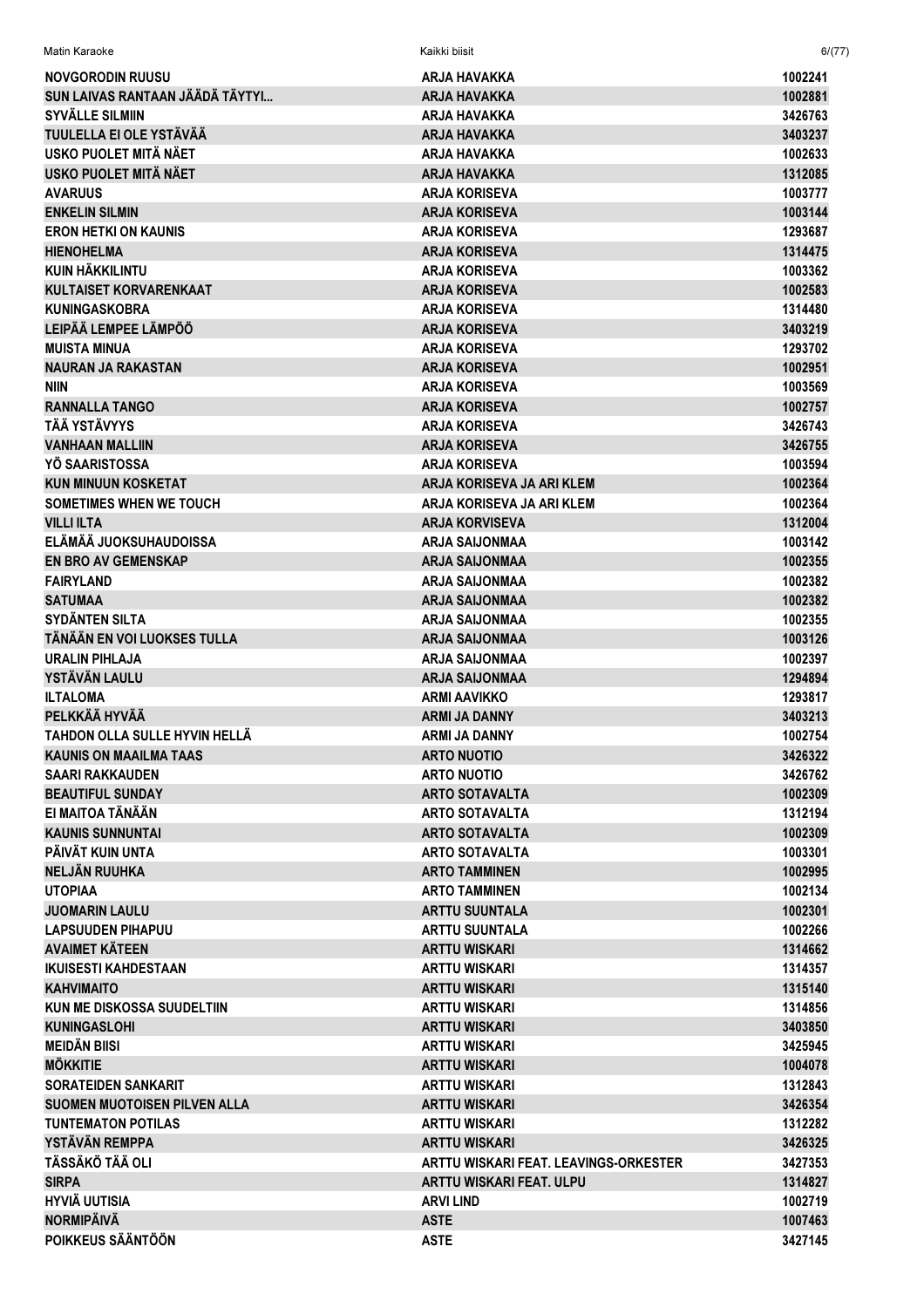YHDET SILLE ASTE 1314839 AURINKOON ATOMIROTTA 1314828 HIMA TAAS ATOMIROTTA 1315265 EILISEN AURINKO AURORA 1314655 KAIKKI MITÄ NÄÄT AURORA 1315310 SE SOI AURORA 1314821 TÄYDELLISET AURORA 3426065 SÄ HIFFAAT AURORA FEAT. KEKO SALATA 3402790 KUURAPARTA B KOIVUNEN JA FOUR CATS 1004270 KAUAS VUORTEN TAA 1002323 TAIVAS SINIVALKOINEN BABLO 1002415 WHISKEY IN THE JAR BABLO 1002323 GET DOWN BACKSTREET BOYS 1000084 GET DOWN BACKSTREET BOYS GET DOWN 1000084 ILL NEVER BREAK YOUR HEART AND REAST RESERVED BACKSTREET BOYS AND RESERVED BY A 4000066 ILL NEVER BREAK YOUR HEART THE SALE BACKSTREET BOYS THE SALE OF THE SALE OF THE SALE OF THE SALE OF THE SALE OF THE SALE OF THE SALE OF THE SALE OF THE SALE OF THE SALE OF THE SALE OF THE SALE OF THE SALE OF THE SALE OF TH QUIT PLAYING GAMES WITH MY HEART **EXECUTE A RELATION OF BACKSTREET BOYS** 1000074 QUIT PLAYING GAMES WITH MY HEART... BACKSTREET BOYS 1000074 IKKUNAPRINSESSA BADDING 1315079 ROCK'N ROLL KEIJUKAINEN BADDING ROCKERS 1312230 TULE KANSSANI KYLPYYN **BAMBOLEROS** 1002372 WALK LIKE AN EGYPTIAN BANGLES BANGLES AND LIKE AN EGYPTIAN BANGLES WALK LIKE AN EGYPTIAN BANGLES AND LOCAL CONSUMING THE RESERVE OF THE RESERVE OF THE RESERVE OF THE RESERVE OF THE RESERVE OF THE RESERVE OF THE RESERVE OF THE RESERVE OF THE RESERVE OF THE RESERVE OF THE RESERVE OF THE RES MASSACHUSETTS BEE GEES 1000086 MASSACHUSETTS 1000086 1000086 1000086 1000086 1000086 1000086 1000086 1000086 1000086 1000086 1000086 1000086 TO LOVE SOMEBODY A GALLONG THE GEES ARE GEES TO LOVE SOMEBODY A 1000073 TO LOVE SOMEBODY **A CONSIDER THE SOMEBOOT SEEMS AND SEEMS ASSESS** TO LOVE SOMEBOOT A CONSIDERATION OF THE SOME SOME FRIDA BEHM 3427429 HEI RAKAS BEHM 3427146 KÄY MUUMILAAKSOON BEN TÖRNROOS 1001070 JUON SUT POIS BENJAMIN 3426451 HELLI MUA HILJAA BERIT 1003334 KATULYHDYT BERIT 1002693 KENPÄ TIETÄIS SEN 1312147 KENPÄ TIETÄIS SEN KENPÄ TIETÄIS SEN KENPÄ TIETÄIS SEN KENPÄ TIETÄIS SEN KENPÄ TIETÄIS  $\overline{\text{ODESSA}}$  and the contract of the contract of the contract of the contract of the contract of the contract of the contract of the contract of the contract of the contract of the contract of the contract of the contrac PREERIAN KELTAINEN RUUSU ASSANTI BERIT PREERIAN KELTAINEN RUUSU ASSANTI BERIT ASSANTI BERIT ANN ANN ANN ANN AN SATTUMA KULJETTAA 1002289 ASSAM ASSAM ASSAM BERIT ASSAM ASSAM ASSAM ASSAM ASSAM ASSAM ASSAM ASSAM ASSAM ASSAM A SINÄ OLET HÄN DIA BERIT SINÄ OLET HÄN DIA SINÄ OLET HÄN DIA SINÄ OLET HÄN DIA SINÄ OLET HÄN DIA SINÄ OLET HÄN D THE YELLOW ROSE OF TEXAS AND RESIDENCE IN THE SERIT AND RESIDENCE IN THE YELLOW ROSE OF TEXAS HOT IN THE CITY AND RELOCATE SILLY IDOL THE BILLY IDOL AND RELOCATE AND MODEL TO A RELOCATE A RELOCATE AND MODEL HOT IN THE CITY AND RELEASED FOR THE CITY AND RELEASED BILLY IDOL THE CITY AND RELEASED FOR THE CITY AND RELEASED FOR THE CITY OF THE CITY OF THE CITY OF THE CITY OF THE CITY OF THE CITY OF THE CITY OF THE CITY OF THE CITY SWEET SIXTEEN 1000020 NOTE: THE SILLY IDOL THE BILLY IDOL ASSESSED AND THE SIXTEEN 1000020 WHITE WEDDING AND REALLY IDOL 2000 FOR THE RELEASED OF THE RELEASED OF THE RELEASED OF THE RELEASED OF THE RELEASED OF THE RELEASED OF THE RELEASED OF THE RELEASED OF THE RELEASED OF THE RELEASED OF THE RELEASED OF THE REL WHITE WEDDING 1000077 VALKEA JOULU 1994 1004294 SÅNG TILL FRIHETEN BJÖRN AFZELIUS 1314160 WONDERFUL LIFE 8 2000067 1000067 1000067 1000067 1000067 1000067 1000067 1000067 1000067 1000067 1000067 10000 WONDERFUL LIFE 1000067 1000067 1000067 1000067 1000067 1000067 1000067 1000067 PARANOID **BLACK SABBATH** 1001033 HEART OF GLASS BLONDIE 1000065 **HEART OF GLASS BLONDIE AND STATES AND STATES AND STATES AND STATES AND STATES AND STATES AND STATES AND STATES AND STATES AND STATES AND STATES AND STATES AND STATES AND STATES AND STATES AND STATES AND STATES AND STATES** MARIA BLONDIE 1004115 MARIA BLONDIE 1004115 **FREESTYLER 1314061** BOMFUNK MC'S **BOMEUNK MC'S** ALWAYS BON JOVI 1000078 ALWAYS BON JOVI 1000078 IT´S MY LIFE BON JOVI 1000064 IT´S MY LIFE BON JOVI 1000064 **LIVING ON A PRAYER AND RELATIONS ON A PRAYER AND RELATIONS ON A PROPERTY OF A PROPERTY OF A PROPERTY OF A PROPERTY OF A PROPERTY OF A PROPERTY OF A PROPERTY OF A PROPERTY OF A PROPERTY OF A PROPERTY OF A PROPERTY OF A PRO** YOU GIVE LOVE A BAD NAME THE ROOM OF THE BON JOVI 1001021 INCOMEDIATION OF THE ROOM OF THE ROOM OF THE ROOM OF THE ROOM OF THE ROOM OF THE ROOM OF THE ROOM OF THE ROOM OF THE ROOM OF THE ROOM OF THE ROOM OF THE ROOM OF THE

BELFAST BONEY M 1000087

Matin Karaoke Kaikki biisit 7/(77)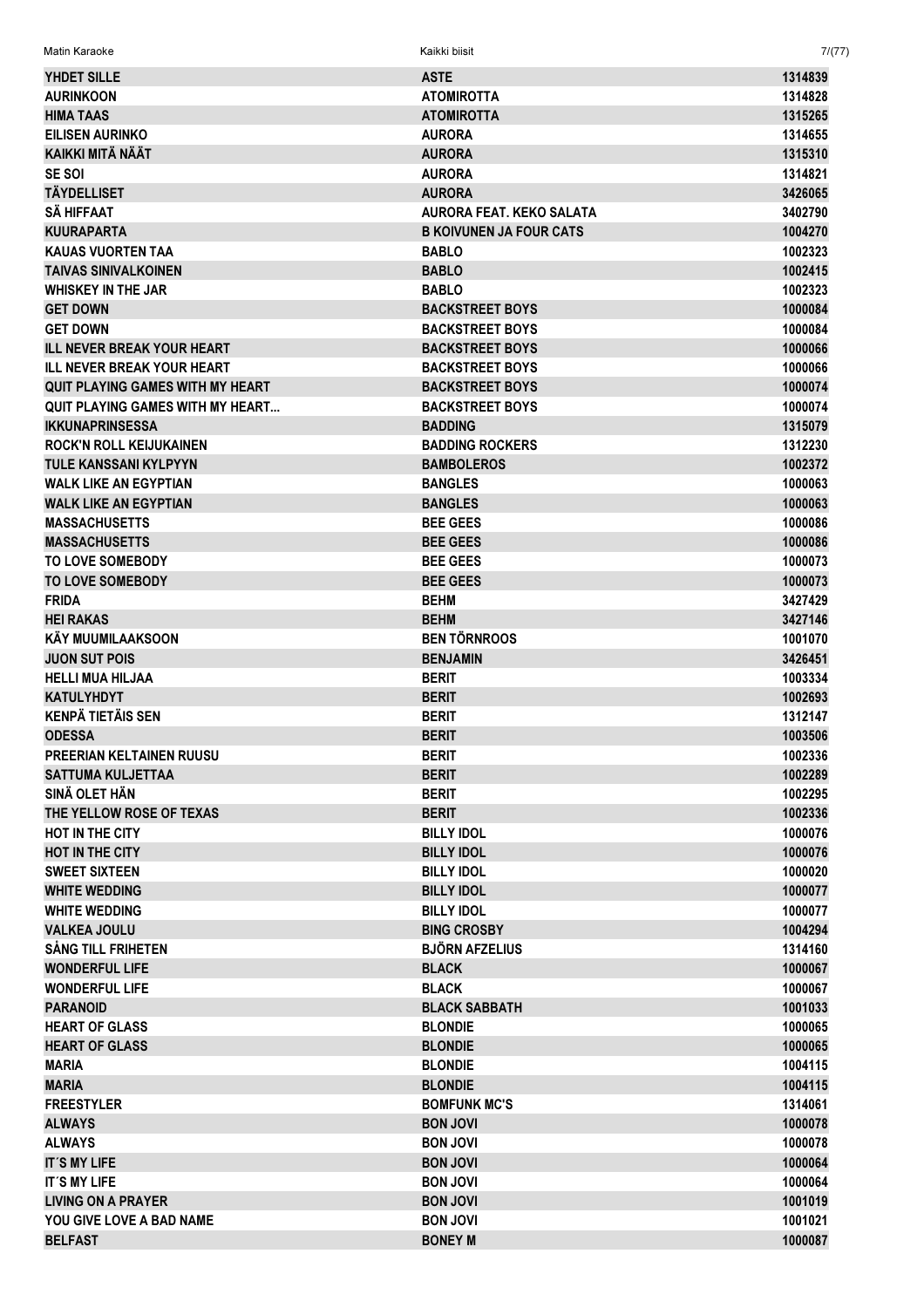| Matin Karaoke                        | Kaikki biisit                                    | 8/(77)             |
|--------------------------------------|--------------------------------------------------|--------------------|
| <b>BELFAST</b>                       | <b>BONEY M</b>                                   | 1000087            |
| <b>NELLYN PALMIKKO</b>               | <b>BOSSE &amp; ROBERT</b>                        | 1002188            |
| <b>SEALED WITH A KISS</b>            | <b>BRIAN HYLAND</b>                              | 1000029            |
| <b>KASAKKAPARTIO</b>                 | <b>BRITA KOIVUNEN</b>                            | 1002511            |
| KUN JOULUPUKKI SUUKON SAI            | <b>BRITA KOIVUNEN</b>                            | 1004293            |
| <b>LOHIKÄÄRME PUFF</b>               | <b>BRITA KOIVUNEN</b>                            | 1001065            |
| <b>MUA LEMMITKÖ VIELÄ OI KUSTAA</b>  | <b>BRITA KOIVUNEN</b>                            | 1002510            |
| NEITI SIEVÄNEN JA MINÄ               | <b>BRITA KOIVUNEN</b>                            | 1002602            |
| <b>SAKU SAMMAKKO</b>                 | <b>BRITA KOIVUNEN</b>                            | 1002338            |
| <b>SUCU SUCU</b>                     | <b>BRITA KOIVUNEN</b>                            | 1002311            |
| <b>SUKIYAKI</b>                      | <b>BRITA KOIVUNEN</b>                            | 1003074            |
| <b>SUKLAASYDÄN</b>                   | <b>BRITA KOIVUNEN</b>                            | 1002860            |
| ÄR DU KÄR I MEJ ÄNNU KLAS-GÖRAN      | <b>BRITA KOIVUNEN</b>                            | 1002510            |
| <b>LUCKY</b>                         | <b>BRITNEY SPEARS</b>                            | 1004099            |
| <b>LUCKY</b>                         | <b>BRITNEY SPEARS</b>                            | 1004099            |
| YOU DRIVE ME CRAZY                   | <b>BRITNEY SPEARS</b>                            | 1004100            |
| <b>YOU DRIVE ME CRAZY</b>            | <b>BRITNEY SPEARS</b>                            | 1004100            |
| YOU BREAK MY HEART                   | <b>BROADCAST</b>                                 | 1314506            |
| <b>BORN IN THE USA</b>               | <b>BRUCE SPRINGSTEEN</b>                         | 1000019            |
| <b>BACK TO YOU</b>                   | <b>BRYAN ADAMS</b>                               | 1000083            |
| <b>BACK TO YOU</b>                   | <b>BRYAN ADAMS</b>                               | 1000083            |
| <b>HAPPEE</b>                        | <b>BRÄDI FEAT. ILLI</b>                          | 1314026            |
| <b>EVERYDAY</b>                      | <b>BUDDY HOLLY</b>                               | 1000033            |
| <b>ARMONAIKAA</b>                    | <b>CAROLA</b>                                    | 1002676            |
| <b>END OF THE WORLD</b>              | <b>CAROLA</b>                                    | 1002794            |
| HERROJEN KANSSA PELLON LAIDASSA      | <b>CAROLA</b>                                    | 1002445            |
| <b>MAAILMAIN</b>                     | <b>CAROLA</b>                                    | 1002794            |
| <b>RAKASTAN SAAVUTHAN</b>            | <b>CAROLA</b>                                    | 1002337            |
| RAKKAUDEN JÄLKEEN                    | <b>CAROLA</b>                                    | 1002490            |
| RAKKAUDEN JÄLKEEN                    | <b>CAROLA</b>                                    | 1312060            |
| <b>WAS ICH DIR SAGEN WILL</b>        | <b>CAROLA</b>                                    | 1002490            |
| <b>YKSIN</b>                         | <b>CAROLA</b>                                    | 3426134            |
| <b>JO RIITTÄÄ</b>                    | <b>CAROLA JA THE BOYS</b>                        | 1003530            |
| <b>TIC TIC TAC</b>                   | <b>CARRAPICHO</b>                                | 1004111            |
| <b>TIC TIC TAC</b>                   | <b>CARRAPICHO</b>                                | 1004111            |
| <b>DRIVE</b>                         | <b>CARS</b>                                      | 1000068            |
| <b>DRIVE</b>                         | <b>CARS</b>                                      | 1000068            |
| <b>AURINKOTANSSIJA</b>               | <b>CAT</b>                                       | 1293821            |
| <b>BYE BYE BABY</b>                  | CAT                                              | 1007488            |
| YKSIN SATEESEEN                      | <b>CAT</b>                                       | 1293814            |
| <b>MORNING HAS BROKEN</b>            | <b>CAT STEVENS</b>                               | 1000021            |
| <b>HEY TONIGHT</b>                   | <b>CCR</b>                                       | 1000069            |
| <b>HEY TONIGHT</b>                   | <b>CCR</b>                                       | 1000069            |
| <b>DET VACKRASTE</b>                 | <b>CECILIA VENNERSTEN</b>                        | 1314142            |
| <b>MY HEART WILL GO ON</b>           | <b>CELINE DION</b>                               | 1004107            |
| <b>MY HEART WILL GO ON</b>           | <b>CELINE DION</b>                               | 1004107            |
| <b>MUTKAINEN TIE</b>                 | <b>CHANNEL FOUR</b>                              | 1312088            |
| <b>VUOSIEN JÄLKEEN</b>               | <b>CHANNEL FOUR</b>                              | 1312089            |
| VUOSIEN JÄLKEEN                      | <b>CHANNEL FOUR</b>                              | 1312161            |
| YÖN HILJAISUUS                       | <b>CHANNEL FOUR</b>                              | 1312090            |
| <b>ATLANTIS</b>                      | <b>CHARLES BLOGMAN</b>                           | 3426770            |
| <b>AINA AINA</b><br><b>IKUISESTI</b> | <b>CHARLES PLOGMAN</b><br><b>CHARLES PLOGMAN</b> | 1003542<br>1003428 |
| <b>KAUAN ODOTIN</b>                  | <b>CHARLES PLOGMAN</b>                           | 1003657            |
| <b>LANKA JO PALAA</b>                | <b>CHARLES PLOGMAN</b>                           | 1003685            |
| NÄILLÄ KADUILLA                      | <b>CHARLES PLOGMAN</b>                           | 1293835            |
| <b>OLISITPA TÄÄLLÄ</b>               | <b>CHARLES PLOGMAN</b>                           | 1003903            |
| PIENTÄ UNELMAA                       | <b>CHARLES PLOGMAN</b>                           | 1003691            |
| <b>UNELMOIN</b>                      | <b>CHARLES PLOGMAN</b>                           | 1003449            |
| KAN MAN ÄLSKA NÅN PÅ AVSTÅND         | <b>CHARLIES</b>                                  | 1002245            |
| KUINKA SINUA MÄ KAIPAAN              | <b>CHARLIES</b>                                  | 1002245            |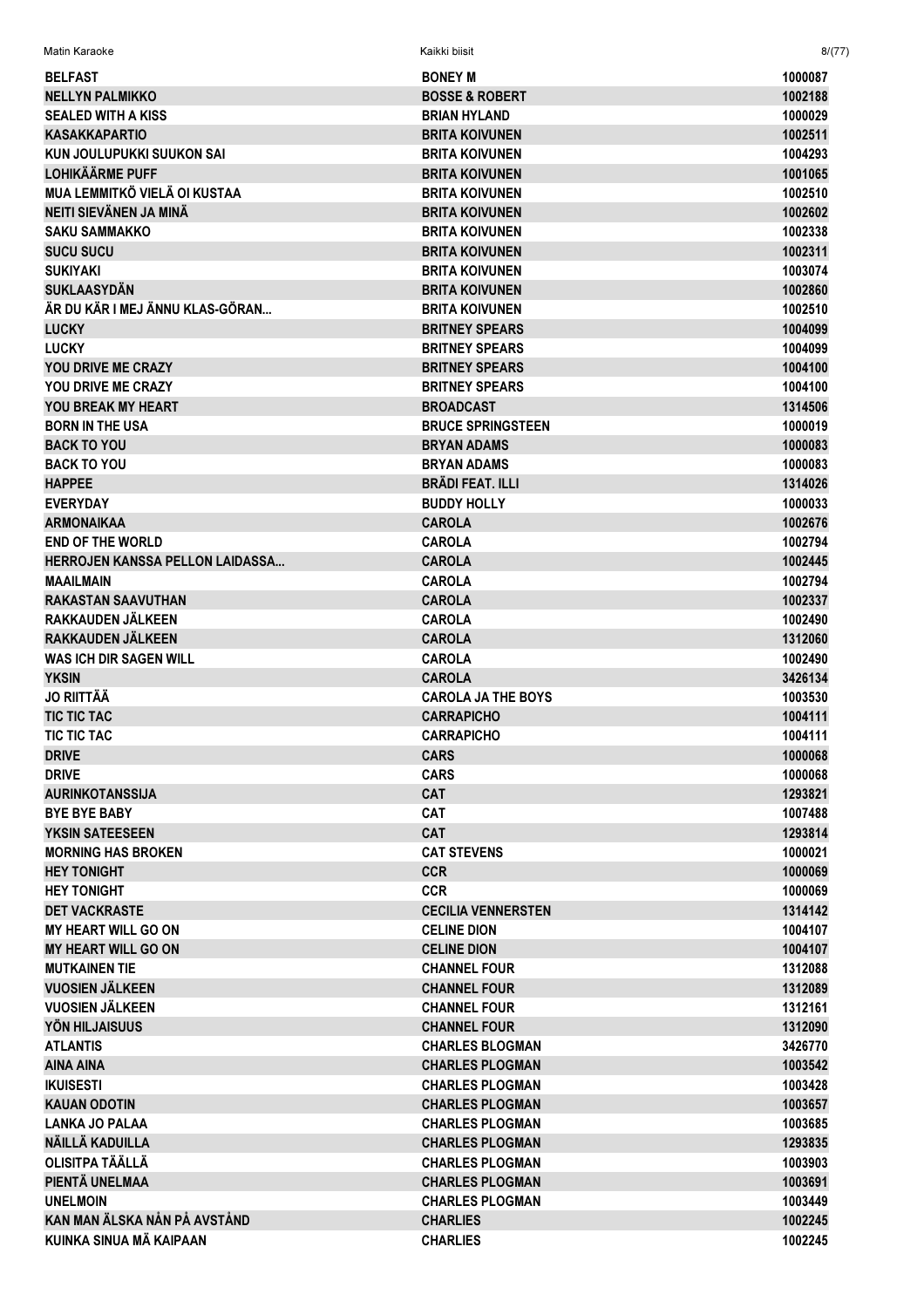| Matin Karaoke                    | Kaikki biisit                             | 9/(77)  |
|----------------------------------|-------------------------------------------|---------|
| KUINKA SINUA MÄ KAIPAAN          | <b>CHARLIES</b>                           | 1007460 |
| LEENDE GULDRUNA ÖGON             | <b>CHARLIES</b>                           | 1002327 |
| <b>MATKALLA KOTIIN</b>           | <b>CHARLIES</b>                           | 1007453 |
| <b>RUSKEAT SILMÄT</b>            | <b>CHARLIES</b>                           | 1002327 |
| <b>VANHA RIIMU</b>               | <b>CHARLIES</b>                           | 1002237 |
| <b>ALPHA OMEGA</b>               | <b>CHEEK</b>                              | 3425664 |
| <b>GIVING UP!</b>                | <b>CHEEK</b>                              | 1314299 |
| <b>JIPPIKAYJEI</b>               | <b>CHEEK</b>                              | 1293728 |
| <b>JOS MÄ OISIN SÄ</b>           | <b>CHEEK</b>                              | 1315346 |
| <b>KUKA MUU MUKA</b>             | <b>CHEEK</b>                              | 1314070 |
| <b>LIEKEISSÄ</b>                 | <b>CHEEK</b>                              | 1315340 |
| <b>LIIKU</b>                     | <b>CHEEK</b>                              | 1003914 |
| MITÄ TÄNNE JÄÄ                   | <b>CHEEK</b>                              | 1315344 |
| <b>SOKKA IRTI</b>                | <b>CHEEK</b>                              | 1312829 |
| <b>TIMANTIT ON IKUISIA</b>       | <b>CHEEK</b>                              | 1314043 |
| <b>TINAKENKÄTYTTÖ</b>            | <b>CHEEK</b>                              | 1314303 |
| <b>TUHLAAJAPOIKA</b>             | <b>CHEEK</b>                              | 1003762 |
| <b>ÄÄRIRAJOILLE</b>              | <b>CHEEK</b>                              | 1314811 |
| ANNA MÄ MEEN                     | <b>CHEEK FEAT. JONNE AARON</b>            | 1314030 |
| JOSSU                            | <b>CHEEK FEAT. JUKKA POIKA</b>            | 1314054 |
| <b>VIHAAJAT VIHAA</b>            | <b>CHEEK FEAT. KALLE KINOS</b>            | 1314652 |
| <b>KYYNELEET</b>                 | <b>CHEEK FEAT. SAMI SAARI</b>             | 1315345 |
| <b>PAREMPI MIES</b>              | <b>CHEEK FEAT. SAMULI EDELMAN</b>         | 1314686 |
| <b>FLEXAA</b>                    | <b>CHEEK FEAT. SANNI &amp; VILLEGALLE</b> | 1315137 |
| PYRKINY VÄHENTÄÄ                 | <b>CHEEK FEAT, SPEKTI</b>                 | 1315342 |
| SYYPÄÄ SUN HYMYYN                | <b>CHEEK FEAT. YASMINE YAMAJAKO</b>       | 1312177 |
| <b>STRONG ENOUGH</b>             | <b>CHER</b>                               | 1000079 |
| <b>STRONG ENOUGH</b>             | <b>CHER</b>                               | 1000079 |
| ANNA ASKELEEN VIEDÄ              | <b>CHISU</b>                              | 1315314 |
| <b>BADEN BADEN</b>               | <b>CHISU</b>                              | 1003837 |
| <b>ETSIJÄT</b>                   | <b>CHISU</b>                              | 1314355 |
| <b>FRANKENSTEIN</b>              | <b>CHISU</b>                              | 1314139 |
| <b>IHANA</b>                     | <b>CHISU</b>                              | 1315256 |
| <b>KERRASTA POIKKI</b>           | <b>CHISU</b>                              | 1003899 |
| <b>KOHTALON OMA</b>              | <b>CHISU</b>                              | 1293800 |
| <b>KOLMAS PYÖRÄ</b>              | <b>CHISU</b>                              | 1312178 |
| <b>LÄHTÖ</b>                     | <b>CHISU</b>                              | 1314690 |
| <b>MIEHISTÄ VIIS</b>             | <b>CHISU</b>                              | 1314409 |
| MINÄ JA MUN PÄÄ                  | <b>CHISU</b>                              | 1312840 |
| <b>MUN KOTI EI OO TÄÄLLÄ</b>     | <b>CHISU</b>                              | 1003687 |
| <b>POLTE</b>                     | <b>CHISU</b>                              | 3403274 |
| <b>SAALIIT</b>                   | <b>CHISU</b>                              | 1315312 |
| <b>SABOTAGE</b>                  | <b>CHISU</b>                              | 1293798 |
| <b>SAMA NAINEN</b>               | <b>CHISU</b>                              | 1003864 |
| <b>TIE</b>                       | <b>CHISU</b>                              | 1312828 |
| <b>TUU MUA VASTAAN</b>           | <b>CHISU</b>                              | 3402793 |
| <b>TÄHDET</b>                    | <b>CHISU</b>                              | 3403252 |
| <b>VANHA JO NUORENA</b>          | <b>CHISU</b>                              | 1314870 |
| <b>VAPAA JA YKSIN</b>            | <b>CHISU</b>                              | 1293837 |
| YKSINÄISEN KEIJUN TARINA         | <b>CHISU</b>                              | 1314137 |
| <b>ON THE BEACH</b>              | <b>CHRIS REA</b>                          | 1004116 |
| ON THE BEACH                     | <b>CHRIS REA</b>                          | 1004116 |
| <b>LIMBO ROCK</b>                | <b>CHUBBY CHECKER</b>                     | 1000082 |
| <b>LIMBO ROCK</b>                | <b>CHUBBY CHECKER</b>                     | 1000082 |
| <b>GIRLS JUST WANNA HAVE FUN</b> | <b>CINDY LAUPER</b>                       | 1004098 |
| <b>GIRLS JUST WANNA HAVE FUN</b> | <b>CINDY LAUPER</b>                       | 1004098 |
| <b>TIME AFTER TIME</b>           | <b>CINDY LAUPER</b>                       | 1000075 |
| <b>TIME AFTER TIME</b>           | <b>CINDY LAUPER</b>                       | 1000075 |
| <b>ANGELIKA</b>                  | <b>CLIFTERS</b>                           | 1003017 |
| <b>BYE BYE</b>                   | <b>CLIFTERS</b>                           | 1003023 |
| <b>ELEKIELTÄ</b>                 | <b>CLIFTERS</b>                           | 1002997 |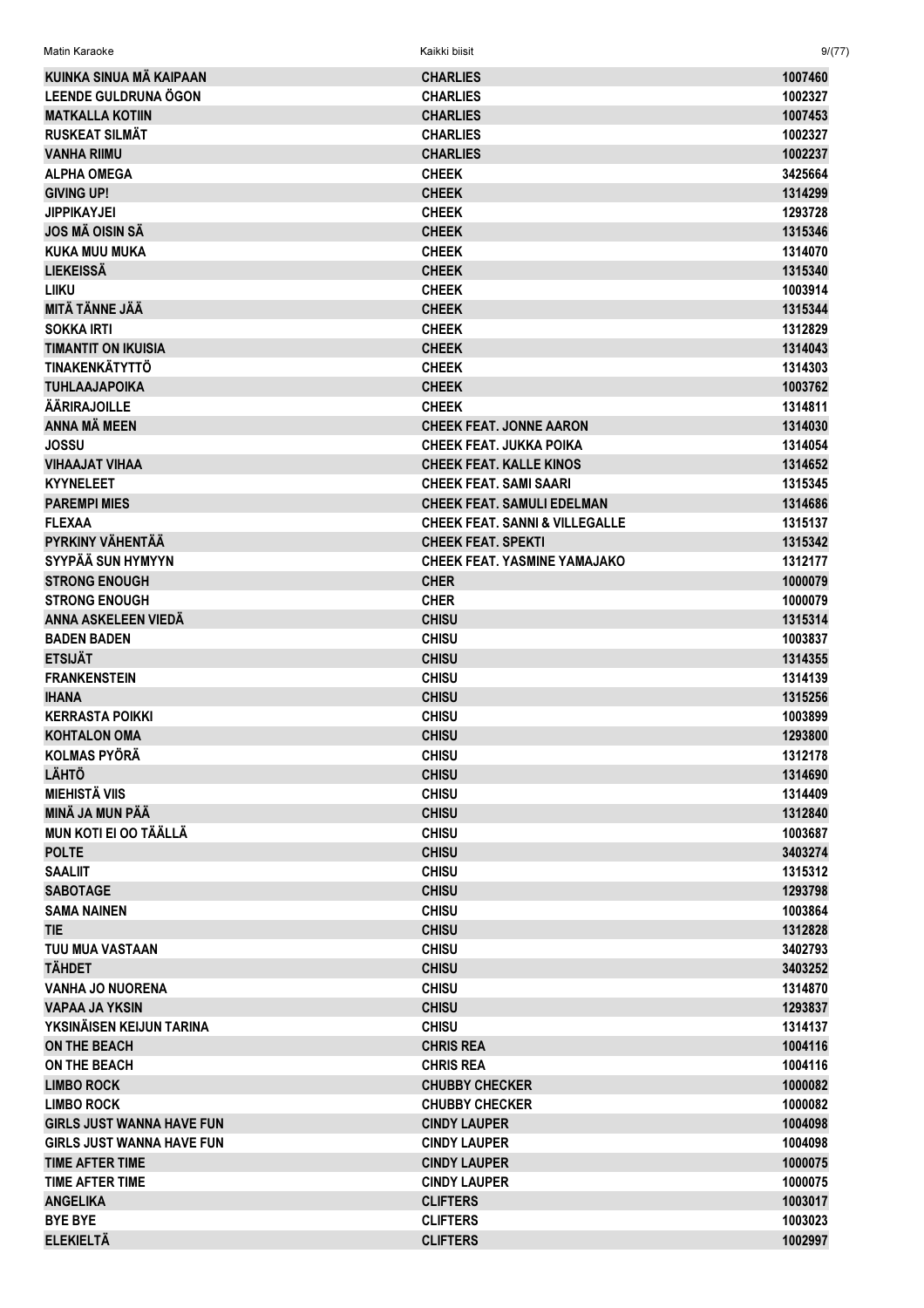| <b>GO GO KAKE</b>                   | <b>CLIFTERS</b>                     | 1003030 |
|-------------------------------------|-------------------------------------|---------|
| <b>HALLELUJAA</b>                   | <b>CLIFTERS</b>                     | 1003003 |
| <b>HANOI ROCKS</b>                  | <b>CLIFTERS</b>                     | 1002999 |
| <b>HEI PEPE</b>                     | <b>CLIFTERS</b>                     | 1003015 |
| <b>HULLUNROHKEE</b>                 | <b>CLIFTERS</b>                     | 1002816 |
| <b>HYVÄ BORE</b>                    | <b>CLIFTERS</b>                     |         |
|                                     |                                     | 1003005 |
| <b>IHMEIDEN MADONNA</b>             | <b>CLIFTERS</b>                     | 1003020 |
| <b>JANOINEN SUU</b>                 | <b>CLIFTERS</b>                     | 1003025 |
| <b>KASARITRENDEJÄ</b>               | <b>CLIFTERS</b>                     | 1003000 |
| <b>KENKÄÄ</b>                       | <b>CLIFTERS</b>                     | 1003027 |
| <b>KREIVI</b>                       | <b>CLIFTERS</b>                     | 1003011 |
| <b>KUN SUOMI OLI KAUNIIMPI</b>      | <b>CLIFTERS</b>                     | 1003012 |
| <b>LEIKKIKALU</b>                   | <b>CLIFTERS</b>                     | 1002175 |
| <b>LIHAKOUKKU</b>                   | <b>CLIFTERS</b>                     | 1003014 |
| <b>MAKUUVAUNUSSA</b>                | <b>CLIFTERS</b>                     | 1003021 |
| <b>MISS Q</b>                       | <b>CLIFTERS</b>                     | 1003002 |
| <b>MUA FILMATAAN</b>                | <b>CLIFTERS</b>                     | 1003019 |
| <b>MUT MURHAA</b>                   | <b>CLIFTERS</b>                     | 1003018 |
| <b>MÄ POLVISTUN</b>                 | <b>CLIFTERS</b>                     | 1003008 |
| <b>OI LOLA</b>                      | <b>CLIFTERS</b>                     | 1003010 |
| <b>ONNELLINEN ELÄMÄ</b>             | <b>CLIFTERS</b>                     | 1003009 |
| <b>OON SUN AUTOS</b>                | <b>CLIFTERS</b>                     | 1003001 |
| <b>OU LENITA</b>                    | <b>CLIFTERS</b>                     | 1003022 |
| <b>PARONI</b>                       | <b>CLIFTERS</b>                     | 1003007 |
| <b>PEACE LOVE</b>                   | <b>CLIFTERS</b>                     | 1003024 |
| <b>PIRUN KAUNIS NAINEN</b>          | <b>CLIFTERS</b>                     | 1003029 |
| <b>PLIIS VIIS KALJAA</b>            | <b>CLIFTERS</b>                     | 1003026 |
| <b>PURKKAA</b>                      | <b>CLIFTERS</b>                     | 1003006 |
| <b>SEXI ON IN</b>                   | <b>CLIFTERS</b>                     | 1003028 |
|                                     |                                     |         |
| <b>SIRKKA JA RAMI</b>               | <b>CLIFTERS</b>                     | 1003016 |
| <b>TUIJA TAVALLINEN</b>             | <b>CLIFTERS</b>                     | 1003004 |
| <b>VEGAS</b>                        | <b>CLIFTERS</b>                     | 1003013 |
| YEAH MÄ SUN TYRKKYS OON             | <b>CLIFTERS</b>                     | 1002998 |
| YOU CAN'T HURRY LOVE                | <b>CLIFTERS</b>                     | 1002175 |
| OI HERRA LUOKSENI JÄÄ               | <b>CLUB FOR FIVE</b>                | 1004232 |
| <b>WHITE ROOM</b>                   | <b>CREAM</b>                        | 1000081 |
| <b>WHITE ROOM</b>                   | <b>CREAM</b>                        | 1000081 |
| <b>WITH ARMS WIDE OPEN</b>          | <b>CREED</b>                        | 1001030 |
| <b>BAD MOON RISING</b>              | <b>CREEDENCE CLEARWATER REVIVAL</b> | 1306169 |
| <b>BORN ON THE BAYOU</b>            | <b>CREEDENCE CLEARWATER REVIVAL</b> | 1306181 |
| <b>COTTON FIELDS</b>                | <b>CREEDENCE CLEARWATER REVIVAL</b> | 1306180 |
| <b>DOWN ON THE CORNER</b>           | <b>CREEDENCE CLEARWATER REVIVAL</b> | 1306170 |
| <b>FORTUNATE SON</b>                | <b>CREEDENCE CLEARWATER REVIVAL</b> | 1306174 |
| <b>GOOD GOLLY MISS MOLLY</b>        | <b>CREEDENCE CLEARWATER REVIVAL</b> | 1306193 |
| <b>GREEN RIVER</b>                  | <b>CREEDENCE CLEARWATER REVIVAL</b> | 1306189 |
| <b>HAVE YOU EVER SEEN THE RAIN</b>  | <b>CREEDENCE CLEARWATER REVIVAL</b> | 1306186 |
| <b>HELLO MARY LOU</b>               | <b>CREEDENCE CLEARWATER REVIVAL</b> | 1306182 |
| <b>HEY TONIGHT</b>                  | <b>CREEDENCE CLEARWATER REVIVAL</b> | 1306190 |
| I HEARD IT THROUGH THE GRAPEVINE    | <b>CREEDENCE CLEARWATER REVIVAL</b> | 1306179 |
| <b>I PUT A SPELL ON YOU</b>         | <b>CREEDENCE CLEARWATER REVIVAL</b> | 1306187 |
| <b>LODI</b>                         | <b>CREEDENCE CLEARWATER REVIVAL</b> | 1306173 |
|                                     |                                     |         |
| <b>LONG AS I CAN SEE THE LIGHT</b>  | <b>CREEDENCE CLEARWATER REVIVAL</b> | 1306178 |
| <b>LOOKIN' OUT MY BACK DOOR</b>     | <b>CREEDENCE CLEARWATER REVIVAL</b> | 1306176 |
| <b>MOLINA</b>                       | <b>CREEDENCE CLEARWATER REVIVAL</b> | 1306188 |
| <b>MY BABY LEFT ME</b>              | <b>CREEDENCE CLEARWATER REVIVAL</b> | 1306197 |
| <b>NIGHT TIME IS THE RIGHT TIME</b> | <b>CREEDENCE CLEARWATER REVIVAL</b> | 1306196 |
| <b>OOBY DOOBY</b>                   | <b>CREEDENCE CLEARWATER REVIVAL</b> | 1306194 |
| <b>PROUD MARY</b>                   | <b>CREEDENCE CLEARWATER REVIVAL</b> | 1306172 |
| <b>RUN THROUGH THE JUNGLE</b>       | <b>CREEDENCE CLEARWATER REVIVAL</b> | 1306192 |
| <b>SOMEDAY NEVER COMES</b>          | <b>CREEDENCE CLEARWATER REVIVAL</b> | 1306177 |
| <b>SUSIE Q</b>                      | <b>CREEDENCE CLEARWATER REVIVAL</b> | 1306171 |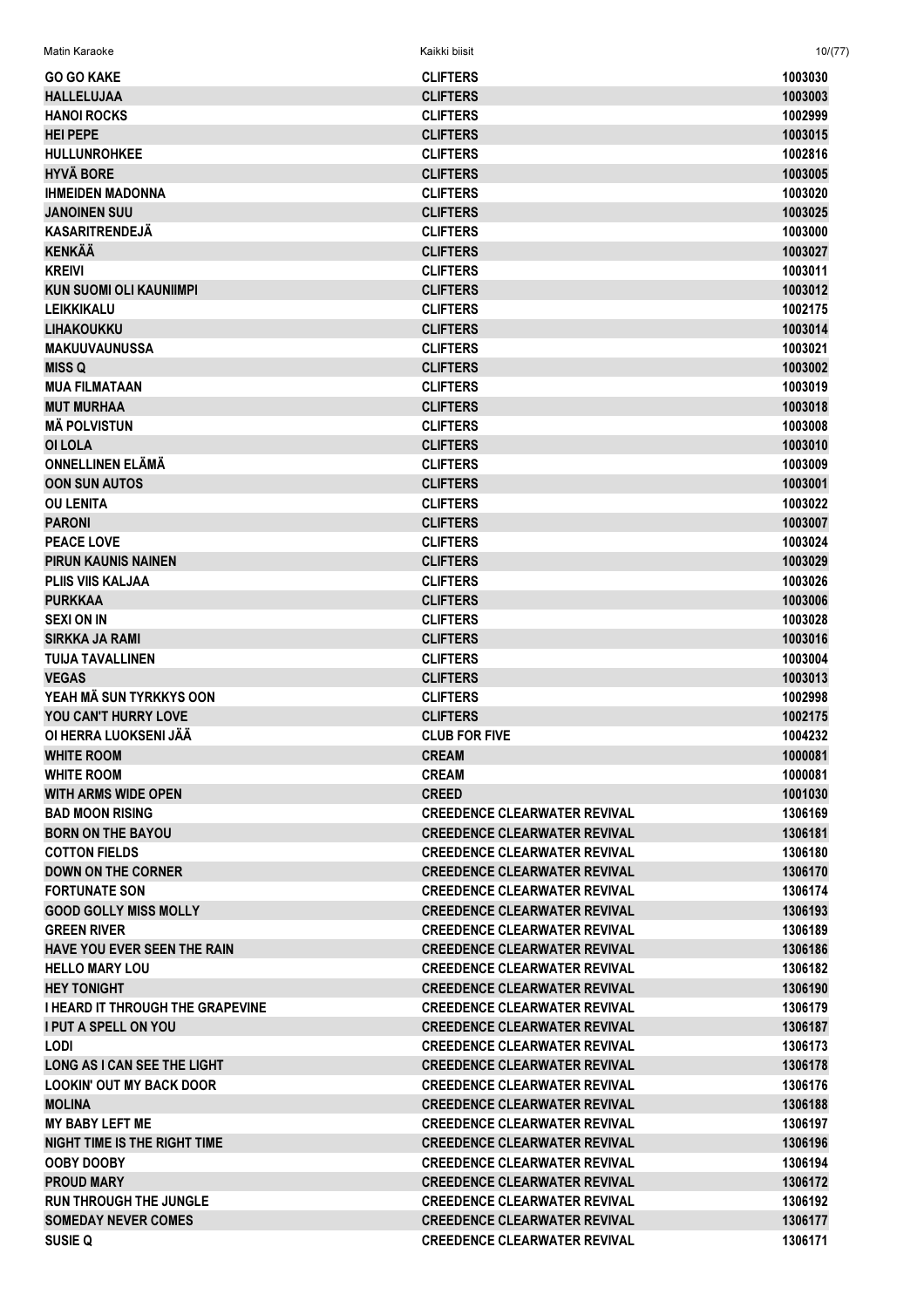| <b>SWEET HITCH-HIKER</b>       | <b>CREEDENCE CLEARWATER REVIVAL</b>     | 1306191 |
|--------------------------------|-----------------------------------------|---------|
| THE MIDNIGHT SPECIAL           | <b>CREEDENCE CLEARWATER REVIVAL</b>     | 1306195 |
|                                |                                         |         |
| <b>TOMBSTONE SHADOW</b>        | <b>CREEDENCE CLEARWATER REVIVAL</b>     | 1306198 |
| <b>TRAVELLIN' BAND</b>         | <b>CREEDENCE CLEARWATER REVIVAL</b>     | 1306184 |
| UP AROUND THE BEND             | <b>CREEDENCE CLEARWATER REVIVAL</b>     | 1306185 |
| <b>WALKING ON THE WATER</b>    | <b>CREEDENCE CLEARWATER REVIVAL</b>     | 1306183 |
| <b>WHO'LL STOP THE RAIN</b>    | <b>CREEDENCE CLEARWATER REVIVAL</b>     | 1306175 |
| <b>MARSEILLEN POIKA</b>        | <b>CUMULUS</b>                          | 1002619 |
| <b>AMARILLO</b>                | <b>DANNY</b>                            | 1002123 |
| <b>ANGELIKA</b>                | <b>DANNY</b>                            | 1002796 |
| <b>HILJAINEN KITARA</b>        | <b>DANNY</b>                            | 1294860 |
| <b>HILJAINEN KITARA</b>        | <b>DANNY</b>                            | 3426758 |
| <b>HYVÄ MUN ON NIIN</b>        | <b>DANNY</b>                            | 1002179 |
| <b>HÄN ON LADY</b>             | <b>DANNY</b>                            | 1315059 |
| ISÄ                            | <b>DANNY</b>                            | 1003336 |
| <b>YOUL YOUL</b>               | <b>DANNY</b>                            | 1002820 |
| <b>KAUAN</b>                   | <b>DANNY</b>                            | 1002853 |
| <b>KUULUMME NUORIIN</b>        | <b>DANNY</b>                            |         |
|                                |                                         | 1002181 |
| <b>KUUSAMO</b>                 | <b>DANNY</b>                            | 1002841 |
| <b>MAANTIELTÄ TALOON</b>       | <b>DANNY</b>                            | 1294870 |
| <b>SIX RIBBONS</b>             | <b>DANNY</b>                            | 1002370 |
| <b>TEOT IHMISEN</b>            | <b>DANNY</b>                            | 1003840 |
| THE YOUNG ONES                 | <b>DANNY</b>                            | 1002181 |
| <b>TUULEN SUOJAAN</b>          | <b>DANNY</b>                            | 1003606 |
| <b>TUULENSUOJAAN</b>           | <b>DANNY</b>                            | 1315082 |
| <b>TUULIVIIRI</b>              | <b>DANNY</b>                            | 1294884 |
| VAAKSA VAARAA VAIN             | <b>DANNY</b>                            | 1312241 |
| <b>VAIN KAKSI NAUHAA</b>       | <b>DANNY</b>                            | 1002370 |
| YKSINÄINEN ILTA                | <b>DANNY</b>                            | 1002798 |
| <b>SALATTU SURU</b>            | DANNY AND THE RENEGADES                 | 1002848 |
| TÄMÄ TAIVAS TÄMÄ MAA           | <b>DANNY JA AIKAMIEHET</b>              | 1003397 |
| ANNAN KITARAN LAULAA VAAN      | <b>DAVE LINDHOLM</b>                    | 1002350 |
| PIENI JA HENTO OTE             | <b>DAVE LINDHOLM</b>                    |         |
|                                |                                         | 1003659 |
| TUPAKKA VIINA JA VILLIT NAISET | <b>DAVE LINDHOLM</b>                    | 1003231 |
| <b>ASHES TO ASHES</b>          | <b>DAVID BOWIE</b>                      | 1000071 |
| <b>ASHES TO ASHES</b>          | <b>DAVID BOWIE</b>                      | 1000071 |
| <b>LIFE ON MARS</b>            | <b>DAVID BOWIE</b>                      | 1004110 |
| <b>LIFE ON MARS</b>            | <b>DAVID BOWIE</b>                      | 1004110 |
| <b>ROCK ME BABY</b>            | <b>DAVID CASSIDY</b>                    | 1000080 |
| <b>ROCK ME BABY</b>            | <b>DAVID CASSIDY</b>                    | 1000080 |
| YANKEE ROSE                    | <b>DAVID LEE ROTH</b>                   | 1001031 |
| <b>SMOKE ON THE WATER</b>      | <b>DEEP PURPLE</b>                      | 1000089 |
| <b>HYSTERIA</b>                | <b>DEF LEPPARD</b>                      | 1001032 |
| <b>ROCK OF AGES</b>            | <b>DEF LEPPARD</b>                      | 1001034 |
| <b>ONNI ON</b>                 | <b>DIANDRA</b>                          | 1314862 |
| <b>OUTTA MY HEAD</b>           | <b>DIANDRA</b>                          | 1312185 |
| <b>PAHA POIKA</b>              | <b>DIANDRA</b>                          | 1314815 |
| <b>PRINSESSALLE</b>            | <b>DIANDRA</b>                          | 1314124 |
| <b>ONKO MARSISSA LUNTA</b>     | <b>DIANDRA FLORES</b>                   | 1312278 |
|                                | <b>DICK DYNAMITE &amp; HIS HOT LIPS</b> | 1312223 |
| OLI KUU, OLI ILTA              |                                         |         |
| <b>ISÄSI SUN</b>               | <b>DIMITRI</b>                          | 1002120 |
| <b>MITÄ RAKKAUS ON</b>         | <b>DIMITRI KEISKI</b>                   | 3427163 |
| <b>ADIOS ROSARIO</b>           | <b>DINGO</b>                            | 1314110 |
| <b>AINO</b>                    | <b>DINGO</b>                            | 1003053 |
| <b>AUTIOTALO</b>               | <b>DINGO</b>                            | 1002479 |
| <b>HÄMÄHÄKKIMIES</b>           | <b>DINGO</b>                            | 1003442 |
| KAIKKI KAUNIS KATOAA           | <b>DINGO</b>                            | 1003906 |
| <b>LEVOTON TUHKIMO</b>         | <b>DINGO</b>                            | 1002573 |
| <b>MUSTA LESKI</b>             | <b>DINGO</b>                            | 1003284 |
| NAHKATAKKINEN TYTTÖ            | <b>DINGO</b>                            | 1002204 |
| <b>NIMENI ON DINGO</b>         | <b>DINGO</b>                            | 1003047 |

Matin Karaoke Kaikki biisit 11/(77)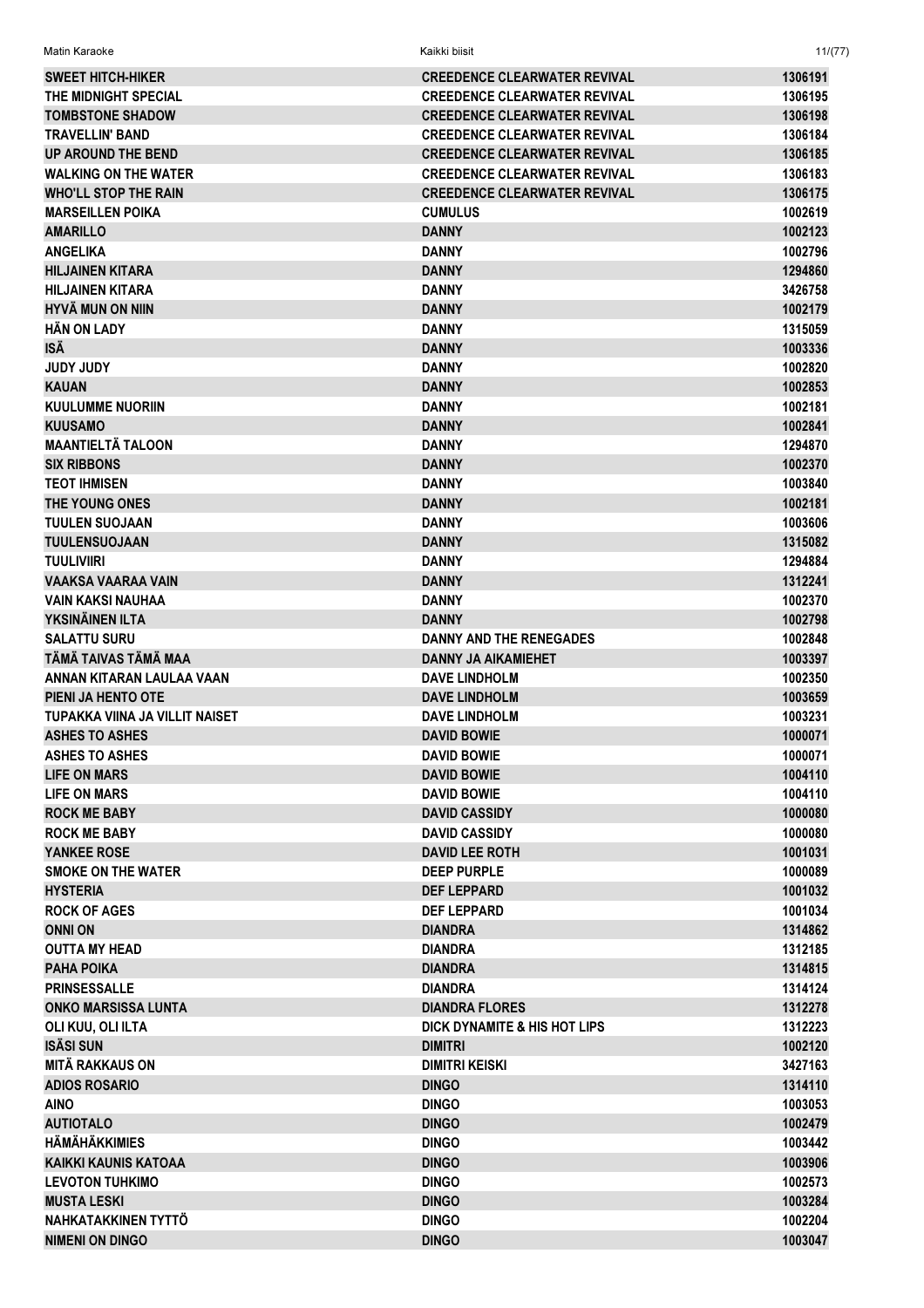| <b>PERJANTAI</b>                  | <b>DINGO</b>                        | 1002226            |
|-----------------------------------|-------------------------------------|--------------------|
| <b>PISTOOLISANKARI</b>            | <b>DINGO</b>                        | 3425678            |
| <b>SATA ROHKEAA LAIVAA</b>        | <b>DINGO</b>                        | 1312264            |
| SINÄ JA MINÄ                      | <b>DINGO</b>                        | 1002474            |
| THE WANDERER                      | <b>DION</b>                         | 1004103            |
| <b>THE WANDERER</b>               | <b>DION</b>                         | 1004103            |
| <b>AURINKO LASKI</b>              | <b>DISCO</b>                        | 3403263            |
| <b>HEI ÄLÄ LUULE</b>              | <b>DISCO</b>                        | 3402680            |
| <b>ILKEITÄ ASIOITA</b>            | <b>DISCO</b>                        | 1002715            |
| <b>LEVOTTOMAT TUULET</b>          | <b>DISCO</b>                        | 1002795            |
| <b>TOISEEN SUUNTAAN</b>           | <b>DISCO</b>                        | 1002969            |
| <b>TOISEEN SUUNTAAN</b>           | <b>DISCO</b>                        | 3425686            |
| <b>I WILL ALWAYS LOVE YOU</b>     | <b>DOLLY PARTON</b>                 | 1000030            |
| <b>JOLENE</b>                     | <b>DOLLY PARTON</b>                 | 1000025            |
| <b>HYRRÄ</b>                      | <b>DON HUONOT</b>                   | 1007464            |
| HYVÄÄ YÖTÄ JA HUOMENTA            | <b>DON HUONOT</b>                   | 1007465            |
| <b>RUOSKI MINUA</b>               | <b>DON HUONOT</b>                   | 3427138            |
| <b>SEIREENI</b>                   | <b>DON HUONOT</b>                   | 3427141            |
| <b>URHEILU ON IHANAA</b>          | <b>DONNY OLKKOLA</b>                | 1312844            |
| <b>LIGHT MY FIRE</b>              | <b>DOORS</b>                        | 1000094            |
| <b>SECRET LOVE</b>                | <b>DORIS DAY</b>                    | 1000103            |
| <b>KUNG ÖVER ÄNGARNA</b>          | <b>DRÄNGARNA</b>                    | 1314152            |
| HUNGRY LIKE THE WOLF              | <b>DURAN DURAN</b>                  | 1000097            |
| <b>I ONLY WANT TO BE WITH YOU</b> | <b>DUSTY SPRINGFIELD</b>            | 1004113            |
| <b>I ONLY WANT TO BE WITH YOU</b> | <b>DUSTY SPRINGFIELD</b>            | 1004113            |
| <b>WISHIN AND HOPIN</b>           | <b>DUSTY SPRINGFIELD</b>            | 1000014            |
| <b>KIRJEEN SULLE KIRJOITAN</b>    | <b>E PIIRTO</b>                     | 1003098            |
| <b>DESPERADO</b>                  | <b>EAGLES</b>                       | 1004108            |
| <b>DESPERADO</b>                  | <b>EAGLES</b>                       | 1004108            |
| <b>KUN TYTTÖJÄ KATSELEN</b>       | <b>EDDY</b>                         | 1002371            |
| <b>MUSIC TO WATCH GIRLS BY</b>    | <b>EDDY</b>                         | 1002371            |
| PAPPA JOE                         | <b>EDDY</b>                         | 1002433            |
| POPPA JOE                         | <b>EDDY</b>                         | 1002433            |
| <b>IHANAT AJAT</b>                | <b>EDU KETTUNEN</b>                 | 1002813            |
| <b>LENTÄJÄN POIKA</b>             | <b>EDU KETTUNEN</b>                 | 1314351            |
| <b>ME LÄHDEMME VIELÄ</b>          | <b>EDU KETTUNEN</b>                 | 1293855            |
| <b>ROOMA</b>                      | <b>EDU KETTUNEN</b>                 | 1003698            |
| <b>MAGDALENA</b>                  | <b>EERIKA AHO</b>                   | 1001062            |
| <b>ELÄMÄNTOVERI</b>               | <b>EERO AVEN</b>                    | 1312087            |
| <b>ELÄMÄNTOVERI</b>               | <b>EERO AVEN</b>                    | 1312138            |
| <b>HOPEARUUSU</b>                 | <b>EERO AVEN</b>                    | 1314448            |
| <b>KYLMÄNKUKKIA</b>               | <b>EERO AVEN</b>                    | 1312086            |
| <b>MANDOLIINIKRAPULA</b>          | <b>EERO AVEN</b>                    | 3427162            |
| <b>SIRPALEET</b>                  | <b>EERO AVEN</b>                    | 1312160            |
| <b>UNELMAVALSSI</b>               | <b>EERO AVEN</b>                    | 1002343            |
| YKSINÄINEN MIES                   | <b>EERO AVEN</b>                    | 1002477            |
| EI AIKA MENNYT KOSKAAN PALAA      | <b>EERO JA JUSSI &amp; THE BOYS</b> | 3403238            |
| <b>KAUNIS NAINEN</b>              | <b>EERO JA JUSSI &amp; THE BOYS</b> | 1312201            |
| LIISAN KOIRA                      | <b>EERO JA JUSSI &amp; THE BOYS</b> | 1312209            |
| <b>TAHDON SAAREN</b>              | <b>EERO JA JUSSI &amp; THE BOYS</b> | 1312238            |
| <b>TUMMANPUNAINEN</b>             | <b>EERO JA JUSSI &amp; THE BOYS</b> | 3427276            |
| <b>ROSVOLAULU</b>                 | <b>EERO KAARNA</b>                  | 1001060            |
| <b>POROMIES</b>                   | <b>EERO MAGGA</b>                   | 1312096            |
| LET THE HEARTACHE BEGINS          | <b>EERO RAITTINEN</b>               | 1002365            |
| <b>LOVE ME TONIGHT</b>            | <b>EERO RAITTINEN</b>               | 1002437            |
| <b>MÄLARÖKYRKAN</b>               | <b>EERO RAITTINEN</b>               | 1002399            |
| <b>OLEN YKSIN</b>                 | <b>EERO RAITTINEN</b>               | 1002365            |
| <b>TUULEN VIEMÄÄ</b>              | <b>EERO RAITTINEN</b>               | 3425946            |
| <b>UNTA EN SAA</b>                | <b>EERO RAITTINEN</b>               |                    |
| <b>VANHA HOLVIKIRKKO</b>          | <b>EERO RAITTINEN</b>               | 1002437<br>1002399 |
| OI MUISTATKO VIELÄ SEN VIRREN     | <b>EERO SINIKANNEL</b>              | 1004225            |
|                                   |                                     |                    |

Matin Karaoke Kaikki biisit 12/(77)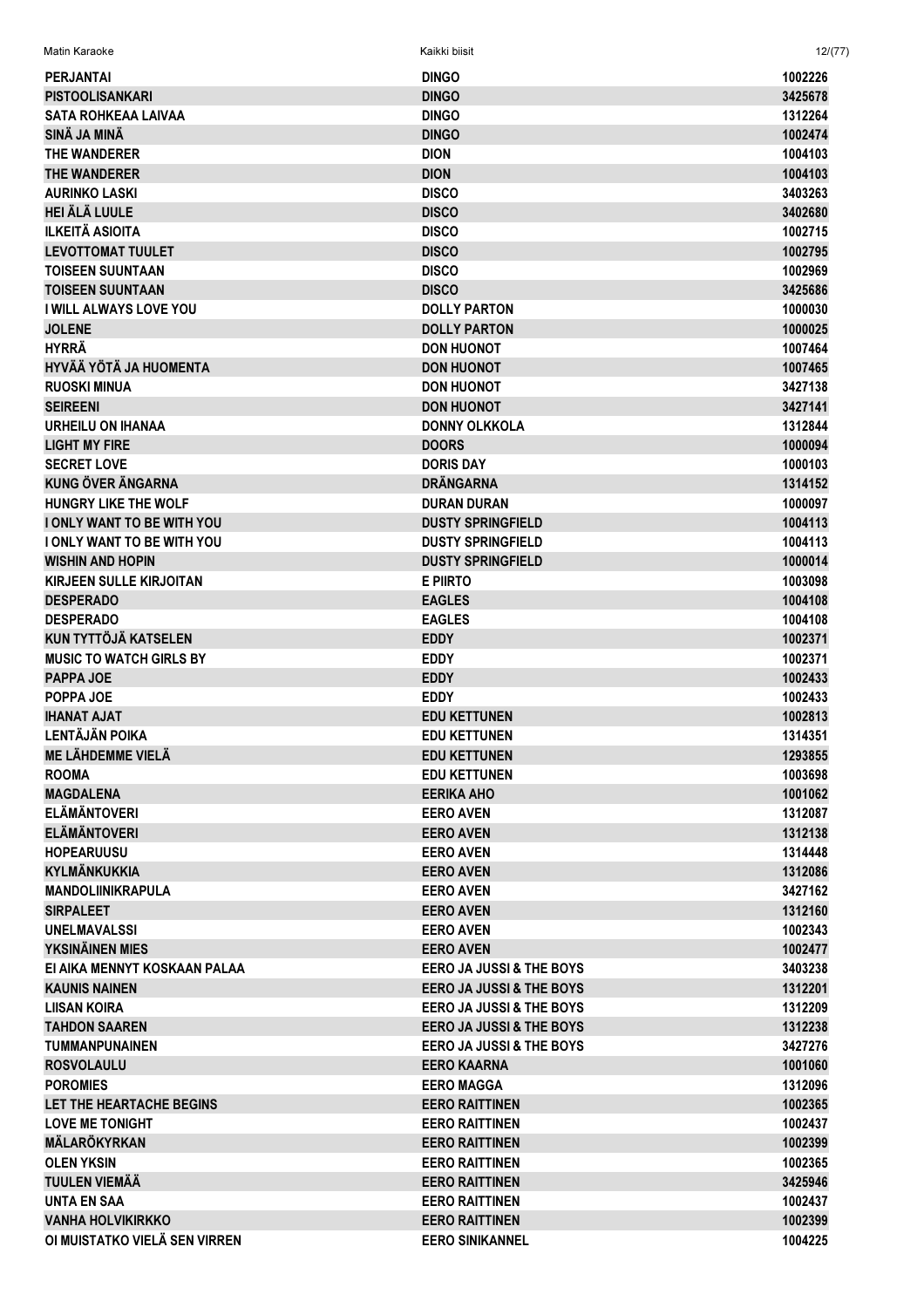Matin Karaoke

 $13/(77)$ 

| <b>IHME JA KUMMA</b>                | <b>EEVA-LEENA SARIOLA</b> | 1001071            |
|-------------------------------------|---------------------------|--------------------|
| <b>ASFALTIN PINTA</b>               | <b>EGOTRIPPI</b>          | 1003356            |
| <b>KOIVUNIEMEN HERRA</b>            | <b>EGOTRIPPI</b>          | 1003040            |
| <b>MATKUSTAJA</b>                   | <b>EGOTRIPPI</b>          | 1002996            |
| <b>MESTARIPIIRROS</b>               | <b>EGOTRIPPI</b>          | 1314408            |
| <b>NOPEIMMAT JUNAT</b>              | <b>EGOTRIPPI</b>          | 1314651            |
| <b>UNIHIEKKAA</b>                   | <b>EGOTRIPPI</b>          | 1293729            |
| ÄLÄ KOSKAAN IKINÄ                   | <b>EGOTRIPPI</b>          | 1002866            |
| <b>ENKELIKELLO</b>                  | <b>EIJA KANTOLA</b>       | 1004295            |
| <b>KIIRUHDA HILJAA</b>              | <b>EIJA KANTOLA</b>       | 1003707            |
| <b>KYLMÄ KUUMA JA KAUNIS</b>        | <b>EIJA KANTOLA</b>       | 1002481            |
| <b>KÄY LUONAIN EILINEN</b>          | <b>EIJA KANTOLA</b>       | 3425931            |
| <b>KÄÄRMENTANSSI</b>                | <b>EIJA KANTOLA</b>       | 1003702            |
| <b>LOUIE</b>                        | <b>EIJA KANTOLA</b>       | 1003749            |
| <b>OLE SE JOTA HAIN</b>             | <b>EIJA KANTOLA</b>       | 1002734            |
| <b>PUOLET MINUA</b>                 | <b>EIJA KANTOLA</b>       | 1002962            |
| <b>SATA SUUDELMAA</b>               | <b>EIJA KANTOLA</b>       | 1002129            |
| <b>SE OLI SILLOIN</b>               | <b>EIJA KANTOLA</b>       | 3426734            |
| SINÄ MINÄ TAIVAS KUU JA TÄHDET      | <b>EIJA KANTOLA</b>       | 3426740            |
| <b>VANHA SWINGI</b>                 | <b>EIJA KANTOLA</b>       | 1312275            |
| YÖN KUNINGATAR                      | <b>EIJA KANTOLA</b>       | 1003736            |
| MÄ MEIDÄN MAALLE TAHDON TAKAISIN    | <b>EIJA MERILÄ</b>        | 1002169            |
| <b>TIIKERIHAI</b>                   | EIJA MERILÄ               | 1314491            |
| <b>KAIKKI MUUTTUU</b>               | <b>EIJA SINIKKA</b>       | 1002407            |
| <b>KANSSASI SUN</b>                 | <b>EIJA SINIKKA</b>       | 1002984            |
| <b>LAPIN KULTAA</b>                 | <b>EIJA SINIKKA</b>       | 1003504            |
| <b>SÅNT ÄR LIVET</b>                | <b>EIJA SINIKKA</b>       | 1002407            |
| <b>TUNTURISATU</b>                  | <b>EIJA SINIKKA</b>       | 1003128            |
| YSTÄVÄKSI JÄÄ                       | <b>EIJA SINIKKA</b>       | 1003468            |
| LUOKSENI JÄÄTHÄN                    | <b>EILA PELLINEN</b>      | 1003919            |
| <b>PAKOON PAKOON</b>                | <b>EILA PELLINEN</b>      | 1314872            |
| SAIT MULTA KUKKASET TOUKOKUUN       | <b>EILA PELLINEN</b>      |                    |
|                                     | EILA PIENIMÄKI            | 1003559<br>3426736 |
| <b>ON AINA TOUKOKUU</b>             | EILA PIENIMÄKI            |                    |
| <b>RAKKAUDEN ARVOITUS</b>           |                           | 3426768            |
| <b>TULENLIEKKI</b>                  | EILA PIENIMÄKI            | 1293722            |
| <b>SUOMI POIKA</b>                  | <b>EILA TORVELA</b>       | 1312029            |
| AAMUTÄHDEN AIKAAN                   | <b>EINI</b>               | 3427150            |
| <b>KESÄ JA YÖ</b>                   | <b>EINI</b>               | 1003276            |
| <b>KESÄ JA YÖ</b>                   | <b>EINI</b>               | 1312023            |
| <b>ME KAKSI MATKALLA TUKHOLMAAN</b> | <b>EINI</b>               | 1003454            |
| <b>MONTA MONTA YÖTÄ</b>             | <b>EINI</b>               | 1003441            |
| <b>MÄ JÄÄN</b>                      | <b>EINI</b>               | 1293850            |
| <b>OLEN NEITSYT</b>                 | <b>EINI</b>               | 1003434            |
| PIDÄ MUA KAUAN                      | <b>EINI</b>               | 1003458            |
| <b>SUA LIIKAA RAKASTAN</b>          | <b>EINI</b>               | 1002334            |
| <b>VIE VIE VIE</b>                  | <b>EINI</b>               | 1002684            |
| <b>XANADU</b>                       | <b>EINI</b>               | 1002691            |
| YES SIR ALKAA POLTTAA               | <b>EINI</b>               | 1003323            |
| <b>ELÄMÄNI NAINEN</b>               | <b>EINO GRÖN</b>          | 1002279            |
| <b>HELKKÄÄ PIENET TIUUT</b>         | <b>EINO GRÖN</b>          | 1004304            |
| <b>ILTA SAIMAALLA</b>               | <b>EINO GRÖN</b>          | 1312141            |
| <b>IRJA-TANGO</b>                   | <b>EINO GRÖN</b>          | 3425545            |
| <b>KIELON JÄÄHYVÄISET</b>           | <b>EINO GRÖN</b>          | 1312148            |
| <b>KOHTALON TANGO</b>               | <b>EINO GRÖN</b>          | 1293696            |
| <b>KYYNELEET LA CRIME</b>           | <b>EINO GRÖN</b>          | 1293697            |
| <b>LEILA</b>                        | <b>EINO GRÖN</b>          | 1314461            |
| <b>SABINA</b>                       | <b>EINO GRÖN</b>          | 1293707            |
| SEINILLÄ ON KORVAT                  | <b>EINO GRÖN</b>          | 1293710            |
| <b>SOI MAININKI HILJAINEN</b>       | <b>EINO GRÖN</b>          | 1293713            |
| SUUDELMIN SULJETUT KIRJEET          | <b>EINO GRÖN</b>          | 1294881            |
| SÄ KUULUT PÄIVÄÄN JOKAISEEN         | <b>EINO GRÖN</b>          | 1293714            |
|                                     |                           |                    |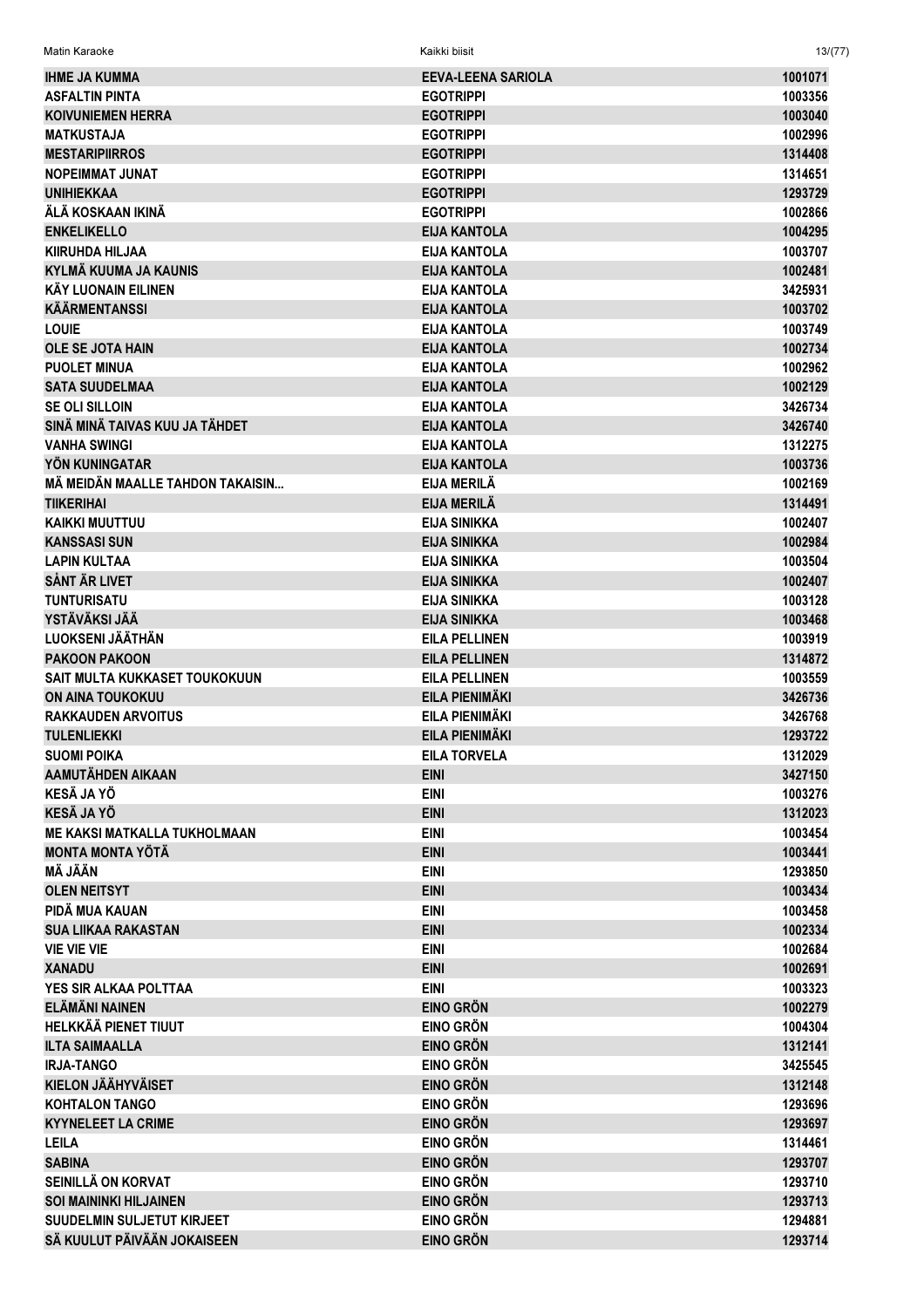| Matin Karaoke                           | Kaikki biisit                        | 14/(77)            |
|-----------------------------------------|--------------------------------------|--------------------|
| <b>TAMMERKOSKI</b>                      | EINO GRÖN                            | 1003395            |
| <b>TAMMERKOSKI</b>                      | <b>EINO GRÖN</b>                     | 1003501            |
| <b>TANGO D AMORE</b>                    | <b>EINO GRÖN</b>                     | 1293716            |
| <b>VAARALLISTA ONNEA</b>                | <b>EINO GRÖN</b>                     | 1003715            |
| HYVÄÄ YÖTÄ YSTÄVÄ KALLIS                | <b>EINO LEHTINEN</b>                 | 3427152            |
| NO JUSTIINSA JUU                        | <b>EINO VALTANEN</b>                 | 1315084            |
| <b>PIENI MURU ONNEA</b>                 | <b>EINO VALTANEN</b>                 | 3425555            |
| <b>ANNA SOIDA</b>                       | <b>ELASTINEN</b>                     | 1315339            |
| ETEEN JA YLÖS                           | <b>ELASTINEN</b>                     | 1315125            |
| <b>JARRUTA</b>                          | <b>ELASTINEN</b>                     | 1003792            |
| <b>NAURAVA KULKURI</b>                  | <b>ELASTINEN</b>                     | 1314826            |
| <b>OVET PAUKKUU</b>                     | <b>ELASTINEN</b>                     | 1315343            |
| <b>SUPER</b>                            | <b>ELASTINEN</b>                     | 1315136            |
| <b>SUPERVOIMII</b>                      | <b>ELASTINEN</b>                     | 3426246            |
| <b>LEMPO</b>                            | ELASTINEN FEAT. LAURI TÄHKÄ          | 3426537            |
| EPÄRÖIMÄTTÄ HETKEEKÄÄN                  | <b>ELASTINEN, JENNI VARTIAINEN</b>   | 3427223            |
| <b>REHELLISYYS</b>                      | <b>ELF</b>                           | 3426128            |
| ELÄMÄ LUPAA MULLE                       | ELIAS KASKINEN & PÄIVÄN SANKARIT     | 3426162            |
| <b>IRTI</b>                             | ELIAS KASKINEN & PÄIVÄN SANKARIT     | 3419386            |
| LÄHDETÄÄN KORKEASAAREEN                 | <b>ELINA SALO</b>                    | 1001074            |
| <b>TÄTI MONIKA</b>                      | <b>ELINA SALO</b>                    | 1001081            |
| <b>ELÄMÄNTANSSI</b>                     | <b>ELINA VETTENRANTA</b>             | 1003584            |
| <b>ENSI YÖNÄ</b>                        | ELINA VETTENRANTA                    | 1003540            |
| <b>SYDÄNTEN YÖ</b>                      | ELINA VETTENRANTA                    | 1003521            |
| <b>TÄHDENLENTO</b>                      | ELINA VETTENRANTA                    | 1003572            |
| <b>CARRIE</b>                           | <b>ELLINOORA</b>                     | 3402780            |
| <b>ELEFANTIN PAINO</b>                  | <b>ELLINOORA</b>                     | 3403288            |
| <b>FUNERAL SONG</b>                     | <b>ELLINOORA</b>                     | 3426297            |
| <b>LEIJONAKUNINGAS</b><br><b>NARTUT</b> | <b>ELLINOORA</b><br><b>ELLINOORA</b> | 3403258<br>3426030 |
| <b>SELLAINEN MIES</b>                   | <b>ELLINOORA</b>                     | 1314406            |
| <b>SINÄ 4EVER</b>                       | <b>ELLINOORA</b>                     | 3426550            |
| TÄLLÄ KADULLA                           | <b>ELLINOORA</b>                     | 3426457            |
| <b>VEITSET</b>                          | <b>ELLINOORA</b>                     | 3427222            |
| <b>BÄNG BÄNG TYPERÄ SYDÄN</b>           | ELLINOORA (FEAT. EETU)               | 3426335            |
| <b>KOLERA-ALLAS</b>                     | <b>ELLIPS</b>                        | 3426544            |
| <b>ROLL OVEL BEETHOVEN</b>              | <b>ELO</b>                           | 1004105            |
| <b>ROLL OVEL BEETHOVEN</b>              | <b>ELO</b>                           | 1004105            |
| <b>TELEPHONE LINE</b>                   | <b>ELO</b>                           | 1004102            |
| <b>TELEPHONE LINE</b>                   | <b>ELO</b>                           | 1004102            |
| <b>SAATILLA</b>                         | <b>ELOKUU</b>                        | 1312835            |
| <b>SOUTAA HUOPAA</b>                    | <b>ELOKUU</b>                        | 1312827            |
| TÄNÄÄN LÄHTEE                           | <b>ELOKUU</b>                        | 1314049            |
| <b>ELÄMÄNTULI</b>                       | <b>ELONKERJUU</b>                    | 3426573            |
| <b>SURUN JA ILON KAUPUNKI</b>           | <b>ELONKERJUU</b>                    | 1314131            |
| <b>TANSSI POIS PAHA</b>                 | <b>ELONKERJUU</b>                    | 1314816            |
| <b>TUNNETTA PALJON</b>                  | <b>ELONKERJUU</b>                    | 1314867            |
| VIISTÄKÖÖN SIIPENI MAATA                | <b>ELONKERJUU</b>                    | 1314136            |
| <b>CANDLE IN THE WIND</b>               | <b>ELTON JOHN</b>                    | 1000018            |
| A BIG HUNK OF LOVE                      | <b>ELVIS PRESLEY</b>                 | 1315155            |
| A FOOL SUCH AS I                        | <b>ELVIS PRESLEY</b>                 | 1315156            |
| A LITTLE LESS CONVERSATION              | <b>ELVIS PRESLEY</b>                 | 1315157            |
| A MESS OF BLUES                         | <b>ELVIS PRESLEY</b>                 | 1315158            |
| <b>ACAPULCO</b>                         | <b>ELVIS PRESLEY</b>                 | 1312288            |
| ALL SHOOK UP                            | <b>ELVIS PRESLEY</b>                 | 1312284            |
| <b>ALWAYS ON MY MIND</b>                | <b>ELVIS PRESLEY</b>                 | 1312302            |
| <b>AMAZING GRACE</b>                    | <b>ELVIS PRESLEY</b>                 | 1312327            |
| <b>ANGEL</b>                            | <b>ELVIS PRESLEY</b>                 | 1312328            |
| ARE YOU LONESOME TONIGHT                | <b>ELVIS PRESLEY</b>                 | 1312315            |
| AS LONG AS I HAVE YOU                   | <b>ELVIS PRESLEY</b>                 | 1315159            |
| <b>ASK ME</b>                           | <b>ELVIS PRESLEY</b>                 | 1315160            |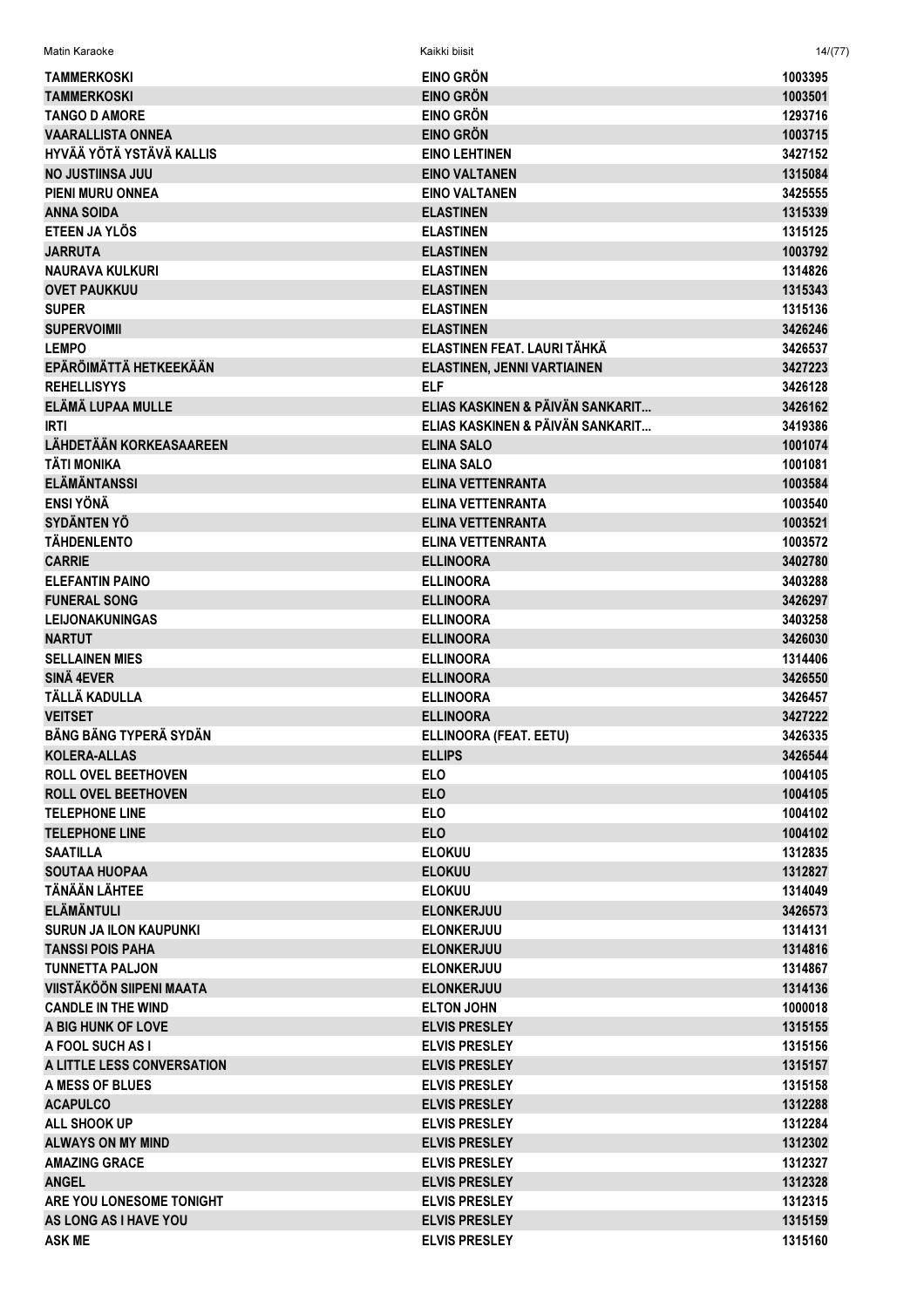| <b>BLUE MOON OF KENTUCKY</b>       | <b>ELVIS PRESLEY</b> | 1312285 |
|------------------------------------|----------------------|---------|
| <b>BLUE SUEDE SHOES</b>            | <b>ELVIS PRESLEY</b> | 1312286 |
| <b>BOSSA NOVA BABY</b>             | <b>ELVIS PRESLEY</b> | 1315161 |
| <b>BURNING LOVE</b>                | <b>ELVIS PRESLEY</b> | 1312293 |
| <b>CAN'T HELP FALLING IN LOVE</b>  | <b>ELVIS PRESLEY</b> | 1315162 |
| <b>CINDY CINDY</b>                 | <b>ELVIS PRESLEY</b> | 1315163 |
| <b>DEVIL IN DISGUISE</b>           | <b>ELVIS PRESLEY</b> | 1312289 |
| <b>DON'T</b>                       | <b>ELVIS PRESLEY</b> | 1315164 |
| <b>DON'T BE CRUEL</b>              | <b>ELVIS PRESLEY</b> | 1312294 |
| DON'T CRY DADDY                    | <b>ELVIS PRESLEY</b> | 1312295 |
| <b>DON'T LEAVE ME NOW</b>          | <b>ELVIS PRESLEY</b> | 1312296 |
| <b>FEVER</b>                       | <b>ELVIS PRESLEY</b> | 1315165 |
| <b>FLAMING STAR</b>                | <b>ELVIS PRESLEY</b> | 1312297 |
| <b>FOLLOW THAT DREAM</b>           | <b>ELVIS PRESLEY</b> | 1312298 |
| <b>FOOL</b>                        | <b>ELVIS PRESLEY</b> | 1315166 |
| FOR THE GOOD TIMES                 | <b>ELVIS PRESLEY</b> | 1312303 |
| <b>GOOD LUCK CHARM</b>             | <b>ELVIS PRESLEY</b> | 1315167 |
| <b>GUITAR MAN</b>                  | <b>ELVIS PRESLEY</b> | 1315168 |
| <b>HARD HEADED WOMAN</b>           | <b>ELVIS PRESLEY</b> | 1315169 |
| <b>HEARTBREAK HOTEL</b>            | <b>ELVIS PRESLEY</b> | 1312299 |
| <b>HIS LATEST FLAME</b>            | <b>ELVIS PRESLEY</b> | 1312300 |
|                                    |                      |         |
| <b>HOUND DOG</b>                   | <b>ELVIS PRESLEY</b> | 1315170 |
| I CAN'T STOP LOVING YOU            | <b>ELVIS PRESLEY</b> | 1315171 |
| <b>I GOT A FEELING IN MY BODY</b>  | <b>ELVIS PRESLEY</b> | 1312304 |
| <b>I GOT LUCKY</b>                 | <b>ELVIS PRESLEY</b> | 1312305 |
| <b>I GOT STUNG</b>                 | <b>ELVIS PRESLEY</b> | 1312306 |
| <b>I NEED YOU SO</b>               | <b>ELVIS PRESLEY</b> | 1312322 |
| <b>I WANNA BE FREE</b>             | <b>ELVIS PRESLEY</b> | 1315172 |
| I WANT YOU, I NEED YOU, I LOVE YOU | <b>ELVIS PRESLEY</b> | 1312307 |
| <b><i>I`LL REMEMBER YOU</i></b>    | <b>ELVIS PRESLEY</b> | 1312329 |
| <b>I'M YOURS</b>                   | <b>ELVIS PRESLEY</b> | 1315173 |
| <b>IF I CAN DREAM</b>              | <b>ELVIS PRESLEY</b> | 1312308 |
| IN THE GHETTO                      | <b>ELVIS PRESLEY</b> | 1312309 |
| IT'S A MATTER OF TIME              | <b>ELVIS PRESLEY</b> | 1312310 |
| <b>IT'S EASY FOR YOU</b>           | <b>ELVIS PRESLEY</b> | 1312311 |
| <b>IT'S NOW OR NEVER</b>           | <b>ELVIS PRESLEY</b> | 1312290 |
| <b>IT'S IMPOSSIBLE</b>             | <b>ELVIS PRESLEY</b> | 1315174 |
| <b>IT'S OVER</b>                   | <b>ELVIS PRESLEY</b> | 1315175 |
| <b>JAILHOUSE ROCK</b>              | <b>ELVIS PRESLEY</b> | 1312287 |
| <b>KENTUCKY RAIN</b>               | <b>ELVIS PRESLEY</b> | 1315176 |
| <b>KING CREOLE</b>                 | <b>ELVIS PRESLEY</b> | 1312291 |
| <b>KISS ME QUICK</b>               | <b>ELVIS PRESLEY</b> | 1315177 |
| <b>KISSING COUSINS</b>             | <b>ELVIS PRESLEY</b> | 1315178 |
| <b>LITTLE SISTER</b>               | <b>ELVIS PRESLEY</b> | 1312301 |
| <b>LONELY MAN</b>                  | <b>ELVIS PRESLEY</b> | 1315180 |
| <b>LOVE LETTERS</b>                | <b>ELVIS PRESLEY</b> | 1315181 |
| <b>LOVE ME</b>                     | <b>ELVIS PRESLEY</b> | 1315182 |
| <b>LOVE ME TENDER</b>              | <b>ELVIS PRESLEY</b> | 1312312 |
| <b>LOVING YOU</b>                  | <b>ELVIS PRESLEY</b> | 1315183 |
| <b>LOWDY, MISS CLOUDY</b>          | <b>ELVIS PRESLEY</b> | 1315179 |
| <b>MARGUERITA</b>                  | <b>ELVIS PRESLEY</b> | 1312313 |
| <b>MEAN WOMAN BLUES</b>            | <b>ELVIS PRESLEY</b> | 1315184 |
| <b>MEMORIES</b>                    | <b>ELVIS PRESLEY</b> | 1315185 |
| <b>MOODY BLUE</b>                  | <b>ELVIS PRESLEY</b> | 1312314 |
| <b>MOONLIGHT SWIM</b>              | <b>ELVIS PRESLEY</b> | 1312316 |
| <b>MY BABY LEFT ME</b>             | <b>ELVIS PRESLEY</b> | 1315186 |
| <b>MYSTERY TRAIN</b>               | <b>ELVIS PRESLEY</b> | 1315187 |
| <b>NO MORE</b>                     | <b>ELVIS PRESLEY</b> | 1315188 |
| <b>ONE NIGHT</b>                   | <b>ELVIS PRESLEY</b> | 1315189 |
| <b>PARTY</b>                       | <b>ELVIS PRESLEY</b> | 1315190 |
| PLEASE DON'T STOP LOVING ME        | <b>ELVIS PRESLEY</b> | 1312317 |
|                                    |                      |         |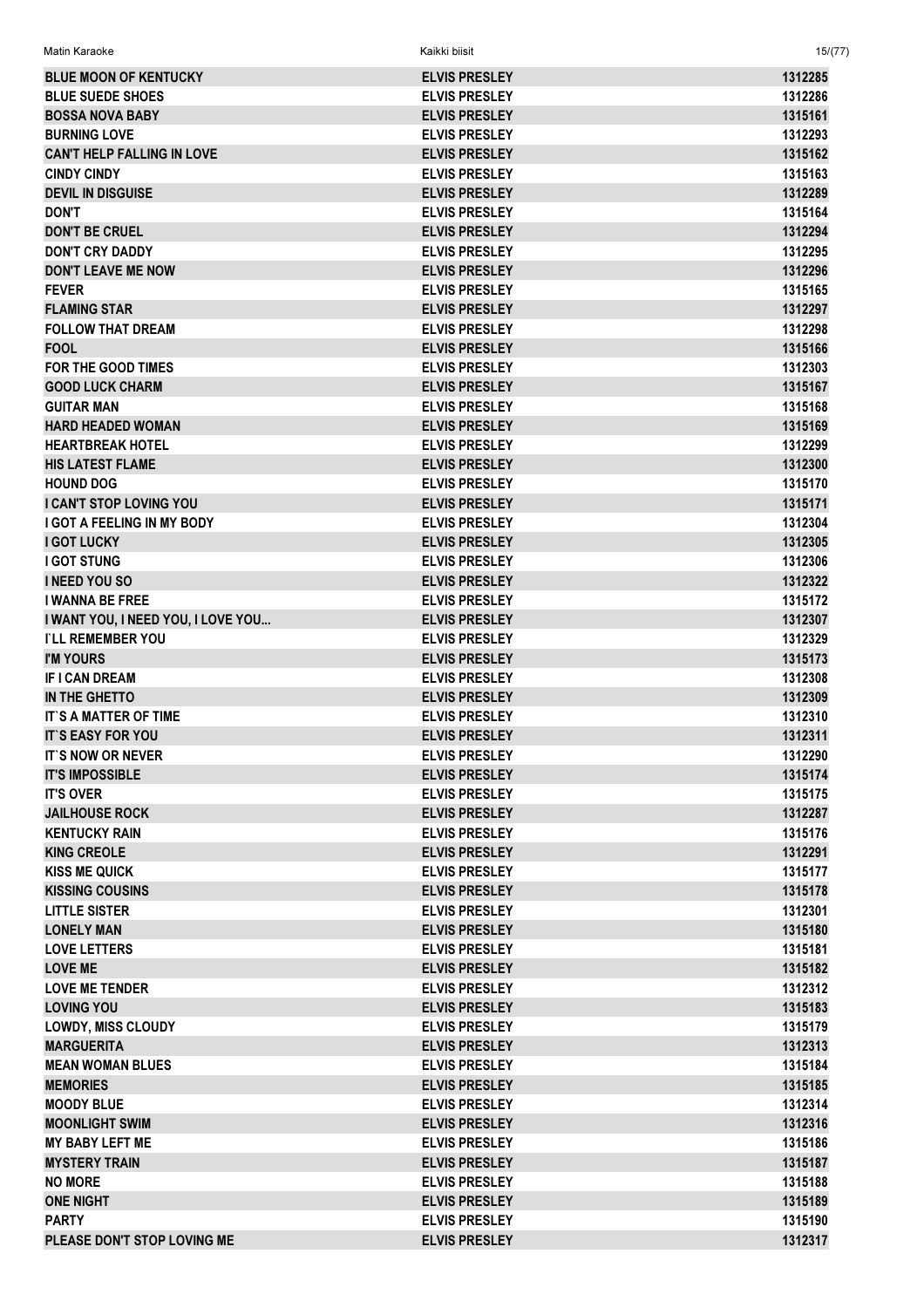| <b>PLEDGING MY LOVE</b>              | <b>ELVIS PRESLEY</b>         | 1312318 |
|--------------------------------------|------------------------------|---------|
| <b>RETURN TO SENDER</b>              | <b>ELVIS PRESLEY</b>         | 1315191 |
| <b>SEE SEE RIDER</b>                 | <b>ELVIS PRESLEY</b>         | 1315192 |
| <b>SHE'S NOT YOU</b>                 | <b>ELVIS PRESLEY</b>         | 1312320 |
| <b>SOLITAIRE</b>                     | <b>ELVIS PRESLEY</b>         | 1312321 |
| <b>SPANISH EYES</b>                  | <b>ELVIS PRESLEY</b>         | 1315193 |
| <b>STUCK ON YOU</b>                  | <b>ELVIS PRESLEY</b>         | 1312323 |
| <b>SURRENDER</b>                     | <b>ELVIS PRESLEY</b>         | 1315194 |
| <b>SUSPICION</b>                     | <b>ELVIS PRESLEY</b>         | 1315195 |
| <b>SUSPICIOUS MINDS</b>              | <b>ELVIS PRESLEY</b>         | 1312324 |
| <b>TEDDY BEAR</b>                    | <b>ELVIS PRESLEY</b>         | 1312326 |
| <b>THAT'S ALRIGHT MAMA</b>           | <b>ELVIS PRESLEY</b>         | 1312292 |
| THE GIRL OF MY BEST FRIEND           | <b>ELVIS PRESLEY</b>         | 1312325 |
| THE WALLS HAVE EARS                  | <b>ELVIS PRESLEY</b>         | 1315196 |
| THE WONDER OF YOU                    | <b>ELVIS PRESLEY</b>         | 1312330 |
| <b>TOO MUCH</b>                      | <b>ELVIS PRESLEY</b>         | 1315197 |
| <b>TREAT ME NICE</b>                 | <b>ELVIS PRESLEY</b>         | 1315198 |
| <b>TROUBLE</b>                       | <b>ELVIS PRESLEY</b>         | 1312332 |
| <b>VIVA LAS VEGAS</b>                | <b>ELVIS PRESLEY</b>         | 1315200 |
| <b>WE CAN MAKE THE MORNING</b>       | <b>ELVIS PRESLEY</b>         | 1312333 |
| <b>WEAR MY RING AROUND YOUR NECK</b> | <b>ELVIS PRESLEY</b>         | 1315199 |
| <b>WOODEN HEART</b>                  | <b>ELVIS PRESLEY</b>         | 1312319 |
|                                      |                              |         |
| <b>WORDS</b>                         | <b>ELVIS PRESLEY</b>         | 1315201 |
| YOU DON'T HAVE TO SAY YOU LOVE ME    | <b>ELVIS PRESLEY</b>         | 1315202 |
| <b>YOU GAVE ME A MOUNTAIN</b>        | <b>ELVIS PRESLEY</b>         | 1312331 |
| YOU'RE SO SQUARE                     | <b>ELVIS PRESLEY</b>         | 1315204 |
| YOUNG AND BEAUTIFUL                  | <b>ELVIS PRESLEY</b>         | 1315203 |
| <b>KIELLETTYJÄ ASIOITA</b>           | <b>EMMA SALOKOSKI</b>        | 1315307 |
| <b>VEDEN ALLA</b>                    | <b>EMMA SALOKOSKI</b>        | 1293730 |
| <b>ILMONDO</b>                       | <b>ENGELBERT HUMPERDINCK</b> | 1000013 |
| THE LAST WALTZ                       | <b>ENGELBERT HUMPERDINCK</b> | 1000035 |
| AFRIKKA SARVIKUONOJEN MAA            | <b>EPPU NORMAALI</b>         | 3403246 |
| <b>BAARIKÄRPÄNEN</b>                 | <b>EPPU NORMAALI</b>         | 1003310 |
| <b>HIPIT RAUTAA</b>                  | <b>EPPU NORMAALI</b>         | 3426471 |
| JOKA PÄIVÄ JA JOKA IKINEN YÖ         | <b>EPPU NORMAALI</b>         | 1002376 |
| KAIKKI HÄIPYY, ON VAIN NYT           | <b>EPPU NORMAALI</b>         | 3425669 |
| KITARA TAIVAS JA TÄHDET              | <b>EPPU NORMAALI</b>         | 1294866 |
| <b>KUN OLET POISSA</b>               | <b>EPPU NORMAALI</b>         | 3426395 |
| LINNUNRADAN LAIDALLA                 | <b>EPPU NORMAALI</b>         | 3427135 |
| <b>MURHEELLISTEN LAULUJEN MAA</b>    | <b>EPPU NORMAALI</b>         | 1003414 |
| <b>NJET NJET</b>                     | <b>EPPU NORMAALI</b>         | 1315037 |
| NÄIN KULUTAN AIKAA                   | <b>EPPU NORMAALI</b>         | 1314698 |
| <b>POLIISI PAMPUTTAA TAAS</b>        | <b>EPPU NORMAALI</b>         | 1002624 |
| <b>SUOLAISTA SADETTA</b>             | <b>EPPU NORMAALI</b>         | 1003104 |
| <b>SUOMI-ILMIÖ</b>                   | <b>EPPU NORMAALI</b>         | 1314684 |
| <b>TAHDON SUT</b>                    | <b>EPPU NORMAALI</b>         | 1007494 |
| <b>TAHROJA PAPERILLA</b>             | <b>EPPU NORMAALI</b>         | 1294888 |
| <b>URHEILUHULLU</b>                  | <b>EPPU NORMAALI</b>         | 3403245 |
| VIHREÄN JOEN RANNALLA KAUAN SITTEN   | <b>EPPU NORMAALI</b>         |         |
|                                      |                              | 1004397 |
| <b>VOI KUINKA ME SINUA KAIVATAAN</b> | <b>EPPU NORMAALI</b>         | 1002410 |
| <b>VUONNA '85</b>                    | <b>EPPU NORMAALI</b>         | 1312169 |
| <b>ALWAYS</b>                        | <b>ERASURE</b>               | 1000088 |
| <b>I SHOT THE SHERIFF</b>            | <b>ERIC CLAPTON</b>          | 1000090 |
| <b>SYNTISTEN PÖYTÄ</b>               | <b>ERIKA VIKMAN</b>          | 3427388 |
| EI TAIDA TIETÄÄ TYTTÖ                | <b>ERIN</b>                  | 1314347 |
| <b>KOHTA HÄNEN</b>                   | <b>ERIN</b>                  | 3425689 |
| <b>KOKEILE MUA</b>                   | <b>ERIN</b>                  | 1314117 |
| <b>MITÄ TÄNNE JÄÄ</b>                | <b>ERIN</b>                  | 1314301 |
| NAHKATAKKINEN TYTTÖ                  | <b>ERIN</b>                  | 1314290 |
| ON ELÄMÄ LAINA                       | <b>ERIN</b>                  | 1312280 |
| <b>POPEDA</b>                        | <b>ERIN</b>                  | 1293731 |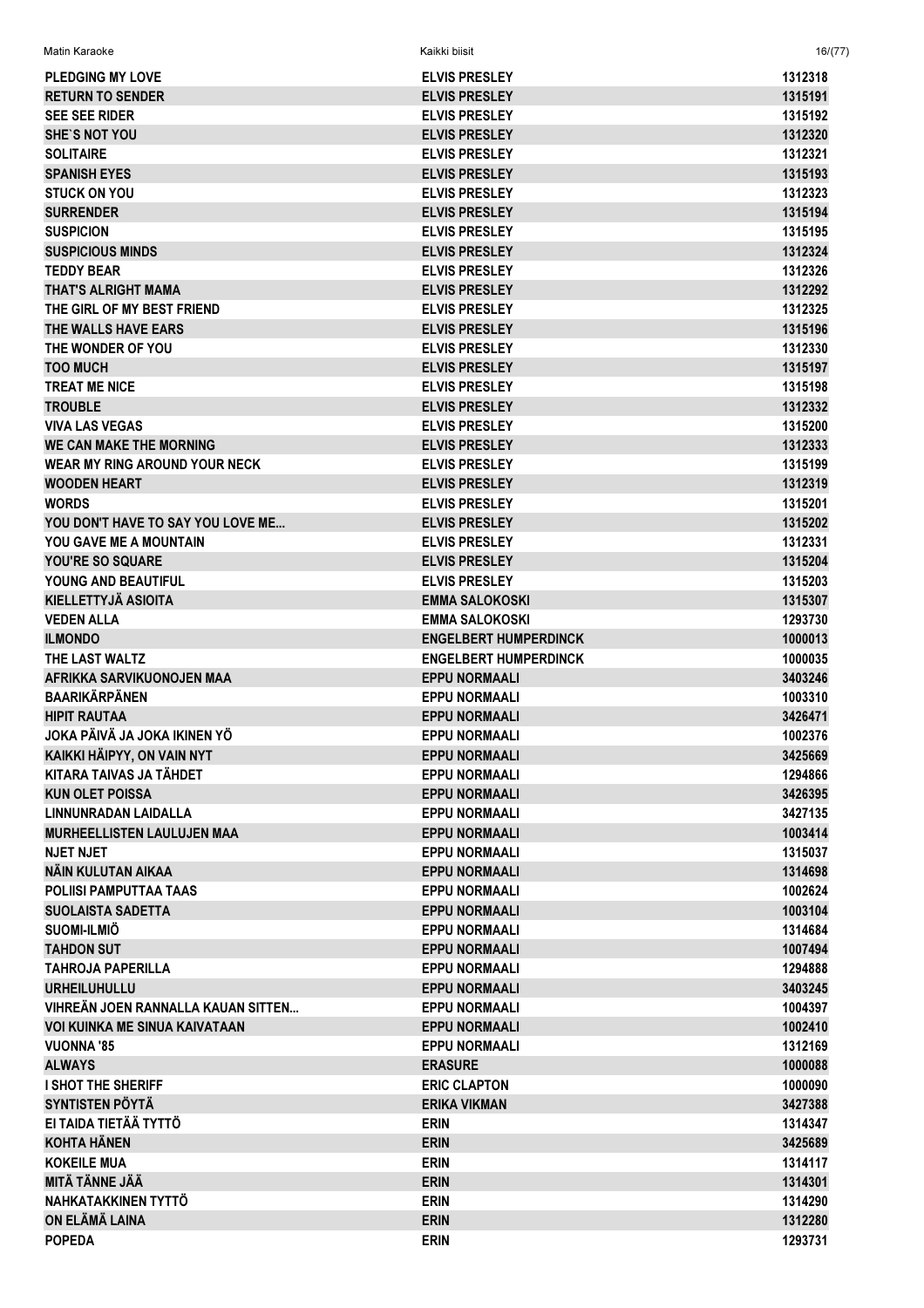Matin Karaoke Kaikki biisit 17/(77)

| <b>SYDÄNTÄ SÄRKEE</b>              | <b>ERIN</b>              | 3403249 |
|------------------------------------|--------------------------|---------|
| <b>TOISET MIMMIT</b>               | <b>ERIN</b>              | 1314440 |
| TÄSSÄ NÄÄ NYT ON                   | <b>ERIN</b>              | 3427304 |
| <b>VANHA NAINEN HUNNINGOLLA</b>    | <b>ERIN</b>              | 1293818 |
| VANHA SYDÄN                        | <b>ERIN</b>              | 1293813 |
| <b>VAPAA</b>                       | <b>ERIN</b>              | 1314293 |
| <b>VASTEN AURINGON SILTAA</b>      | <b>ERIN</b>              | 1314294 |
| YHTENÄ SUNNUNTAINA                 | <b>ERIN</b>              | 3427383 |
| ÄLÄ TULE HYVÄ TYTTÖ                | <b>ERIN</b>              | 1314677 |
| <b>HAAVEILUA</b>                   | <b>ERKKI JUNKKARINEN</b> | 3426753 |
| <b>IMATRAN INKERI</b>              | <b>ERKKI JUNKKARINEN</b> | 1004087 |
| <b>KAPPALE KAUNEINTA SUOMEA</b>    | <b>ERKKI JUNKKARINEN</b> | 1003461 |
| <b>KEINUMORSIAN</b>                | <b>ERKKI JUNKKARINEN</b> | 1002681 |
| <b>KEINUMORSIAN</b>                | <b>ERKKI JUNKKARINEN</b> | 1314454 |
| <b>KOSTER-VALSSI</b>               | <b>ERKKI JUNKKARINEN</b> | 1314466 |
| <b>LAPPEENRANTAAN</b>              | <b>ERKKI JUNKKARINEN</b> | 1003478 |
| <b>PIENI HETKI</b>                 | <b>ERKKI JUNKKARINEN</b> | 1003489 |
| PYYNIKKI-VALSSI                    | <b>ERKKI JUNKKARINEN</b> | 1314465 |
| ROMANTIIKKAA RUUSUTARHASSA         | <b>ERKKI JUNKKARINEN</b> | 3426760 |
| RUUSUJA HOPEAMALJASSA              | ERKKI JUNKKARINEN        | 1003611 |
| SINUN KANSSASI TÄHTISILMÄ          | <b>ERKKI JUNKKARINEN</b> | 1293712 |
| <b>MAALI SE ON HUNAJATA</b>        | <b>ERKKI LIIKANEN</b>    | 3426594 |
| <b>KESÄAIKAAN</b>                  | <b>ERNOS</b>             | 1315056 |
| <b>ROKKI ON POIKAA</b>             | <b>ESA PAKARINEN</b>     | 1312233 |
| <b>SUHMURAN SANTRA</b>             | <b>ESA PAKARINEN</b>     | 1002361 |
| <b>AAMUN KOI</b>                   | <b>ESKO RAHKONEN</b>     | 3402815 |
| <b>ANGELIQUE</b>                   | <b>ESKO RAHKONEN</b>     | 3402816 |
| <b>BALALAIKAN SOITTO</b>           | <b>ESKO RAHKONEN</b>     | 1007427 |
| ELÄMÄN JUHLAA                      | <b>ESKO RAHKONEN</b>     | 3402806 |
| <b>EROTTAMATTOMAT</b>              | <b>ESKO RAHKONEN</b>     | 1003714 |
| ET EHKÄ MUA MUISTA                 | <b>ESKO RAHKONEN</b>     | 3402810 |
| <b>HILJAINEN ELEGIA</b>            | <b>ESKO RAHKONEN</b>     | 3402813 |
| <b>HILJAINEN KYLÄTIE</b>           | <b>ESKO RAHKONEN</b>     | 1293689 |
| <b>HÄNELLE JOTA RAKASTAN</b>       | <b>ESKO RAHKONEN</b>     | 1007432 |
| <b>JOKU ODOTTAA KIRJETTÄSI</b>     | <b>ESKO RAHKONEN</b>     | 3425557 |
| <b>KAKSI VUOTTA RAKKAUTTA</b>      | <b>ESKO RAHKONEN</b>     | 1007438 |
| <b>KAUNIS ON KAINUU</b>            | <b>ESKO RAHKONEN</b>     | 3402803 |
| <b>KERRO KULTAINEN KUU</b>         | <b>ESKO RAHKONEN</b>     | 1003390 |
| <b>KESKIYÖN TANGO</b>              | <b>ESKO RAHKONEN</b>     | 1293694 |
| <b>KESÄN VIIMEINEN YÖ</b>          | <b>ESKO RAHKONEN</b>     | 1007428 |
| <b>KOHTALON HELMIÄ</b>             | <b>ESKO RAHKONEN</b>     | 1007418 |
| KOTISEUTU POHJOLASSA               | <b>ESKO RAHKONEN</b>     | 1312150 |
| <b>KUIN PIENI KAARNAVENHO</b>      | <b>ESKO RAHKONEN</b>     | 1007434 |
| <b>KUKKANI LUMEN ALLA</b>          | <b>ESKO RAHKONEN</b>     | 1002677 |
| KULJEN YKSIN AUTIOLLA TIELLÄ       | <b>ESKO RAHKONEN</b>     | 3402794 |
| <b>LAAKSOJEN LAULU</b>             | <b>ESKO RAHKONEN</b>     | 3402808 |
| LIIAN KAUAN LIIAN VÄHÄN AIKAA      | <b>ESKO RAHKONEN</b>     | 1007426 |
| LÄHDIT KANSSANI TANSSIMAAN         | <b>ESKO RAHKONEN</b>     | 1007424 |
| <b>MAANTIE ON KULKIJALLE AVOIN</b> | <b>ESKO RAHKONEN</b>     | 1007439 |
| <b>MANDSHURIAN KUMMUT</b>          | <b>ESKO RAHKONEN</b>     |         |
|                                    |                          | 3402797 |
| <b>MARIA-MARIA-MARIA</b>           | <b>ESKO RAHKONEN</b>     | 1007431 |
| <b>MARJA</b>                       | <b>ESKO RAHKONEN</b>     | 3425551 |
| <b>MATKALLA JONNEKIN</b>           | <b>ESKO RAHKONEN</b>     | 3402811 |
| MINNE HÄIPYIVÄT SILMÄT TUMMAT      | <b>ESKO RAHKONEN</b>     | 3402805 |
| <b>MINNE KULJET MERIMIES</b>       | <b>ESKO RAHKONEN</b>     | 3402814 |
| MITÄ TUULET ETEEN KANTAA           | <b>ESKO RAHKONEN</b>     | 1007420 |
| <b>MUISTOJA KARPAATEILTA</b>       | <b>ESKO RAHKONEN</b>     | 1312153 |
| <b>MUISTOJA KARPAATEILTA</b>       | <b>ESKO RAHKONEN</b>     | 3402807 |
| MUISTOJA MYNÄMÄEN LEMMILTÄ         | <b>ESKO RAHKONEN</b>     | 3402800 |
| <b>ONNEN MAA</b>                   | <b>ESKO RAHKONEN</b>     | 3402795 |
| <b>ONNEN SÄVEL</b>                 | <b>ESKO RAHKONEN</b>     | 1007440 |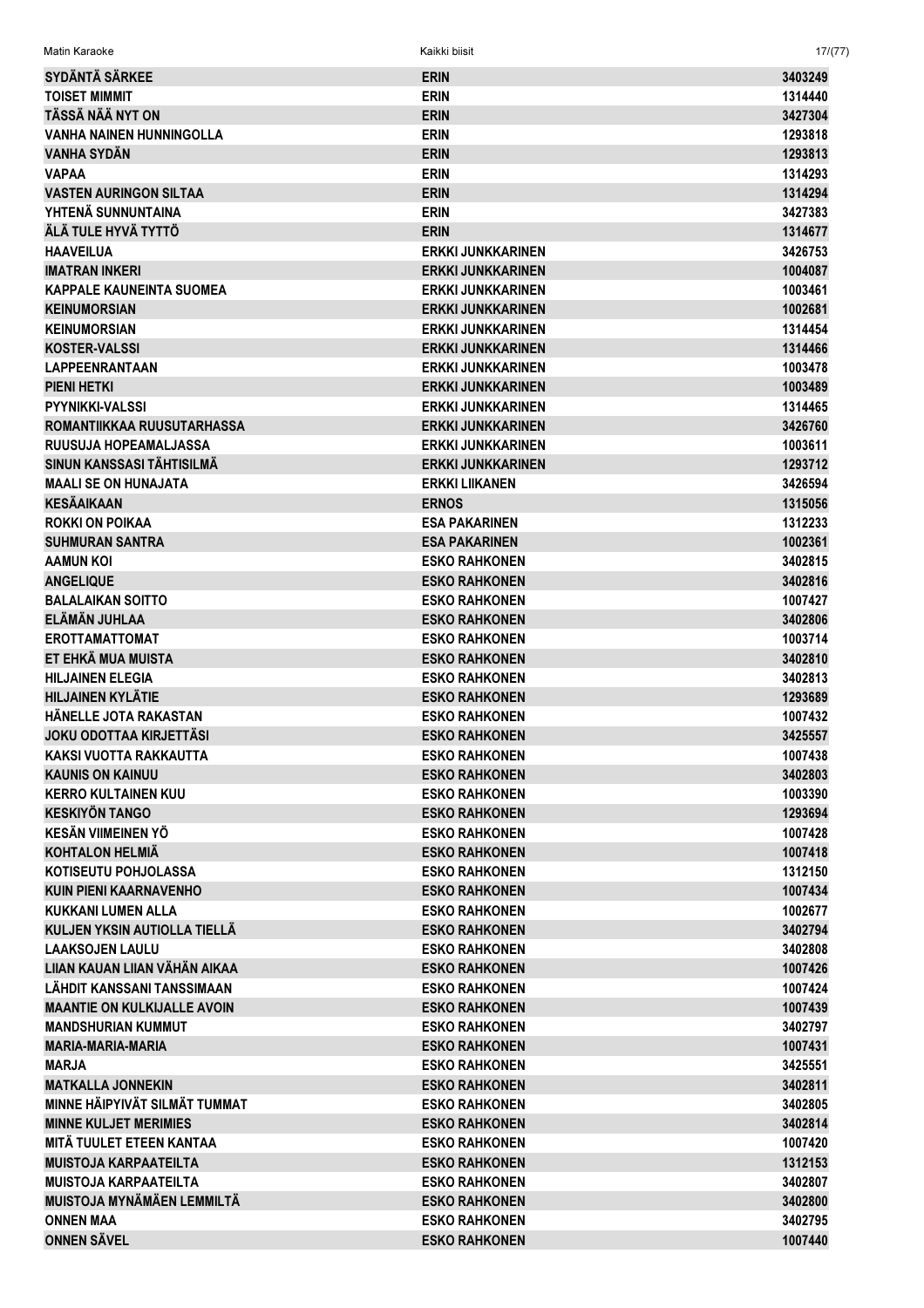| <b>PIENEN PIENI ENKELI</b>                              | <b>ESKO RAHKONEN</b>                         | 1007423            |
|---------------------------------------------------------|----------------------------------------------|--------------------|
| PIKKU SYNTINEN                                          | <b>ESKO RAHKONEN</b>                         | 1314464            |
| PIKKU SYNTINEN                                          | <b>ESKO RAHKONEN</b>                         | 1007419            |
| POHJOISET TÄHDET                                        | <b>ESKO RAHKONEN</b>                         | 1007437            |
| PUHTAIN PURJEIN VALLIJÄRVELLE                           | <b>ESKO RAHKONEN</b>                         | 3402799            |
| <b>RAKKAUDEN RULETTI</b>                                | <b>ESKO RAHKONEN</b>                         | 3402812            |
| <b>REISSUMIEHEN EREHDYS</b>                             | <b>ESKO RAHKONEN</b>                         | 3402802            |
| <b>RITVA</b>                                            | <b>ESKO RAHKONEN</b>                         | 1293705            |
| <b>SINUUN RAKASTUNUT</b>                                | <b>ESKO RAHKONEN</b>                         | 1007422            |
| <b>SOITA HILJAA KITARAANI</b>                           | <b>ESKO RAHKONEN</b>                         | 1007430            |
| <b>SUVIYÖN VALSSI</b>                                   | <b>ESKO RAHKONEN</b>                         | 3402801            |
| <b>SYKSYINEN KAIPAUS</b>                                |                                              |                    |
| SYVÄ KUIN MERI                                          | <b>ESKO RAHKONEN</b><br><b>ESKO RAHKONEN</b> | 3402804<br>1003739 |
| <b>TALLINNAN LAULU</b>                                  | <b>ESKO RAHKONEN</b>                         | 3425561            |
|                                                         |                                              |                    |
| <b>TANSSIJAN TIE</b><br><b>TULE LÄHEMMÄKSI RAKKAHIN</b> | <b>ESKO RAHKONEN</b>                         | 1007435            |
|                                                         | <b>ESKO RAHKONEN</b>                         | 3402809            |
| <b>TULEN LUOKSESI</b>                                   | <b>ESKO RAHKONEN</b>                         | 1007441            |
| <b>TUO TIE MUA VIE</b>                                  | <b>ESKO RAHKONEN</b>                         | 1007429            |
| TUOKIOKSI LÄMPÖSI JÄÄ                                   | <b>ESKO RAHKONEN</b>                         | 1007433            |
| <b>TUULEN TYTTÖ</b>                                     | <b>ESKO RAHKONEN</b>                         | 3426761            |
| TUULI TÄHKÄPÄITÄ                                        | <b>ESKO RAHKONEN</b>                         | 1007425            |
| TÄÄ VALSSI EI MILLOINKAAN LOPPUA SAA                    | <b>ESKO RAHKONEN</b>                         | 3402817            |
| <b>VEHREÄ VEHMAA</b>                                    | <b>ESKO RAHKONEN</b>                         | 3402798            |
| <b>VIIMEINEN KUKKA</b>                                  | <b>ESKO RAHKONEN</b>                         | 1007436            |
| VÄLIMEREN TYTTÖ                                         | <b>ESKO RAHKONEN</b>                         | 1007421            |
| YÖ KERRAN UNHOA ANNOIT                                  | <b>ESKO RAHKONEN</b>                         | 3402796            |
| ÄÄNISEN AALLOT                                          | <b>ESKO RAHKONEN</b>                         | 1312137            |
| <b>MITÄ TARKOITTAA RAKAS</b>                            | <b>ESSI WUORELA</b>                          | 1003220            |
| <b>NAIMISIIN</b>                                        | <b>ESSI WUORELA</b>                          | 1003312            |
| <b>PALA TAIVASTA</b>                                    | <b>ESSI WUORELA</b>                          | 1003091            |
| <b>SELLANEN OL VIIPURI</b>                              | <b>EUGEN MALMSTEN</b>                        | 1003499            |
| ÄLÄ UNOHDA MINUA                                        | <b>EUROOPPA KOLME</b>                        | 1007461            |
| THE FINAL COUNTDOWN                                     | <b>EUROPE</b>                                | 1000108            |
| THE MIRACLE OF LOVE                                     | <b>EURYTHMICS</b>                            | 1004118            |
| THE MIRACLE OF LOVE                                     | <b>EURYTHMICS</b>                            | 1004118            |
| THERE MUST BE AN ANGEL                                  | <b>EURYTHMICS</b>                            | 1000101            |
| <b>THORN IN MY SIDE</b>                                 | <b>EURYTHMICS</b>                            | 1004104            |
| <b>THORN IN MY SIDE</b>                                 | <b>EURYTHMICS</b>                            | 1004104            |
| <b>CINNAMON HEARTS</b>                                  | <b>EVA &amp; MANU</b>                        | 1314837            |
| ÄNGELN I RUMMET                                         | <b>EVA DAHLGREN</b>                          | 1314154            |
| LENNÄ LENNÄ LEPPÄKERTTU                                 | <b>EVELIINA POKELA</b>                       | 1001083            |
| <b>KYLMII VÄREITÄ</b>                                   | <b>EVELINA</b>                               | 3426398            |
| <b>SUN VIKA</b>                                         | <b>EVELINA</b>                               | 3426187            |
| <b>TORNADO</b>                                          | <b>EVELINA</b>                               | 3425975            |
| LET IT BE ME                                            | <b>EVERLY BROTHERS</b>                       | 1000105            |
| <b>RAVIRETKI</b>                                        | <b>FAGERHOLM FEAT, KEIJO</b>                 | 3426041            |
| POHJOISTEN TUULIEN MAA                                  | <b>FBI BEAT</b>                              | 1003246            |
| ANNA JATKUA YÖN                                         | <b>FINLANDERS</b>                            | 3427495            |
| ENEMMÄN KUIN MILLOINKAAN                                | <b>FINLANDERS</b>                            | 1002985            |
| <b>FUNNY FUNNY</b>                                      | <b>FINLANDERS</b>                            | 1002281            |
| <b>HILJAA VAIN OLLAAN</b>                               | <b>FINLANDERS</b>                            | 1003741            |
| <b>HUMPPAMIES</b>                                       | <b>FINLANDERS</b>                            | 1003492            |
| <b>KORTIT JOTKA SAIN</b>                                | <b>FINLANDERS</b>                            | 1003650            |
| <b>MITÄ SULLE KUULUU</b>                                | <b>FINLANDERS</b>                            | 1003532            |
| <b>OIKEESTI</b>                                         | <b>FINLANDERS</b>                            | 1003365            |
| <b>SADETANSSI</b>                                       | <b>FINLANDERS</b>                            | 1002281            |
| <b>SEIKKAILIJA</b>                                      | <b>FINLANDERS</b>                            | 1003247            |
| <b>SELLAISTA RAKKAUS ON</b>                             | <b>FINLANDERS</b>                            | 1003514            |
| TAAS TÄSSÄ KÄVI NÄIN                                    | <b>FINLANDERS</b>                            | 1003660            |
| <b>TULE LÄHEMMÄKSI</b>                                  | <b>FINLANDERS</b>                            | 1312005            |
| <b>YKSIN</b>                                            | <b>FINLANDERS</b>                            | 1002979            |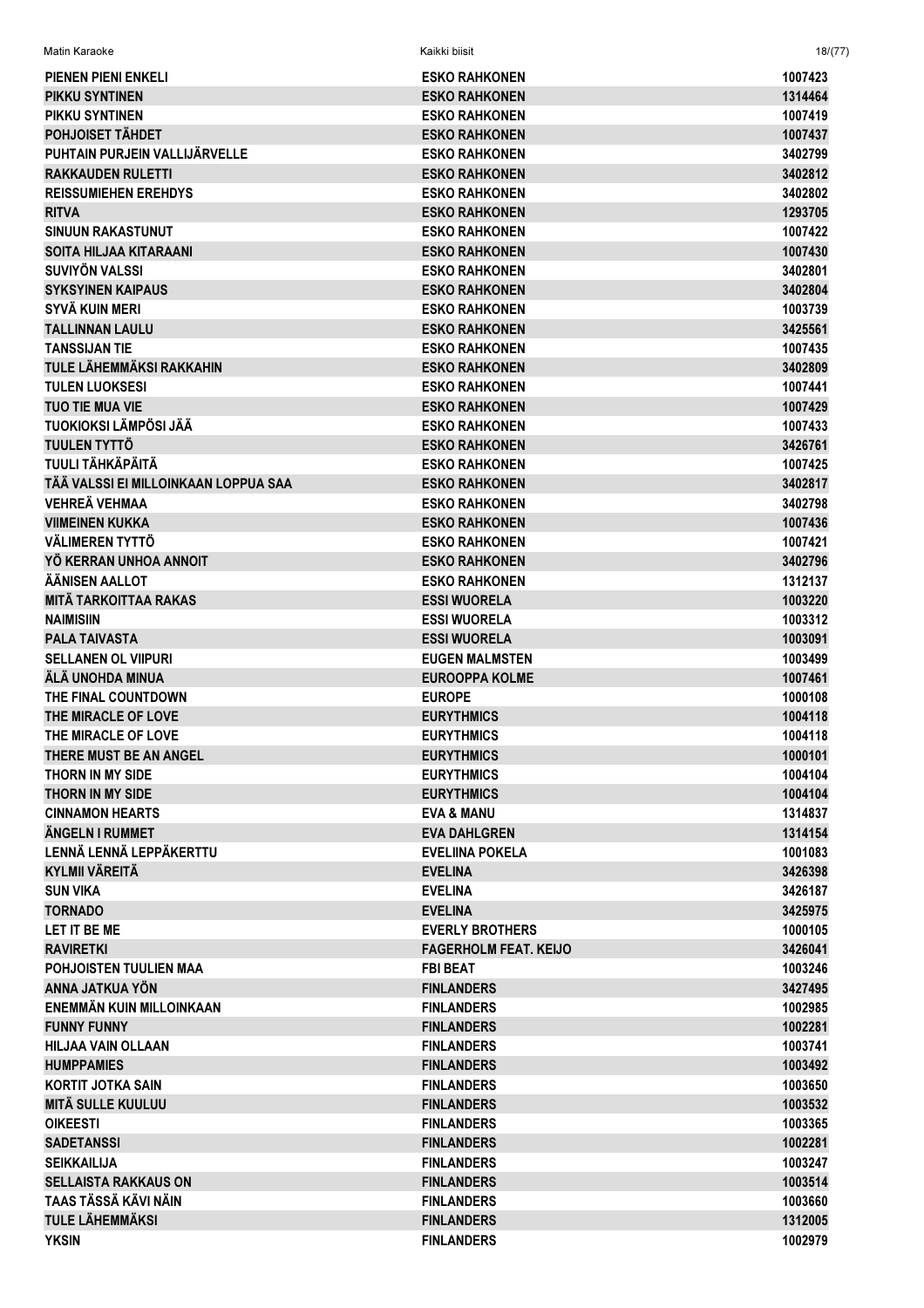| Matin Karaoke                            | Kaikki biisit                     | 19/(77) |
|------------------------------------------|-----------------------------------|---------|
| <b>JOULUN KELLOT</b>                     | <b>FINNTRIO</b>                   | 1004274 |
| <b>LOUNATUULEN LAULU</b>                 | <b>FINNTRIO</b>                   | 1314365 |
| <b>TONTTU</b>                            | <b>FINNTRIO</b>                   | 1004292 |
| EI TEKOSYITÄ                             | <b>FINTELLIGENS</b>               | 1293732 |
| <b>MIKÄ BOOGIE</b>                       | <b>FINTELLIGENS</b>               | 1293733 |
| <b>ROTKO</b>                             | FINTELLIGENS FEAT. SPEKTI & TASIS | 1315341 |
| <b>LEMON TREE</b>                        | <b>FOOLS GARDEN</b>               | 1000107 |
| <b>SUURET SETELIT</b>                    | <b>FOUR CATS</b>                  | 1002751 |
| <b>VANHAN MERIROSVON KAPAKASSA</b>       | <b>FOUR CATS</b>                  | 1312016 |
| <b>ALL OF ME</b>                         | <b>FRANK SINATRA</b>              | 1004173 |
| <b>ALL THE WAY</b>                       | <b>FRANK SINATRA</b>              | 1004187 |
| <b>AS TIMES GOES BY</b>                  | <b>FRANK SINATRA</b>              | 1004156 |
| <b>BEGIN THE BEGUINE</b>                 | <b>FRANK SINATRA</b>              | 1004174 |
| <b>CAN I STEAL A LITTLE LOVE</b>         | <b>FRANK SINATRA</b>              | 1004149 |
| <b>CHICAGO</b>                           | <b>FRANK SINATRA</b>              | 1004191 |
| <b>COME DANCE WITH ME</b>                | <b>FRANK SINATRA</b>              | 1004189 |
| <b>COME FLY WITH ME</b>                  | <b>FRANK SINATRA</b>              | 1004148 |
| <b>FLOWERS MEAN FORGIVENESS</b>          | <b>FRANK SINATRA</b>              | 1004151 |
| FLY ME TO THE MOON                       | <b>FRANK SINATRA</b>              | 1004164 |
| FOR ONCE IN MY LIFE                      | <b>FRANK SINATRA</b>              | 1004153 |
| <b>HOW INSENSITIVE</b>                   | <b>FRANK SINATRA</b>              | 1004163 |
| <b>I GET A KICK OUT OF YOU</b>           | <b>FRANK SINATRA</b>              | 1004184 |
| <b>I LEFT MY HEART IN SAN FRANCISCO</b>  | <b>FRANK SINATRA</b>              | 1004159 |
| <b>I LOVE PARIS</b>                      | <b>FRANK SINATRA</b>              | 1004177 |
| <b>I'LL NEVER SMILE AGAIN</b>            | <b>FRANK SINATRA</b>              | 1004147 |
| <b>I'VE GOT YOU UNDER MY SKIN</b>        | <b>FRANK SINATRA</b>              | 1004157 |
| IT WAS A VERY GOOD YEAR                  | <b>FRANK SINATRA</b>              | 1004152 |
| LET ME TRY AGAIN                         | <b>FRANK SINATRA</b>              | 1004188 |
| <b>LOVE AND MARRIAGE</b>                 | <b>FRANK SINATRA</b>              | 1004195 |
| <b>LOVE ME OR LEAVE ME</b>               | <b>FRANK SINATRA</b>              | 1004168 |
| <b>LOVE'S BEEN GOOD TO ME</b>            | <b>FRANK SINATRA</b>              | 1004150 |
| <b>LUCK BE A LADY</b>                    | <b>FRANK SINATRA</b>              | 1004160 |
| <b>ME AND MY SHADOW</b>                  | <b>FRANK SINATRA</b>              | 1004171 |
| <b>MOONLIGHT SERENADE</b>                | <b>FRANK SINATRA</b>              | 1004162 |
| <b>MY WAY</b>                            | <b>FRANK SINATRA</b>              | 1004190 |
| <b>NEW YORK NEW YORK</b>                 | <b>FRANK SINATRA</b>              | 1004192 |
| <b>NICE N EASY</b>                       | <b>FRANK SINATRA</b>              | 1004178 |
| <b>NIGHT AND DAY</b>                     | <b>FRANK SINATRA</b>              | 1004193 |
| ON THE SUNNY SIDE OF THE STREET          | <b>FRANK SINATRA</b>              | 1004185 |
| SOMEWHERE OVER THE RAINBOW               | <b>FRANK SINATRA</b>              | 1004155 |
| <b>SOUTH OF THE BORDER</b>               | <b>FRANK SINATRA</b>              | 1004169 |
| <b>STORMY WEATHER</b>                    | <b>FRANK SINATRA</b>              | 1004182 |
| <b>STRANGERS IN THE NIGHT</b>            | <b>FRANK SINATRA</b>              | 1004196 |
| <b>SUMMER WIND</b>                       | <b>FRANK SINATRA</b>              | 1004161 |
| <b>SWINGING ON A STAR</b>                | <b>FRANK SINATRA</b>              | 1004180 |
| <b>TALK TO ME</b>                        | <b>FRANK SINATRA</b>              | 1004176 |
| <b>THAT OLD BLACK MAGIC</b>              | <b>FRANK SINATRA</b>              | 1004166 |
| <b>THAT'S LIFE</b>                       | <b>FRANK SINATRA</b>              | 1004183 |
| THE GIRL FROM IPANEMA                    | <b>FRANK SINATRA</b>              | 1004186 |
| THE HOUSE I LIVE IN                      | <b>FRANK SINATRA</b>              | 1004170 |
| THE LADY IS A TRAMP                      | FRANK SINATRA                     | 1004167 |
| THE WORLD WE KNEW                        | <b>FRANK SINATRA</b>              | 1004181 |
| <b>THERE'S A SMALL HOTEL</b>             | <b>FRANK SINATRA</b>              | 1004175 |
| TIME AFTER TIME                          | <b>FRANK SINATRA</b>              | 1004194 |
| <b>WAVE</b>                              | <b>FRANK SINATRA</b>              | 1004154 |
| WHAT ARE YOU DOING THE REST OF YOUR LIFE | <b>FRANK SINATRA</b>              | 1004179 |
| <b>WINNERS</b>                           | FRANK SINATRA                     | 1004172 |
| YOU MAKE ME FEEL SO YOUNG                | <b>FRANK SINATRA</b>              | 1004165 |
| YOUNG AT HEART                           | <b>FRANK SINATRA</b>              | 1004158 |
| THE GREAT PRETENDER                      | <b>FREDDIE MERCURY</b>            | 1000037 |
| <b>EERO EROS</b>                         | <b>FREDERIK</b>                   | 1002989 |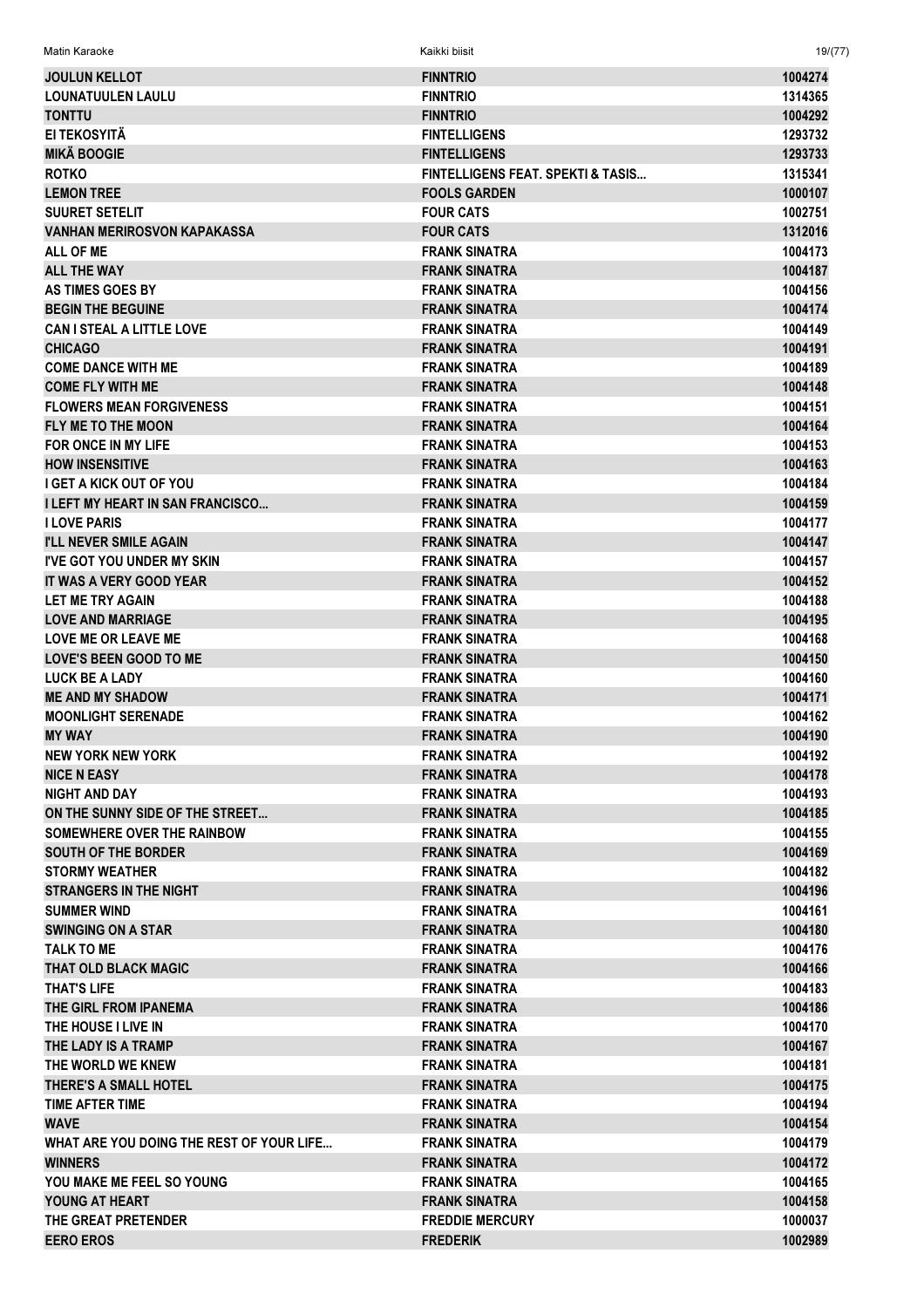| <b>GRAN CANARIA</b>                         | <b>FREDERIK</b>                     | 1314423 |
|---------------------------------------------|-------------------------------------|---------|
| <b>JOS JOTAIN YRITTÄÄ</b>                   | <b>FREDERIK</b>                     | 1294873 |
| <b>KASAKKAPARTIO</b>                        | <b>FREDERIK</b>                     | 1007455 |
|                                             |                                     |         |
| <b>KAUKANA KATJUSHA ON</b>                  | <b>FREDERIK</b>                     | 1003842 |
| <b>KOLMEKYMPPINEN</b>                       | <b>FREDERIK</b>                     | 1002491 |
| <b>KOSTAJA</b>                              | <b>FREDERIK</b>                     | 1002341 |
| <b>KOTIINPÄIN ÄITI</b>                      | <b>FREDERIK</b>                     | 1002981 |
| <b>KUMIMIES</b>                             | <b>FREDERIK</b>                     | 1003697 |
| <b>NAKURANTAAN</b>                          | <b>FREDERIK</b>                     | 1003125 |
| <b>RIO</b>                                  | <b>FREDERIK</b>                     | 1003865 |
| <b>SEKSIPOMMI</b>                           | <b>FREDERIK</b>                     | 1007454 |
| <b>SHEIKKI ALI HASSAN</b>                   | <b>FREDERIK</b>                     | 1003131 |
| <b>STENKA RASIN</b>                         | <b>FREDERIK</b>                     | 1002375 |
| <b>TAKA-TAKATA</b>                          | <b>FREDERIK</b>                     | 1002097 |
| <b>TITANIC</b>                              | <b>FREDERIK</b>                     | 1003331 |
| <b>TSINGIS KHAN</b>                         | <b>FREDERIK</b>                     | 1003135 |
| TULE TYTTÖ KYYTIIN                          | <b>FREDERIK</b>                     | 1312014 |
| <b>TYTTÖ KUIN TIIKERI</b>                   | <b>FREDERIK</b>                     | 1002354 |
| <b>AVAA SYDÄMESI MULLE</b>                  | <b>FREDI</b>                        | 1314096 |
| ELÄÄ MÄ SAIN                                | <b>FREDI</b>                        | 1315063 |
| ISÄ KULJE HITAAMMIN                         | <b>FREDI</b>                        | 1002943 |
| <b>KOLMATTA LINJAA TAKAISIN</b>             | <b>FREDI</b>                        | 1002753 |
| <b>LIIAN MYÖHÄÄN</b>                        | <b>FREDI</b>                        | 1314098 |
| MILLOINKAAN EN LÖYDÄ SAMANLAISTA            | <b>FREDI</b>                        | 1314099 |
| <b>MUUKALAINEN</b>                          | <b>FREDI</b>                        | 1002152 |
| NIIN PALJON KUULUU RAKKAUTEEN               | <b>FREDI</b>                        | 1314100 |
| <b>OTA JA OMISTA</b>                        | <b>FREDI</b>                        | 1314101 |
| <b>PIENI NUKKE</b>                          | <b>FREDI</b>                        | 1314102 |
| PUHU HILJAA RAKKAUDESTA                     | <b>FREDI</b>                        | 1314103 |
| <b>PUMP PUMP</b>                            | <b>FREDI</b>                        | 1314104 |
|                                             |                                     |         |
| <b>RAKKAUSLAULU</b>                         | <b>FREDI</b>                        | 1314105 |
| <b>RAKKAUSTARINA</b>                        | <b>FREDI</b>                        | 1314106 |
| SE PÄIVÄ TULEE KERRAN                       | <b>FREDI</b>                        | 1314097 |
| <b>STARMAN</b>                              | <b>FREDI</b>                        | 1002152 |
| <b>TUULI VAPAUTTA SOI</b>                   | <b>FREDI</b>                        | 1003774 |
| <b>VIPPAA MULLE VIITONEN</b>                | <b>FREDI</b>                        | 1002770 |
| YKSIN OON TIETENKIN                         | <b>FREDI</b>                        | 1314107 |
| <b>ALL RIGHT NOW</b>                        | <b>FREE</b>                         | 1001026 |
| <b>AJETAAN TANDEMILLA</b>                   | <b>FREEMAN</b>                      | 1003384 |
| <b>KAKSI LENSI YLI KÄENPESÄN</b>            | <b>FREEMAN</b>                      | 1003322 |
| <b>MATTOLAITURI</b>                         | <b>FREEMAN</b>                      | 1312243 |
| <b>MITÄ SINULLE KUULUU</b>                  | <b>FREEMAN</b>                      | 1312171 |
| <b>OSUUSKAUPAN JANE</b>                     | <b>FREEMAN</b>                      | 1002359 |
| <b>BUURI JOHANNESBURGISTA</b>               | <b>FREUD MARX ENGELS &amp; JUNG</b> | 1312071 |
| HUOMENNA PÄIVÄ ON UUS                       | <b>FREUD MARX ENGELS &amp; JUNG</b> | 1312070 |
| <b>JUOMALAULU</b>                           | <b>FREUD MARX ENGELS &amp; JUNG</b> | 1312031 |
| MEIDÄN RUMIEN RAKKAUSLAULU                  | <b>FREUD MARX ENGELS &amp; JUNG</b> | 3403221 |
| <b>METSÄN POIKA</b>                         | <b>FREUD MARX ENGELS &amp; JUNG</b> | 3425675 |
| <b>MYSTINEN METSÄTYÖMIES</b>                | <b>FREUD MARX ENGELS &amp; JUNG</b> | 1312068 |
| PAPPI, TALONPOIKA, PIRU JA MUSTALAINEN      | <b>FREUD MARX ENGELS &amp; JUNG</b> | 1312067 |
| <b>SÄRKYNYTSYDÄMISET</b>                    | <b>FREUD MARX ENGELS &amp; JUNG</b> | 1294883 |
| <b>VIILEÄÄ VIINIÄ</b>                       | <b>FREUD MARX ENGELS &amp; JUNG</b> | 1312069 |
| EN KOSKAAN MENE SÄNKYYN RUMAN NAISEN KANSSA | <b>FREUD MARX ENGELS JUNG</b>       | 1002494 |
| <b>HUUGI GUUGI</b>                          | FRÖBELIN PALIKAT                    | 1001078 |
|                                             |                                     |         |
| <b>SUTSI SATSI</b>                          | FRÖBELIN PALIKAT                    | 1001075 |
| <b>LADY HUHTIKUU</b>                        | <b>GARBO</b>                        | 1002088 |
| POIKA JULMAN MAAN                           | <b>GARBO</b>                        | 1002773 |
| <b>PYSÄKKI</b>                              | <b>GARBO</b>                        | 1002831 |
| <b>SUOMALAINEN UNELMA</b>                   | <b>GARBO</b>                        | 1002736 |
| VIINIÄ JA RUUSUJA                           | <b>GARBO</b>                        | 1002193 |
| <b>HELLO HELLO IM BACK AGAIN</b>            | <b>GARY GLITTER</b>                 | 1004097 |

Matin Karaoke

 $20/(77)$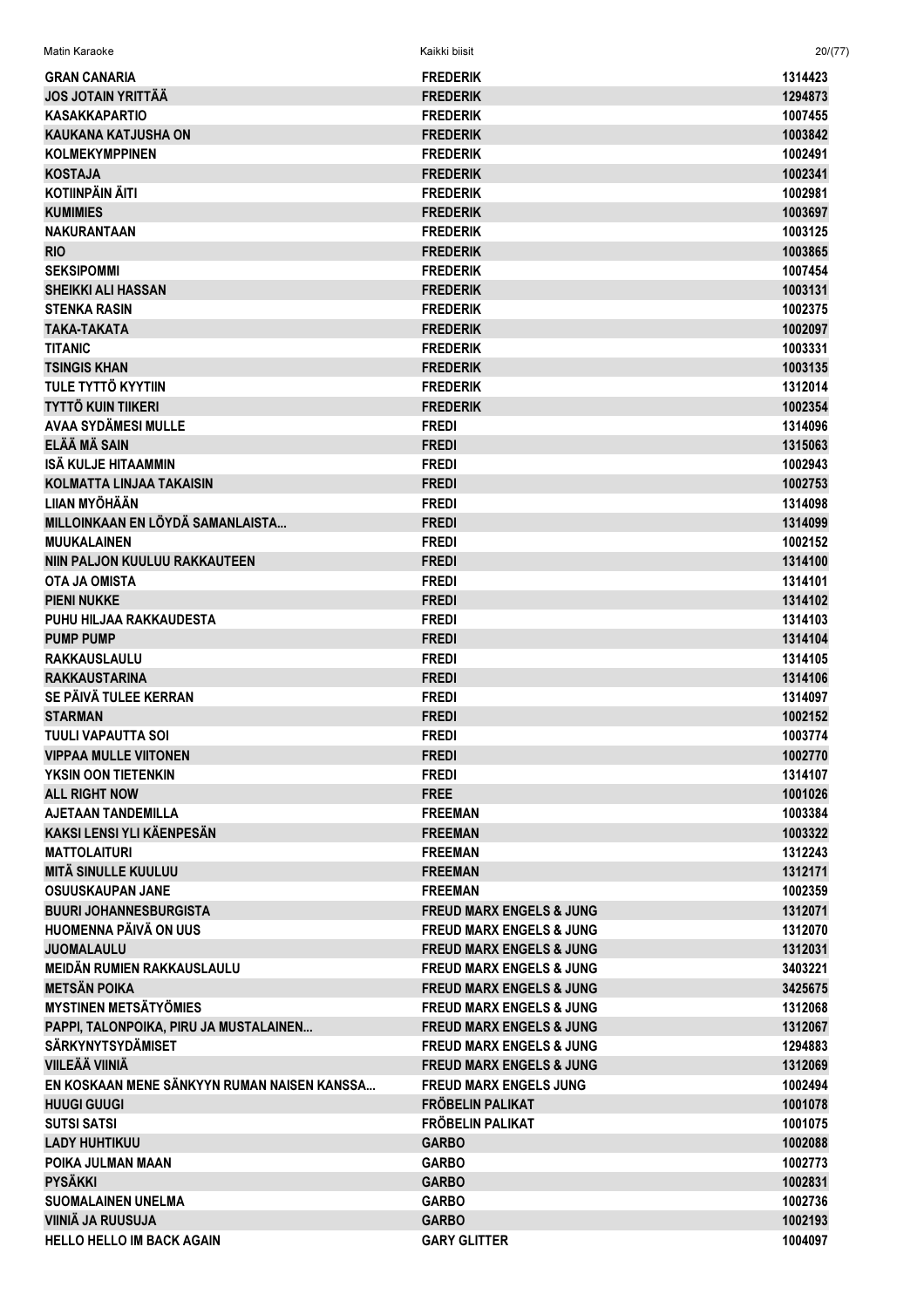| Matin Karaoke                        | Kaikki biisit                   | 21/(77) |
|--------------------------------------|---------------------------------|---------|
| <b>HELLO HELLO IM BACK AGAIN</b>     | <b>GARY GLITTER</b>             | 1004097 |
| <b>HEILI KARJALASTA</b>              | <b>GEORG MALMSTEN</b>           | 1003467 |
| <b>ILTA SKANSSISSA</b>               | <b>GEORG MALMSTEN</b>           | 1003306 |
| JÄNÖJUSSIN MÄENLASKU                 | <b>GEORG MALMSTEN</b>           | 1001079 |
| <b>KATARIINAN KAMARISSA</b>          | <b>GEORG MALMSTEN</b>           | 1003498 |
| <b>LIISA PIEN</b>                    | <b>GEORG MALMSTEN</b>           | 1002425 |
| <b>LILI MARLEEN</b>                  | <b>GEORG MALMSTEN</b>           | 1002425 |
| <b>NIKKELIMARKKA</b>                 | <b>GEORG MALMSTEN</b>           | 1002122 |
| <b>SAARISTON SIRKKA</b>              | <b>GEORG MALMSTEN</b>           | 1312158 |
| <b>SAIRAS KARHUNPOIKA</b>            | <b>GEORG MALMSTEN</b>           | 1001080 |
| <b>KALASTAJAN LAULU</b>              | <b>GEORG OTS</b>                | 1002117 |
| <b>KUOLLEET LEHDET</b>               | <b>GEORG OTS</b>                | 1002406 |
| <b>KYLLIKKI</b>                      | <b>GEORG OTS</b>                | 1314459 |
| <b>LES FEUILLES MORTES</b>           | <b>GEORG OTS</b>                | 1002406 |
| <b>MOSKOVAN VALOT</b>                | <b>GEORG OTS</b>                | 1002402 |
| <b>MUSTANMEREN VALSSI</b>            | <b>GEORG OTS</b>                | 1003107 |
| <b>PODMASKOVNYJE VETSERA</b>         | <b>GEORG OTS</b>                | 1002396 |
| <b>SAARENMAAN VALSSI</b>             | <b>GEORG OTS</b>                | 1003413 |
| <b>UNOHTUMATON ILTA</b>              | <b>GEORG OTS</b>                | 1002396 |
| <b>VENEZUELA</b>                     | <b>GEORG OTS</b>                | 1002146 |
| ON SE HIENOO                         | <b>GG CARAVAN</b>               | 1312834 |
| ETSIT MUIJAA SEURAAVAA               | <b>GIMMEL</b>                   | 1002782 |
| <b>HARMAATA LUNTA</b>                | <b>GIMMEL</b>                   | 1003092 |
| <b>JOKOTAI</b>                       | <b>GIMMEL</b>                   | 1002864 |
| <b>ROVIOLLA</b>                      | <b>GIMMEL</b>                   | 1002821 |
| SYDÄN PLIIS SÄRKEKÄÄ                 | <b>GIMMEL</b>                   | 1002953 |
| <b>BAMBOLEO</b>                      | <b>GIPSY KINGS</b>              | 1000016 |
| <b>BOULEVARD OF BROKEN DREAMS</b>    | <b>GREEN DAY</b>                | 1004119 |
| <b>BOULEVARD OF BROKEN DREAMS</b>    | <b>GREEN DAY</b>                | 1004119 |
| LIVE AND LET DIE                     | <b>GUNS N ROSES</b>             | 1001027 |
| <b>PATIENCE</b>                      | <b>GUNS N ROSES</b>             | 1001010 |
| <b>SWEET CHILD OF MINE</b>           | <b>GUNS N ROSES</b>             | 1001018 |
| <b>SOMMARTIDER</b>                   | <b>GYLLENE TIDER</b>            | 1314149 |
| <b>BEIBI</b>                         | <b>HALOO HELSINKI!</b>          | 1314846 |
| <b>CARPE DIEM</b>                    | <b>HALOO HELSINKI!</b>          | 1314428 |
| EI SUOMALAISET TANSSI                | <b>HALOO HELSINKI!</b>          | 3426319 |
| <b>HALOO HELSINKI</b>                | <b>HALOO HELSINKI!</b>          | 1003678 |
| <b>HULLUUDEN HIGHWAY</b>             | <b>HALOO HELSINKI!</b>          | 3425948 |
| <b>HUUDA!</b>                        | <b>HALOO HELSINKI!</b>          | 1314027 |
| <b>JOS MUN POKKA PETTÄÄ</b>          | <b>HALOO HELSINKI!</b>          | 1312826 |
| KAKSI IHMISTÄ                        | <b>HALOO HELSINKI!</b>          | 3426248 |
| <b>KEVYEMPI KANTAA</b>               | <b>HALOO HELSINKI!</b>          | 3426054 |
| <b>KIITOS EI OLE KIROSANA</b>        | <b>HALOO HELSINKI!</b>          | 1315151 |
| <b>KUULE MINUA</b>                   | <b>HALOO HELSINKI!</b>          | 1293803 |
| <b>KUUSSA TUULEE</b>                 | <b>HALOO HELSINKI!</b>          | 1315150 |
| LÄHTÖVALMIINA                        | <b>HALOO HELSINKI!</b>          | 1314665 |
| <b>MAAILMA ON TEHTY MEITÄ VARTEN</b> | <b>HALOO HELSINKI!</b>          | 1314048 |
| <b>MAAILMAN TOISELLA PUOLEN</b>      | <b>HALOO HELSINKI!</b>          | 1004059 |
| <b>PULP FICTION</b>                  | <b>HALOO HELSINKI!</b>          | 1315267 |
| <b>RAKAS</b>                         | <b>HALOO HELSINKI!</b>          | 3403285 |
| <b>RAKKAUS</b>                       | <b>HALOO HELSINKI!</b>          | 1314442 |
| <b>SYVÄLLE SILMIIN</b>               | <b>HALOO HELSINKI!</b>          | 1314664 |
| <b>TUNTEMATON</b>                    | <b>HALOO HELSINKI!</b>          | 3426064 |
| VAPAUS KÄTEEN JÄÄ                    | <b>HALOO HELSINKI!</b>          | 1314021 |
| <b>VIERI VESI VIERI</b>              | <b>HALOO HELSINKI!</b>          | 1314421 |
| <b>VIHAAN KYLLÄSTYNYT</b>            | <b>HALOO HELSINKI!</b>          | 1314847 |
| KUU SAA VALTANSA AURINGOLTA          | <b>HALOO HELSINKI! / MOKOMA</b> | 1314402 |
| <b>VILLIHEVOSIA</b>                  | <b>HANNA EKOLA</b>              | 1003136 |
| <b>JOKAPÄIVÄINEN</b>                 | <b>HANNA PAKARINEN</b>          | 1314359 |
| <b>MAAILMAN IHANIN MIES</b>          | <b>HANNA PAKARINEN</b>          | 1312269 |
| OLIPA KERRAN ELÄMÄ                   | <b>HANNA PAKARINEN</b>          | 1314683 |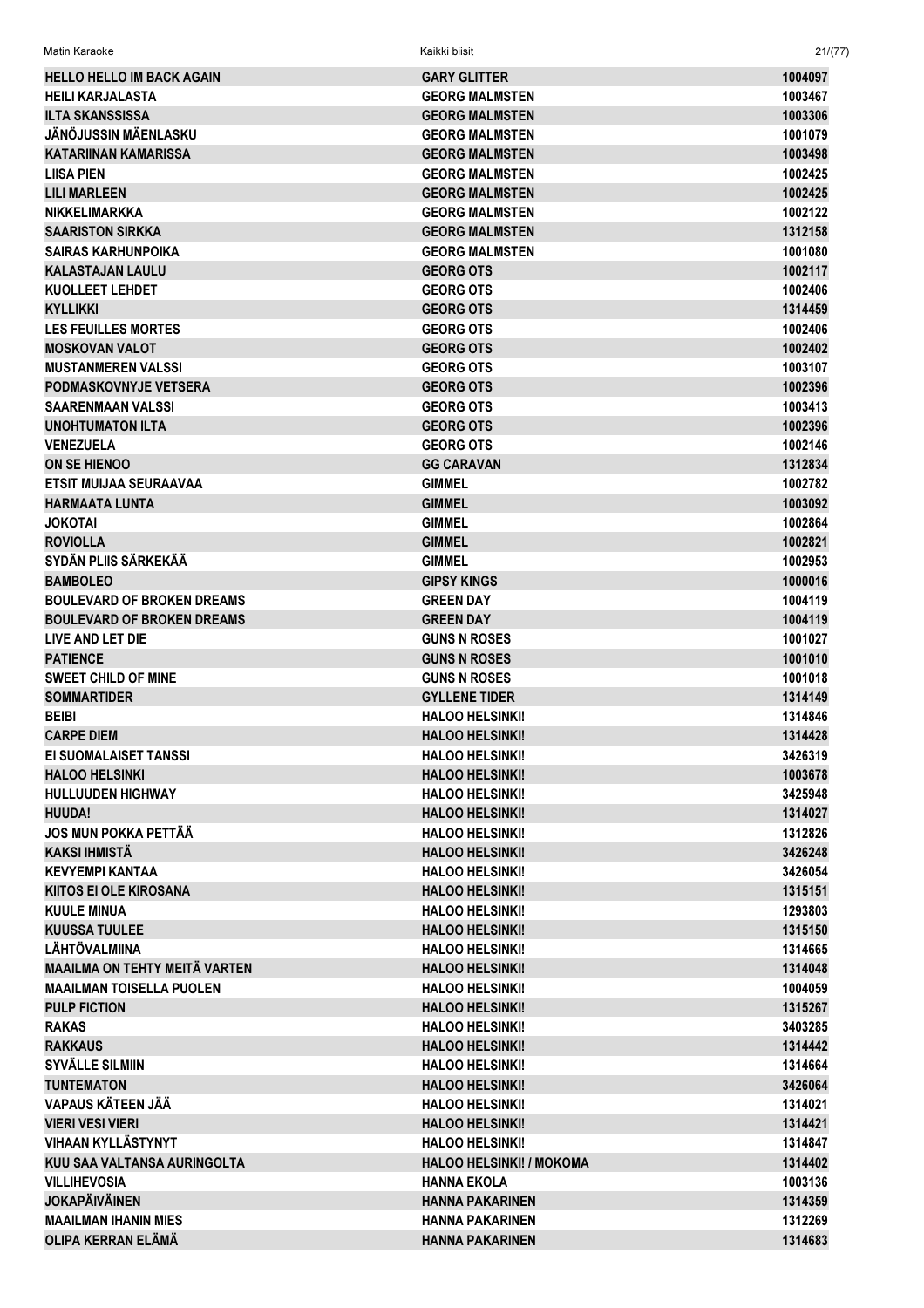| Matin Karaoke                                  | Kaikki biisit                     | 22/(77)            |
|------------------------------------------------|-----------------------------------|--------------------|
| <b>PAPERIMIEHEN TYTÄR</b>                      | <b>HANNA PAKARINEN</b>            | 1004048            |
| <b>SE YKSI AINOA</b>                           | <b>HANNA PAKARINEN</b>            | 1004056            |
| <b>TAHDON VIELÄ YRITTÄÄ</b>                    | <b>HANNA TALIKAINEN</b>           | 1007442            |
| <b>HAN ON MUN</b>                              | <b>HANNE</b>                      | 1003330            |
| <b>DON'T YOU EVER LEAVE ME</b>                 | <b>HANOI ROCKS</b>                | 1293799            |
| <b>AHMAT TULEVAT</b>                           | <b>HAPPORADIO</b>                 | 3427126            |
| <b>CHE GUEVARA</b>                             | <b>HAPPORADIO</b>                 | 1314413            |
| <b>PELASTAJA</b>                               | <b>HAPPORADIO</b>                 | 1315271            |
| PUHU ÄÄNELLÄ JONKA KUULEN                      | <b>HAPPORADIO</b>                 | 1293807            |
| SINÄ JA HÄN                                    | <b>HAPPORADIO</b>                 | 1314073            |
| <b>TAVIKSET</b>                                | <b>HAPPORADIO</b>                 | 1003372            |
| <b>TEHDÄÄN JOTAIN KAUNISTA</b>                 | <b>HAPPORADIO</b>                 | 3427121            |
| <b>VAKAVA NAINEN</b>                           | <b>HAPPORADIO</b>                 | 1314822            |
| <b>VALOPALLO</b>                               | <b>HAPPORADIO</b>                 | 3403286            |
| ÄLÄ PUHU HUOMISESTA                            | <b>HAPPORADIO</b>                 | 3403853            |
| <b>MOVIE STAR</b>                              | <b>HARPO</b>                      | 1000026            |
| <b>PIENET SAMMAKOT</b>                         | <b>HARRI SAKSALA</b>              | 1001061            |
| <b>LEVOTTOMAT JALAT</b>                        | <b>HASSISEN KONE</b>              | 3427355            |
| <b>OIKEUS ON VOITTANUT TAAS</b>                | <b>HASSISEN KONE</b>              | 1003778            |
| <b>RAPPIOLLA</b>                               | <b>HASSISEN KONE</b>              | 1002191            |
| TÄÄLTÄ TULLAAN VENÄJÄ                          | <b>HASSISEN KONE</b>              | 3427144            |
| MITÄÄN EI SAA PITÄÄ                            | <b>HAULI BROS</b>                 | 1312165            |
| IKÄVÄ LOKAKUU                                  | <b>HAUSMYLLY</b>                  | 1003048            |
| <b>JOS</b>                                     | <b>HAUSMYLLY</b>                  | 1294863            |
| KEHÄRAAKKEJA JA KUNINKAITA                     | <b>HAUSMYLLY</b>                  | 1293734            |
| <b>SE OIS JO LIIKAA</b>                        | <b>HAUSMYLLY</b>                  | 1003240            |
| AKE MAKE PERA JA MÃ                            | <b>HECTOR</b>                     | 1312192            |
| <b>AMSTERDAM</b>                               | <b>HECTOR</b>                     | 3426048            |
| <b>ASFALTTIPRINSSI</b>                         | <b>HECTOR</b>                     | 1315039            |
| <b>HANNIKAISEN BAARI</b>                       | <b>HECTOR</b>                     | 1002419            |
| <b>HEINÄPELLOLLA</b>                           | <b>HECTOR</b>                     | 1315043            |
| <b>JOS SÄ TAHDOT NIIN</b>                      | <b>HECTOR</b>                     | 1002312            |
| <b>JUODAAN VIINAA</b>                          | <b>HECTOR</b>                     | 1002843            |
| <b>JÄÄVALSSI</b>                               | <b>HECTOR</b>                     | 1002352            |
| <b>KADONNEET LAPSET</b>                        | <b>HECTOR</b>                     | 3427133            |
| <b>KAIKKI TAHTOO RAKASTAA</b>                  | <b>HECTOR</b>                     | 3426536            |
| KUINKA VOIT VÄITTÄÄ                            | <b>HECTOR</b>                     | 1002242            |
| KUUNNELLAAN VAAN TAIVASTA                      | <b>HECTOR</b>                     | 1003072            |
| <b>LAPSUUDEN LOPPU</b>                         | <b>HECTOR</b>                     | 1315041            |
| LASIKEVÄT/SURULLINEN LIISA                     | <b>HECTOR</b>                     | 1315042            |
| <b>LOLA</b>                                    | <b>HECTOR</b>                     | 1315085            |
| <b>LUMI TEKI ENKELIN ETEISEEN</b>              | <b>HECTOR</b>                     | 1002497            |
| <b>MANDOLIINIMIES</b>                          | <b>HECTOR</b>                     | 1002328            |
| <b>MARLEENA</b>                                | <b>HECTOR</b>                     | 3403271            |
| <b>MONOFILHARMOONIKKO</b>                      | <b>HECTOR</b>                     | 1003208            |
| <b>MULLA EI OO RAHAA</b>                       | <b>HECTOR</b>                     | 1004378            |
| <b>NOSTALGIA</b>                               | <b>HECTOR</b>                     | 1002293            |
| <b>OLEN HAUTAUSMAA</b>                         | <b>HECTOR</b>                     | 1002115            |
| <b>OMASSA KOTONA</b>                           | <b>HECTOR</b>                     | 1003256            |
| <b>PALKKASOTURI</b>                            | <b>HECTOR</b>                     | 1315038            |
| <b>PIANOMIES</b>                               | <b>HECTOR</b>                     | 3426180            |
| <b>SEISOVAA ILMAA</b>                          | <b>HECTOR</b>                     | 1003236            |
| <b>STREET OF LONDON</b><br><b>SUDENKORENTO</b> | <b>HECTOR</b>                     | 1002242            |
| <b>SUOMI-NEITO</b>                             | <b>HECTOR</b>                     | 1002994            |
| <b>SUSANNE</b>                                 | <b>HECTOR</b><br><b>HECTOR</b>    | 1315040<br>1002468 |
| <b>TAKATAAN ROOS</b>                           | <b>HECTOR</b>                     | 1312239            |
| YHTENÄ ILTANA                                  | <b>HECTOR</b>                     | 1003426            |
| KANSSASI ON NIIN HYVÄ OLLA                     | <b>HECTOR JA SUSANNA HAAVISTO</b> | 1003244            |
| TAO TAO                                        | <b>HEIDI KORPINEN</b>             | 1001076            |
| <b>IRTIOTTO</b>                                | <b>HEIDI KYRÖ</b>                 | 1003556            |
|                                                |                                   |                    |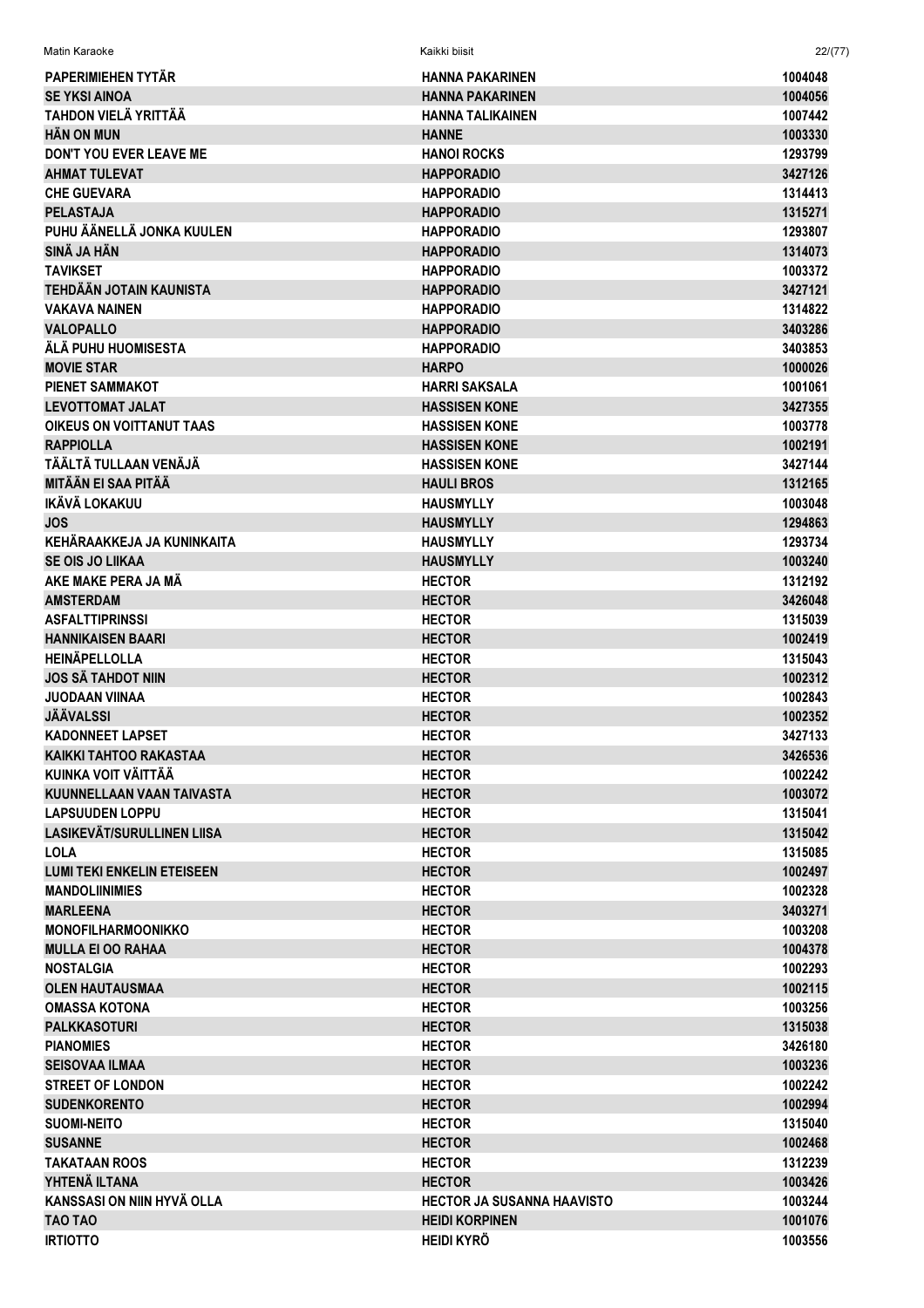| Matin Karaoke                                        | Kaikki biisit                              | 23/(77)            |
|------------------------------------------------------|--------------------------------------------|--------------------|
| <b>LOVE SHINE A LIGHT</b>                            | <b>HEIDI KYRÖ</b>                          | 1002180            |
| <b>PÄIVÄNVALOON</b>                                  | <b>HEIDI KYRÖ</b>                          | 1002180            |
| <b>ENKELINÄ TOISILLEMME</b>                          | <b>HEIDI LAIVONEN JA NEKUT</b>             | 1004253            |
| <b>HILLITÖN HOPEINEN KUU</b>                         | <b>HEIKKI HELA</b>                         | 1003550            |
| <b>TÄHTISILMÄ</b>                                    | <b>HEIKKI HELA</b>                         | 1003843            |
| UNETON YÖ                                            | <b>HEIKKI HELA</b>                         | 3427277            |
| <b>LAULU DNJEPRILLE</b>                              | <b>HEIKKI KINNUNEN</b>                     | 1314403            |
| RANSKALAINEN YÖ                                      | <b>HEINÄSIRKKA</b>                         | 1002721            |
| SÄ OSAAT SILLÄLAILLA PEPPUA VEMPUTTAA                | HELENA KURKI                               | 1293846            |
| <b>KUISKAA MINULLE</b>                               | <b>HELENA SILTALA</b>                      | 3426748            |
| <b>LILLA MIDINETTE</b>                               | <b>HELENA SILTALA</b>                      | 1002087            |
| PIKKU MIDINETTI                                      | <b>HELENA SILTALA</b>                      | 1002087            |
| <b>RANSKALAISET KOROT</b>                            | <b>HELENA SILTALA</b>                      | 1002763            |
| <b>GABRIELLAS SÅNG</b>                               | <b>HELENA SJÖHOLM</b>                      | 1314164            |
| <b>ELÄMÄSI SULOISIN VIRHE</b>                        | <b>HELI KAJO</b>                           | 1314121            |
| <b>AJETHINA ZIGANAISETH</b>                          | <b>HELI KEINONEN</b>                       | 1002525            |
| <b>RUSGIE NEITSYT VALGIE NEITSYT</b>                 | <b>HELI KEINONEN</b>                       | 1002434            |
| <b>KRISTIAN</b>                                      | <b>HELI RUOTSALAINEN</b>                   | 1003571            |
| <b>SORSANMETSÄSTYS</b>                               | <b>HELISMAA</b>                            | 1314419            |
| <b>ENSI KERRAN</b>                                   | <b>HENRI STENROTH</b>                      | 1003686            |
| <b>HYVÄÄ YÖTÄ</b>                                    | <b>HENRY THEEL</b>                         | 3426752            |
| <b>KULTAINEN NUORUUS</b>                             | <b>HENRY THEEL</b>                         | 1314457            |
| <b>KUOLLEET LEHDET</b>                               | <b>HENRY THEEL</b>                         | 1312044            |
| ON ARMAS MULLE AALLON TIE                            | <b>HENRY THEEL</b>                         | 1314462            |
| <b>SEISKARIN KAUNIS SIIRI</b>                        | <b>HENRY THEEL</b>                         | 1314467            |
| <b>I NATT JAG DRÖMDE</b>                             | <b>HEP STARS</b>                           | 1314158            |
| <b>NO MILK TODAY</b>                                 | <b>HERMANS HERMITS</b>                     | 1000022            |
| PARISÄNGYN LAKANAT                                   | <b>HERRA YLPPÖ</b>                         | 3427227            |
| <b>POJAT EI TANSSI</b>                               | HERRA YLPPÖ JA IHMISET                     | 1007466            |
| <b>JOIN ME IN DEATH</b>                              | <b>HIM</b>                                 | 3427123            |
| <b>WICKED GAME</b>                                   | <b>HIM</b>                                 | 3426296            |
| <b>WINGS OF A BUTTERFLY</b>                          | HIM                                        | 3427122            |
| <b>TISKARIN POLKKA</b>                               | <b>HISKI SALOMAA</b>                       | 1314381            |
| HE AINT HEAVY HES MY BROTHER                         | <b>HOLLIES</b>                             | 1000036            |
| <b>GABRIELLE</b>                                     | <b>HOOTENANNY SINGERS</b>                  | 1002389            |
| <b>GABRIELLE</b>                                     | <b>HOOTENANNY SINGERS</b>                  | 1002389            |
| <b>ESPLANADI</b>                                     | <b>HOOTENANNY TRIO</b>                     | 1002197            |
| EI KENENKÄÄN LÄHIMMÄINEN                             | <b>HORTTO KAALO</b>                        | 1002264            |
| <b>JÄLLEEN KUN OLET VAPAA</b>                        | <b>HORTTO KAALO</b>                        | 1002991            |
| <b>EMMA</b>                                          | <b>HOT CHOCOLATE</b>                       | 1000031            |
| <b>IBELIEVE</b>                                      | <b>HOT CHOCOLATE</b>                       | 1000027            |
| PUT YOUR LOVE IN ME                                  | <b>HOT CHOCOLATE</b>                       | 1004101            |
| <b>PUT YOUR LOVE IN ME</b>                           | HOT CHOCOLATE                              | 1004101            |
| YOU SEXY THING                                       | <b>HOT CHOCOLATE</b>                       | 1004117            |
| YOU SEXY THING                                       | HOT CHOCOLATE                              | 1004117            |
| PUTTEPOSSUN NIMIPÄIVÄT                               | <b>HOW MANY SISTERS</b>                    | 1001084            |
| <b>POWER OF LOVE</b>                                 | <b>HUEY LEWIS AND THE NEWS</b>             | 1000102            |
| <b>FRIDUNA SKIKUNA</b>                               | <b>HULLUJUSSI</b>                          | 1312196            |
| TYTTÖ LILLA NAKKIKIOSKILLA                           | <b>HULLUJUSSI</b>                          | 1315080            |
| <b>DONT YOU WANT ME</b>                              | <b>HUMAN LEAGUE</b>                        | 1000017            |
| <b>ALASKA</b>                                        | <b>HUMPPAVEIKOT</b>                        | 1003495            |
| <b>KATINKA</b>                                       | <b>HUMPPAVEIKOT</b>                        | 1003474            |
| <b>KOTIKUUSI</b>                                     | <b>HUMPPAVEIKOT</b>                        | 3426767            |
| <b>KUUSAMOON</b>                                     | <b>HUMPPAVEIKOT</b>                        | 1003494            |
| <b>PIENI POLKU</b>                                   | <b>HUMPPAVEIKOT</b>                        | 1003488            |
| <b>PIGALLE</b>                                       | <b>HUMPPAVEIKOT</b>                        | 1003473            |
| <b>PIHAPIHLAJA</b>                                   | <b>HUMPPAVEIKOT</b>                        | 1003502            |
| <b>POHJOLA</b>                                       | <b>HUMPPAVEIKOT</b>                        | 1003462            |
| <b>PUUSEPPÄ</b>                                      | <b>HUMPPAVEIKOT</b>                        | 1003477            |
| ROMANTIIKKAA RUUSUTARHASSA<br>SII MÄT TUMMAT KUIN YÖ | <b>HUMPPAVEIKOT</b><br><b>HUMPPAVFIKOT</b> | 1003460<br>1003464 |
|                                                      |                                            |                    |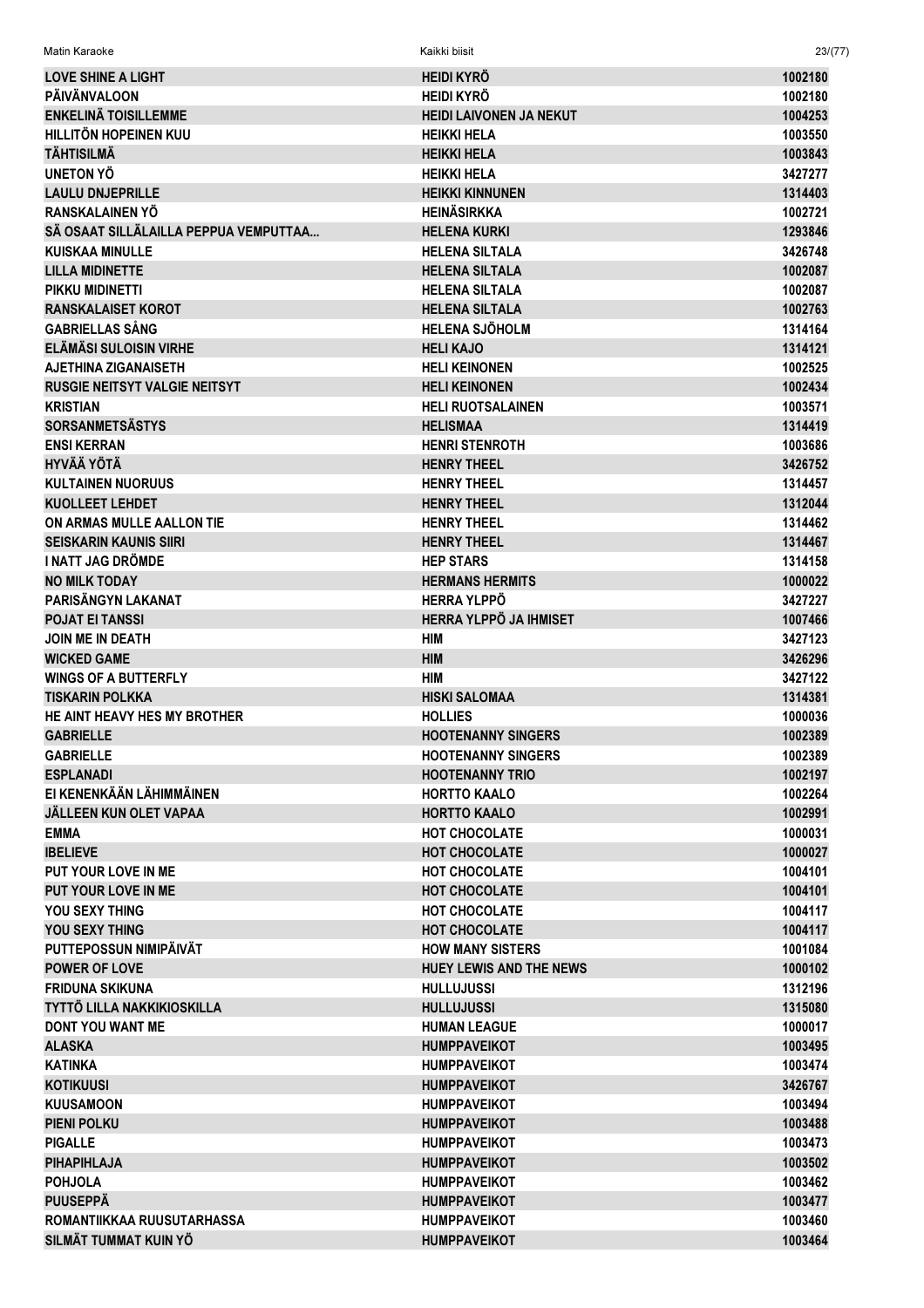|  | <b>Matin Karaoke</b> | Kaikki biisit | 24/(77) |  |
|--|----------------------|---------------|---------|--|
|--|----------------------|---------------|---------|--|

| <b>SULAMITH</b>                       | <b>HUMPPAVEIKOT</b>       | 1003482 |
|---------------------------------------|---------------------------|---------|
| <b>TULIPUNARUUSUT</b>                 | <b>HUMPPAVEIKOT</b>       | 1003497 |
| <b>URALIIN</b>                        | <b>HUMPPAVEIKOT</b>       | 1003485 |
| YÖ ALTAILLA                           | <b>HUMPPAVEIKOT</b>       | 1003466 |
| <b>AN AWFUL CRIME</b>                 | <b>HURRIGANES</b>         | 1002195 |
| <b>BLUE SUEDE SHOES</b>               | <b>HURRIGANES</b>         | 1004213 |
| <b>BOURBON STREET</b>                 | <b>HURRIGANES</b>         | 3403248 |
| <b>CAN'T COME HOME</b>                | <b>HURRIGANES</b>         | 1004201 |
| <b>DO YOU WANNA DANCE</b>             | <b>HURRIGANES</b>         | 1004214 |
| <b>GET ON</b>                         | <b>HURRIGANES</b>         | 1004203 |
| <b>GOOD MORNING LITTLE SCHOOLGIRL</b> | <b>HURRIGANES</b>         | 1004197 |
| <b>I WILL STAY</b>                    | <b>HURRIGANES</b>         | 1004210 |
| <b>IM READY</b>                       | <b>HURRIGANES</b>         | 1004198 |
| <b>KEEP ON KNOCKING</b>               |                           | 1004216 |
|                                       | <b>HURRIGANES</b>         |         |
| <b>MOON IS RISING</b>                 | <b>HURRIGANES</b>         | 1004199 |
| <b>MY ONLY ONE</b>                    | <b>HURRIGANES</b>         | 1002085 |
| <b>RIDIN RIDIN</b>                    | <b>HURRIGANES</b>         | 1004204 |
| <b>ROADRUNNER</b>                     | <b>HURRIGANES</b>         | 1004202 |
| <b>RUBY BABE</b>                      | <b>HURRIGANES</b>         | 1004205 |
| <b>SAY MAMA</b>                       | <b>HURRIGANES</b>         | 1004206 |
| <b>TALLAHASSEE LASSIE</b>             | <b>HURRIGANES</b>         | 1004208 |
| <b>TIGER</b>                          | <b>HURRIGANES</b>         | 1004211 |
| <b>TOO MANY HOURS</b>                 | <b>HURRIGANES</b>         | 1004212 |
| <b>TRUE FINE MAMA</b>                 | <b>HURRIGANES</b>         | 1004215 |
| UNTIL I SETTLE DOWN                   | <b>HURRIGANES</b>         | 1004207 |
| <b>WALKIN THE DOG</b>                 | <b>HURRIGANES</b>         | 1004200 |
| <b>WILD IN THE STREET</b>             | <b>HURRIGANES</b>         | 1004209 |
| <b>HAAVEESTA TOTTA</b>                | <b>IDOLS</b>              | 1003283 |
| <b>TUULET PUHALTAA</b>                | <b>IDOLS</b>              | 1002941 |
| <b>PASSENGER</b>                      | <b>IGGY POP</b>           | 1001024 |
| LINTU (MAAILMAAN AVARAAN)             | <b>IINA KANGASHARJU</b>   | 1293847 |
| <b>COROLLALLA ISKETTY NAINEN</b>      | <b>ILE JOKINEN</b>        | 1312048 |
| <b>HOTTENTOTTILAULU</b>               | <b>ILE MERIVAARA</b>      | 1001068 |
| <b>NEITO JA YLIOPPILAS</b>            | <b>ILKKA ALANKO</b>       | 1314667 |
| <b>UNOHDA EN</b>                      | <b>ILKKA JÄÄSKELÄINEN</b> | 1003296 |
| <b>DANNYN KORVAT</b>                  | <b>ILKKA VAINIO</b>       | 3427301 |
|                                       | <b>ILKKA VAINIO</b>       | 3427149 |
| <b>JUHA "WATT" VAINION POIKA</b>      |                           |         |
| <b>SIIVOUSSANKARI</b>                 | <b>ILKKA VAINIO</b>       | 1004053 |
| <b>TERVEISET SINNE TAIVAASEEN</b>     | <b>ILPO KAIKKONEN</b>     | 1314378 |
| <b>KOUKKUUN</b>                       | <b>ILTA</b>               | 3426545 |
| NEITI KESÄHEINÄ                       | <b>INTIAANIKESÄ</b>       | 3426202 |
| <b>NEED YOU TONIGHT</b>               | <b>INXS</b>               | 1000106 |
| <b>ET HUOMAA</b>                      | <b>IRINA</b>              | 1003814 |
| <b>HALUUN OLLA YKSIN</b>              | <b>IRINA</b>              | 3427147 |
| <b>HEI HEI</b>                        | <b>IRINA</b>              | 3403267 |
| <b>HILJAISUUS</b>                     | <b>IRINA</b>              | 1003883 |
| <b>JULIAN TOTUUDET</b>                | <b>IRINA</b>              | 1002774 |
| <b>KAAOKSEN KESKELLÄ</b>              | <b>IRINA</b>              | 3419378 |
| <b>KOKO KUVA</b>                      | <b>IRINA</b>              | 1314028 |
| <b>KYMMENEN KIROSANAA</b>             | <b>IRINA</b>              | 1007459 |
| <b>PARANE PARANE</b>                  | <b>IRINA</b>              | 3403273 |
| <b>POKKA</b>                          | <b>IRINA</b>              | 1003520 |
| <b>SEINÄT</b>                         | <b>IRINA</b>              | 1004387 |
| <b>VAHVA</b>                          | <b>IRINA</b>              | 1003036 |
| ÄLÄ SANO MITÄÄN                       | <b>IRINA</b>              | 1003282 |
| <b>IWAN IWANOWITSCH</b>               | <b>IRMELI MÄKELÄ</b>      | 1003373 |
| <b>VIRRAN VIEMÄÄ</b>                  | <b>IRMELI MÄKELÄ</b>      | 1002299 |
| <b>BE QUICK OR BE DEAD</b>            | <b>IRON MAIDEN</b>        | 1001023 |
|                                       |                           |         |
| <b>INFINITE DREAMS</b>                | <b>IRON MAIDEN</b>        | 1001025 |
| AI AI AI KUN NUORI OIS                | <b>IRWIN GOODMAN</b>      | 3426775 |
| ALKO PISTÄÄ PULLOON                   | <b>IRWIN GOODMAN</b>      | 1314671 |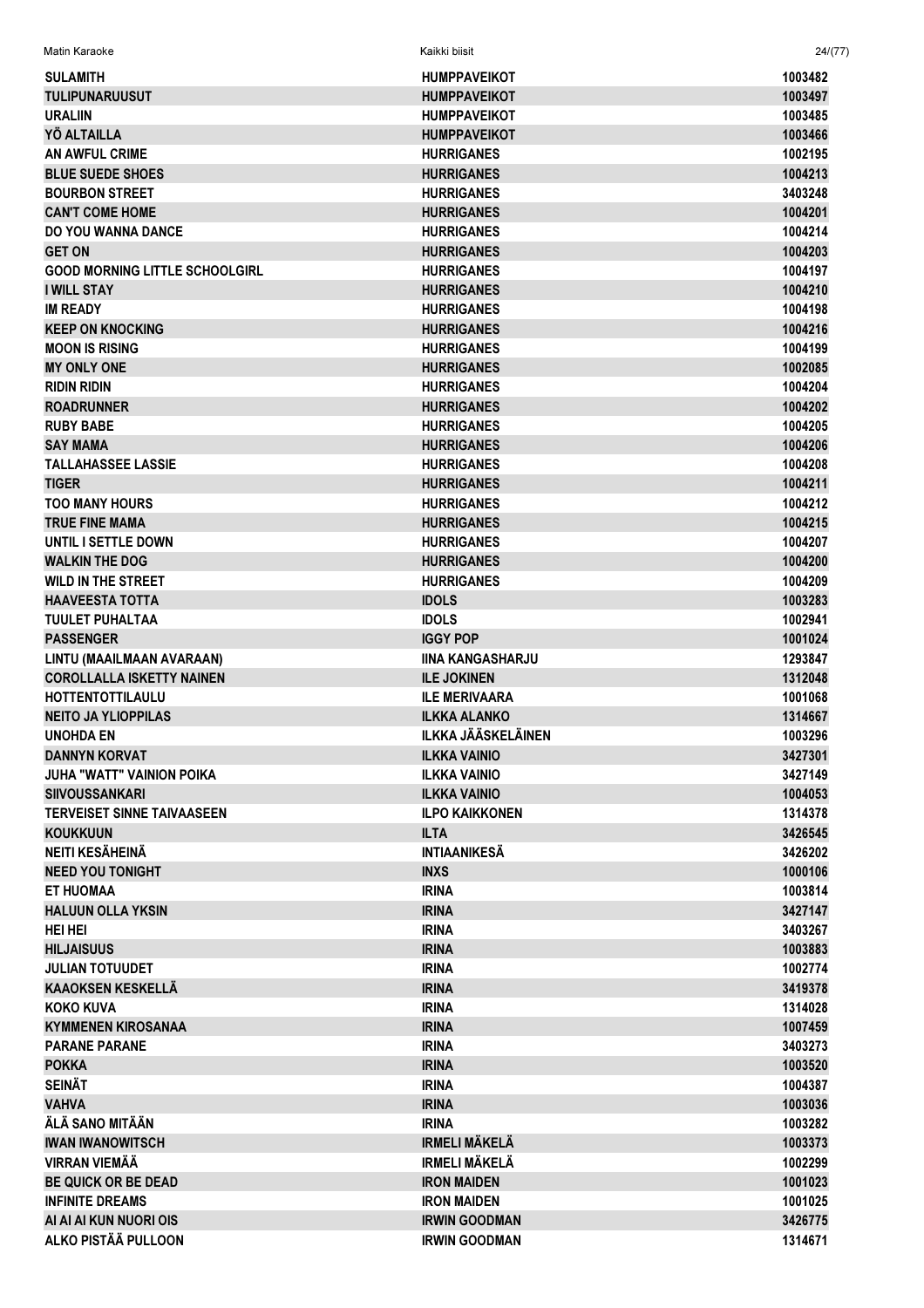| Matin Karaoke                            | Kaikki biisit             | 25/(77) |
|------------------------------------------|---------------------------|---------|
| EI TIPPA TAPA                            | <b>IRWIN GOODMAN</b>      | 3427520 |
| HAISTAKAA PASKA KOKO VALTIOVALTA         | <b>IRWIN GOODMAN</b>      | 1004050 |
| <b>HÄIRIKKÖ</b>                          | <b>IRWIN GOODMAN</b>      | 3403229 |
| HÄRMÄLÄINEN PERUSJUNTTI                  | <b>IRWIN GOODMAN</b>      | 1003859 |
| HÄRMÄLÄINEN PERUSJUNTTI                  | <b>IRWIN GOODMAN</b>      | 1312018 |
| <b>KALTERITANGO</b>                      | <b>IRWIN GOODMAN</b>      | 1314688 |
| <b>LAS PALMAS</b>                        | <b>IRWIN GOODMAN</b>      | 1002584 |
| <b>LAULAJAN TESTAMENTTI</b>              | <b>IRWIN GOODMAN</b>      | 3402684 |
| <b>LIEVESTUOREEN LIISA</b>               | <b>IRWIN GOODMAN</b>      | 1002488 |
| <b>MAAILMA ON KAUNIS</b>                 | <b>IRWIN GOODMAN</b>      | 1004051 |
| <b>MIKÄ LAULAEN TULEE</b>                | <b>IRWIN GOODMAN</b>      | 1002360 |
| OLI SIMMARIT, SAMMARIT, KUMMARIT JA PIPO | <b>IRWIN GOODMAN</b>      | 1315081 |
| OSTOSKESKUS JA KROUVI                    | <b>IRWIN GOODMAN</b>      | 1312019 |
| POING POING POING                        | <b>IRWIN GOODMAN</b>      | 1315058 |
| <b>RAHA RATKAISEE</b>                    | <b>IRWIN GOODMAN</b>      | 1002452 |
| <b>RENTUN RUUSU</b>                      | <b>IRWIN GOODMAN</b>      | 1002771 |
| <b>RETEESTI VAAN</b>                     | <b>IRWIN GOODMAN</b>      | 1002373 |
| <b>RIEMU JA RATTO</b>                    | <b>IRWIN GOODMAN</b>      | 1314880 |
| <b>RYYSYRANTA</b>                        | <b>IRWIN GOODMAN</b>      | 1294875 |
| SI SI SI                                 | <b>IRWIN GOODMAN</b>      | 1002607 |
| <b>SILIRIMPSIS</b>                       | <b>IRWIN GOODMAN</b>      | 1314675 |
| <b>ST. PAULI JA REEPERBAHN</b>           | <b>IRWIN GOODMAN</b>      | 1315057 |
| <b>TERVEISIÄ PERSEESTÄ</b>               | <b>IRWIN GOODMAN</b>      | 1003893 |
| <b>TYTTÖ TULI</b>                        | <b>IRWIN GOODMAN</b>      | 1312054 |
| <b>TYTTÖ TULI</b>                        | <b>IRWIN GOODMAN</b>      | 1314868 |
| <b>VAIN ELÄMÄÄ</b>                       | <b>IRWIN GOODMAN</b>      | 1294890 |
| <b>VIIMEINEN LAULU</b>                   | <b>IRWIN GOODMAN</b>      | 1003832 |
| <b>EXTAASIIN</b>                         | <b>ISMO ALANKO</b>        | 1003070 |
| <b>KUN SUOMI PUTOS PUUSTA</b>            | <b>ISMO ALANKO</b>        | 3403279 |
| <b>NOKIAN TAKANA</b>                     | <b>ISMO ALANKO</b>        | 1002992 |
| <b>PULU</b>                              | <b>ISMO ALANKO</b>        | 1003035 |
| PÄÄSTÄNKÖ IRTI                           | <b>ISMO ALANKO</b>        | 1003854 |
| <b>RAKKAUS ON RUMA SANA</b>              | <b>ISMO ALANKO</b>        | 1003066 |
| <b>TAITEILIJAELÄMÄÄ</b>                  | <b>ISMO ALANKO</b>        | 1003058 |
| <b>VITTU KUN VITUTTAA</b>                | <b>ISMO ALANKO SAATIO</b> | 1003768 |
| <b>ROCK-KUKKO</b>                        | <b>ISOKYNÄ LINDHOLM</b>   | 1315069 |
| <b>ALLA PINNAN</b>                       | <b>ISTO HILTUNEN</b>      | 1002572 |
| <b>EMMANUELLE</b>                        | <b>ISTO HILTUNEN</b>      | 1002629 |
| <b>MÄ VIELÄ LUOKSES TUUN</b>             | <b>ISTO HILTUNEN</b>      | 1002322 |
| <b>RINTA ROTTINGILLA</b>                 | <b>ISTO HILTUNEN</b>      | 3426377 |
| <b>SAARA JA RON</b>                      | <b>ISTO HILTUNEN</b>      | 1003526 |
| <b>SAAVATKO HE JOSKUS TOISENSA</b>       | <b>ISTO HILTUNEN</b>      | 1002548 |
| <b>TAMMENOKSAT</b>                       | <b>ISTO HILTUNEN</b>      | 3403240 |
| <b>TUHKAAN HAUTAUTUI POMPEIA</b>         | <b>ISTO HILTUNEN</b>      | 1003529 |
| TÄÄLTÄ IKUISUUTEEN                       | <b>ISTO HILTUNEN</b>      | 1003241 |
| <b>VAAHTERANLEHTI</b>                    | <b>ISTO HILTUNEN</b>      | 1003503 |
| <b>ANKKURINAPPI</b>                      | <b>J. KARJALAINEN</b>     | 3426267 |
| <b>DORIS</b>                             | <b>J. KARJALAINEN</b>     | 1003407 |
| HÄN                                      | <b>J. KARJALAINEN</b>     | 1312170 |
| <b>KEHRÄÄJÄ</b>                          | <b>J. KARJALAINEN</b>     | 3403230 |
| <b>KEIHÄÄNKÄRKI</b>                      | <b>J. KARJALAINEN</b>     | 1314695 |
| <b>KOLME COWBOYTA</b>                    | <b>J. KARJALAINEN</b>     | 1294867 |
| <b>LAURA HÄKKISEN SILMÄT</b>             | <b>J. KARJALAINEN</b>     | 1314693 |
| <b>MENNYT MIES</b>                       | <b>J. KARJALAINEN</b>     | 1314650 |
| <b>MERIPIHKAHUONE</b>                    | <b>J. KARJALAINEN</b>     | 1314644 |
| MIES JOLLE EI KOSKAAN TAPAHDU MITÄÄN     | <b>J. KARJALAINEN</b>     | 3426265 |
| <b>MISSÄ SE VÄINÖ ON</b>                 | <b>J. KARJALAINEN</b>     | 1002722 |
| <b>MYRSKYPÄÄSKY</b>                      | <b>J. KARJALAINEN</b>     | 1003528 |
| <b>MÄ KÄÄNNYN HILJAA POIS</b>            | <b>J. KARJALAINEN</b>     | 1314499 |
| OI MIKÄ IHANA ILTA                       | <b>J. KARJALAINEN</b>     | 3426247 |
| ON KAIKKI NIIN KUIN ENNENKIN             | <b>J. KARJALAINEN</b>     | 3402687 |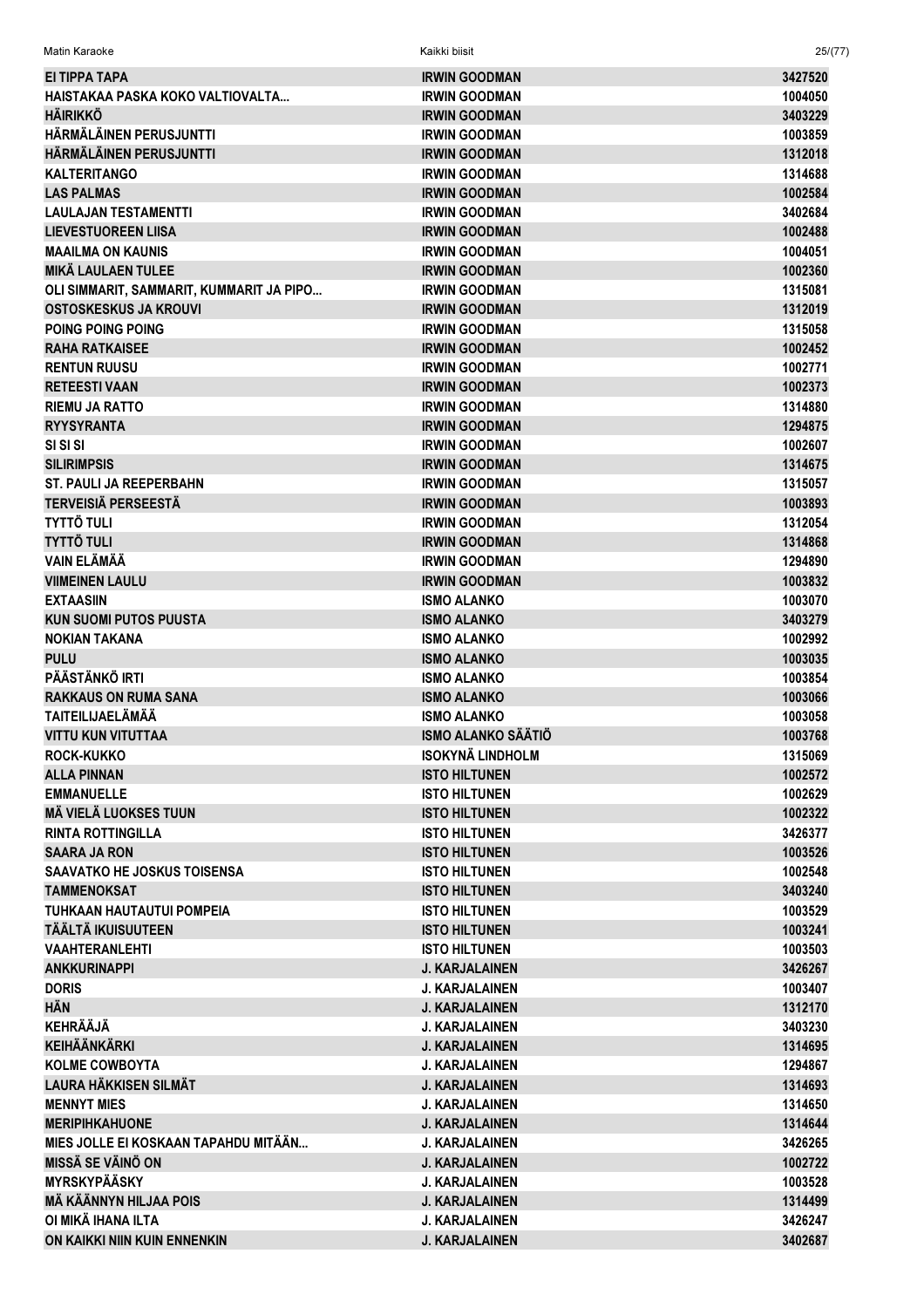| <b>RIISINJYVÄ</b>               | J. KARJALAINEN                        | 1314649 |
|---------------------------------|---------------------------------------|---------|
| <b>SANKARIT</b>                 | <b>J. KARJALAINEN</b>                 | 1003302 |
| <b>SEKAISIN</b>                 | <b>J. KARJALAINEN</b>                 | 1294877 |
| <b>STINDEBINDE</b>              | <b>J. KARJALAINEN</b>                 | 3403854 |
| <b>SYDÄNLUPAUS</b>              | <b>J. KARJALAINEN</b>                 | 1314679 |
| <b>TELEPATIAA</b>               | <b>J. KARJALAINEN</b>                 | 3402689 |
| <b>VIIMEINEN LAULU</b>          | J. KARJALAINEN                        | 1315263 |
| VILLEJÄ LUPIINEJA               | <b>J. KARJALAINEN</b>                 | 1002712 |
| <b>APINAORKESTERI</b>           | <b>J. KARJALAINEN JA MUSTAT LASIT</b> | 1001072 |
| <b>TILKKUTÄKKI</b>              | <b>JAAKKO LÖYTTY</b>                  | 1004260 |
| <b>ERONUT POIKAMIESLESKI</b>    | <b>JAAKKO TEPPO</b>                   | 1003693 |
| <b>HILMA JA ONNI</b>            | <b>JAAKKO TEPPO</b>                   | 1003591 |
| <b>HILMA JA ONNI</b>            | <b>JAAKKO TEPPO</b>                   | 1012262 |
| <b>JÄLKITAUTI</b>               | <b>JAAKKO TEPPO</b>                   | 1012255 |
| <b>LENITA</b>                   | <b>JAAKKO TEPPO</b>                   | 1012268 |
| <b>MIKKO SIKA MALLORCALLA</b>   | <b>JAAKKO TEPPO</b>                   | 1012260 |
| <b>MÄNTYPISTIÄINEN</b>          | <b>JAAKKO TEPPO</b>                   | 1012256 |
| <b>ONNEN KERJÄLÄINEN</b>        | <b>JAAKKO TEPPO</b>                   | 1012254 |
| <b>PAMELA</b>                   | <b>JAAKKO TEPPO</b>                   | 1002707 |
| <b>PAMELA</b>                   | <b>JAAKKO TEPPO</b>                   | 1012259 |
| PILKILLÄ                        | <b>JAAKKO TEPPO</b>                   | 1012270 |
| PÖRSÄNMÄEN TANGO                | <b>JAAKKO TEPPO</b>                   | 1012267 |
| RAKKAUS JA METSÄRAHAT           | <b>JAAKKO TEPPO</b>                   | 1012269 |
| <b>RANTALEIJONA</b>             | <b>JAAKKO TEPPO</b>                   | 1012257 |
| <b>RAVIMATKA</b>                | <b>JAAKKO TEPPO</b>                   | 1012253 |
| RUIKOPERÄN ROCKTÄHTI            | <b>JAAKKO TEPPO</b>                   | 1012258 |
| RYYNÄSEN VARTTI                 | <b>JAAKKO TEPPO</b>                   | 1012265 |
| <b>SAMMAKKOPRINSSI</b>          | <b>JAAKKO TEPPO</b>                   | 1012261 |
| <b>TUMMA MIES</b>               | <b>JAAKKO TEPPO</b>                   | 1012266 |
| TUUPOVAARAN YÖSSÄ               | <b>JAAKKO TEPPO</b>                   | 1012264 |
| <b>TYÖTTÖMÄN LAULU</b>          | <b>JAAKKO TEPPO</b>                   | 1012263 |
| <b>EL LUTE</b>                  | <b>JAANA</b>                          | 3426328 |
| <b>MUSTAN KISSAN TANGO</b>      | <b>JAANA JA TIINA</b>                 | 1001069 |
| <b>GO IFK</b>                   | <b>JAKE &amp; CO</b>                  | 3427105 |
| AAMU TOI ILTA VEI               | <b>JAMPPA TUOMINEN</b>                | 1003396 |
| AIKA HAAVAT PARANTAA            | <b>JAMPPA TUOMINEN</b>                | 3402768 |
| <b>ANNA-LIISA</b>               | <b>JAMPPA TUOMINEN</b>                | 3402764 |
| <b>EI KUKAAN KUULE</b>          | <b>JAMPPA TUOMINEN</b>                | 1314394 |
| EI KUULE KUKAAN                 | <b>JAMPPA TUOMINEN</b>                | 3402769 |
| ELÄMÄNI PARHAINTA AIKAA         | <b>JAMPPA TUOMINEN</b>                | 3402778 |
| EN HYVÄSTELLYT SUA              | <b>JAMPPA TUOMINEN</b>                | 3402770 |
| <b>ENSI KERRAN</b>              | <b>JAMPPA TUOMINEN</b>                | 3402765 |
| JOOPA JOO                       | <b>JAMPPA TUOMINEN</b>                | 3402771 |
| JOS YSTÄVÄÄN SÄ LUOTTAA VOIT    | <b>JAMPPA TUOMINEN</b>                | 1002161 |
| <b>JÄÄ HYVÄSTI</b>              | <b>JAMPPA TUOMINEN</b>                | 1003261 |
| <b>JÄÄSEPPELE</b>               | <b>JAMPPA TUOMINEN</b>                | 3402729 |
| <b>KERRO KUISKATEN TUNTEESI</b> | <b>JAMPPA TUOMINEN</b>                | 1003861 |
| <b>KESÄTUULI</b>                | <b>JAMPPA TUOMINEN</b>                | 3402772 |
| KEVÄÄN ENSI KUKKANEN            | <b>JAMPPA TUOMINEN</b>                | 1003258 |
| <b>KUIN TAIVAS JA MAA</b>       | <b>JAMPPA TUOMINEN</b>                | 3402730 |
| <b>KUIN TARPEETON OISIN</b>     | <b>JAMPPA TUOMINEN</b>                | 3402731 |
| <b>KUINKA PALJON RAKKAUTTA</b>  | <b>JAMPPA TUOMINEN</b>                | 3402732 |
| <b>KUISKAA SANAT NUO</b>        | <b>JAMPPA TUOMINEN</b>                | 3402773 |
| <b>KUIVAA KYYNELEET</b>         | JAMPPA TUOMINEN                       | 3402733 |
| <b>KULKURIN KUTSU</b>           | JAMPPA TUOMINEN                       | 3402734 |
| <b>KULLANNUPPU</b>              | <b>JAMPPA TUOMINEN</b>                | 3402735 |
| KUUMA KESÄ                      | <b>JAMPPA TUOMINEN</b>                | 3402736 |
| <b>KUUMAT KYYNELEET</b>         | <b>JAMPPA TUOMINEN</b>                | 3402737 |
| LIIAN PITKÄ MATKA KOTIIN        | <b>JAMPPA TUOMINEN</b>                | 3402738 |
| <b>LÄHEISYYS RIITTÄÄ</b>        | <b>JAMPPA TUOMINEN</b>                | 3402739 |
| <b>MARJA</b>                    | <b>JAMPPA TUOMINEN</b>                | 1003239 |

Matin Karaoke Kaikki biisit 26/(77)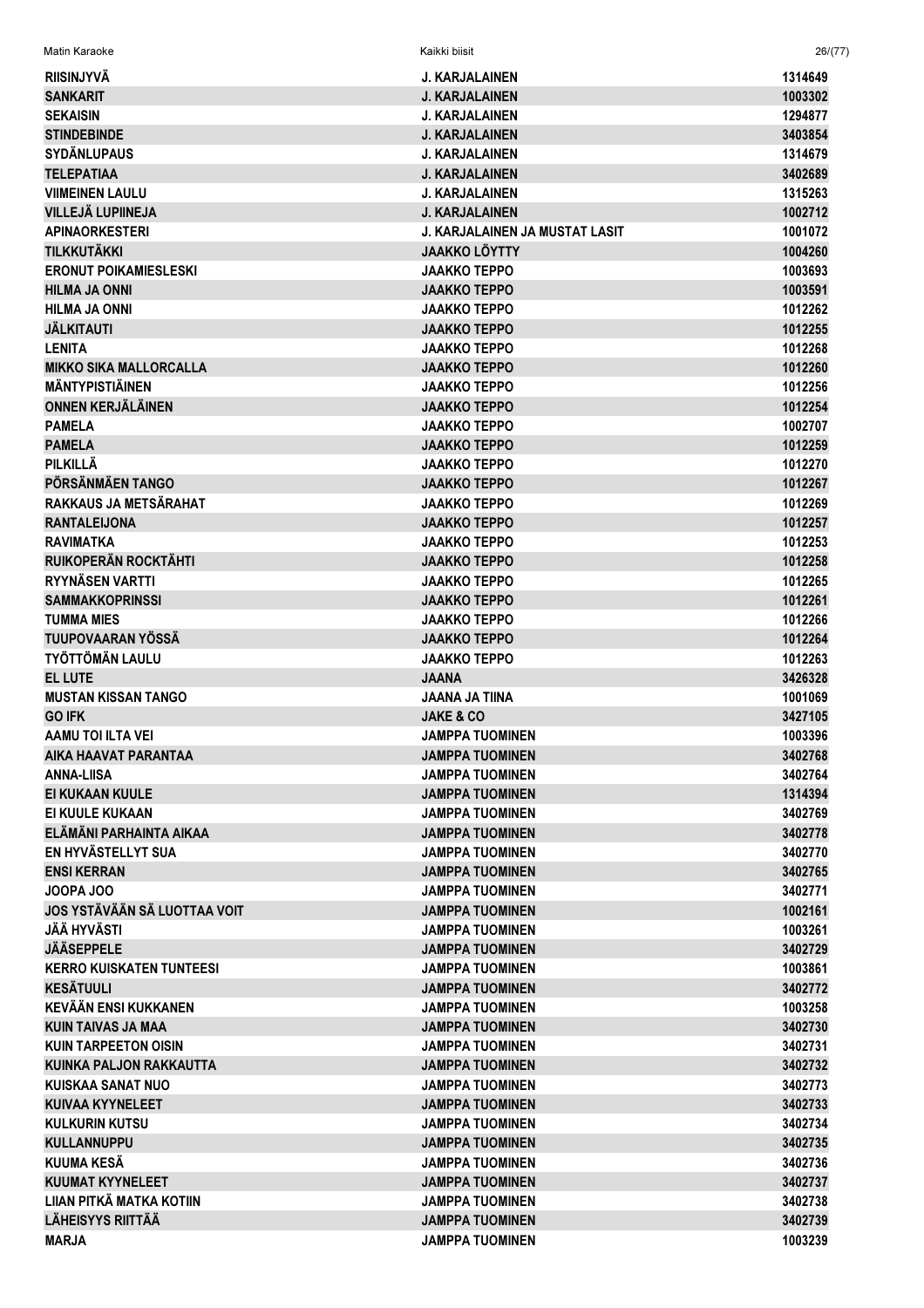| <b>MENNYT MENNYTTÄ ON</b>                              | <b>JAMPPA TUOMINEN</b>                       | 3402740            |
|--------------------------------------------------------|----------------------------------------------|--------------------|
| <b>MEREN RANNALLA</b>                                  | <b>JAMPPA TUOMINEN</b>                       | 3402741            |
| <b>MILLOIN MILLOIN MILLOIN</b>                         | <b>JAMPPA TUOMINEN</b>                       | 3402766            |
| <b>MINÄ UNTASI VALVON</b>                              | <b>JAMPPA TUOMINEN</b>                       | 3402767            |
| <b>MITÄ ONNI ON</b>                                    | <b>JAMPPA TUOMINEN</b>                       | 3402742            |
| <b>MUUTTOLINNUN TIE</b>                                | <b>JAMPPA TUOMINEN</b>                       | 1003877            |
| <b>NUORUUDEN MUISTOT</b>                               | <b>JAMPPA TUOMINEN</b>                       | 3402743            |
| <b>NYT ONNESTA OTTEEN SAIN</b>                         | <b>JAMPPA TUOMINEN</b>                       | 3402744            |
| <b>OLE AINA SELLAINEN</b>                              | <b>JAMPPA TUOMINEN</b>                       | 3402745            |
| OLE MULLE KUISKETTA SYDÄMEN                            | <b>JAMPPA TUOMINEN</b>                       | 3402746            |
| <b>OMASI OLLA TAHTOISIN</b>                            | <b>JAMPPA TUOMINEN</b>                       | 3402747            |
| <b>ONNEN HETKET</b>                                    | <b>JAMPPA TUOMINEN</b>                       | 3402748            |
| <b>ONNENPOIKA</b>                                      | <b>JAMPPA TUOMINEN</b>                       | 3402749            |
| <b>PIKKU-MERJA</b>                                     | <b>JAMPPA TUOMINEN</b>                       | 3402750            |
| <b>PORTTI POHJOISEEN</b>                               | <b>JAMPPA TUOMINEN</b>                       | 3402751            |
| <b>RAKASTAN SUA NIIN</b>                               | <b>JAMPPA TUOMINEN</b>                       | 3402752            |
| <b>SAAT POSTIKORTIN</b>                                | <b>JAMPPA TUOMINEN</b>                       | 3402753            |
| SANOMATTA JÄI NIIN PALJON                              | <b>JAMPPA TUOMINEN</b>                       | 3402774            |
| SILMÄT KUIN ENKELILLÄ                                  | <b>JAMPPA TUOMINEN</b>                       | 3402775            |
| <b>SINUT HALUAISIN</b>                                 | <b>JAMPPA TUOMINEN</b>                       | 3402754            |
| <b>SUA MINÄ ODOTAN</b>                                 | <b>JAMPPA TUOMINEN</b>                       | 3402755            |
| <b>TANSSIN KANSSASI IKUISUUTEEN</b>                    | <b>JAMPPA TUOMINEN</b>                       | 3402756            |
| <b>TUO MUUKALAINEN</b>                                 | <b>JAMPPA TUOMINEN</b>                       | 3402776            |
| <b>TÄHDENLENTO</b>                                     | <b>JAMPPA TUOMINEN</b>                       | 3402757            |
| VAIN SIKSI ETTÄ RAKASTAN SINUA                         | <b>JAMPPA TUOMINEN</b>                       | 3402758            |
| <b>VALKEAT PURJEET</b>                                 | <b>JAMPPA TUOMINEN</b>                       | 3402759            |
| <b>VESIPISAROIDEN LAULU</b>                            | <b>JAMPPA TUOMINEN</b>                       | 3402760            |
| VIIMEINEN HEINÄKUU                                     | <b>JAMPPA TUOMINEN</b>                       | 3402761            |
| <b>VOIMA RAKKAUDEN</b>                                 | <b>JAMPPA TUOMINEN</b>                       | 3402777            |
| YRITETÄÄN YHDESSÄ VIELÄ                                | <b>JAMPPA TUOMINEN</b>                       | 1002176            |
| <b>YSTÄVÄLLE</b>                                       | <b>JAMPPA TUOMINEN</b>                       | 3402762            |
| <b>YÖN SYLIIN</b>                                      | <b>JAMPPA TUOMINEN</b>                       | 1002160            |
| YÖNKUKKA                                               | <b>JAMPPA TUOMINEN</b>                       | 3402763            |
| TIE KULJETTAA                                          | <b>JANI FORSMAN</b>                          | 3426555            |
| <b>LENNÄ POIS</b>                                      | <b>JANI JA JETSETTERS</b>                    | 1003831            |
| LIIAN TYLY                                             | <b>JANI JA JETSETTERS</b>                    | 1003890            |
| <b>MUSTA SULHANEN</b><br><b>TULVII JOKI</b>            | <b>JANI JA JETSETTERS</b>                    | 1003544            |
|                                                        | <b>JANI JA JETSETTERS</b>                    | 1003424            |
| <b>VAIN TYPERYKSET RAKASTUU</b><br><b>MATKA JATKUU</b> | <b>JANI JA JETSETTERS</b>                    | 1003531            |
|                                                        | JANI JALKANEN                                | 1312251<br>1293829 |
| <b>AIVAN ERI MIES</b><br><b>HOPEASYDÄN</b>             | <b>JANI WICKHOLM</b>                         |                    |
|                                                        | <b>JANI WICKHOLM</b>                         | 1003536            |
| <b>HUKUN</b><br><b>KAIKKI MUUTTUU</b>                  | <b>JANI WICKHOLM</b>                         | 1003085            |
|                                                        | <b>JANI WICKHOLM</b>                         | 1003217            |
| <b>KUU</b>                                             | <b>JANI WICKHOLM</b><br><b>JANI WICKHOLM</b> | 1003724            |
| <b>SUOMEN NEITO</b>                                    |                                              | 1003277            |
| ANNA MÄ PUHALLAN<br>LÄPINÄKYVÄ                         | <b>JANNA</b>                                 | 3425944            |
|                                                        | <b>JANNA</b>                                 | 1314656            |
| <b>SYDÄMEN KANTAJA</b>                                 | <b>JANNA</b>                                 | 3426334            |
| SÄ ET OLE HULLU                                        | <b>JANNA</b>                                 | 1314063            |
| <b>TAHDON</b>                                          | <b>JANNA</b>                                 | 3426061            |
| TYTÖT LÄHTEE TANSSIMAAN                                | <b>JANNA</b>                                 | 1314825            |
| <b>SATEET</b>                                          | JANNA, TUURE KILPELÄINEN                     | 3426378            |
| <b>IKÄVÄ</b>                                           | <b>JANNE HURME</b>                           | 1003783            |
| <b>ILLAN KAUNEIN TYTTÖ</b>                             | <b>JANNE HURME</b>                           | 3403224            |
| <b>KIRJE</b>                                           | <b>JANNE HURME</b>                           | 1002834            |
| <b>KOHTALO</b>                                         | <b>JANNE HURME</b>                           | 1315259            |
| <b>KUIN YÖ</b>                                         | <b>JANNE HURME</b>                           | 1002319            |
| <b>LOVE HURTS</b>                                      | <b>JANNE HURME</b>                           | 1002319            |
| <b>NEIDONRYÖSTÖ</b>                                    | <b>JANNE HURME</b>                           | 1002345            |

**JANNE HURME** 

Kaikki biisit

 $27/(77)$ 

1002304

Matin Karaoke

**POSTIKORTTI**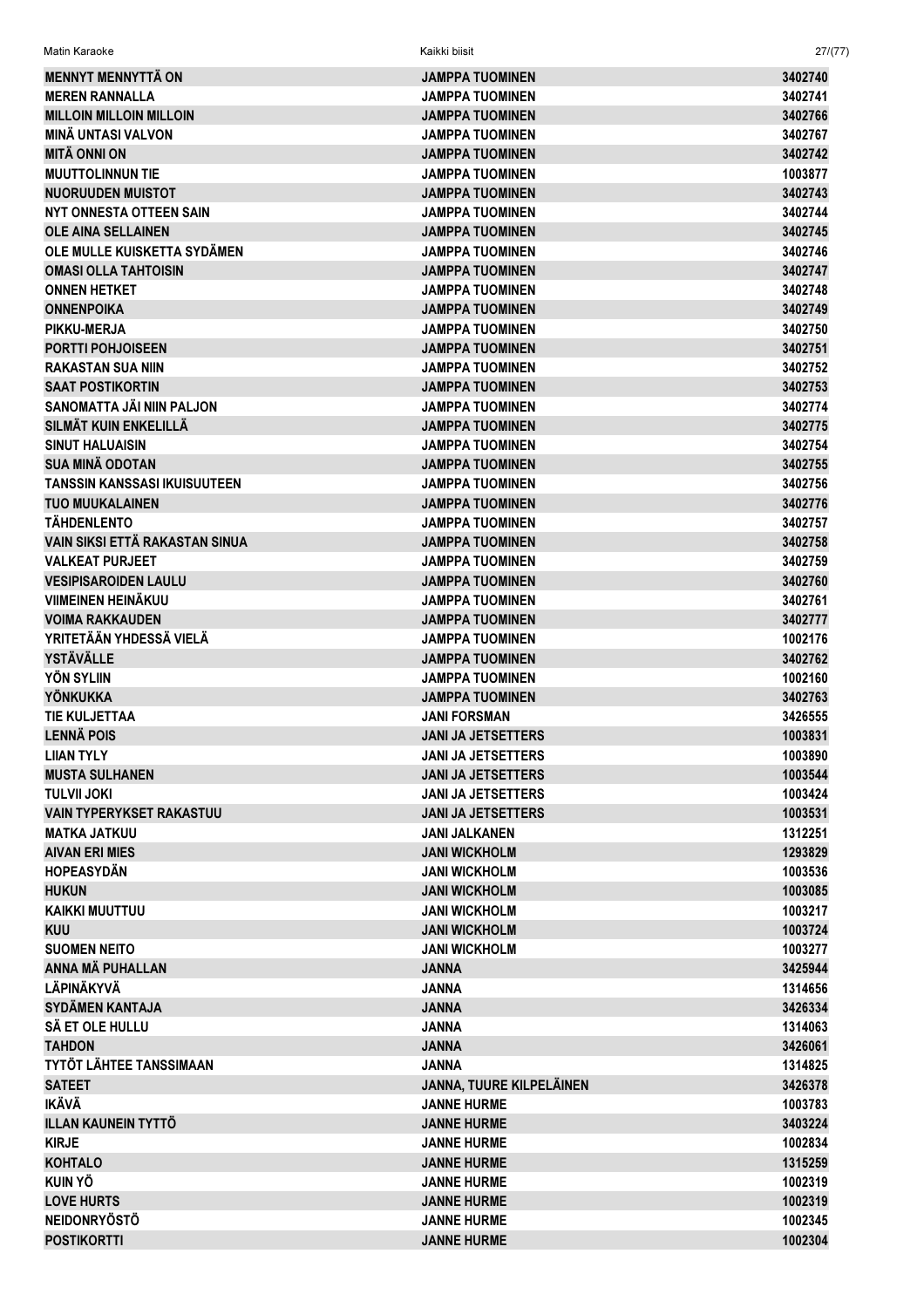| Matin Karaoke                     | Kaikki biisit                | 28/     |
|-----------------------------------|------------------------------|---------|
| <b>SUUTTUMAAN</b>                 | <b>JANNE HURME</b>           | 1003845 |
| <b>TINASORMUS</b>                 | <b>JANNE HURME</b>           | 1004049 |
| EI YKSINÄINEN UNTA SAA            | <b>JANNE RAAPPANA</b>        | 1003713 |
| <b>JENKKIKASSI</b>                | <b>JANNE RAAPPANA</b>        | 1003857 |
| <b>JOS VAIN VOISIN</b>            | <b>JANNE RAAPPANA</b>        | 1312266 |
| <b>KAKSI ONNELLISTA</b>           | <b>JANNE RAAPPANA</b>        | 1312255 |
| <b>ODOTA MUA</b>                  | <b>JANNE RAAPPANA</b>        | 1003668 |
| <b>BALLADI ELOKUVASTA KLAANI</b>  | <b>JANNE TULKKI</b>          | 3426399 |
| <b>KAHDEN HENGEN NUOTIO</b>       | <b>JANNE TULKKI</b>          | 1002215 |
| KIVESTÄ VEISTETTY SYDÄN           | <b>JANNE TULKKI</b>          | 1003082 |
| <b>KULKURIN KUU</b>               | <b>JANNE TULKKI</b>          | 1002196 |
| <b>LUMIKENTTIEN KUTSU</b>         | <b>JANNE TULKKI</b>          | 1002267 |
| SINISEN TAIVAAN SATEENKAARI       | <b>JANNE TULKKI</b>          | 1002709 |
| SISÄLTÄ KULTAA                    | <b>JANNE TULKKI</b>          | 1002282 |
| <b>TOISILLEEN LUODUT</b>          | <b>JANNE TULKKI</b>          | 1002210 |
| <b>TULVII POHJANMAA</b>           | <b>JANNE TULKKI</b>          | 1002163 |
| <b>UNTEN ERÄMAA</b>               | <b>JANNE TULKKI</b>          | 1002718 |
| <b>VALKEA MAA</b>                 | <b>JANNE TULKKI</b>          | 1002257 |
| YKSINÄINEN PITKÄ TIE              | <b>JANNE TULKKI</b>          | 1002540 |
| EN LUOVU SUSTA KOSKAAN            | <b>JANNIKA B</b>             | 3426330 |
| <b>ITSENI HERRA</b>               | <b>JANNIKA B</b>             | 1314657 |
| <b>NIAGARA</b>                    | <b>JANNIKA B</b>             | 3403272 |
| <b>RIISU KOKONAAN</b>             | <b>JANNIKA B</b>             | 3426009 |
| SEURAAVAAN ELÄMÄÄN                | <b>JANNIKA B</b>             | 1314022 |
| <b>SIVA</b>                       | <b>JANNIKA B</b>             | 1314834 |
| <b>BUSSIPYSÄKILLÄ</b>             | <b>JANOS VALMONEN</b>        | 1314391 |
| <b>HÄISSÄ</b>                     | <b>JARE &amp; VILLEGALLE</b> | 1293735 |
| <b>LAPIN ÄIDIN KEHTOLAULU</b>     | <b>JARI HUHTASALO</b>        | 1002192 |
| ÄIDEISTÄ PARHAIN                  | <b>JARI HUHTASALO</b>        | 1002183 |
| <b>KAIKEN KAUNIIN RINNALLA</b>    | <b>JARI LAPPALAINEN</b>      | 1003329 |
| <b>KAIKEN KAUNIIN RINNALLA</b>    | <b>JARI LAPPALAINEN</b>      | 1314452 |
| <b>AURINGONLAPSET</b>             | <b>JARI SILLANPÄÄ</b>        | 1002155 |
| <b>AURINGONNOUSU</b>              | <b>JARI SILLANPÄÄ</b>        | 1003510 |
| <b>BUM BUM BUM</b>                | <b>JARI SILLANPÄÄ</b>        | 1002136 |
| EN SE OLLA SAA                    | <b>JARI SILLANPÄÄ</b>        | 1293849 |
| <b>IKUISESTI</b>                  | <b>JARI SILLANPÄÄ</b>        | 1315306 |
| <b>JEALOUS SKY</b>                | <b>JARI SILLANPÄÄ</b>        | 1314300 |
| <b>KADUILLA TUULEE</b>            | <b>JARI SILLANPÄÄ</b>        | 1002850 |
| <b>KAUNIS IKÄVÄ</b>               | <b>JARI SILLANPÄÄ</b>        | 1002959 |
| <b>KUULEEKO EERO</b>              | <b>JARI SILLANPÄÄ</b>        | 1002199 |
| <b>LIEKEISSÄ</b>                  | <b>JARI SILLANPÄÄ</b>        | 1314295 |
| <b>MAAILMAN LAPSET</b>            | <b>JARI SILLANPÄÄ</b>        | 3426773 |
| <b>MALAGAAN</b>                   | <b>JARI SILLANPÄÄ</b>        | 1314878 |
| <b>NUORUUS ON SEIKKAILU</b>       | <b>JARI SILLANPÄÄ</b>        | 1314306 |
| <b>OLEN LUONASI AINA</b>          | <b>JARI SILLANPÄÄ</b>        | 1002366 |
| <b>ONNEN ETSIJÄ</b>               | <b>JARI SILLANPÄÄ</b>        | 1002563 |
| <b>OON KUKA OON</b>               | <b>JARI SILLANPÄÄ</b>        | 1003745 |
| OOT TÄYDELLINEN                   | <b>JARI SILLANPÄÄ</b>        | 1003315 |
| <b>PARIISI-HELSINKI</b>           | <b>JARI SILLANPÄÄ</b>        | 1002079 |
| PIDÄ MINUSTA KII                  | <b>JARI SILLANPÄÄ</b>        | 1002202 |
| RUUSUNOKSA JA KYYHKYNEN           | <b>JARI SILLANPÄÄ</b>        | 1314128 |
| <b>SATULINNA</b>                  | <b>JARI SILLANPÄÄ</b>        | 1002833 |
| <b>SHOW MUST GO ON</b>            | <b>JARI SILLANPÄÄ</b>        | 1002268 |
| SINÄ ANSAITSET KULTAA             | <b>JARI SILLANPÄÄ</b>        | 1314841 |
| SINÄ JA MINÄ                      | <b>JARI SILLANPÄÄ</b>        | 1314292 |
| <b>SUN KOHDALLA</b>               | <b>JARI SILLANPÄÄ</b>        | 3427120 |
| <b>TANSSII KUIN JOHN TRAVOLTA</b> | <b>JARI SILLANPÄÄ</b>        | 1314842 |
| <b>TUNTEMATON</b>                 | <b>JARI SILLANPÄÄ</b>        | 1003695 |
| <b>VALKEAA UNELMAA</b>            | <b>JARI SILLANPÄÄ</b>        | 1002081 |
| <b>VIE TÄÄLTÄ POIS</b>            | <b>JARI SILLANPÄÄ</b>        | 1002867 |
| <b>VIILENNEEN</b>                 | <b>JARI SILLANPÄÄ</b>        | 1003291 |
|                                   |                              |         |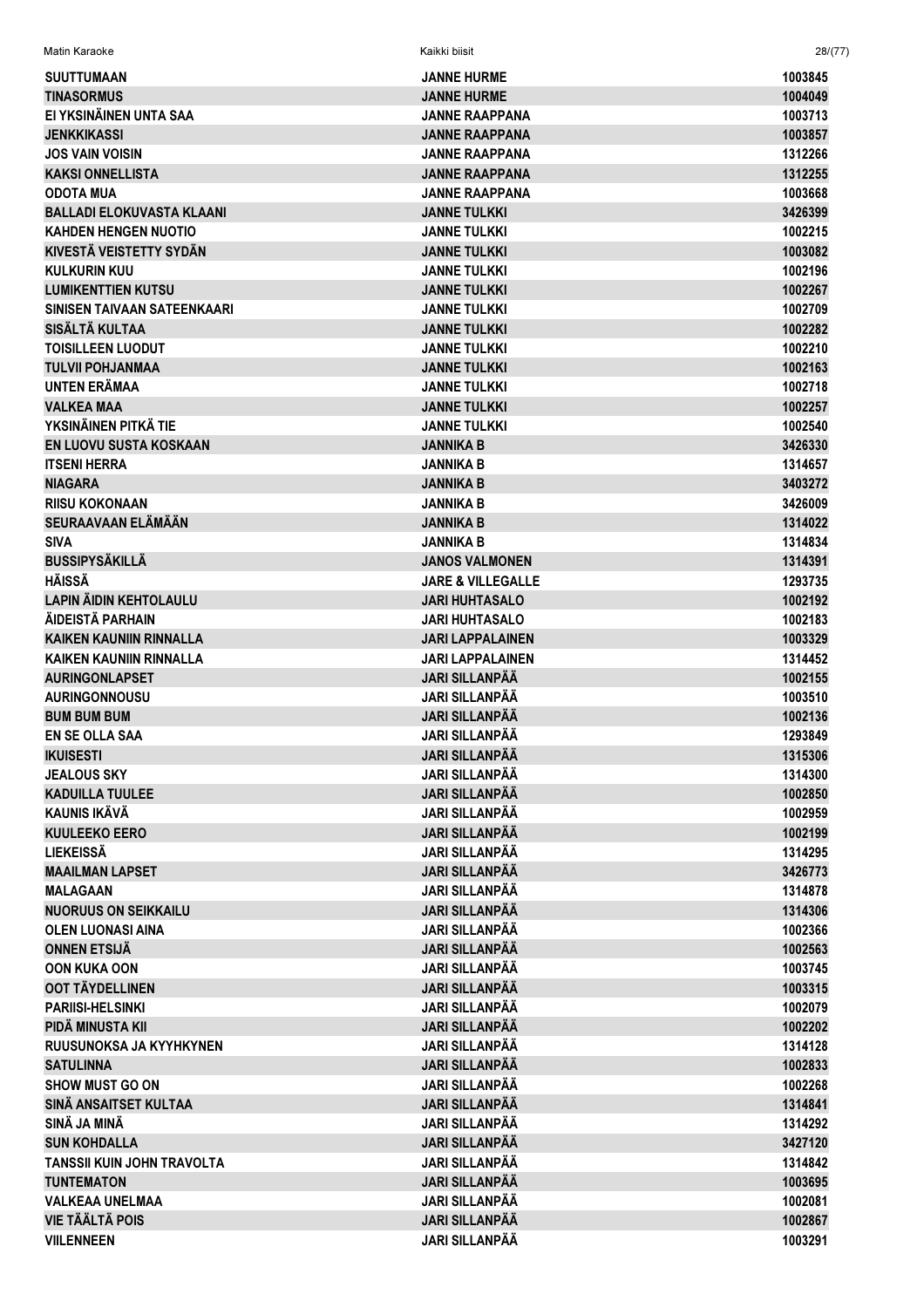| Matin Karaoke                                     | Kaikki biisit                                   | 29/(77)            |
|---------------------------------------------------|-------------------------------------------------|--------------------|
| KYYNELIIN (SÄ SAAT MUT KYYNELIIN)                 | <b>JARKKO AHOLA</b>                             | 3426380            |
| KUIN PIENI TYHMÄ                                  | <b>JARKKO JA LAURA</b>                          | 1002554            |
| <b>JENISEI</b>                                    | <b>JASKA MÄKYNEN</b>                            | 1003475            |
| <b>NAURAVA KULKURI</b>                            | <b>JEAN PIERRE KUSELA</b>                       | 1002609            |
| <b>AAMUKUUTEEN</b>                                | <b>JENNA</b>                                    | 1003734            |
| <b>SANATONTA RAKKAUTTA</b>                        | <b>JENNA BÅGEBERG</b>                           | 1293827            |
| <b>SO WHAT</b>                                    | <b>JENNA BÅGEBERG</b>                           | 1004073            |
| <b>TATUOITU KYYNEL</b>                            | <b>JENNA BÅGEBERG</b>                           | 1004092            |
| <b>RAJU RAKASTAJA</b>                             | <b>JENNA DREY</b>                               | 1003730            |
| <b>DURAN DURAN</b>                                | <b>JENNI VARTIAINEN</b>                         | 1007487            |
| <b>EDEN</b>                                       | <b>JENNI VARTIAINEN</b>                         | 1314813            |
| EIKÖ KUKAAN VOI MEITÄ PELASTAA                    | <b>JENNI VARTIAINEN</b>                         | 1293822            |
| EN HALUU KUOLLA TÄNÄ YÖNÄ                         | <b>JENNI VARTIAINEN</b>                         | 1003881            |
| <b>IHMISTEN EDESSÄ</b>                            | <b>JENNI VARTIAINEN</b>                         | 1003727            |
| <b>JUNAT JA NAISET</b>                            | <b>JENNI VARTIAINEN</b>                         | 1314041            |
| <b>KERRO MILTÄ SE TUNTUU</b>                      | <b>JENNI VARTIAINEN</b>                         | 1003639            |
| <b>MADE IN HEAVEN</b>                             | <b>JENNI VARTIAINEN</b>                         | 3426401            |
| MINÄ JA HÄN                                       | <b>JENNI VARTIAINEN</b>                         | 1004081            |
| <b>MINÄ SINUA VAAN</b>                            | <b>JENNI VARTIAINEN</b>                         | 1314647            |
| <b>MISSÄ MURUSENI ON</b>                          | <b>JENNI VARTIAINEN</b>                         | 1003912            |
| <b>MUISTAN KIRKKAUDEN</b>                         | <b>JENNI VARTIAINEN</b>                         | 1314875            |
| <b>NETTIIN</b>                                    | <b>JENNI VARTIAINEN</b>                         | 1314071            |
| PÄIVÄT ON TÄÄLLÄ HITAITA                          | <b>JENNI VARTIAINEN</b>                         | 1314415            |
| <b>SE OIKEA</b>                                   | <b>JENNI VARTIAINEN</b>                         | 3425665            |
| <b>SELVÄSTI PÄIHTYNYT</b>                         | <b>JENNI VARTIAINEN</b>                         | 1314387            |
| <b>SIVULLINEN</b>                                 | <b>JENNI VARTIAINEN</b>                         | 1314439            |
| <b>SURU ON KUNNIAVIERAS</b>                       | <b>JENNI VARTIAINEN</b>                         | 1314074            |
| SUSTA ENKELIT PITÄVÄT HUOLTA 2.0                  | <b>JENNI VARTIAINEN</b>                         | 3402791            |
| <b>TOINEN</b>                                     | <b>JENNI VARTIAINEN</b>                         | 1314382            |
| <b>TURVASANA</b>                                  | <b>JENNI VARTIAINEN</b>                         | 3419382            |
| <b>VANKI</b>                                      | <b>JENNI VARTIAINEN</b>                         | 1314871            |
| VÄÄRÄÄN SUUNTAAN                                  | <b>JENNI VARTIAINEN</b>                         | 3426067            |
| HÄN EI ENÄÄ MIETTINYT MEITÄ                       | <b>JESSE KAIKURANTA</b>                         | 1314050            |
| <b>JÄRJETÖN RAKKAUS</b>                           | <b>JESSE KAIKURANTA</b>                         | 1314115            |
| NÄYTÄN SULLE RANNAN                               | <b>JESSE KAIKURANTA</b>                         | 1314025            |
| <b>VIE MUT KOTIIN</b>                             | <b>JESSE KAIKURANTA</b>                         | 1312277            |
| <b>VIELÄ TÄÄLLÄ</b>                               | <b>JESSE KAIKURANTA</b>                         | 1314407            |
| <b>KÄRLEKEN ÄR</b>                                | <b>JILL JOHNSON</b>                             | 1314163            |
| <b>ENKELTEN KAUPUNKI</b>                          | <b>JIPPU</b>                                    | 1003669            |
| <b>EVA</b>                                        | <b>JIPPU</b>                                    | 1312179            |
| <b>KAKSI KAUNEINTA</b>                            | <b>JIPPU</b>                                    | 1314361            |
| <b>KUKKAKAUPAN KULMALLA</b>                       | <b>JIPPU</b>                                    | 1314501            |
| <b>TUONELAN KOIVUT</b>                            | <b>JIPPU</b>                                    | 1003781            |
| VÄÄRINPÄIN LENTÄVÄT LINNUT                        | <b>JIPPU</b>                                    | 1312242            |
| PIMEÄ ONNI                                        | <b>JIPPU &amp; SAMULI EDELMANN</b>              | 1004088            |
| SUN SILMISSÄS MÄ NÄÄN                             | <b>JIZZO</b>                                    | 1002128            |
| <b>I LOVE ROCK N'ROLL</b>                         | <b>JOAN JET</b>                                 | 1001016            |
| DO YOU WANNA TOUCH ME                             | <b>JOAN JET AND THE BLACKHEARTS</b>             | 1004114            |
| DO YOU WANNA TOUCH ME                             | JOAN JET AND THE BLACKHEARTS                    | 1004114            |
| <b>SUMMER IN THE CITY</b>                         | <b>JOE COCKER</b>                               | 1000095            |
| <b>ENKELI PIENI</b>                               | <b>JOEL HALLIKAINEN</b>                         | 1004266            |
| KUURANKUKKA                                       | <b>JOEL HALLIKAINEN</b>                         | 1003116            |
| <b>PAREMPAA</b><br>KUKAAN EI NÄE MUN SYDÄNTÄ NIIN | <b>JOHANNA DEBRECZENI</b><br>JOHANNA IIVANAINEN | 1003100<br>1004255 |
| <b>MEIDÄN MIES</b>                                | JOHANNA IIVANAINEN JA JORE MARJARANTA           |                    |
| <b>AINUTLAATUINEN</b>                             |                                                 | 1004230<br>1312244 |
| EHKÄ ENSI ELÄMÄSSÄ                                | JOHANNA KURKELA<br><b>JOHANNA KURKELA</b>       | 1007444            |
| <b>HETKI HILJAA</b>                               | <b>JOHANNA KURKELA</b>                          | 1003534            |
| <b>KAIKKI ASKELEET</b>                            | <b>JOHANNA KURKELA</b>                          | 1314360            |
| <b>KULTA PIENI</b>                                | <b>JOHANNA KURKELA</b>                          | 1314689            |
| <b>KUOLEVAINEN</b>                                | <b>JOHANNA KURKELA</b>                          | 1315270            |
|                                                   |                                                 |                    |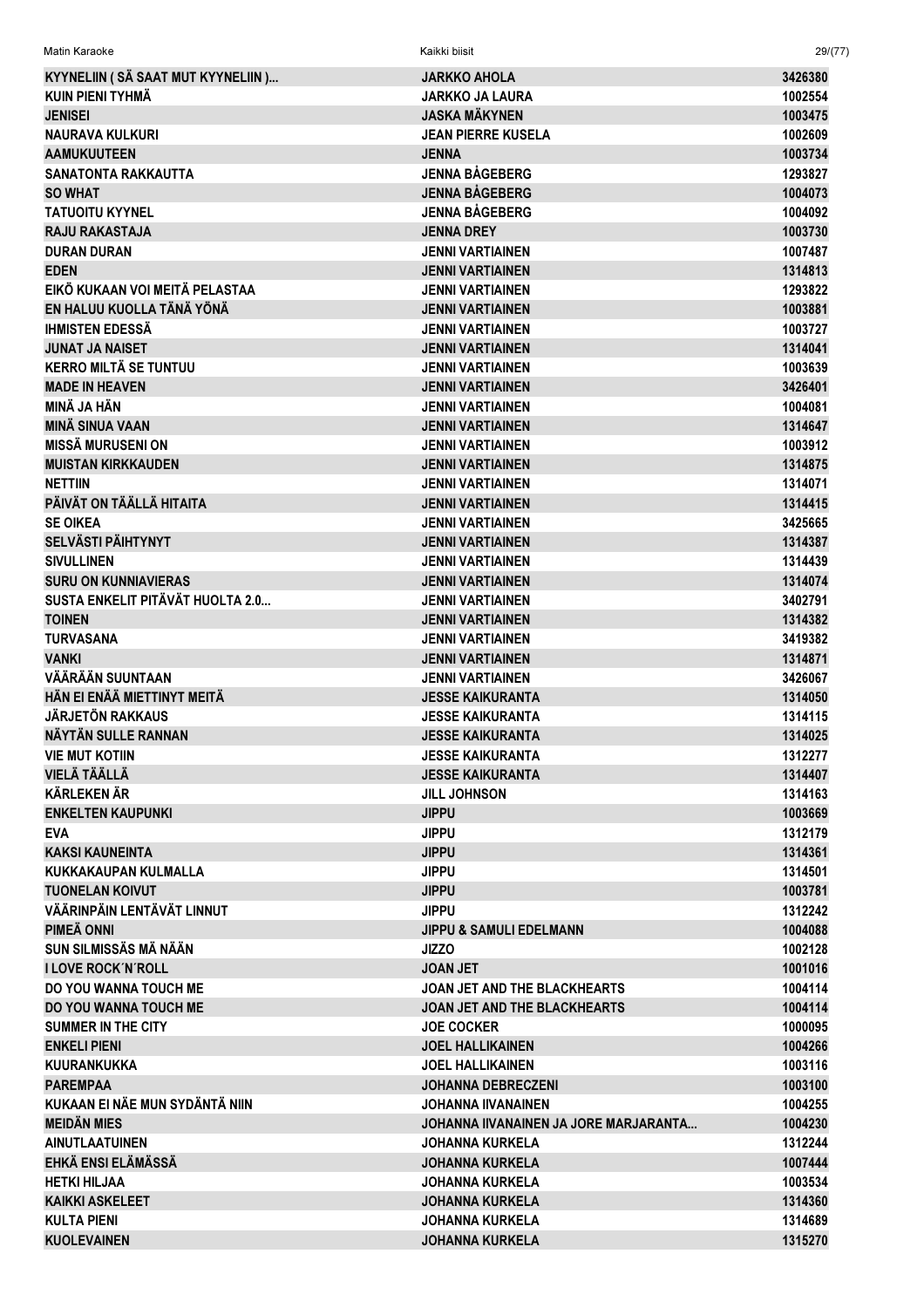| Matin Karaoke                                | Kaikki biisit            | 30/(77)            |
|----------------------------------------------|--------------------------|--------------------|
| <b>MUITA ENEMMÄN</b>                         | JOHANNA KURKELA          | 1315269            |
| <b>OLET UNENI KAUNEIN</b>                    | <b>JOHANNA KURKELA</b>   | 1314352            |
| OOTHAN TÄSSÄ VIELÄ HUOMENNA                  | JOHANNA KURKELA          | 1314123            |
| <b>RAKKAUSLAULU</b>                          | <b>JOHANNA KURKELA</b>   | 1003875            |
| SUN SÄRKYÄ ANNA MÄ EN                        | <b>JOHANNA KURKELA</b>   | 1003538            |
| ANNA YKSI YÖ                                 | <b>JOHANNA PAKONEN</b>   | 1002885            |
| <b>JÄLKEEN KAIKEN SUUREN</b>                 | JOHANNA PAKONEN          | 1003818            |
| <b>NIIN KIIRE RAKKAUTEEN</b>                 | JOHANNA PAKONEN          | 1003077            |
| <b>OMENAPUU</b>                              | JOHANNA PAKONEN          | 1314496            |
| <b>SIELUNPUOLIKAS</b>                        | <b>JOHANNA PAKONEN</b>   | 3427165            |
| <b>TUMMIN KYYNELIN</b>                       | JOHANNA PAKONEN          | 3403281            |
| YÖT ILLAT ELOKUUN                            | <b>JOHANNA PAKONEN</b>   | 3426391            |
| ÁLÁ PUHU RAKKAUDESTA                         | JOHANNA PAKONEN          | 1003562            |
| KAIHOMIELI JA SURUSILMÄ                      | <b>JOHANNA SIEKKINEN</b> | 1003493            |
| KUKA KUIVAA KYYNELEET                        | JOHANNA SIEKKINEN        | 3426333            |
| <b>NELIAPILA</b>                             | <b>JOHANNA SIEKKINEN</b> | 1002285            |
| <b>UNELMA</b>                                | <b>JOHANNA SIEKKINEN</b> | 1003480            |
| <b>IMAGINE</b>                               | <b>JOHN LENNON</b>       | 1000024            |
| EI SE KESÄÄ TEE                              | <b>YNNHOL</b>            | 1002093            |
| <b>HYMYHUULET</b>                            | <b>JOHNNY</b>            | 1003728            |
| <b>HYMYILLEN</b>                             | <b>JOHNNY</b>            | 1002880            |
| <b>IHANA AAMU</b>                            | <b>JOHNNY</b>            | 1003381            |
| PIKKU BELINDA                                | <b>JOHNNY</b>            | 1002156            |
| <b>TUTTI FRUTTI</b>                          | <b>JOHNNY</b>            | 1312240            |
| <b>AAVERATSASTAJAT</b>                       | <b>JOHNNY CASH DANNY</b> | 1003114            |
| <b>TYYTYVÄINEN</b>                           | <b>JONNA</b>             | 1007456            |
| <b>ME SAAMME KASVAA</b>                      | <b>JONNAK</b>            | 1004217            |
| <b>SYYSSIIDERI</b>                           | <b>JONNA KANTOLA</b>     | 1002579            |
| <b>AIKA KULTAINEN</b>                        | <b>JONNA TERVOMAA</b>    | 1314654            |
| ET TAHDO TIETÄÄ                              | <b>JONNA TERVOMAA</b>    | 1002976            |
| <b>MINÄ TOIVON</b>                           | <b>JONNA TERVOMAA</b>    | 1314051            |
| <b>MYÖHEMMIN</b>                             | <b>JONNA TERVOMAA</b>    | 1003071            |
| <b>TIKAPUUT</b>                              | JONNA TERVOMAA           | 1314431            |
| <b>IHANAA ELÄMÄÄ</b>                         | <b>JONNE AARON</b>       | 1314047            |
| <b>KIROSANOJA</b>                            | <b>JONNE AARON</b>       | 1315257            |
| <b>KULKURISYDÄN</b>                          | <b>JONNE AARON</b>       | 1314401            |
| <b>KYLMÄ ILMAN SUA</b>                       | <b>JONNE AARON</b>       | 1314288            |
|                                              | <b>JONNE AARON</b>       |                    |
| <b>OTA MUT</b><br><b>RIO OHOI!</b>           | <b>JONNE AARON</b>       | 1314863<br>1314302 |
| <b>SATULINNA</b>                             | <b>JONNE AARON</b>       | 1314291            |
| <b>SININEN LINTU</b>                         | <b>JONNE AARON</b>       | 1314674            |
| <b>SYYTÖN</b>                                | <b>JONNE AARON</b>       |                    |
| <b>TAIVAS ITKEE HILJAA</b>                   | <b>JONNE AARON</b>       | 1314298            |
|                                              |                          | 1314386            |
| <b>YKSIN</b><br>EI VENÄJÄLLÄ SELVIÄ KÄNNISTÄ | <b>JONNE AARON</b>       | 1314838            |
|                                              | <b>JOPE RUONANSUU</b>    | 1007443            |
| <b>ENKELEITÄ TOISILLEMME</b>                 | <b>JOPE RUONANSUU</b>    | 1002330            |
| <b>ENKELEITÄ TOISILLEMME</b>                 | JOPE RUONANSUU           | 1312061            |
| ISÄ                                          | <b>JOPE RUONANSUU</b>    | 1003681            |
| <b>KALJALAULU</b>                            | <b>JOPE RUONANSUU</b>    | 1007449            |
| <b>KERRAN JOS TOISENKIN</b>                  | <b>JOPE RUONANSUU</b>    | 3403233            |
| <b>PAKOLLINEN JOULU</b>                      | <b>JOPE RUONANSUU</b>    | 1004303            |
| <b>STRESSMAN</b>                             | <b>JOPE RUONANSUU</b>    | 1002892            |
| <b>HAAVEET KAATUU</b>                        | <b>JORE MARJARANTA</b>   | 3426592            |
| <b>HUOMAAN VAIN SINUT</b>                    | JORE MARJARANTA          | 1315132            |
| IKÄVÄ                                        | JORE MARJARANTA          | 1003216            |
| <b>KULKIJA</b>                               | <b>JORE MARJARANTA</b>   | 1004226            |
| <b>MAAILMA JATKAA KULKUAAN</b>               | <b>JORE MARJARANTA</b>   | 1002708            |
| <b>MIES</b>                                  | JORE MARJARANTA          | 1003573            |
| <b>RAKKAUS KUULETHAN MUA</b>                 | <b>JORE MARJARANTA</b>   | 1315311            |
| <b>MOODY RIVER</b>                           | <b>JORMA KÄÄRIÄINEN</b>  | 1002260            |
| PÄIVIN ÖIN                                   | <b>JORMA KÄÄRIÄINEN</b>  | 1003722            |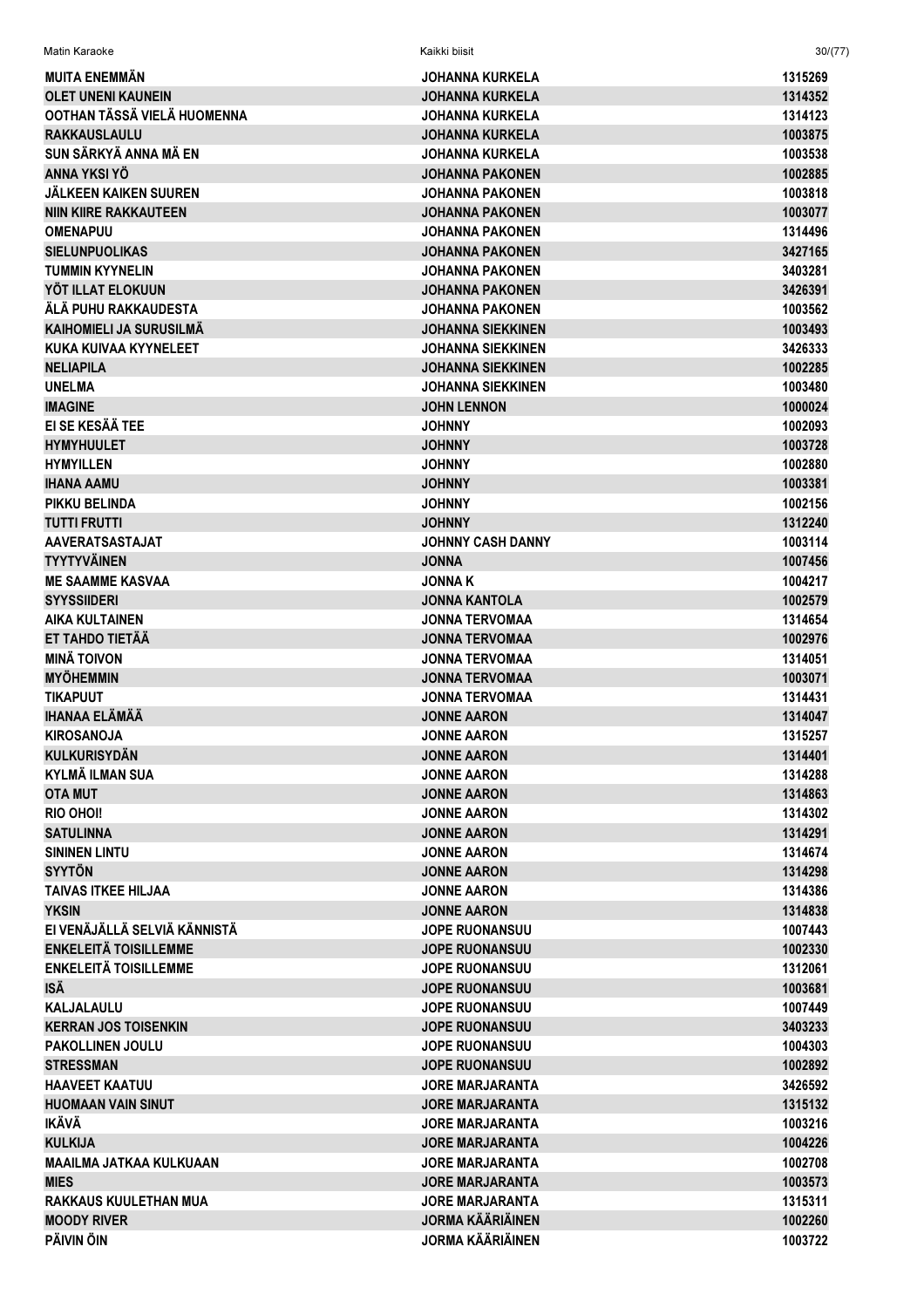| Matin Karaoke                       | Kaikki biisit                     | 31/(77) |
|-------------------------------------|-----------------------------------|---------|
| <b>SAMMUNUT NUOTIO</b>              | JORMA KÄÄRIÄINEN                  | 1315308 |
| <b>SUURI YKSINÄINEN</b>             | <b>JORMA KÄÄRIÄINEN</b>           | 1315302 |
| <b>VASTUU</b>                       | <b>JORMA KÄÄRIÄINEN</b>           | 3425947 |
| <b>ILTA</b>                         | <b>JORMA KÄÄRIÄINEN JA AGENTS</b> | 1003347 |
| <b>KUUTAMOTANGO</b>                 | <b>JORMA LYYLINEN</b>             | 1002105 |
| <b>HIEKKAA</b>                      | <b>JORMA LYYTINEN</b>             | 1293688 |
| <b>TULIVUORI</b>                    | <b>JORMA LYYTINEN</b>             | 1002713 |
| ALUSTA MÄ KAIKEN ALKAISIN           | <b>JORMAS</b>                     | 1002278 |
| <b>EN KUITENKAAN</b>                | <b>JOUKO JA KOSTI</b>             | 1003374 |
| <b>KUN HÄN ON MENNYT POIS</b>       | <b>JOUKO JA KOSTI</b>             | 1002078 |
| <b>MUISTO VAIN JÄÄ</b>              | <b>JOUKO JA KOSTI</b>             | 1002861 |
| <b>HULLU</b>                        | JU                                | 1314817 |
| <b>ONNELLISEKSI</b>                 | JU                                | 1314648 |
| <b>OODI</b>                         | JU                                | 1314680 |
| <b>BESAME MUCHO</b>                 | <b>JUHA EIRTO</b>                 | 1002495 |
| <b>BESAME MUCHO</b>                 | <b>JUHA EIRTO</b>                 | 1002495 |
| ON OSANAMME OLLA YKSINÄÄN           | <b>JUHA HAUTALUOMA</b>            | 3426771 |
| <b>HENGITÄ IHOLLANI</b>             | <b>JUHA METSÄPERÄ</b>             | 1293820 |
| <b>OLEN LÄHELLÄSI</b>               | <b>JUHA METSÄPERÄ</b>             | 1003800 |
| <b>OPITKO RAKASTAMAAN</b>           | <b>JUHA METSÄPERÄ</b>             | 1003558 |
| <b>PIENEN HETKEN</b>                | JUHA METSÄPERÄ                    | 1003346 |
| ÄITI                                | <b>JUHA METSÄPERÄ</b>             | 1312272 |
| <b>AITO RAKKAUS</b>                 | <b>JUHA TAPIO</b>                 | 1314645 |
| ANNA POIS ITKUISTA PUOLET           | <b>JUHA TAPIO</b>                 | 1003522 |
| <b>COPACABANA JA IPANEMA</b>        | <b>JUHA TAPIO</b>                 | 1314852 |
| <b>ELÄKÖÖN</b>                      | JUHA TAPIO                        | 3402781 |
| EN MITÄÄN EN KETÄÄN                 | <b>JUHA TAPIO</b>                 | 1293736 |
| <b>JOHN</b>                         | JUHA TAPIO                        | 3426379 |
| <b>JOSSAIN TÄÄLLÄ</b>               | <b>JUHA TAPIO</b>                 | 1312191 |
| <b>JOTAIN NIIN OIKEAA</b>           | JUHA TAPIO                        | 3403260 |
| <b>KAKSI PUUTA</b>                  | <b>JUHA TAPIO</b>                 | 1003696 |
| <b>KELPAAT KELLE VAAN</b>           | JUHA TAPIO                        | 1003689 |
| <b>KUKA NÄKEE SUT</b>               | <b>JUHA TAPIO</b>                 | 3426169 |
| <b>KULTAHIPPU</b>                   | <b>JUHA TAPIO</b>                 | 1003804 |
| <b>MEILLÄ ON AIKAA</b>              | <b>JUHA TAPIO</b>                 | 1314820 |
| <b>MINÄ OLEN SINÄ OLET</b>          | <b>JUHA TAPIO</b>                 | 1007452 |
| MULL ON IKÄVÄ SUA                   | <b>JUHA TAPIO</b>                 | 1293819 |
| NIINKUIN SINÄKIN                    | <b>JUHA TAPIO</b>                 | 1293833 |
| <b>OHIKIITÄVÄÄ</b>                  | <b>JUHA TAPIO</b>                 | 1003265 |
| PAREMMAT PÄIVÄT                     | <b>JUHA TAPIO</b>                 | 1314441 |
| PÄIVÄNI ILMAN SINUA                 | <b>JUHA TAPIO</b>                 | 3426596 |
| <b>RAIKAS TUULI</b>                 | JUHA TAPIO                        | 1003816 |
| <b>RAKASTETTU</b>                   | <b>JUHA TAPIO</b>                 | 3425929 |
| <b>SINUN VUOROSI LOISTAA</b>        | <b>JUHA TAPIO</b>                 | 1315262 |
| <b>SITKEÄ SYDÄN</b>                 | <b>JUHA TAPIO</b>                 | 1293801 |
| SYDÄN JOTA RAKASTAN                 | <b>JUHA TAPIO</b>                 | 3426060 |
| TOISET KAATUU ME EI MILLOINKAAN     | <b>JUHA TAPIO</b>                 | 1003784 |
| TYKKÄÄN SUSTA NIIN ETTÄ HALKEEN     | <b>JUHA TAPIO</b>                 | 1314042 |
| ÄLÄ LÄHDE VIELÄ POIS                | <b>JUHA TAPIO</b>                 | 3425974 |
| SE TEKEE HYVÄÄ                      | JUHA TAPIO FEAT. JUKKA POIKA      | 3426774 |
| PLANEETAT ENKELIT JA KUU            | <b>JUHA TAPIO JA ANNA PUU</b>     | 1314876 |
| <b>ALBATROSSI</b>                   | <b>JUHA VAINIO</b>                | 1002752 |
| EI OLE KÖÖPENHAMINA NIIN KUIN ENNEN | <b>JUHA VAINIO</b>                | 1003268 |
| ELÄMÄÄ JA EROTIIKKAA                | JUHA VAINIO                       | 1002201 |
| <b>HERRAT HELSINGIN</b>             | <b>JUHA VAINIO</b>                | 1002420 |
| <b>KASATSHOK</b>                    | <b>JUHA VAINIO</b>                | 1002674 |
| <b>KAUHEA KANKKUNEN</b>             | <b>JUHA VAINIO</b>                | 1002119 |
| <b>KOTKAN POIKII ILMAN SIIPII</b>   | <b>JUHA VAINIO</b>                | 1003120 |
| <b>KÄYN AHON LAITAA</b>             | <b>JUHA VAINIO</b>                | 1002846 |
| <b>MATKALLA POHJOISEEN</b>          | <b>JUHA VAINIO</b>                | 1294872 |
| <b>MATKARAKASTAJA</b>               | <b>JUHA VAINIO</b>                | 1003218 |
|                                     |                                   |         |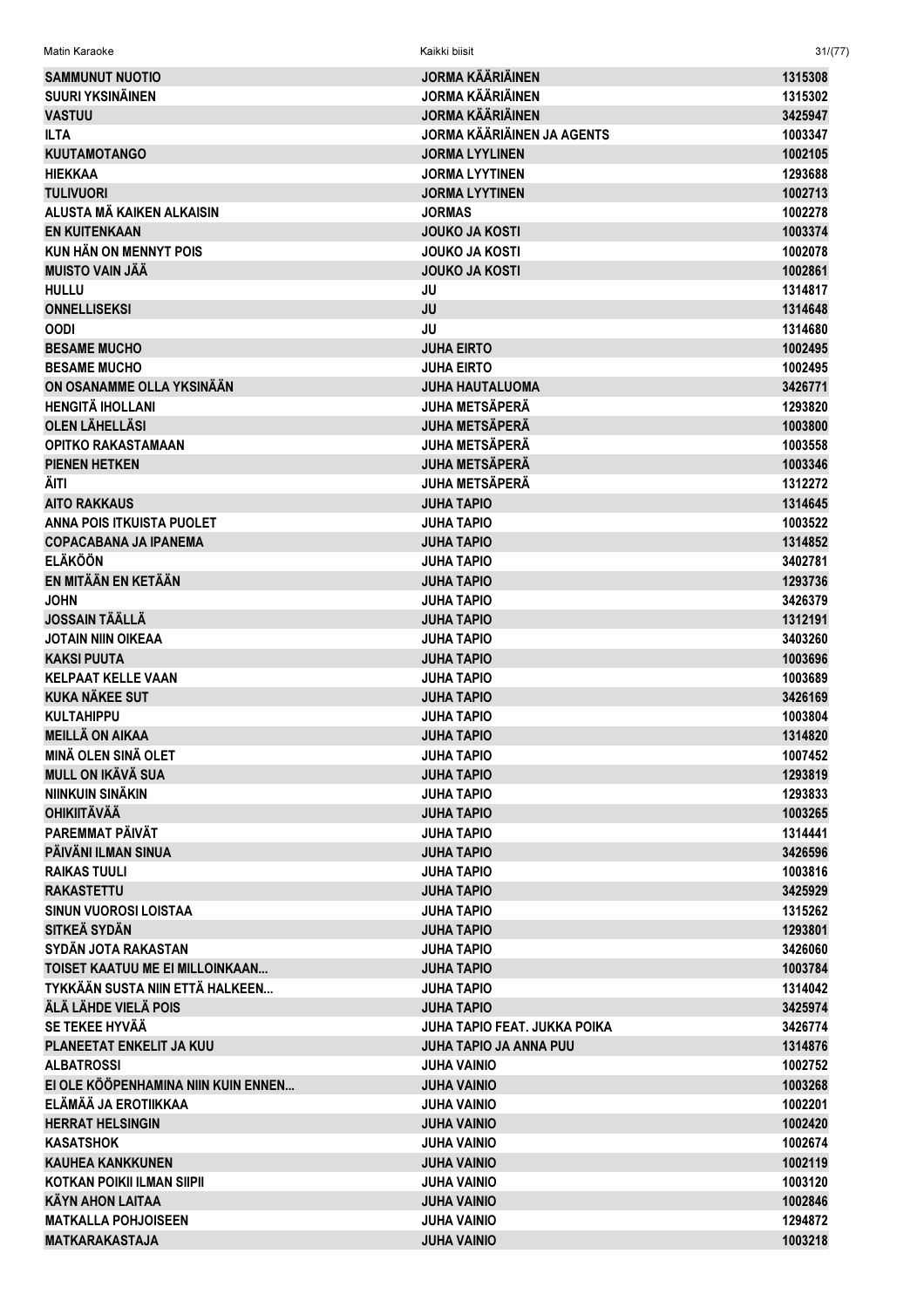| Matin Karaoke                        | Kaikki biisit                        | 32/(77) |
|--------------------------------------|--------------------------------------|---------|
| MÄ USKON HUOMISPÄIVÄÄN               | <b>JUHA VAINIO</b>                   | 1002118 |
| <b>TAPPARA ON TERÄSTÄ</b>            | JUHA VAINIO                          | 3427081 |
| TULTA PÄIN                           | <b>JUHA VAINIO</b>                   | 1002140 |
| <b>VANHA SALAKULJETTAJA LAITINEN</b> | <b>JUHA VAINIO</b>                   | 1002186 |
| VANHOJAPOIKIA VIIKSEKKÄITÄ           | JUHA VAINIO                          | 1002836 |
| YKSINÄINEN SAARNIPUU                 | <b>JUHA VAINIO</b>                   | 1002235 |
| <b>FANNY FANNY</b>                   | JUHAMATTI                            | 1002230 |
| <b>HILJAA VIRTAA DON</b>             | <b>JUHAMATTI</b>                     | 3403242 |
| <b>LUOKSESI SUN</b>                  | JUHAMATTI                            | 1002502 |
| PIENI JA LÄMPÖINEN                   | JUHAMATTI                            | 3427279 |
| RAKASTA MUA JUURI NÄIN               | JUHAMATTI                            | 1003802 |
| <b>VAIN HÄN</b>                      | <b>JUHAMATTI</b>                     | 1315296 |
| <b>VOITKO UNOHTAA</b>                | <b>JUHAMATTI</b>                     | 1314424 |
| <b>VOLGA</b>                         | <b>JUHAMATTI</b>                     | 1002284 |
| <b>JOS ITKEN JOS NAURAN</b>          | <b>JUHANI MARKOLA</b>                | 1002946 |
| <b>KUN TUULI SOI</b>                 | <b>JUHANI MARKOLA</b>                | 1002083 |
| <b>LA MAMMA</b>                      | JUHANI MARKOLA                       | 1002315 |
| <b>RAKKAUDEN AAMU</b>                | <b>JUHANI MARKOLA</b>                | 1002839 |
| ÄITI                                 | <b>JUHANI MARKOLA</b>                | 1002315 |
| <b>DAISARIT</b>                      | <b>JUICE LESKINEN</b>                | 1003345 |
| <b>EESTI (ON MY MIND)</b>            | <b>JUICE LESKINEN</b>                | 1002106 |
| EILEN HÄN KERTOI                     | <b>JUICE LESKINEN</b>                | 1002151 |
| ELÄMÄSSÄ PITÄÄ OLLA RUNKKUA          | <b>JUICE LESKINEN</b>                | 1312195 |
| EN OO KÄYNY IRLANNISSA               | <b>JUICE LESKINEN</b>                | 3426539 |
| <b>EPÄILE VAIN</b>                   | <b>JUICE LESKINEN</b>                | 1314848 |
| <b>FIFTEENTH NIGHT</b>               | <b>JUICE LESKINEN</b>                | 1002393 |
| <b>HAUHO</b>                         | <b>JUICE LESKINEN</b>                | 1002127 |
| <b>JUANKOSKI HERE I COME</b>         | <b>JUICE LESKINEN</b>                | 1002099 |
| <b>JYRKI BOY</b>                     | <b>JUICE LESKINEN</b>                | 1315087 |
| <b>KAKSOISELÄMÄÄ</b>                 | <b>JUICE LESKINEN</b>                | 1003398 |
| <b>LUONAS KAI OLLA SAAN</b>          | <b>JUICE LESKINEN</b>                | 1003866 |
| <b>LÖYLY LÖI</b>                     | <b>JUICE LESKINEN</b>                | 1315074 |
| <b>MARILYN</b>                       | <b>JUICE LESKINEN</b>                | 1003393 |
| <b>MUSTA AURINKO NOUSEE</b>          | <b>JUICE LESKINEN</b>                | 1002814 |
| <b>NAPOLEONIN MOPO</b>               | <b>JUICE LESKINEN</b>                | 1315075 |
| <b>NORJALAINEN VILLAPAITA</b>        | <b>JUICE LESKINEN</b>                | 1002157 |
| <b>PAPERITÄHDET</b>                  | <b>JUICE LESKINEN</b>                | 1002171 |
| <b>PYHÄ TOIMITUS</b>                 | <b>JUICE LESKINEN</b>                | 1002876 |
| <b>RAKKAUDEN AMMATTILAINEN</b>       | <b>JUICE LESKINEN</b>                | 1003318 |
| <b>RISAINEN ELÄMÄ</b>                | <b>JUICE LESKINEN</b>                | 1003907 |
| <b>SE OLI JAUTAA</b>                 | <b>JUICE LESKINEN</b>                | 1002263 |
| <b>SIKA</b>                          | <b>JUICE LESKINEN</b>                | 1002114 |
| <b>SIKA</b>                          | <b>JUICE LESKINEN</b>                | 1004284 |
| <b>SYKSYN SÄVEL</b>                  | <b>JUICE LESKINEN</b>                | 1003614 |
| <b>VIIDESTOISTA YÖ</b>               | <b>JUICE LESKINEN</b>                | 1002393 |
| <b>VIIME YÖNÄ ENNEN KAHTA</b>        | <b>JUICE LESKINEN</b>                | 1314849 |
| <b>KLOVNI HEITTÄÄ VEIVIN</b>         | <b>JUICE LESKINEN, MIKKO ALATALO</b> | 3427490 |
| <b>EN TEKISI TOISIN</b>              | <b>JUKKA HALLIKAINEN</b>             | 1003769 |
| <b>BLUE AND WHITE</b>                | <b>JUKKA KUOPPAMÄKI</b>              | 1002387 |
| <b>KISKOT VIEVÄT ETELÄÄN</b>         | <b>JUKKA KUOPPAMÄKI</b>              | 1002103 |
| KULTAA TAIKKA KUNNIAA                | <b>JUKKA KUOPPAMÄKI</b>              | 1002132 |
| PALJON SANOMATTA JÄÄ                 | <b>JUKKA KUOPPAMÄKI</b>              | 1002756 |
| <b>PIENI MIES</b>                    | <b>JUKKA KUOPPAMÄKI</b>              | 1002108 |
| <b>SININEN JA VALKOINEN</b>          | <b>JUKKA KUOPPAMÄKI</b>              | 1002387 |
| <b>TYTTO PIENI</b>                   | <b>JUKKA KUOPPAMÄKI</b>              | 1002967 |
| <b>VALTATIE</b>                      | <b>JUKKA KUOPPAMÄKI</b>              | 1002107 |
| <b>VOIT KAIKEN ALKAA UUDESTAAN</b>   | <b>JUKKA KUOPPAMÄKI</b>              | 1002961 |
| <b>BRAND NEW IHANUUS</b>             | <b>JUKKA POIKA</b>                   | 1314646 |
| <b>IKIROUTA</b>                      | <b>JUKKA POIKA</b>                   | 1004070 |
| <b>KYLMÄSTÄ LÄMPIMÄÄN</b>            | <b>JUKKA POIKA</b>                   | 1312270 |
| <b>LAINEET</b>                       | <b>JUKKA POIKA</b>                   | 1314427 |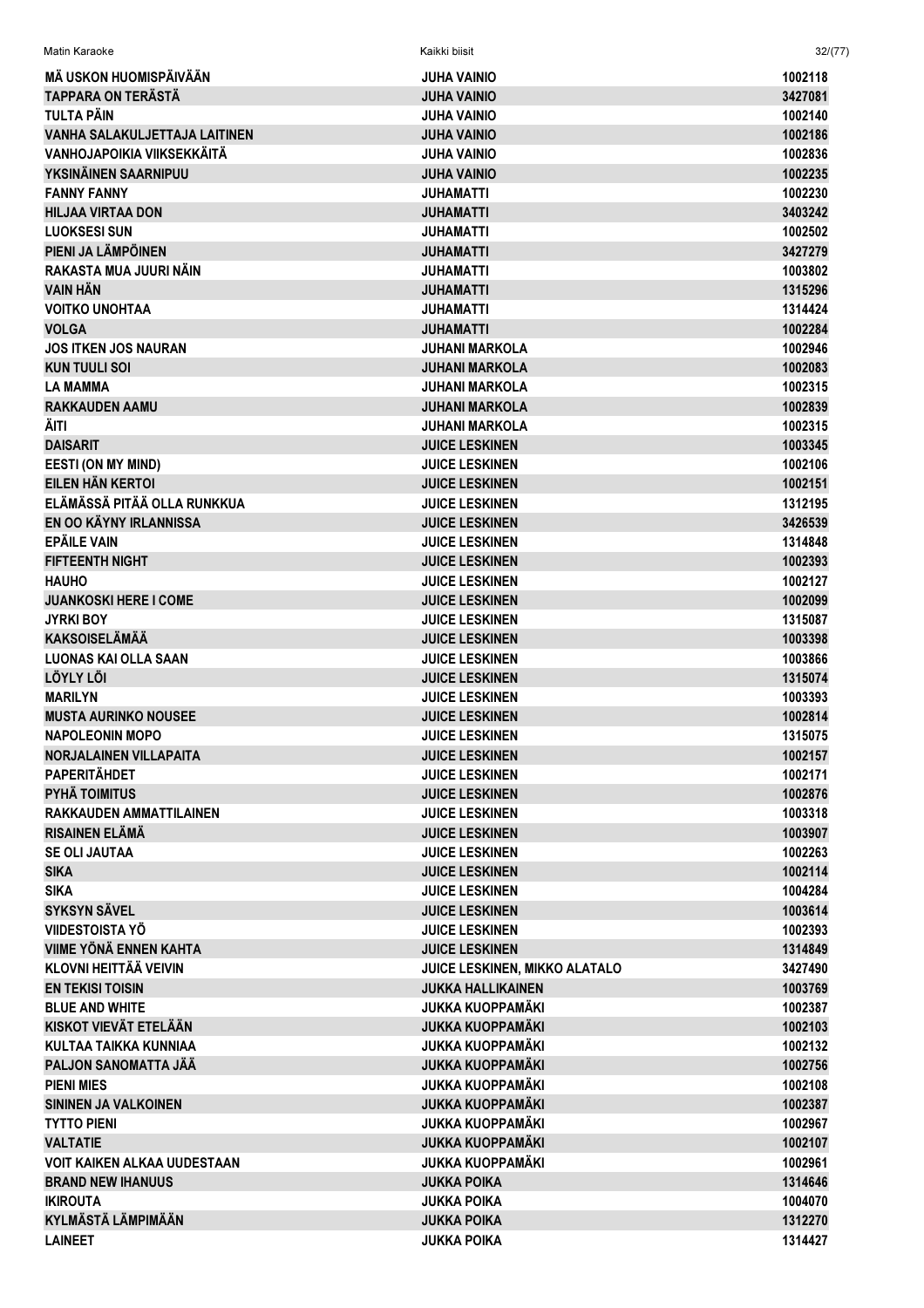| Matin Karaoke                                               | Kaikki biisit                                   | 33/(77)            |
|-------------------------------------------------------------|-------------------------------------------------|--------------------|
| <b>MIELIHYVÄÄ</b>                                           | <b>JUKKA POIKA</b>                              | 1003908            |
| MITÄ SILMÄT EI NÄÄ                                          | <b>JUKKA POIKA</b>                              | 1314672            |
| <b>PELIMIES</b>                                             | <b>JUKKA POIKA</b>                              | 1314434            |
| <b>SIIDERIPISSIS</b>                                        | <b>JUKKA POIKA</b>                              | 1312180            |
| <b>SILKKII</b>                                              | <b>JUKKA POIKA</b>                              | 1293737            |
| ÄLÄ TYRI NYT                                                | <b>JUKKA POIKA</b>                              | 1312833            |
| KÄVIN KYLÄSSÄ KERRAN                                        | <b>JUKKA RAITANEN</b>                           | 3426766            |
| PIENEN POJAN HAAVEET                                        | <b>JUKKA RAITANEN</b>                           | 1312053            |
| <b>VANGIN TOIVE</b>                                         | <b>JUKKA RAITANEN</b>                           | 1002765            |
| <b>VAPAA OON</b>                                            | <b>JUKKA RAITANEN</b>                           | 1002690            |
| <b>JOKAINEN ON VÄHÄN HOMO</b>                               | <b>JUKKA TAKALO</b>                             | 1293802            |
| <b>HELPPO ELÄMÄ</b>                                         | <b>JULIET JONESIN SYDÄN</b>                     | 1003847            |
| <b>MIKSI NAISET AINA RAKASTUVAT RENTTUIHIN</b>              | <b>JULIET JONESIN SYDÄN</b>                     | 3427382            |
| RAKKAUSLAULU                                                | <b>JULIET JONESIN SYDÄN</b>                     | 1003251            |
| <b>KESÄDUUNI BLUES</b>                                      | <b>JUSSI &amp; THE BOYS</b>                     | 1003271            |
| <b>METSÄMÖKIN TONTTU</b>                                    | <b>JUSSI &amp; THE BOYS</b>                     | 1312212            |
| <b>MURTUNEEN SYDÄMEN HOTELLI</b>                            | <b>JUSSI &amp; THE BOYS</b>                     | 1312215            |
| <b>MÄ OON ROCK-KUNINGAS</b>                                 | <b>JUSSI &amp; THE BOYS</b>                     | 1312211            |
| <b>NO NIIN MARY LOU</b>                                     | <b>JUSSI &amp; THE BOYS</b>                     | 1312220            |
| <b>REHTORIN LUISEVA SALLI</b>                               | <b>JUSSI &amp; THE BOYS</b>                     | 1312227            |
| <b>ROUTE 66</b>                                             | <b>JUSSI &amp; THE BOYS</b>                     | 1002377            |
| <b>VALTATIE 66</b>                                          | <b>JUSSI &amp; THE BOYS</b>                     | 1002377            |
| <b>TAKAA AJATUSTEN VIRRAN</b>                               | <b>JUSSI &amp; THE BOYS JA JORMA KÄÄRIÄINEN</b> | 1003422            |
| <b>LIKAISET LEGENDAT 1</b>                                  | <b>JUSSI HAKULINEN</b>                          | 1002205            |
| <b>POSTIMIES PATE</b>                                       | <b>JUSSI HAKULINEN</b>                          | 1001067            |
| <b>VAALEANPUNAINEN MAJATALO</b>                             | <b>JUSSI HAKULINEN</b>                          | 1003038            |
| <b>C'MON EVERYBODY</b>                                      | <b>JUSSI JA AGENTS</b>                          | 1003043            |
| HÄN KUUDENTOISTA ON                                         | <b>JUSSI JA AGENTS</b>                          | 1003033            |
| <b>LENINGRAD</b>                                            | <b>JUSSI JA AGENTS</b>                          | 1003097            |
| <b>YYTERI-TWIST</b>                                         | <b>JUSSI JA AGENTS</b>                          | 1003046            |
| <b>JAILHOUSE ROCK</b>                                       | <b>JUSSI RAITTINEN</b>                          | 1002454            |
| <b>KÄY OHITSEIN</b>                                         | <b>JUSSI RAITTINEN</b>                          | 1002424            |
| <b>OLET PAHA</b>                                            | <b>JUSSI RAITTINEN</b>                          | 1312222            |
| <b><i>VANKILAROCK</i></b>                                   | <b>JUSSI RAITTINEN</b>                          | 1002454            |
| <b>WALK ON BY</b>                                           | <b>JUSSI RAITTINEN</b>                          | 1002424            |
| <b>HEHKUU</b>                                               | <b>JVG</b>                                      | 3426201            |
| <b>IKUINEN VAPPU</b>                                        | <b>JVG</b>                                      | 3426593            |
| <b>POPKORNI</b>                                             | <b>JVG</b>                                      | 3426295            |
| <b>VOITOLLA YÖHÖN</b>                                       | <b>JVG</b>                                      | 1314064            |
| ÄLÄ JÄTÄ ROIKKUU                                            | <b>JVG</b>                                      | 3426012            |
| <b>KARJALA TAKAISIN</b>                                     | <b>JVG FEAT, FREEMAN</b>                        | 1312845            |
| <b>KRAN TURISMO</b>                                         | <b>JVG FEAT, RAAPPANA</b>                       | 1312175            |
| <b>OI ARMO SUUR</b>                                         | <b>KAARTAMO KETTUNEN KUUSTONEN</b>              | 1004222            |
| <b>TOTUUDEN HENKI</b>                                       | <b>KAARTAMO KETTUNEN KUUSTONEN</b>              | 1004229            |
| <b>DIRLANDAA</b>                                            | <b>KAI HYTTINEN</b>                             | 1002493            |
| HAVANNAN YÖT                                                | <b>KAI HYTTINEN</b>                             | 1002138            |
| <b>KURKI</b>                                                | <b>KAI HYTTINEN</b>                             | 1003918            |
| <b>LEENA</b>                                                | <b>KAI HYTTINEN</b>                             | 1002955            |
| <b>MANDY</b>                                                | <b>KAI HYTTINEN</b>                             | 1002955            |
| <b>NAISET</b>                                               | <b>KAI HYTTINEN</b>                             | 1003366            |
| <b>NOSTA LIPPU SALKOON</b>                                  | <b>KAI HYTTINEN</b>                             | 1003108            |
| NÄKEMIIN MOSKOVA                                            | <b>KAI HYTTINEN</b>                             | 1002599            |
| PAINAN VAIN PÄÄNI<br>RAKASTAN ENEMMÄN SUA KUIN KETÄÄN ENNEN | <b>KAI HYTTINEN</b>                             | 1004068            |
|                                                             | <b>KAI HYTTINEN</b>                             | 1002642            |
| <b>TUIKKU MURHEISIIN</b>                                    | <b>KAI HYTTINEN</b>                             | 1003333            |
| <b>VARPUNEN</b>                                             | <b>KAI HYTTINEN</b>                             | 1003628            |
| <b>VIE VAIN</b><br><b>VOLARE</b>                            | <b>KAI HYTTINEN</b><br><b>KAI HYTTINEN</b>      | 1002958            |
| YÖN JÄLKEEN                                                 |                                                 | 1002983            |
| <b>PUTTI PUTTI</b>                                          | <b>KAI HYTTINEN</b><br><b>KAI LIND</b>          | 1002644<br>1003667 |
| AJOIN KOKO YÖN                                              | <b>KAIJA KOO</b>                                | 1314845            |
|                                                             |                                                 |                    |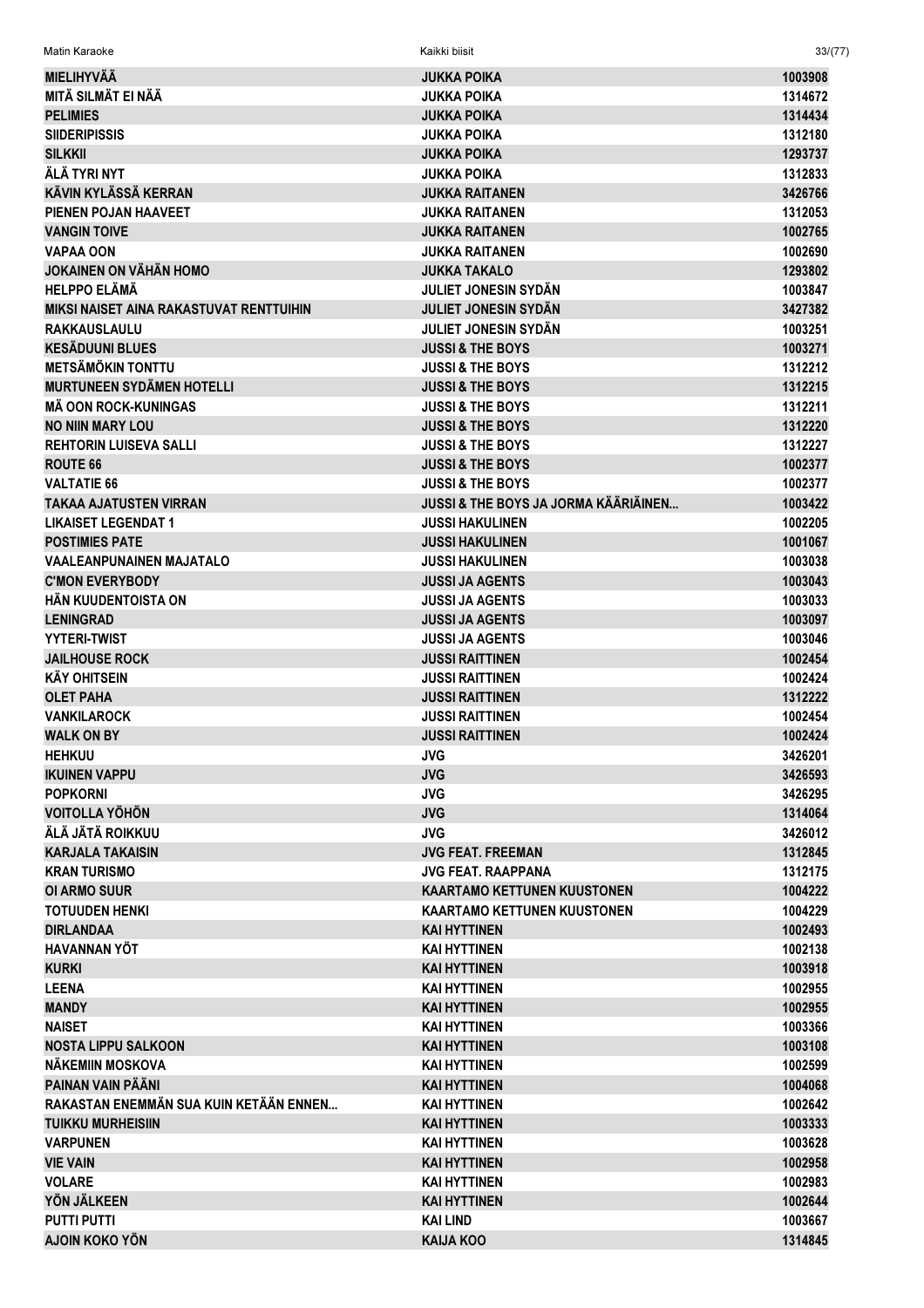| Matin Karaoke                                   | Kaikki biisit                 | 34/(77)            |
|-------------------------------------------------|-------------------------------|--------------------|
| ALAN JO UNOHTAA                                 | <b>KAIJA KOO</b>              | 1004333            |
| EN PELKÄÄ PIMEÄÄ                                | KAIJA KOO                     | 1315139            |
| <b>EROTTAMATTOMAT</b>                           | KAIJA KOO                     | 1293848            |
| <b>HANAT AUKEAA</b>                             | <b>KAIJA KOO</b>              | 1002512            |
| <b>HEI DJ</b>                                   | KAIJA KOO                     | 3403266            |
| ISÄ                                             | <b>KAIJA KOO</b>              | 1003761            |
| <b>JOS SUA EI OIS OLLUT</b>                     | <b>KAIJA KOO</b>              | 1004341            |
| <b>KATSON SINEEN TAIVAAN</b>                    | <b>KAIJA KOO</b>              | 1314287            |
| <b>KAUNIS RIETAS ONNELLINEN</b>                 | KAIJA KOO                     | 1293797            |
| <b>KORUTON</b>                                  | <b>KAIJA KOO</b>              | 1004058            |
| KUKA KEKSI RAKKAUDEN                            | <b>KAIJA KOO</b>              | 1002742            |
| <b>KUKA SEN OPETTAA</b>                         | KAIJA KOO                     | 1314062            |
| KYLMÄ ILMAN SUA                                 | KAIJA KOO                     | 1314497            |
| <b>KYLMÄT KYYNELEET</b>                         | KAIJA KOO                     | 1003101            |
| <b>MAAILMAN TUULET VIE</b>                      | <b>KAIJA KOO</b>              | 1315266            |
| <b>MENNÄÄN HILJAA MARKKINOILLE</b>              | <b>KAIJA KOO</b>              | 1314289            |
| <b>MENTÄVÄ ON</b>                               | <b>KAIJA KOO</b>              | 1003651            |
| <b>MILTÄ SE TUNTUU</b>                          | <b>KAIJA KOO</b>              | 1003643            |
| <b>MINUN TUULESSA SOI</b>                       | <b>KAIJA KOO</b>              | 1002124            |
| <b>MINÄ MUISTAN SINUT</b>                       | <b>KAIJA KOO</b>              | 1003911            |
| <b>MUN SYDÄN</b>                                | <b>KAIJA KOO</b>              | 3426321            |
| <b>MUUTTUNUT MIES MUUTTUNUT NAINEN</b>          | <b>KAIJA KOO</b>              | 1315305            |
| <b>NIN KAUNIS ON HILJAISUUS</b>                 | <b>KAIJA KOO</b>              | 1002871            |
| <b>ONNELLINEN LOPPU</b>                         | <b>KAIJA KOO</b>              | 3427229            |
| <b>OPERAATIO JALOKIVIMERI</b>                   | <b>KAIJA KOO</b>              | 3426548            |
| PELKKÄÄ VOITTOO                                 | KAIJA KOO                     | 3426549            |
| PÄIVÄ KERRALLAAN                                | KAIJA KOO                     | 1314125            |
| <b>RAKKAUS ON VOIMAA</b>                        | <b>KAIJA KOO</b>              | 1004054            |
| <b>SEINÄRUUSU</b>                               | <b>KAIJA KOO</b>              | 1314374            |
| <b>SEISON VIERELLÄSI</b>                        | <b>KAIJA KOO</b>              | 1314488            |
| SEURAAVASSA ELÄMÄSSÄ                            | <b>KAIJA KOO</b>              | 1314375            |
| <b>SIETÄMÄTÖN MIES</b>                          | <b>KAIJA KOO</b>              | 1312246            |
| SINISET TIKKAAT                                 | <b>KAIJA KOO</b>              | 3403210            |
| <b>SUPERNAISET</b>                              | <b>KAIJA KOO</b>              | 1314663            |
| <b>SURULAPSI</b>                                | <b>KAIJA KOO</b>              | 1314832            |
| <b>TAIVAS SISÄLLÄNI</b>                         | <b>KAIJA KOO</b>              | 1314490            |
| TINAKENKÄTYTTÖ                                  | <b>KAIJA KOO</b>              | 1002374            |
| <b>TULE LÄHEMMÄS BEIBI</b>                      | <b>KAIJA KOO</b>              | 1002601            |
| <b>TUULIKELLO</b>                               | <b>KAIJA KOO</b>              | 1002430<br>1002459 |
| <b>TUULTEN VIEMÄÄ</b><br><b>UNIHIEKKAMYRSKY</b> | KAIJA KOO<br><b>KAIJA KOO</b> | 1002509            |
| <b>VALERIA</b>                                  | <b>KAIJA KOO</b>              | 1312258            |
| <b>VANHAA SUOLAA</b>                            | <b>KAIJA KOO</b>              |                    |
| <b>VAPAA</b>                                    | <b>KAIJA KOO</b>              | 1004063<br>1007467 |
| <b>VEDET VIRTAILEE</b>                          | KAIJA KOO                     | 3426614            |
| <b>VIIMEINEN LENTO</b>                          | <b>KAIJA KOO</b>              | 1002541            |
| <b>WON'T LET GO</b>                             | KAIJA KOO                     | 1314304            |
| NÄÄ YÖT EI ANNA ARMOO                           | KAIJA KOO FEAT. CHEEK         | 3426057            |
| HULLU YÖ                                        | <b>KAIJA KÄRKINEN</b>         | 1312028            |
| HULLU YÖ                                        | KAIJA KÄRKINEN JA ILE KALLIO  | 1003785            |
| <b>KOHTALO KULKEE</b>                           | KAIJA KÄRKINEN JA ILE KALLIO  | 1003680            |
| <b>KUKA SAA KYYNELEET</b>                       | KAIJA KÄRKINEN JA ILE KALLIO  | 1003087            |
| <b>MAAILMAN LAITAAN</b>                         | KAIJA KÄRKINEN JA ILE KALLIO  | 1003699            |
| PAREMPAA ANNETTAVAA                             | KAIJA KÄRKINEN JA ILE KALLIO  | 1003285            |
| <b>SADE</b>                                     | KAIJA KÄRKINEN JA ILE KALLIO  | 1002687            |
| <b>TOINEN TIE</b>                               | KAIJA KÄRKINEN JA ILE KALLIO  | 1003636            |
| <b>TÄYSIKUU</b>                                 | KAIJA KÄRKINEN JA ILE KALLIO  | 1002142            |
| <b>VALKOISET VALHEET</b>                        | KAIJA KÄRKINEN JA ILE KALLIO  | 1002190            |
| <b>YÖKIITÄJÄ</b>                                | KAIJA KÄRKINEN JA ILE KALLIO  | 1002695            |
| <b>JAN</b>                                      | <b>KAIJA KÄRKKÄINEN</b>       | 1002545            |
| NÄIDEN TÄHTIEN ALLA                             | <b>KAIJA LUSTILA</b>          | 1003902            |
|                                                 |                               |                    |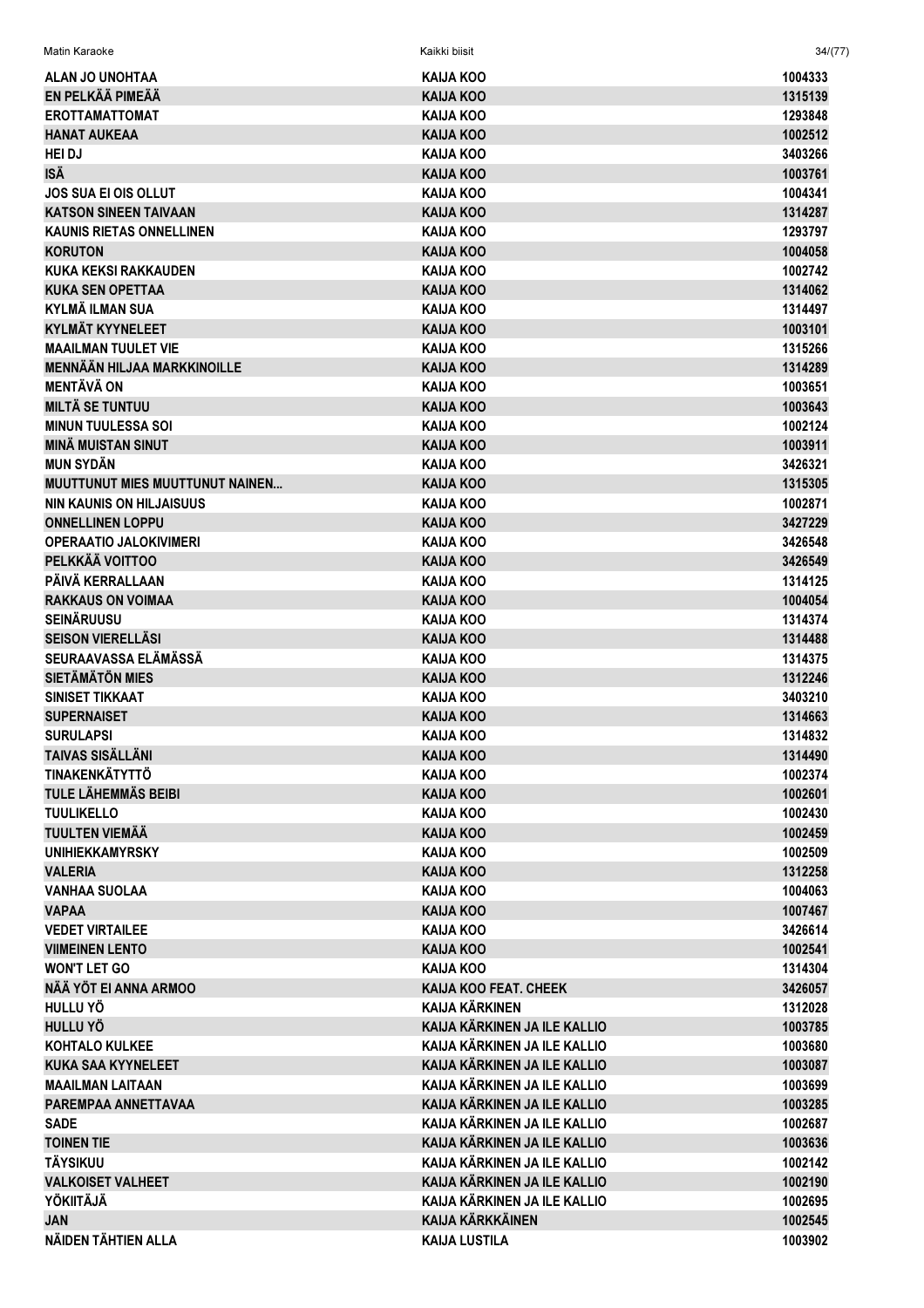| Matin Karaoke                     | Kaikki biisit         | 35/(77) |
|-----------------------------------|-----------------------|---------|
| AAMUYHDEKSÄLTÄ POPULUKSEEN        | KAITA ISÄRI SEPPÄLÄ   | 3425666 |
| <b>JANNU HUOLETON</b>             | <b>KAKE RANDELIN</b>  | 1312012 |
| <b>JUHANNUSYÖ</b>                 | <b>KAKE RANDELIN</b>  | 1312024 |
| <b>KIELLETYT TUNTEET</b>          | <b>KAKE RANDELIN</b>  | 1003127 |
| <b>KIRJE KOTIIN</b>               | <b>KAKE RANDELIN</b>  | 1294865 |
| <b>KIRJE KOTIIN</b>               | <b>KAKE RANDELIN</b>  | 1312052 |
| <b>KUIN JOUTSENLAULU</b>          | <b>KAKE RANDELIN</b>  | 1003316 |
| <b>NASTA PIMU</b>                 | <b>KAKE RANDELIN</b>  | 1003873 |
| <b>OTA MINUT TAKAISIN</b>         | <b>KAKE RANDELIN</b>  | 1312007 |
| <b>RAJATON RAKKAUS</b>            | <b>KAKE RANDELIN</b>  | 1003075 |
| TARJA SINÄ RAKAS                  | <b>KAKE RANDELIN</b>  | 1003751 |
| TILIPÄIVÄ KOITTAA                 | <b>KAKE RANDELIN</b>  | 1314379 |
| <b>KAKE ROCK</b>                  | <b>KAKE SINGERS</b>   | 1312200 |
| <b>AJATTELEN SUA</b>              | <b>KAKSIO</b>         | 1003263 |
| <b>ANASTASIA</b>                  | <b>KALEVI KORPI</b>   | 1002706 |
| <b>SÄRKYNYT ONNI</b>              | <b>KALEVI KORPI</b>   | 3427168 |
| <b>VOLGA LAULU</b>                | <b>KALEVI KORPI</b>   | 1004240 |
| <b>RUMAT LAPSET</b>               | <b>KALLE AHOLA</b>    | 1003288 |
| <b>ANNIKA</b>                     | <b>KALLE LINDROTH</b> | 1314879 |
| <b>SANAT LEIKKIVÄT HUULILLAS</b>  | <b>KARI HIRVONEN</b>  | 1002993 |
| <b>HAAVEKUVA</b>                  | <b>KARI K JURVA</b>   | 1002779 |
| <b>RUNOTAR</b>                    | <b>KARI K JURVA</b>   | 1002807 |
| <b>PIKKU NINA</b>                 | <b>KARI KUUVA</b>     | 1002764 |
| <b>SPEEDY GONZALES</b>            | <b>KARI KUUVA</b>     | 1003448 |
| <b>TANGO PELARGONIA</b>           | <b>KARI KUUVA</b>     | 1293719 |
| <b>HYVÄSTI HUOMINEN</b>           | <b>KARI METSO</b>     | 1003913 |
| JYTÄORKESTERI TULEE TAAS          | <b>KARI PEITSAMO</b>  | 1312198 |
| <b>KAUPPAOPISTON NAISET</b>       | <b>KARI PEITSAMO</b>  | 1312202 |
| <b>ROCK'N ROLL</b>                | <b>KARI PEITSAMO</b>  | 1312228 |
| ROKATEN YMPÄRI MAAILMAN           | <b>KARI PEITSAMO</b>  | 1003652 |
| AIKAAN TÄYSIKUUN                  | <b>KARI TAPIO</b>     | 1002367 |
| <b>AINUT MAAILMASSA</b>           | <b>KARI TAPIO</b>     | 1314350 |
| <b>ANNA</b>                       | <b>KARI TAPIO</b>     | 3427219 |
| ASFALTTIA JA SEMENTTIÄ            | <b>KARI TAPIO</b>     | 1003080 |
| <b>BELLA CAPRI</b>                | <b>KARI TAPIO</b>     | 1002348 |
| <b>CALIFORNIA BLUE</b>            | <b>KARI TAPIO</b>     | 1002367 |
| DANCE ME TO THE END OF LOVE       | <b>KARI TAPIO</b>     | 1002232 |
| EI EKSY TAIVAAN LINTUKAAN         | <b>KARI TAPIO</b>     | 1003788 |
| EI IHME JOS JANOTTAA              | <b>KARI TAPIO</b>     | 1003585 |
| EI KOSKAAN RAKASTAA VOI LIIKAA    | <b>KARI TAPIO</b>     | 1314843 |
| EI TOISET TOIPUA VOI              | <b>KARI TAPIO</b>     | 1003299 |
| EI TOIVETTA SEN KUMMEMPAA         | <b>KARI TAPIO</b>     | 1002710 |
| ELÄÄ SAIN KESÄN VAIN              | <b>KARI TAPIO</b>     | 1003102 |
| <b>EN ODOTA HUOMISEEN</b>         | <b>KARI TAPIO</b>     | 1002728 |
| <b>ENKELEITÄ SEITSEMÄN</b>        | <b>KARI TAPIO</b>     | 1002679 |
| <b>ENSIRAKKAUS</b>                | <b>KARI TAPIO</b>     | 3403225 |
| <b>EXTRAPALLO</b>                 | <b>KARI TAPIO</b>     | 1002538 |
| <b>GAMBLER</b>                    | KARI TAPIO            | 1002288 |
| <b>HAAVETANGO</b>                 | <b>KARI TAPIO</b>     | 1002518 |
| <b>HILJAISIN SIIVIN</b>           | KARI TAPIO            | 1003078 |
| JOS.                              | <b>KARI TAPIO</b>     | 1003581 |
| <b>JOS MINUUTIN SAAN AJASTASI</b> | <b>KARI TAPIO</b>     | 1003830 |
| <b>JOS RAKAS SULLE OISIN</b>      | <b>KARI TAPIO</b>     | 1315273 |
| <b>JOS VOIT TULE LUO</b>          | <b>KARI TAPIO</b>     | 1314397 |
| <b>JUNA KULKEE</b>                | <b>KARI TAPIO</b>     | 1002869 |
| JÄLKEMME HIEKALLA                 | <b>KARI TAPIO</b>     | 1002411 |
| KAIKKI JÄIKÖ VIIME KERTAAN        | <b>KARI TAPIO</b>     | 1002647 |
| <b>KAIPUU</b>                     | <b>KARI TAPIO</b>     | 1003388 |
| <b>KESÄ KUUSKYTVIIS</b>           | <b>KARI TAPIO</b>     | 1314399 |
| <b>KESÄINEN YÖ</b>                | <b>KARI TAPIO</b>     | 3426120 |
| <b>KORTIT</b>                     | <b>KARI TAPIO</b>     | 1003872 |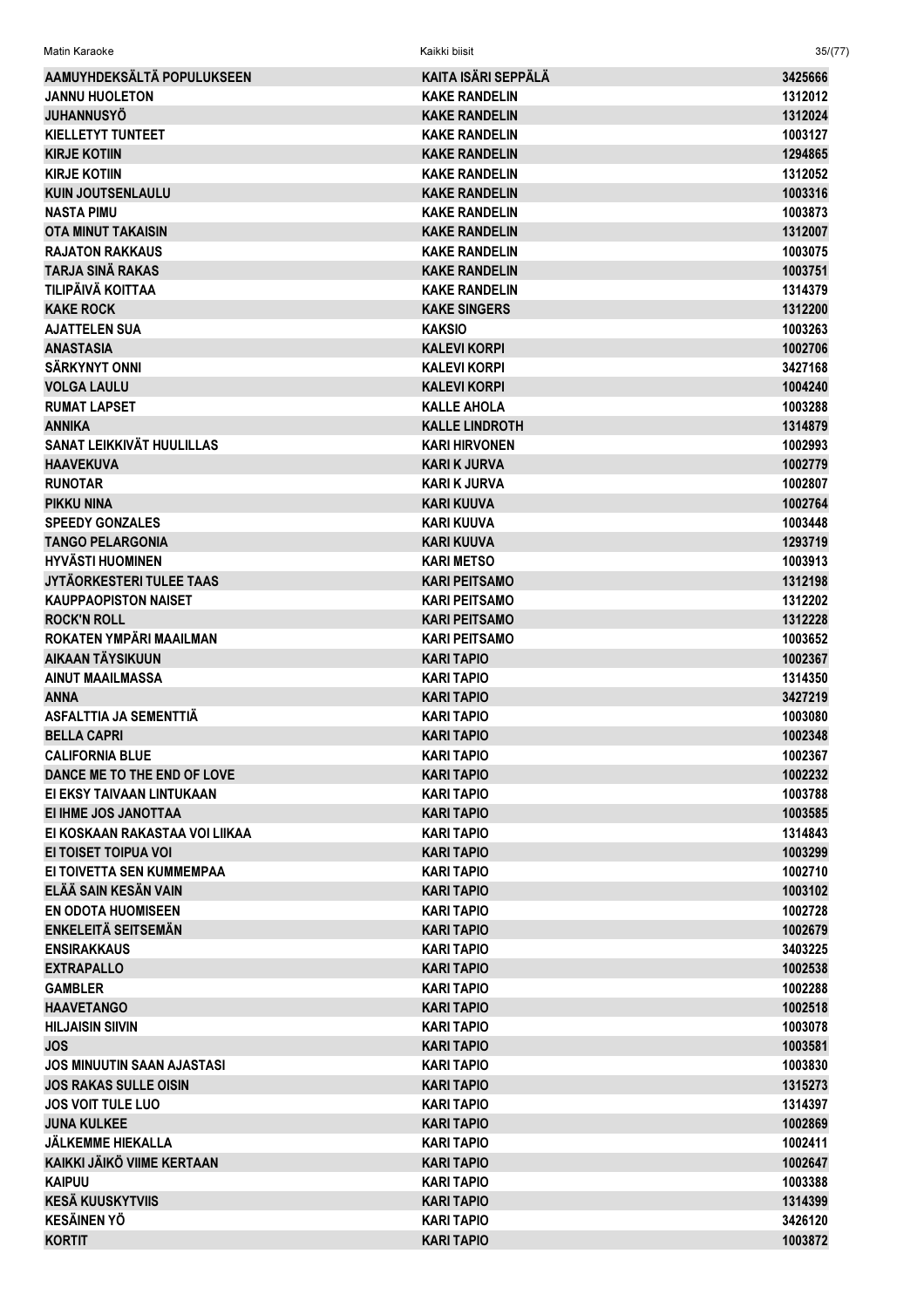| Matin Karaoke                       | Kaikki biisit     | 36/(77) |
|-------------------------------------|-------------------|---------|
| <b>KORTIT NÄÄ</b>                   | <b>KARI TAPIO</b> | 3426400 |
| <b>KUIN LAPSENA ENNEN</b>           | <b>KARI TAPIO</b> | 1314666 |
| <b>KUIN LIITO LINNUN</b>            | <b>KARI TAPIO</b> | 1002613 |
| <b>KUIN TAIVAISIIN</b>              | <b>KARI TAPIO</b> | 1003535 |
| KUKKA HIUKSISSAAN                   | <b>KARI TAPIO</b> | 1002356 |
| <b>KUN KAHDEN KULJETAAN</b>         | <b>KARI TAPIO</b> | 1003743 |
| <b>LANGENNEET</b>                   | <b>KARI TAPIO</b> | 1315297 |
| <b>LAULA KANSSAIN</b>               | <b>KARI TAPIO</b> | 1314362 |
| LIVING NEXT DOOR TO ALICE           | <b>KARI TAPIO</b> | 1002385 |
| <b>LUOKSESI TUKHOLMAAN</b>          | <b>KARI TAPIO</b> | 1312009 |
| <b>MARIA DOLORES</b>                | <b>KARI TAPIO</b> | 1004267 |
| <b>MUISTOISSAIN</b>                 | <b>KARI TAPIO</b> | 3425928 |
| MUN SYDÄMENI TÄNNE JÄÄ              | <b>KARI TAPIO</b> | 1002743 |
| <b>MYRSKYN JÄLKEEN</b>              | <b>KARI TAPIO</b> | 1002745 |
| <b>MÄ LUULEN VAIN</b>               | <b>KARI TAPIO</b> | 1003598 |
| <b>NAINEN</b>                       | <b>KARI TAPIO</b> | 1314368 |
| <b>NYT VARMA OON</b>                | <b>KARI TAPIO</b> | 1004218 |
| NÄIN KÄY                            | <b>KARI TAPIO</b> | 1003519 |
| OLEN KUULLUT ON KAUPUNKI TUOLLA     | <b>KARI TAPIO</b> | 1004245 |
| <b>OLEN SUOMALAINEN</b>             | <b>KARI TAPIO</b> | 1002386 |
| <b>ON NIIN YKSIN</b>                | <b>KARI TAPIO</b> | 1002594 |
| <b>ON YKSI RUUSU</b>                | <b>KARI TAPIO</b> | 1002440 |
| <b>OSUIT OIKEAAN</b>                | KARI TAPIO        | 1002465 |
| <b>PAALUPAIKKA</b>                  | <b>KARI TAPIO</b> | 1003406 |
| <b>PARAS YSTÄVÄ</b>                 | <b>KARI TAPIO</b> | 1004220 |
| <b>PELURI</b>                       | <b>KARI TAPIO</b> | 1002288 |
| PILVI TAIVAAN PEITTÄÄ               | <b>KARI TAPIO</b> | 1314844 |
| POIS LÄHTEE MAAILMAIN               | <b>KARI TAPIO</b> | 1002872 |
| <b>PORTOFINO</b>                    | <b>KARI TAPIO</b> | 1003809 |
| POTKI POTKI SÄ VAIN                 | <b>KARI TAPIO</b> | 1003658 |
| <b>PREERIAN KELTAINEN RUUSU</b>     | <b>KARI TAPIO</b> | 3426765 |
| <b>RAJAMAA</b>                      | <b>KARI TAPIO</b> | 3426337 |
| <b>RANNAN TAVERNASSA KERRAN</b>     | <b>KARI TAPIO</b> | 1002224 |
| <b>REBECCA</b>                      | <b>KARI TAPIO</b> | 1003592 |
| <b>ROMANELLA</b>                    | KARI TAPIO        | 1003226 |
| <b>SAANHAN MENNÄ LUOTAS POIS</b>    | <b>KARI TAPIO</b> | 3426182 |
| <b>SE JOKIN ALKAA</b>               | <b>KARI TAPIO</b> | 1003513 |
| <b>SEN TUNNUSTAN</b>                | <b>KARI TAPIO</b> | 1003623 |
| SIELU SYDÄN JA KYYNELEET            | <b>KARI TAPIO</b> | 1002725 |
| <b>SINUT TULEN AINA MUISTAMAAN</b>  | <b>KARI TAPIO</b> | 1002141 |
| SINÄ SUNNUNTAINA SILLOIN            | <b>KARI TAPIO</b> | 1002787 |
| SJÖMANNEN OCH STJÄRNAN              | <b>KARI TAPIO</b> | 1002400 |
| <b>SO YOU WIN AGAIN</b>             | <b>KARI TAPIO</b> | 1002465 |
| <b>SOITTAJAN VAIMO</b>              | <b>KARI TAPIO</b> | 1002307 |
| <b>SOLENZARA</b>                    | <b>KARI TAPIO</b> | 1314130 |
| <b>SOLO L'ITALIANO</b>              | <b>KARI TAPIO</b> | 1002386 |
| <b>SYDÄMENI LYÖ</b>                 | KARI TAPIO        | 3403214 |
| SYDÄNPUOLI SÄÄTÄ VASTEN             | <b>KARI TAPIO</b> | 1004079 |
| <b>SYYS SURUMIELINEN</b>            | <b>KARI TAPIO</b> | 1002783 |
| <b>SYYS TULLA VOI VARHAIN</b>       | <b>KARI TAPIO</b> | 1003719 |
| <b>TAISTELIJA</b>                   | <b>KARI TAPIO</b> | 1003551 |
| <b>TALVEN YLI</b>                   | <b>KARI TAPIO</b> | 3426571 |
| TANSSI LOPPUUN RAKKAUDEN            | <b>KARI TAPIO</b> | 1002232 |
| <b>TOINEN SENSSI</b>                | <b>KARI TAPIO</b> | 3426063 |
| <b>TOISENLAISET VEET</b>            | <b>KARI TAPIO</b> | 1002595 |
| <b>TUULI KÄÄNTYKÖÖN</b>             | <b>KARI TAPIO</b> | 3425950 |
| TYTTÖ KUIN TAIVAASTA                | <b>KARI TAPIO</b> | 1002528 |
| TÄHTI JA MERIPOIKA                  | <b>KARI TAPIO</b> | 1002400 |
| TÄNÄÄN RUUSUT NÄÄ KUKKII VAIN SULLE | <b>KARI TAPIO</b> | 3403244 |
| TÄÄ KÄSI PITÄÄ                      | <b>KARI TAPIO</b> | 1002537 |
| <b>VALAISE YÖ</b>                   | <b>KARI TAPIO</b> | 1003662 |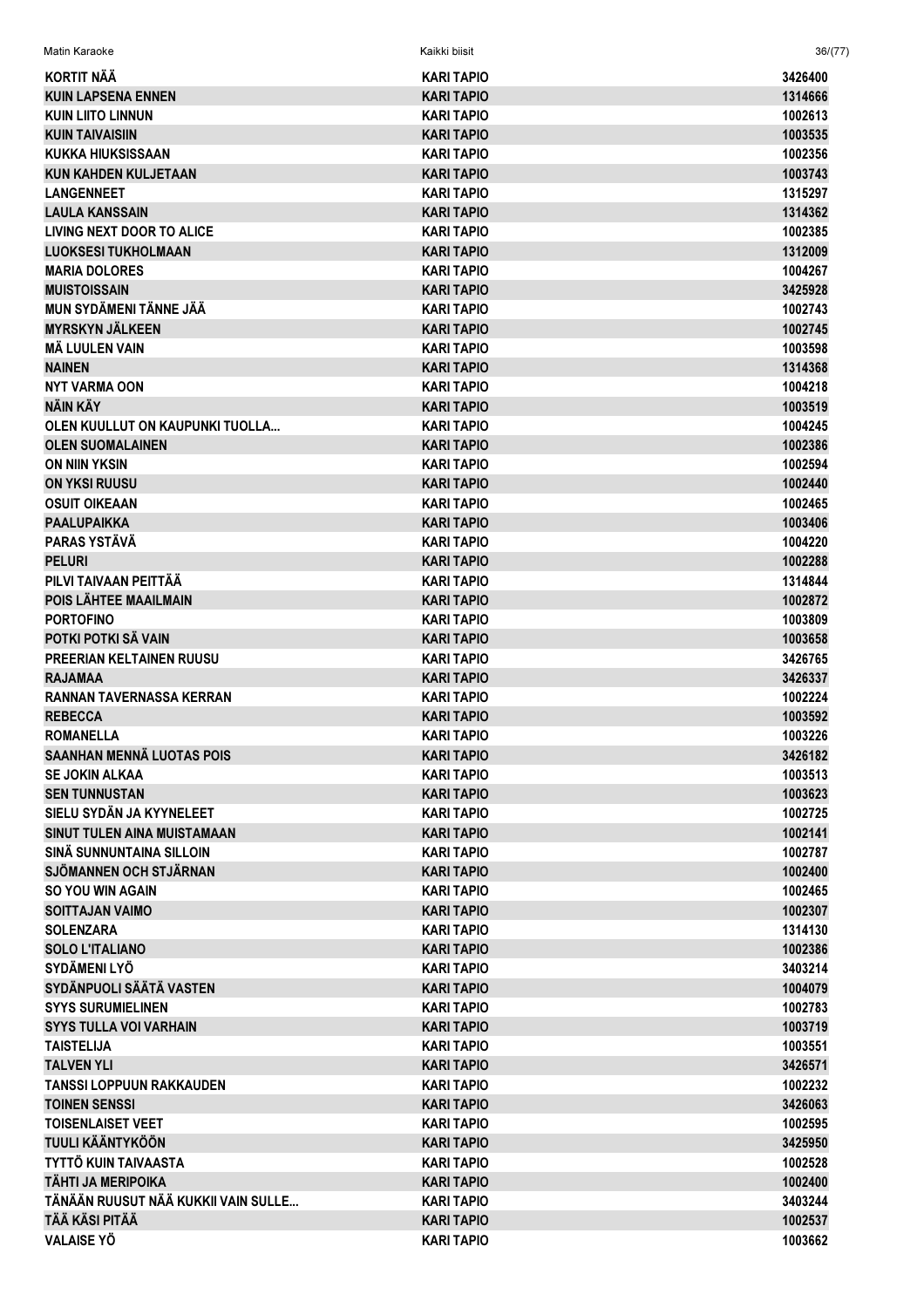| <b>VALENTINA</b>                             | <b>KARI TAPIO</b>                     | 1003563            |
|----------------------------------------------|---------------------------------------|--------------------|
| <b>VALKOKYYHKYNEN</b>                        | <b>KARI TAPIO</b>                     | 3427452            |
| <b>VALOON PÄIN</b>                           | <b>KARI TAPIO</b>                     | 1004223            |
| <b>VALOT</b>                                 | <b>KARI TAPIO</b>                     | 1003596            |
| <b>VIIMEINEN VALSSI</b>                      | <b>KARI TAPIO</b>                     | 1293828            |
| <b>VIIMEISEEN PISARAAN</b>                   | <b>KARI TAPIO</b>                     | 1003760            |
| <b>VIISITOISTA KESÄÄ</b>                     | <b>KARI TAPIO</b>                     | 1002385            |
| <b>VILLI NAINEN</b>                          | <b>KARI TAPIO</b>                     | 1003289            |
| <b>VIOLETTA</b>                              | <b>KARI TAPIO</b>                     | 1002746            |
| YÖN TUULI                                    | <b>KARI TAPIO</b>                     | 1314692            |
| ÄITI VALVOO                                  | <b>KARI TAPIO</b>                     | 1003587            |
| ÄLÄ LÄHDE POIS                               | <b>KARI TAPIO</b>                     | 1002340            |
| <b>MISSISIPPI</b>                            | <b>KARI TAPIO JA PAULA KOIVUNIEMI</b> | 1003121            |
| HYVÄÄ HUOMENTA SUOMI                         | <b>KARMA</b>                          | 1003109            |
| <b>MANJANA</b>                               | <b>KARMA</b>                          | 1002344            |
| <b>ROCK'N ROLL TAAS SOI</b>                  | <b>KARMA</b>                          | 1312231            |
| <b>WIG-WAM-BAM</b>                           | <b>KARMA</b>                          | 1315078            |
|                                              |                                       |                    |
| <b>WIGWAM BAM</b>                            | <b>KARMA</b>                          | 1002318            |
| <b>LÄHE MUN KAA</b>                          | <b>KARRI KOIRA</b>                    | 1314032            |
| <b>IHAHAA</b>                                | <b>KARVIAISET</b>                     | 1001073            |
| <b>KUN MAAILMA ELÄÄ</b>                      | <b>KASEVA</b>                         | 1003438            |
| <b>MARI</b>                                  | <b>KASEVA</b>                         | 1002089            |
| <b>MONEN VUODEN JÄLKEEN</b>                  | <b>KASEVA</b>                         | 1312259            |
| <b>PENA</b>                                  | <b>KASEVA</b>                         | 1002238            |
| <b>STRIPTEASE TANSSIJA</b>                   | <b>KASEVA</b>                         | 1312261            |
| <b>TYHJÄÄ</b>                                | <b>KASEVA</b>                         | 1002185            |
| <b>AMEN</b>                                  | <b>KASMIR</b>                         | 3403259            |
| <b>IHOLLA</b>                                | <b>KASMIR</b>                         | 1314881            |
| TULLA JA MENNÄ                               | <b>KASMIR</b>                         | 3426249            |
| <b>VADELMAVENE</b>                           | <b>KASMIR</b>                         | 1314823            |
| <b>NLOVUAV</b>                               | <b>KASMIR FEAT, SAARA</b>             | 1315142            |
| <b>LEVOTTOMAT</b>                            | KATA MANSIKKA-AHO JA SAMULI EDELMANN  | 1002321            |
| <b>KUOLEMATON</b>                            | <b>KATARIINA HÄNNINEN</b>             | 1003090            |
| <b>PALA TAIVASTA</b>                         | <b>KATARIINA HÄNNINEN</b>             | 1003425            |
| <b>SIELUNI SIIVET</b>                        | <b>KATI FORS</b>                      | 1003555            |
| <b>VITAMIINI</b>                             | <b>KATJA LUKIN</b>                    | 1007447            |
| <b>TUONELAN SUUDELMA</b>                     | <b>KATRA</b>                          | 1003677            |
| <b>ALMAZ ONNEN LAPSI</b>                     | <b>KATRI HELENA</b>                   | 1003342            |
| <b>ALMAZ ONNEN LAPSI</b>                     | <b>KATRI HELENA</b>                   | 1312042            |
| ANNA MULLE TÄHTITAIVAS                       | KATRI HELENA                          | 1002759            |
| <b>ANTEEKSI SUO</b>                          | <b>KATRI HELENA</b>                   | 1002470            |
|                                              |                                       |                    |
| <b>AUTIOTALO</b><br><b>BUDAPESTIN SILLAT</b> |                                       |                    |
|                                              | <b>KATRI HELENA</b>                   | 1314286            |
|                                              | <b>KATRI HELENA</b>                   | 1003465            |
| EI KAUNIIMPAA                                | <b>KATRI HELENA</b>                   | 1003118            |
| <b>JIN JA JANG</b>                           | <b>KATRI HELENA</b>                   | 1003420            |
| <b>JOHNNY BLUE</b>                           | <b>KATRI HELENA</b>                   | 1003603            |
| JOS MÄ OISIN SÄ                              | <b>KATRI HELENA</b>                   | 1314305            |
| <b>JOULUMAA</b>                              | KATRI HELENA                          | 1004282            |
| <b>JULISKA</b>                               | <b>KATRI HELENA</b>                   | 1003472            |
| <b>KAI LAULAA SAAN</b>                       | <b>KATRI HELENA</b>                   | 1315066            |
| <b>KAI MUISTAT SEN</b>                       | <b>KATRI HELENA</b>                   | 1002466            |
| <b>KAKSI MAAILMAA</b>                        | <b>KATRI HELENA</b>                   | 1003443            |
| <b>KATSON AUTIOTA HIEKKARANTAA</b>           | <b>KATRI HELENA</b>                   | 1002748            |
| <b>KATSON SINEEN TAIVAAN</b>                 | <b>KATRI HELENA</b>                   | 1003124            |
| <b>KAUNIS MAAILMAIN</b>                      | <b>KATRI HELENA</b>                   | 3426750            |
| <b>KESÄN LAPSI</b>                           | <b>KATRI HELENA</b>                   | 1294864            |
| <b>KIRJE SULLE</b>                           | <b>KATRI HELENA</b>                   | 1002429            |
| <b>KULKURIEN KUNINGAS</b>                    | <b>KATRI HELENA</b>                   | 1312008            |
| <b>KUN KELLOHAME HEILAHTAA</b>               | <b>KATRI HELENA</b>                   |                    |
| <b>KUUDENIKÄINEN</b>                         | <b>KATRI HELENA</b>                   | 1003303<br>1003601 |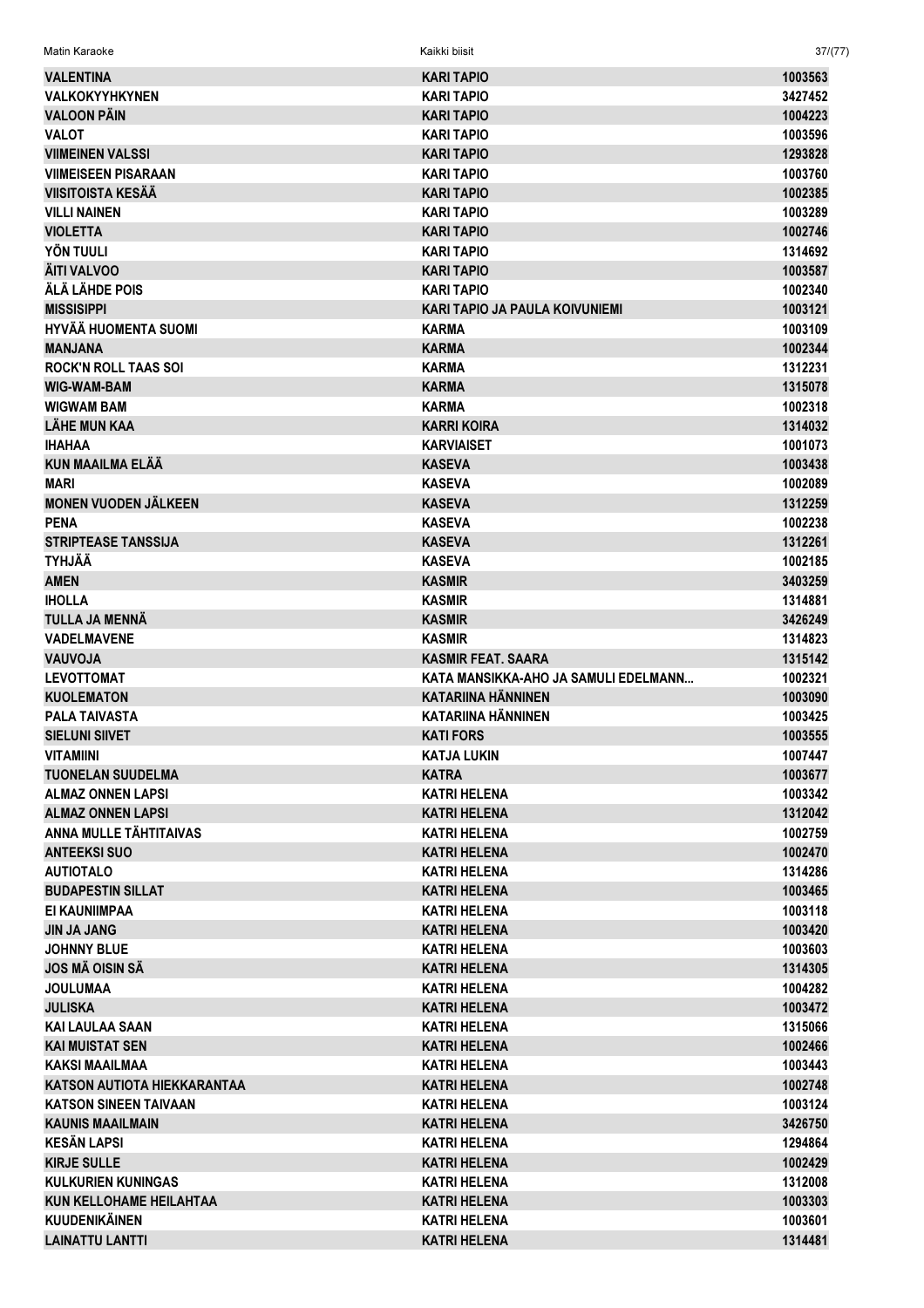| Matin Karaoke                     | Kaikki biisit                      | 38/(77) |
|-----------------------------------|------------------------------------|---------|
| LINTU JA LAPSI                    | <b>KATRI HELENA</b>                | 1002835 |
| LUI                               | <b>KATRI HELENA</b>                | 1003111 |
| <b>MIKSI ET VIEREEN JÄÄ</b>       | <b>KATRI HELENA</b>                | 1003527 |
| <b>MILJOONA RUUSUA</b>            | <b>KATRI HELENA</b>                | 1002384 |
| <b>MINNE TUULI KULJETTAA</b>      | <b>KATRI HELENA</b>                | 1003412 |
| <b>MINÄ TOIVON</b>                | <b>KATRI HELENA</b>                | 1002940 |
| <b>MISSÄ OOT</b>                  | <b>KATRI HELENA</b>                | 1002253 |
| MUN SYDÄMENI TÄNNE JÄÄ            | <b>KATRI HELENA</b>                | 1312057 |
| <b>NUORUUS ON SEIKKAILU</b>       | <b>KATRI HELENA</b>                | 1003605 |
| <b>OLEN ELOSSA TAAS</b>           | <b>KATRI HELENA</b>                | 1314384 |
| <b>ONNEN ONKIJA</b>               | <b>KATRI HELENA</b>                | 1003746 |
| <b>PALMAN MAININGIT</b>           | <b>KATRI HELENA</b>                | 1002271 |
| PARDONNE-MOI CE CAPRICE D'ENFANT  | <b>KATRI HELENA</b>                | 1002470 |
| <b>SUA RAKASTAN</b>               | <b>KATRI HELENA</b>                | 1002461 |
| <b>SYYSUNELMA</b>                 | <b>KATRI HELENA</b>                | 1002857 |
| <b>TEKOKUKKIA</b>                 | <b>KATRI HELENA</b>                | 3427169 |
| <b>TYTTÖ NIIN PIENI</b>           | <b>KATRI HELENA</b>                | 1314495 |
| <b>VALHEITA VAAN</b>              | <b>KATRI HELENA</b>                | 1003457 |
| <b>VIERAS SISAR</b>               | <b>KATRI HELENA</b>                | 1312254 |
| <b>VIIMEINEN KUULUTUS</b>         | <b>KATRI HELENA</b>                | 1003344 |
| <b>VIRTA VIE</b>                  | <b>KATRI HELENA</b>                | 1002346 |
| ÄÄNESI MÄ KUULEN                  | <b>KATRI HELENA</b>                | 1003394 |
| <b>VIERELLESI KAIPAAN</b>         | <b>KATRI JA JARI</b>               | 1003649 |
| ONKO VIELÄ AIKAA                  | <b>KATRI YLANDER</b>               | 1003568 |
| <b>SANO MULLE JOTAIN KAUNISTA</b> | <b>KATRI YLANDER</b>               | 3427082 |
| <b>VALEHDELLAAN</b>               | <b>KATRI YLANDER</b>               | 1004060 |
| <b>SILTA</b>                      | KATRIINA HONKANEN                  | 1002464 |
| <b>IRJA</b>                       | <b>KAUKO KÄYHKÖ</b>                | 1003505 |
| <b>KALASTAJA-EEMELIN VALSSI</b>   | KAUKO KÄYHKÖ                       | 1314453 |
| <b>REMPALLAAN</b>                 | <b>KAUKO KÄYHKÖ</b>                | 1002990 |
| <b>PIKKU ENKELI</b>               | <b>KAUKO RÖYHKÄ</b>                | 1007450 |
| <b>KÄRLEKEN VÄNTAR</b>            | <b>KENT</b>                        | 1003275 |
| <b>LAURA PALMER</b>               | <b>KERKKO KOSKINEN KOLLEKTIIVI</b> | 1314052 |
| <b>LAKATUT VARPAANKYNNET</b>      | <b>KEVIN</b>                       | 1003348 |
| <b>VILLIÄINEN</b>                 | <b>KICKE PAANANEN</b>              | 1293831 |
| <b>AITO FRENDI</b>                | <b>KIKKA</b>                       | 1003433 |
| <b>ANNA RAKAS RAJU HETKI</b>      | <b>KIKKA</b>                       | 1004334 |
| <b>HUONE 105</b>                  | <b>KIKKA</b>                       | 1007468 |
| KIIHKEÄT TUULET                   | <b>KIKKA</b>                       | 1314486 |
| <b>MÄ HALUUN VIIHDYTTÄÄ</b>       | <b>KIKKA</b>                       | 1002095 |
| ON NUORI ILTA TÄÄ                 | <b>KIKKA</b>                       | 1314485 |
| <b>PARHAAT PUOLENI</b>            | <b>KIKKA</b>                       | 3426181 |
| <b>RAKKAUDEN TALO</b>             | <b>KIKKA</b>                       | 3425949 |
| <b>SUKKULA VENUKSEEN</b>          | <b>KIKKA</b>                       | 1003317 |
| <b>TARTU TIUKASTI HANURIIN</b>    | <b>KIKKA</b>                       | 1003378 |
| <b>SIELUT ISKEE TULTA</b>         | <b>KILPI</b>                       | 3426025 |
| <b>BETTE DAVIS EYES</b>           | <b>KIM CARNES</b>                  | 1000099 |
| <b>MUISTATHAN</b>                 | KIM FLOOR JA PÄIVI PAUNU           | 1003219 |
| <b>MINÄ OLEN MUISTANUT</b>        | <b>KIM LÖNNHOLM</b>                | 3419381 |
| <b>KIDS IN AMERICA</b>            | <b>KIM WILDE</b>                   | 1000023 |
| KISÄLLIT KESÄLLÄ                  | <b>KIPPARIKVARTETTI</b>            | 1312030 |
| <b>ALKU KAIKEN KAUNIIN</b>        | <b>KIRKA</b>                       | 1003627 |
| <b>ELÄMÄÄNI EKSYNYT</b>           | <b>KIRKA</b>                       | 1003287 |
| <b>HENGAILLAAN</b>                | <b>KIRKA</b>                       | 1003400 |
| <b>HETKILYÖ</b>                   | <b>KIRKA</b>                       | 1003878 |
| <b>KAKSIN RANNALLA YKSINÄISET</b> | <b>KIRKA</b>                       | 3427494 |
| <b>KANELIPUUN ALLA</b>            | <b>KIRKA</b>                       | 1315051 |
| <b>KULMAN KUNDIT</b>              | <b>KIRKA</b>                       | 1312206 |
| <b>KUN ALKAA ROCK'N ROLL</b>      | <b>KIRKA</b>                       | 1312207 |
| <b>LEIJAT</b>                     | <b>KIRKA</b>                       | 1003616 |
| <b>MAMY BLUE</b>                  | <b>KIRKA</b>                       | 1003403 |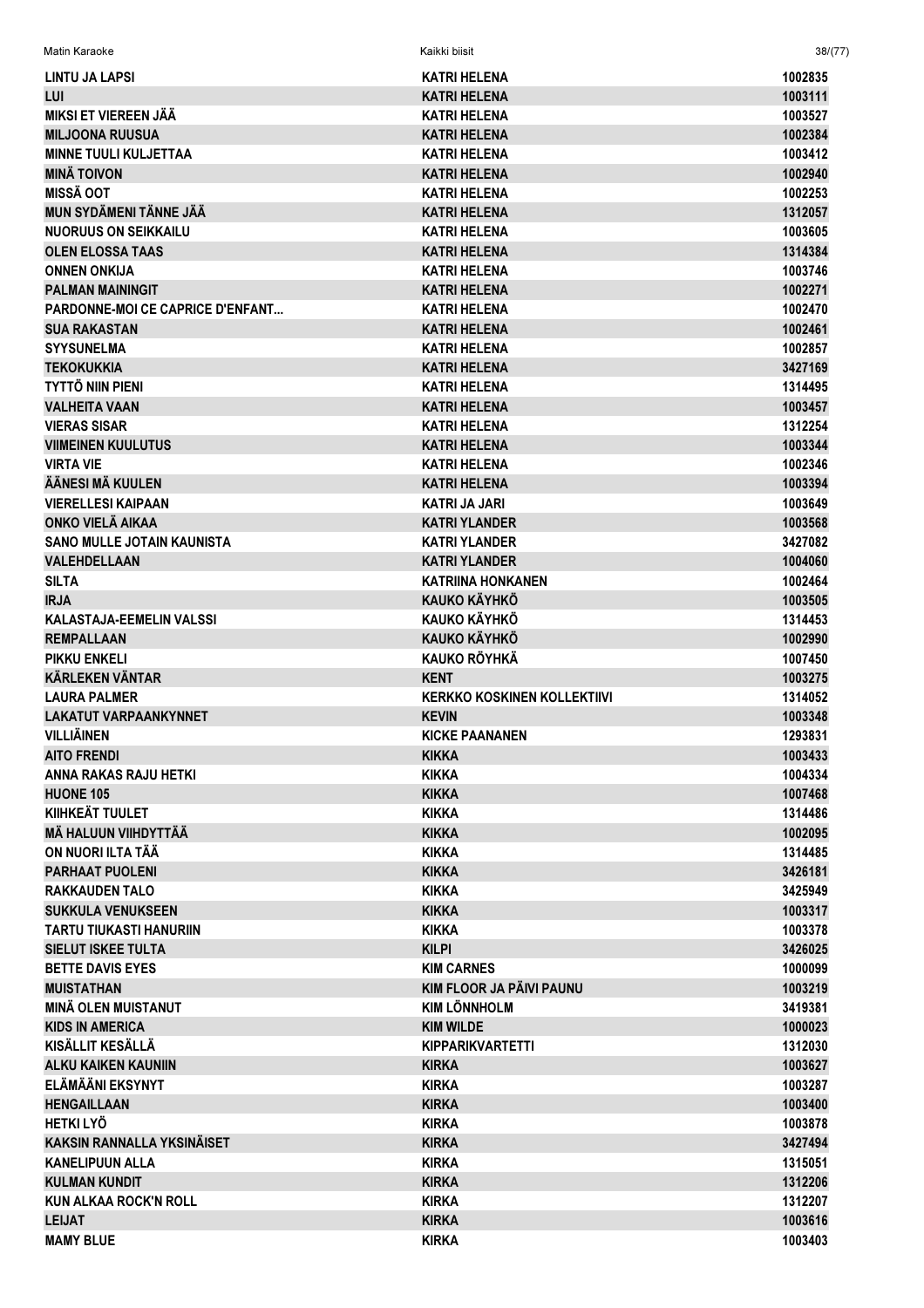Matin Karaoke Kaikki biisit 39/(77)

| <b>ODOTAN SINUA KOTIIN</b>           | <b>KIRKA</b>                 | 3403223 |
|--------------------------------------|------------------------------|---------|
| OTA LÄHELLESI                        | <b>KIRKA</b>                 | 1294895 |
| <b>PYYDÄ VAIN</b>                    | <b>KIRKA</b>                 | 1003676 |
| PÄÄSI RINNALLEIN PAINUU              | <b>KIRKA</b>                 | 1315049 |
| <b>SADNESS IN YOUR EYES</b>          | <b>KIRKA</b>                 | 1002404 |
| SILTA YLI SYNKÄN VIRRAN              | <b>KIRKA</b>                 | 1315048 |
| SOITIN VAIN KUN TAAS SUA KAIPAAN     | <b>KIRKA</b>                 | 1002143 |
| SUA MÄ KAIPAAN                       | <b>KIRKA</b>                 | 3426131 |
| <b>SURUN PYYHIT SILMISTÄNI POIS</b>  | <b>KIRKA</b>                 | 1002404 |
| <b>SUSANNA</b>                       | <b>KIRKA</b>                 | 3426617 |
| <b>SÄ VAIN</b>                       | <b>KIRKA</b>                 | 1003548 |
| <b>TIE HUOMISEEN</b>                 | <b>KIRKA</b>                 | 1002082 |
| <b>TOUKOKUU</b>                      | <b>KIRKA</b>                 | 1002094 |
| <b>TUNNETKO</b>                      | <b>KIRKA</b>                 | 1003404 |
| <b>VARRELLA VIRRAN</b>               | <b>KIRKA</b>                 | 1003326 |
| <b>VENUS</b>                         | <b>KIRKA</b>                 | 1315052 |
| <b>VIIKON VERRAN SANKAREINA</b>      | <b>KIRKA</b>                 | 3426133 |
| <b>VIIMEISEEN MIEHEEN</b>            | <b>KIRKA</b>                 | 1315050 |
| YÖN LAPSI                            | <b>KIRKA</b>                 | 1003671 |
| <b>ROCK'N ROLL HOOCHIE KOO</b>       | <b>KIRKA &amp; ISLANDERS</b> | 1312229 |
| <b>TAAS NOUSEN JUNAAN</b>            | <b>KIRKA &amp; ISLANDERS</b> | 1315053 |
| <b>SINUT HALUAN VAIN</b>             | <b>KIRKA JA ANNA</b>         | 1315077 |
| <b>MRS. ROBINSON</b>                 | <b>KIRKA JA SAMMY</b>        | 1315054 |
| ANNA MUN TULLA KOTIIN                | <b>KIRSI RANTO</b>           | 1293826 |
| <b>CIAO ROMERO</b>                   | <b>KIRSI RANTO</b>           | 3426115 |
| EI JAKSA KIINNOSTAA                  | <b>KIRSI RANTO</b>           | 1002986 |
| <b>LONTOOSEEN</b>                    | <b>KIRSI RANTO</b>           | 1003103 |
| <b>MARGARITA</b>                     | <b>KIRSI RANTO</b>           | 1002610 |
| <b>ONNEN PÄIVÄT</b>                  | <b>KIRSI RANTO</b>           | 1002865 |
|                                      |                              |         |
| <b>SOITELLAAN</b>                    | <b>KIRSI RANTO</b>           | 1294878 |
| THAT DON'T IMPRESS ME MUCH           | <b>KIRSI RANTO</b>           | 1002986 |
| <b>I WAS MADE FOR LOVING YOU</b>     | <b>KISS</b>                  | 1001011 |
| <b>ROCK ROLL ALL NITE LONG</b>       | <b>KISS</b>                  | 1001015 |
| <b>ALAHAN TULLA</b>                  | <b>KISU</b>                  | 1315065 |
| <b>ALLA POLTTAVAN AURINGON</b>       | <b>KISU</b>                  | 1002333 |
| <b>HASTA MANANA</b>                  | <b>KISU</b>                  | 1003615 |
| JOKAISEEN PÄIVÄÄN NIIN PALJON MAHTUU | <b>KISU</b>                  | 1003079 |
| KULJEN PUISTOON PÄIN                 | <b>KISU</b>                  | 1002291 |
| <b>KUN PALJON ANTAA</b>              | <b>KISU</b>                  | 1003624 |
| <b>LÄHDIT TAAKSE PILVIEN</b>         | <b>KISU</b>                  | 1003561 |
| <b>MEIDÄN ON TÄYSIKUU</b>            | <b>KISU</b>                  | 1003549 |
| <b>ONNESTAIN ON PUOLET SINUN</b>     | <b>KISU</b>                  | 1315064 |
| <b>RIVER OF BABYLONIAN</b>           | <b>KISU</b>                  | 1002333 |
| <b>RUNAWAY</b>                       | <b>KISU</b>                  | 1002262 |
| <b>SUN JA MUN</b>                    | <b>KISU</b>                  | 1002262 |
| <b>UNEEN AIKA VAIPUU</b>             | <b>KISU</b>                  | 1003328 |
| <b>VÄLIÄKÖS SILLÄ SITTEN ON</b>      | <b>KISU</b>                  | 1002447 |
| <b>NUORUUSTANGO</b>                  | <b>KITI NEUVONEN</b>         | 1003402 |
| ISO <sub>I</sub>                     | <b>KLAMYDIA</b>              | 3427131 |
| <b>KAUPUNGIN VALOT</b>               | <b>KLAMYDIA</b>              | 3425670 |
| <b>KRAPULA TULEE</b>                 | <b>KLAMYDIA</b>              | 3425671 |
| MÄ LÄHDEN HIMAAN                     | <b>KLAMYDIA</b>              | 1007500 |
| PIENEN POJAN ELÄMÄÄ                  | <b>KLAMYDIA</b>              | 1003767 |
| <b>POHJANMAALLA</b>                  | <b>KLAMYDIA</b>              | 1003798 |
| <b>PYYNTÖ</b>                        | <b>KLAMYDIA</b>              | 3425679 |
| RIPOTA MUN TUHKANI KYRÖNJOKEEN       | <b>KLAMYDIA</b>              | 3425682 |
| <b>JÄÄHYVÄISET ASEILLE</b>           | <b>KOLLAA KESTÄÄ</b>         | 3426534 |
| <b>ASSERIN KAPAKKAAN</b>             | <b>KOLMAS NAINEN</b>         | 3427380 |
| <b>ELÄMÄN TARKOITUS</b>              | <b>KOLMAS NAINEN</b>         | 1004390 |
| <b>KARTAT MUA</b>                    | <b>KOLMAS NAINEN</b>         | 1004379 |
| <b>LAUTALLA</b>                      | <b>KOLMAS NAINEN</b>         | 1314404 |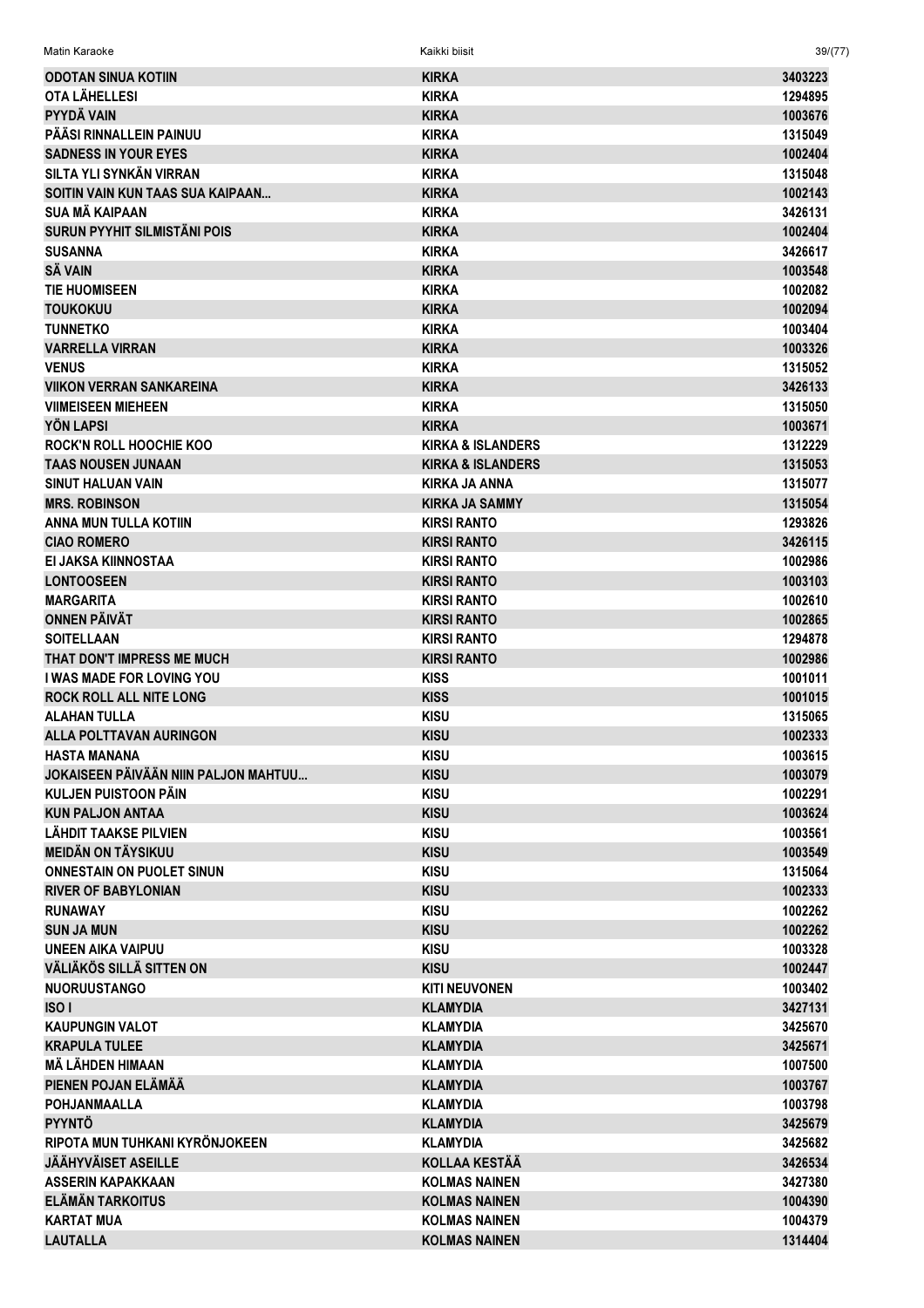| Matin Karaoke                              | Kaikki biisit                                  | 40/(77)            |
|--------------------------------------------|------------------------------------------------|--------------------|
| <b>ME OLLAAN NE</b>                        | <b>KOLMAS NAINEN</b>                           | 1314068            |
| <b>OI SUOMEN NUORIA</b>                    | <b>KOLMAS NAINEN</b>                           | 1003869            |
| SÄHKÖKITARA HYVÄÄ TAHTOA JA KAVEREITA      | <b>KOLMAS NAINEN</b>                           | 1004386            |
| <b>TOVERUKSET</b>                          | <b>KOLMAS NAINEN</b>                           | 1004392            |
| <b>VALEHTELISIN JOS VÄITTÄISIN</b>         | <b>KOLMAS NAINEN</b>                           | 1294893            |
| ÄITI POJASTA PAPPIA TOIVOI                 | <b>KOLMAS NAINEN</b>                           | 1003879            |
| AJA HILJAA ISI                             | <b>KONTRA</b>                                  | 3427128            |
| <b>JERRY COTTON</b>                        | <b>KONTRA</b>                                  | 1003386            |
| <b>MUUMI MUUMI</b>                         | <b>KONTRA</b>                                  | 1312216            |
| <b>SUURET PALLIT TULESSA</b>               | <b>KONTRA</b>                                  | 1312235            |
| <b>CAN YOU SEE ME</b>                      | <b>KRISTA SIEGFRIDS</b>                        | 1314446            |
| <b>HALLELUJA</b>                           | <b>KRISTIAN MEURMAN</b>                        | 1003795            |
| <b>LÄPI YÖN</b>                            | <b>KRISTIAN MEURMAN</b>                        | 1003708            |
| <b>MYRSKYLUODON MAIJA</b>                  | <b>KRISTIAN MEURMAN</b>                        | 1003763            |
| F32                                        | <b>KRISTIINA BRASK</b>                         | 1312248            |
| NYT MÄ MEEN                                | <b>KRISTIINA BRASK</b>                         | 1003806            |
| <b>SILMÄT SYDÄMEENI</b>                    | <b>KRISTIINA BRASK</b>                         | 1312252            |
| <b>JOS RAKASTAT</b>                        | <b>KRISTIINA HALKOLA</b>                       | 1002329            |
| <b>LAULU RAKASTAMISEN VAIKEUDESTA</b>      | <b>KRISTIINA HALKOLA</b>                       | 1002200            |
| <b>KENEN SYY KENEN SYY</b>                 | <b>KRISTIINA HAUTALA</b>                       | 1002357            |
| <b>RAKKAUDEN PALAT</b>                     | <b>KRISTIINA MÄKI</b>                          | 1003921            |
| <b>KUIVILLA SUSTA</b>                      | <b>KRISTINA BRASK</b>                          | 1003838            |
| RAKKAUDELTA NÄYTTÄÄ HITTO VIE              | <b>KULTAKURKUT</b>                             | 1002656            |
| ANTAKAA MÄÄKIN HUUDAN MÄÄKIN OLEN KÄNNISSÄ | <b>KUMMELI</b>                                 | 1007489            |
| FEM GÅNGER PÅ DAG                          | <b>KUMMELI (LENNART &amp; KICKE)</b>           | 3427226            |
| <b>TAIVAALLISTA RALLIA</b>                 | KUMMELI ( MOISIO, LAMPINEN, BLOMBERG)          | 3427225            |
| <b>ENEMMÄN DUOO KU SOOLOO</b>              | <b>KUNINGASIDEA</b>                            | 1312173            |
| POHJOLAN TUULET                            | <b>KUNINGASIDEA</b>                            | 1314840            |
| JÄIT SATEEN TAA                            | <b>KURRE</b>                                   | 3427155            |
| <b>TYÖLKI ELLÄÄ</b>                        | <b>KUUNKUISKAAJAT</b>                          | 1003897            |
| <b>SURUJEN KITARA</b>                      | <b>LAILA HALME</b>                             | 1312051            |
| <b>TUULI VIEDÄ SAA</b>                     | <b>LAILA HALME</b>                             | 1314493            |
| <b>POJAT</b>                               | LAILA JA RITVA KINNUNEN                        | 1002749            |
| <b>BRIGITTE BARDOT</b>                     | <b>LAILA KINNUNEN</b>                          | 1003439            |
| EI AJATELLA HUOMISPÄIVÄÄ                   | <b>LAILA KINNUNEN</b>                          | 3426769            |
| <b>KUN HÄMÄRTÄÄ</b>                        | <b>LAILA KINNUNEN</b>                          | 1314487            |
| <b>KUUME</b>                               | <b>LAILA KINNUNEN</b>                          | 1002733            |
| <b>LAUANTAI</b>                            | <b>LAILA KINNUNEN</b>                          | 1003450            |
| LENNÄ MUN LEMPENI LAULU                    | <b>LAILA KINNUNEN</b>                          | 1312151            |
| <b>MUISTOJEN BULEVARDI</b><br>PIENI SYDÄN  | <b>LAILA KINNUNEN</b>                          | 3403243<br>1003416 |
| <b>SOITTAJAPOIKA</b>                       | <b>LAILA KINNUNEN</b>                          |                    |
| <b>SOITTAJAPOIKA</b>                       | <b>LAILA KINNUNEN</b><br><b>LAILA KINNUNEN</b> | 1003379<br>1003459 |
| <b>TIET</b>                                | <b>LAILA KINNUNEN</b>                          | 1314133            |
| YÖN ÄÄNET                                  | <b>LAILA KINNUNEN</b>                          | 1003445            |
| <b>TAPASIN NAISEN</b>                      | <b>LAPINLAHDEN LINNUT</b>                      | 1003223            |
| <b>ELEGI</b>                               | <b>LARS WINNERBÄCK</b>                         | 1314146            |
| OM DU LÄMNADE MIG NU                       | <b>LARS WINNERBÄCK</b>                         | 1314145            |
| <b>VIRTA TOI VIRTA VEI</b>                 | <b>LASSE HOIKKA</b>                            | 1003471            |
| <b>DIIVAILLEN</b>                          | <b>LASSE LIEMOLA</b>                           | 1002092            |
| <b>HEI HEI PUSSYCAT</b>                    | <b>LASSE MÅRTENSON</b>                         | 1002631            |
| <b>KUINKA KAUNISTA ON</b>                  | <b>LASSE MÅRTENSON</b>                         | 1002978            |
| <b>MILTÄ MENO MAISTUU</b>                  | <b>LASSE MÅRTENSON</b>                         | 1314858            |
| <b>NOUSEVAN AURINGON TALO</b>              | <b>LASSE MÅRTENSON</b>                         | 1002844            |
| ON IHMEEN HYVÄ TULLA KOTIIN                | <b>LASSE MÅRTENSON</b>                         | 1003401            |
| <b>PURJEHDUS</b>                           | <b>LASSE MÅRTENSON</b>                         | 1002503            |
| THE HOUSE OF THE RISING SUN                | <b>LASSE MÅRTENSON</b>                         | 1002844            |
| <b>WHAT A WONDERFUL WORLD</b>              | <b>LASSE MÅRTENSON</b>                         | 1002978            |
| <b>TUHKAA JA HIEKKAA</b>                   | <b>LASSI VALTONEN</b>                          | 1312253            |
| <b><i>VANHANAIKAINEN</i></b>               | <b>LASSI VALTONEN</b>                          | 1293838            |
| ELDANKAJÄRVEN JÄÄ                          | <b>LAULUPARTIO RUOTUKAVERIT</b>                | 1003486            |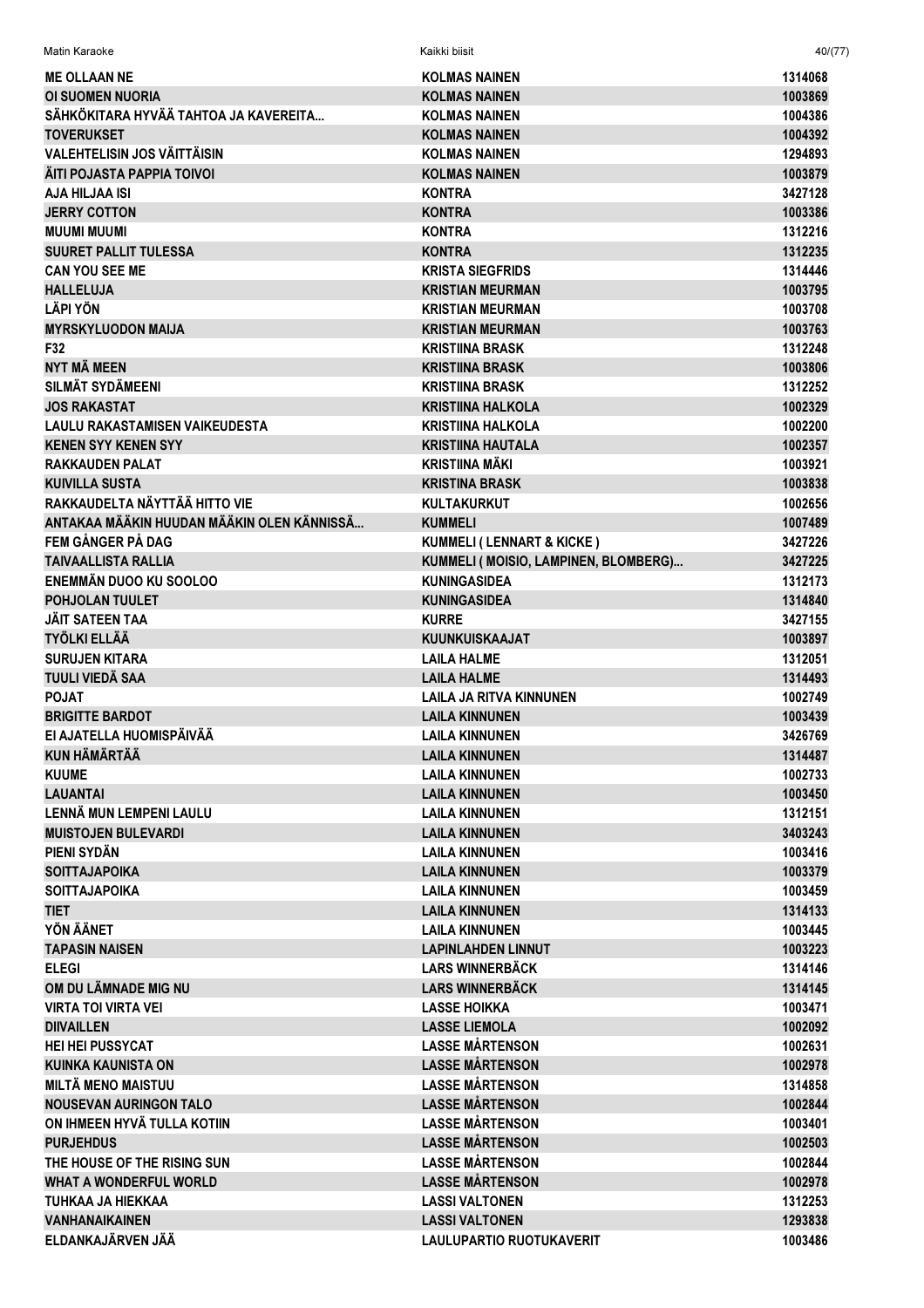| Matin Karaoke                            | Kaikki biisit                            | 41/(77)            |
|------------------------------------------|------------------------------------------|--------------------|
| EN MIELESTÄIN SUA SAA                    | <b>LAURA</b>                             | 1002637            |
| <b>MONTA MONTA</b>                       | <b>LAURA</b>                             | 1003744            |
| <b>TIMANTTINEN TÄHTI</b>                 | <b>LAURA</b>                             | 1003750            |
| <b>KAKSI IRRALLAAN</b>                   | <b>LAURA NÄRHI</b>                       | 1007493            |
| <b>KUUTAMOLLA</b>                        | <b>LAURA NÄRHI</b>                       | 1002688            |
| <b>MÃ ANNAN SUT POIS</b>                 | LAURA NÄRHI                              | 1007482            |
| <b>OLET MULLE SE</b>                     | <b>LAURA NÄRHI</b>                       | 3419384            |
| <b>SIIPEEN JOS SAIN</b>                  | <b>LAURA NÄRHI</b>                       | 1314673            |
| <b>SUPERSANKARI</b>                      | <b>LAURA NÄRHI</b>                       | 3425866            |
| <b>TUHLARI</b>                           | <b>LAURA NÄRHI</b>                       | 1314134            |
| <b>TÄMÄ ON TOTTA</b>                     | <b>LAURA NÄRHI</b>                       | 1007486            |
| <b>VIIMEINEN AAMU</b>                    | LAURA NÄRHI                              | 1314039            |
| <b>SISKONI</b>                           | <b>LAURA NÄRHI FEAT. ERIN</b>            | 1314108            |
| <b>ENNEN SUA</b>                         | <b>LAURA VOUTILAINEN</b>                 | 1003765            |
| <b>KAKSI KARTTAA</b>                     | <b>LAURA VOUTILAINEN</b>                 | 3426118            |
| <b>KARUN MAAN KUKKA</b>                  | <b>LAURA VOUTILAINEN</b>                 | 3426609            |
| <b>KERRAN</b>                            | <b>LAURA VOUTILAINEN</b>                 | 1003309            |
| <b>KIITOS</b>                            | <b>LAURA VOUTILAINEN</b>                 | 1003867            |
| <b>KOKONAINEN NAINEN</b>                 | <b>LAURA VOUTILAINEN</b>                 | 1314113            |
| <b>KOSKETA MUA</b>                       | <b>LAURA VOUTILAINEN</b>                 | 1003632            |
| <b>KUULTA KYSELEN</b>                    | <b>LAURA VOUTILAINEN</b>                 | 1003823            |
| LILJANKUKKA                              | <b>LAURA VOUTILAINEN</b>                 | 3426332            |
| <b>MIKS EI</b>                           | <b>LAURA VOUTILAINEN</b>                 | 3403222            |
| <b>MUUTTANUT OOT MAAILMAIN</b>           | <b>LAURA VOUTILAINEN</b>                 | 1003694            |
| <b>NIIN KUIN MEREN HIEKKAA</b>           | <b>LAURA VOUTILAINEN</b>                 | 3426183            |
| NIIN KUIN MEREN HIEKKAA                  | <b>LAURA VOUTILAINEN</b>                 | 3426735            |
| <b>PALAA</b>                             | <b>LAURA VOUTILAINEN</b>                 | 1003672            |
| <b>PRINSESSA</b>                         | <b>LAURA VOUTILAINEN</b>                 | 3426126            |
| <b>RAKKAUTTA EI PIILOON SAA</b>          | <b>LAURA VOUTILAINEN</b>                 | 1003654            |
| <b>ROOMAAN TAI PARIISIIN</b>             | <b>LAURA VOUTILAINEN</b>                 | 1003779            |
| <b>SALAMA TAIVAS</b>                     | <b>LAURA VOUTILAINEN</b>                 | 1003797            |
| <b>SYDÄNTUHKA</b>                        | <b>LAURA VOUTILAINEN</b>                 | 1003871            |
| TYHJÄÄ PUOLILLAAN                        | <b>LAURA VOUTILAINEN</b>                 | 1003249            |
| <b>VAARALLINEN YLLÄTYS</b>               | <b>LAURA VOUTILAINEN</b>                 | 1003683            |
| EI KUKAAN TUU SULTA TUNTUMAAN            | <b>LAURI TÄHKÄ</b>                       | 3426051            |
| <b>HESSA</b>                             | <b>LAURI TÄHKÄ</b>                       | 1314687            |
| <b>JÄÄKUKKIA</b>                         | <b>LAURI TÄHKÄ</b>                       | 3426543            |
| <b>KIRVESSAARI</b>                       | <b>LAURI TÄHKÄ</b>                       | 1003812            |
| <b>MORSIAN</b>                           | <b>LAURI TÄHKÄ</b>                       | 3403250            |
| MUSTAHERUKAN TUOKSUINEN TYTTÖ            | <b>LAURI TÄHKÄ</b>                       | 3427124            |
| <b>MÄ EN PELKÄÄ</b>                      | <b>LAURI TÄHKÄ</b>                       | 3426324            |
| <b>ORJANRUUSU</b>                        | <b>LAURI TÄHKÄ</b><br><b>LAURI TÄHKÄ</b> | 1314694            |
| PALAVAA VETTÄ                            | <b>LAURI TÄHKÄ</b>                       | 3426396            |
| <b>POLTE</b>                             | <b>LAURI TÄHKÄ</b>                       | 1293810            |
| <b>PUOLIKAS</b><br><b>SAAT SYTTYMÄÄN</b> | <b>LAURI TÄHKÄ</b>                       | 1314445            |
| <b>SINÄ OLET MINUN</b>                   | <b>LAURI TÄHKÄ</b>                       | 1314060<br>3403277 |
| <b>SUUDELLAAN</b>                        | <b>LAURI TÄHKÄ</b>                       | 1003811            |
| <b>SYYSKUUN KYY</b>                      | <b>LAURI TÄHKÄ</b>                       | 1293738            |
| <b>TAHDON ELÄÄ</b>                       | <b>LAURI TÄHKÄ</b>                       | 3426613            |
| <b>TULKOON MITÄ VAAN</b>                 | <b>LAURI TÄHKÄ</b>                       | 1314410            |
| ÄLÄ ÄITEE SURE                           | <b>LAURI TÄHKÄ</b>                       | 1293840            |
| <b>AINOAAS</b>                           | LAURI TÄHKÄ JA ELONKERJUU                | 1003661            |
| <b>HETKEKSI EN SULLE RUPIA</b>           | LAURI TÄHKÄ JA ELONKERJUU                | 1003582            |
| <b>ISTU TYTTÖ POLVELLE</b>               | LAURI TÄHKÄ JA ELONKERJUU                | 1003359            |
| <b>KIMPALE KULTAA</b>                    | LAURI TÄHKÄ JA ELONKERJUU                | 1003566            |
| <b>MAAILMA ON RENKI</b>                  | LAURI TÄHKÄ JA ELONKERJUU                | 1003726            |
| NUAREN LIKAN ELÄMÄ                       | LAURI TÄHKÄ JA ELONKERJUU                | 1003455            |
| <b>PAPUKAIJA</b>                         | LAURI TÄHKÄ JA ELONKERJUU                | 1003089            |
| PAUHAAVA SYDÄN                           | LAURI TÄHKÄ JA ELONKERJUU                | 1003575            |
| PITKÄT PELLOT                            | LAURI TÄHKÄ JA ELONKERJUU                | 1003518            |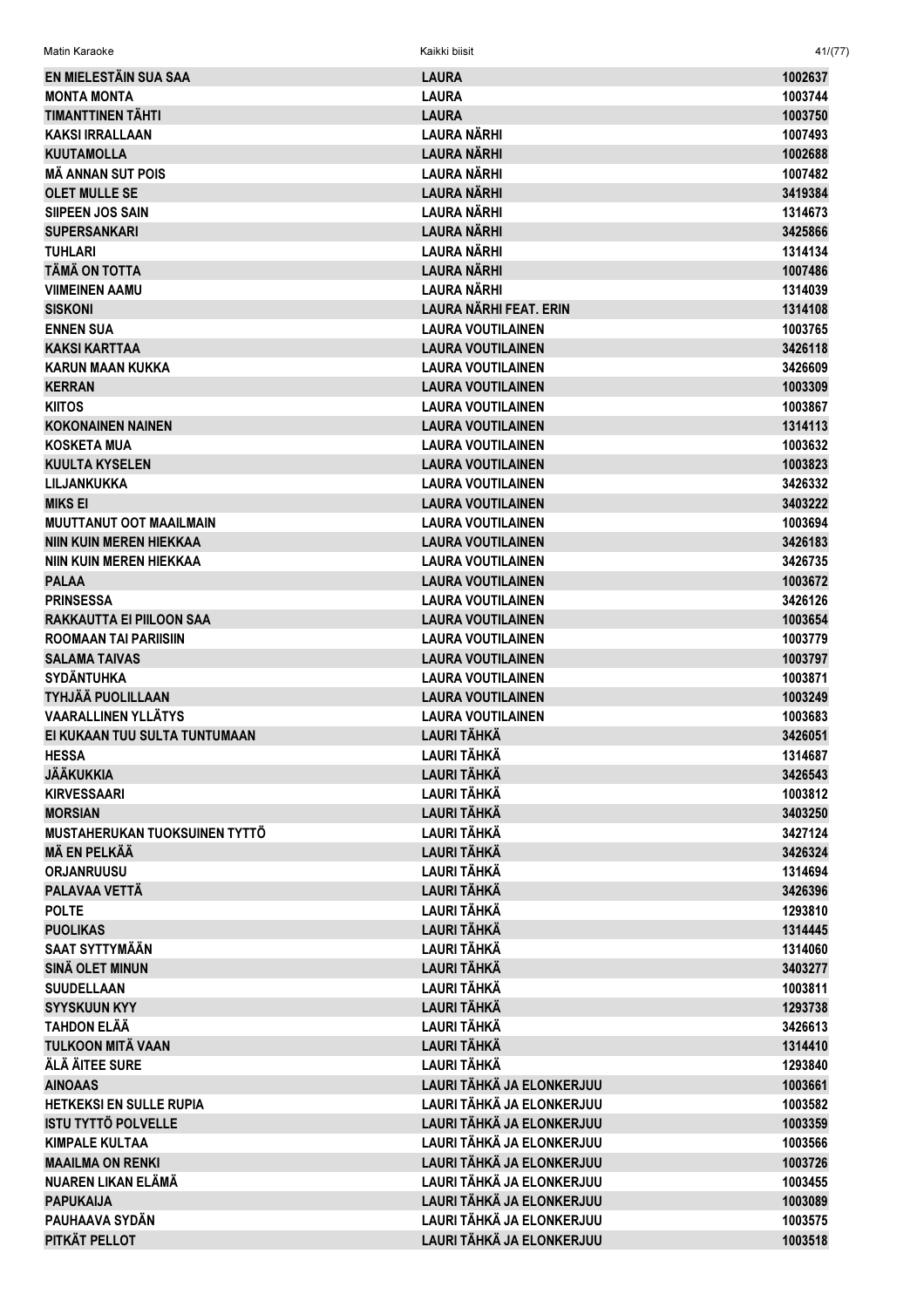| RAKKAUS EI OO PYSYVÄÄ                         | LAURI TÄHKÄ JA ELONKERJUU      | 1003440 |
|-----------------------------------------------|--------------------------------|---------|
| <b>SUOJAAN KAIKELTA</b>                       | LAURI TÄHKÄ JA ELONKERJUU      | 1003841 |
| <b>SURU SYRÄMMES</b>                          | LAURI TÄHKÄ JA ELONKERJUU      | 1003539 |
| <b>TEHTAANKATU</b>                            | LAURI TÄHKÄ JA ELONKERJUU      | 1003645 |
| AAMULLA RAKKAANI NÄIN                         | <b>LEA LAVEN</b>               | 1002164 |
| DR KIS KIS                                    | <b>LEA LAVEN</b>               | 1002125 |
| <b>EARLY MORNING RAIN</b>                     | <b>LEA LAVEN</b>               | 1002164 |
| EI OO EI TUU                                  | <b>LEA LAVEN</b>               | 1002561 |
| EN KADU MITÄÄN                                | <b>LEA LAVEN</b>               | 1002463 |
| EN SAA SUA MIELESTÄIN                         | <b>LEA LAVEN</b>               | 1002968 |
| HALKI ELÄMÄNI TANSSIN                         | <b>LEA LAVEN</b>               | 3426744 |
| <b>HÄN MENNYT ON</b>                          | <b>LEA LAVEN</b>               | 1003227 |
| KAHVILAAN PIENEEN MÄ KÄYN                     | <b>LEA LAVEN</b>               | 1002218 |
| <b>KESÄÄ VAIN RAKASTAN</b>                    | <b>LEA LAVEN</b>               | 1002532 |
| <b>KIITOS</b>                                 | <b>LEA LAVEN</b>               | 1002810 |
| <b>KORTIT KERTOO KOHTALOMME</b>               | <b>LEA LAVEN</b>               | 3426121 |
| <b>KRIMINAL TANGO</b>                         | <b>LEA LAVEN</b>               | 1314479 |
| <b>MISSÄ OLIT SILLOIN</b>                     | <b>LEA LAVEN</b>               | 1003364 |
| <b>NYT KUN OOT MENNYT</b>                     | <b>LEA LAVEN</b>               | 1002498 |
| <b>RAKKAUS KAUNISTAA</b>                      | <b>LEA LAVEN</b>               | 1002536 |
| <b>ROTUNAINEN</b>                             | <b>LEA LAVEN</b>               | 1003612 |
| <b>SAMPPANJAA</b>                             | <b>LEA LAVEN</b>               | 1004352 |
| <b>SAMPPANJAA</b>                             | <b>LEA LAVEN</b>               | 1312013 |
| <b>SANAT MURENEVAT</b>                        | <b>LEA LAVEN</b>               | 1002606 |
| <b>SE ON ELÄMÄÄ</b>                           | <b>LEA LAVEN</b>               | 1002590 |
| <b>SE ON ELÄMÄÄ</b>                           | <b>LEA LAVEN</b>               | 3426742 |
| <b>SURUNHARMAUS</b>                           | <b>LEA LAVEN</b>               | 1002589 |
| <b>TAIVAAN LAHJA</b>                          | <b>LEA LAVEN</b>               | 1314489 |
| TAIVAAN LAHJA                                 | <b>LEA LAVEN</b>               | 3426737 |
| <b>TUMMA NAINEN</b>                           | <b>LEA LAVEN</b>               | 1002760 |
| VEIT MEIDÄT RAKKAUTEEN                        | <b>LEA LAVEN</b>               | 1004356 |
| <b>MUISTOJEN HEHKU</b>                        | <b>LEA LAVEN JA KARI TAPIO</b> | 1002462 |
| <b>ROCK N ROLL</b>                            | <b>LED ZEPPELIN</b>            | 1001017 |
| <b>STAIRWAY TO HEAVEN</b>                     | <b>LED ZEPPELIN</b>            | 1000028 |
| <b>WHOLE LOTTA LOVE</b>                       | <b>LED ZEPPELIN</b>            | 1001036 |
| TYKKÄÄN SUSTA                                 | <b>LEENA VANAMO</b>            | 1004353 |
| 1963 15 VUOTTA MYÖHEMMIN                      | <b>LEEVI AND THE LEAVINGS</b>  | 1004384 |
| <b>AMALIA</b>                                 | <b>LEEVI AND THE LEAVINGS</b>  | 1002507 |
| ELINA MITÄ MÄ TEEN                            | <b>LEEVI AND THE LEAVINGS</b>  | 1003900 |
| <b>ELÄMÄN MENO</b>                            | <b>LEEVI AND THE LEAVINGS</b>  | 1002342 |
| ELÄMÄÄ                                        | <b>LEEVI AND THE LEAVINGS</b>  | 1002552 |
| <b>ELÄMÄÄ</b>                                 | <b>LEEVI AND THE LEAVINGS</b>  | 1312066 |
| EN TAHDO SINUA ENÄÄ                           | <b>LEEVI AND THE LEAVINGS</b>  | 1003224 |
| <b>HUBAA HABAA</b>                            | <b>LEEVI AND THE LEAVINGS</b>  | 1002111 |
| <b>IHANASTI SANOTTU</b>                       | <b>LEEVI AND THE LEAVINGS</b>  | 1003898 |
| <b>ITKISITKÖ ONNESTA</b>                      | <b>LEEVI AND THE LEAVINGS</b>  | 1003335 |
| JOSSAIN ON KAI VIELÄ JOULU                    | <b>LEEVI AND THE LEAVINGS</b>  | 3403369 |
| <b>KERRO TERVEISET LAPSILLE</b>               | <b>LEEVI AND THE LEAVINGS</b>  | 1002697 |
| KYLLIKKI                                      | <b>LEEVI AND THE LEAVINGS</b>  | 1294868 |
| LAURA JENNA ELLINOORA ALEXANDRA CAMILLA JURVA | <b>LEEVI AND THE LEAVINGS</b>  | 1004057 |
| MARJO-RITTA RAHTARIN RAKKAUS                  | <b>LEEVI AND THE LEAVINGS</b>  | 1002622 |
| <b>MATKALLA OMIIN HAUTAJAISIIN</b>            | <b>LEEVI AND THE LEAVINGS</b>  | 3426056 |
| <b>MATKAMUISTOJA</b>                          | <b>LEEVI AND THE LEAVINGS</b>  | 1002703 |
| <b>MATKAMUISTOJA</b>                          | <b>LEEVI AND THE LEAVINGS</b>  | 1312063 |
| <b>MIELETÖN MELINDA</b>                       | <b>LEEVI AND THE LEAVINGS</b>  | 1312064 |
| <b>MUOTITIETOINEN</b>                         | <b>LEEVI AND THE LEAVINGS</b>  | 1002618 |
| MÄYRÄ                                         | <b>LEEVI AND THE LEAVINGS</b>  | 1002451 |
| <b>ONNELLISET</b>                             | <b>LEEVI AND THE LEAVINGS</b>  | 1002675 |
| <b>PALAVA RAKKAUS</b>                         | <b>LEEVI AND THE LEAVINGS</b>  | 1003821 |
| <b>PIKKU PRINSESSA</b>                        | <b>LEEVI AND THE LEAVINGS</b>  | 1003250 |
| PIMEÄ TIE-MUKAVAA MATKAA                      | <b>LEEVI AND THE LEAVINGS</b>  | 1002432 |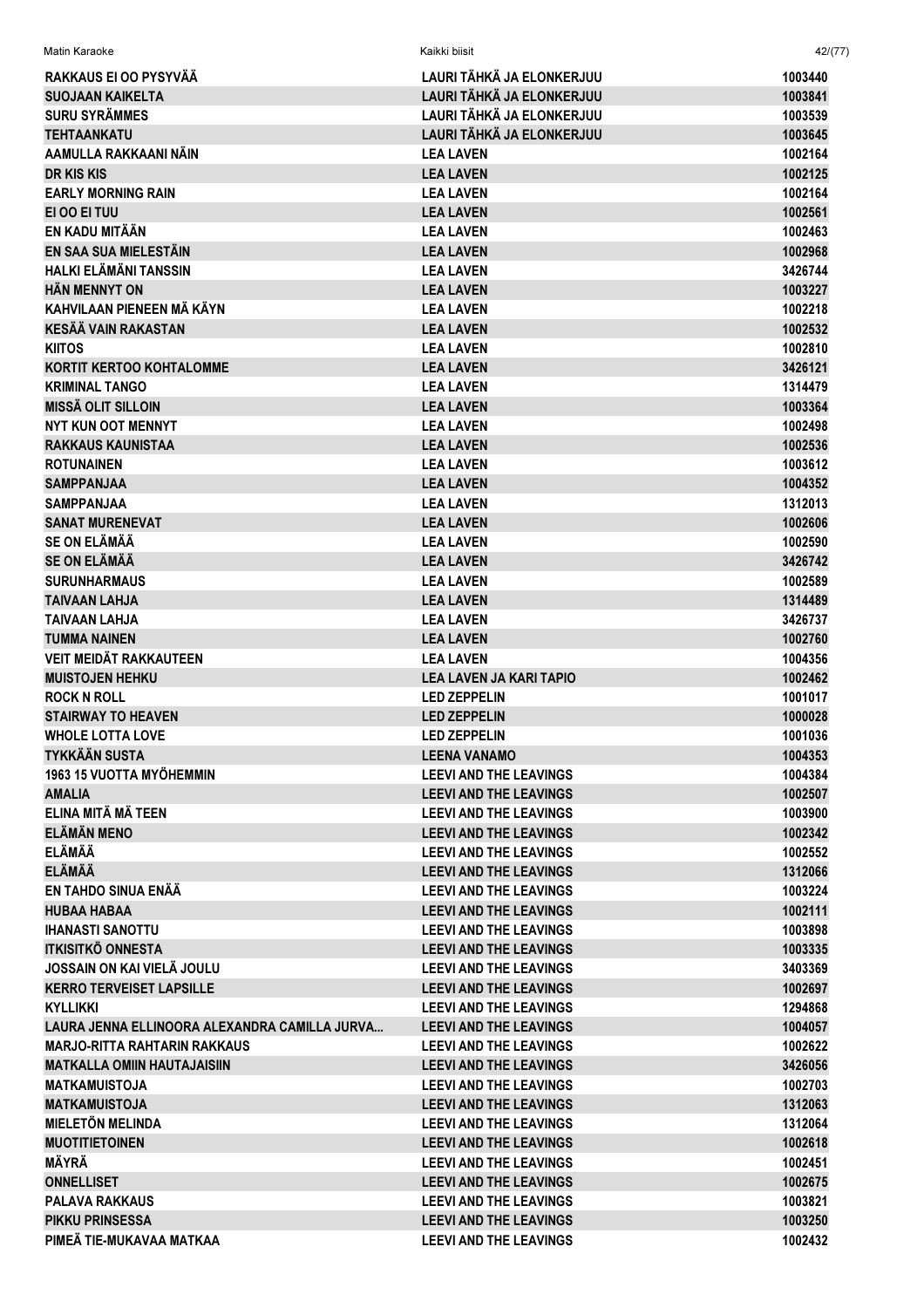| Matin Karaoke                    | Kaikki biisit                        | 43/(77) |
|----------------------------------|--------------------------------------|---------|
| <b>POHJOIS-KARJALA</b>           | <b>LEEVI AND THE LEAVINGS</b>        | 1002233 |
| POHJOISEN TAIVAAN ALLA           | <b>LEEVI AND THE LEAVINGS</b>        | 3426266 |
| POIKA NIMELTÄ PÄIVI              | <b>LEEVI AND THE LEAVINGS</b>        | 1002671 |
| <b>POJAT TANSSIMAAN</b>          | <b>LEEVI AND THE LEAVINGS</b>        | 1003243 |
| RAKKAUDEN TYÖKALU                | <b>LEEVI AND THE LEAVINGS</b>        | 1002730 |
| <b>RAPARPERITAIVAS</b>           | <b>LEEVI AND THE LEAVINGS</b>        | 1312065 |
| <b>RIN TIN TIN</b>               | <b>LEEVI AND THE LEAVINGS</b>        | 1002634 |
| <b>SOPIVASTI LIHAVA</b>          | <b>LEEVI AND THE LEAVINGS</b>        | 1294879 |
| <b>TEUVO MAANTEIDEN KUNINGAS</b> | <b>LEEVI AND THE LEAVINGS</b>        | 1002845 |
| <b>TIKAPUUT TAIVAASEEN</b>       | <b>LEEVI AND THE LEAVINGS</b>        | 1002621 |
| <b>TOIVEUNTA</b>                 | <b>LEEVI AND THE LEAVINGS</b>        | 3426163 |
| TURKMENIALAINEN TYTTÖYSTÄVÄ      | <b>LEEVI AND THE LEAVINGS</b>        | 1312062 |
| <b>VAKOSAMETTIHOUSUINEN MIES</b> | <b>LEEVI AND THE LEAVINGS</b>        | 1294891 |
| <b>ROMANSSI</b>                  | <b>LEIF WAGER</b>                    | 1293851 |
| <b>HULLUMIES</b>                 | <b>LEMMENKIPEET</b>                  | 1312257 |
| <b>HUOMENTA KULTA</b>            | <b>LEMMENKIPEET</b>                  | 1003081 |
| <b>MÄ HALUUN</b>                 | <b>LEMMENKIPEET</b>                  | 1003061 |
| <b>TYTTÖNI MUN</b>               | <b>LEMMENKIPEET</b>                  | 1314383 |
| <b>KAIKKI MITÄ RAKASTIN</b>      | <b>LEO</b>                           | 3426010 |
| <b>PIENI LAULU</b>               | <b>LEO</b>                           | 3426455 |
| <b>SANO MITÄ SANOT</b>           | <b>LEO</b>                           | 3425995 |
| <b>NAINEN POLIISI JA TAKSI</b>   | <b>LEO JOKELA</b>                    | 1003444 |
| <b>PEUKALOISEN RETKET</b>        | <b>LIISA</b>                         | 1001082 |
| <b>MÖRRIMÖYKKY</b>               | LIISA JA EVELIINA                    | 1001077 |
| ELÄMÄLLE KIITOS                  | <b>LIISA TAVI</b>                    | 1003764 |
| <b>VANHA FILLARI</b>             | <b>LIISA TUHKANEN</b>                | 1002972 |
| ME KÄYMME JOULUN VIETTOHON       | LILI ELISA JA KUORO                  | 1004305 |
| HUR SVÅRT KAN DET VA             | <b>LINDA BENGTZING</b>               | 1314150 |
| <b>HELLO</b>                     | <b>LIONEL RICHIE</b>                 | 1000058 |
| <b>HIMLET RUNT HORNET</b>        | <b>LISA NILSSON</b>                  | 1314153 |
| <b>LOHTU</b>                     | LIVEAID 2017                         | 1314812 |
| <b>IEVAN POLKKA</b>              | <b>LOITUMA</b>                       | 1293836 |
| <b>HELLÄ ORI</b>                 | <b>LORD EST</b>                      | 1007451 |
| <b>SUN VIERES ON LÄMMIN</b>      | <b>LORD EST</b>                      | 1003835 |
| SÄ TEET                          | <b>LORD EST</b>                      | 1003755 |
| <b>VUOSI VAIHTUU</b>             | <b>LORD EST FEAT. MIKAEL GABRIEL</b> | 1293806 |
| <b>REGGAEREKKA</b>               | <b>LORD EST FEAT. PETRI NYGÁRD</b>   | 1293739 |
| <b>HANAT AUKI</b>                | <b>LORD EST FEAT. SPEKTI</b>         | 1314670 |
| <b>MAMBO NO 5</b>                | <b>LOU BEGA</b>                      | 1000044 |
| <b>SWEET HOME ALABAMA</b>        | <b>LYNYRD SKYNYRD</b>                | 1001056 |
| <b>ARMOASI VAILLA</b>            | <b>M NUORVA</b>                      | 1004247 |
| <b>KORPIKANSAN PARATIISI</b>     | <b>M NUORVA</b>                      | 1004243 |
| <b>MAASTA TULLUT</b>             | <b>M NUORVA</b>                      | 1004254 |
| OI IKIAIKAIN JUMALA              | <b>M NUORVA</b>                      | 1004233 |
| <b>REVI SIITÄ</b>                | <b>M NUORVA</b>                      | 1004236 |
| <b>SUA PYYDÄN</b>                | <b>M NUORVA</b>                      | 1004234 |
| <b>TERVEISET EEDENISTÄ</b>       | <b>M NUORVA</b>                      | 1004264 |
| <b>TOIVON KYNTTILÄT</b>          | <b>M NUORVA</b>                      | 1004265 |
| TÄHÄNKÖ ON TULTU                 | <b>M NUORVA</b>                      | 1004257 |
| <b>UINU UNEEN PIKKUINEN</b>      | <b>M NUORVA</b>                      | 1004241 |
| YKSINÄINEN ILTA                  | <b>M NUORVA</b>                      | 1002809 |
| YÖTÄ MYÖTEN                      | <b>M NUORVA</b>                      | 1002868 |
| <b>ELEFANTTIMARSSI</b>           | <b>M SALON MUSIIKKIKOULUN LAPSET</b> | 1001108 |
| <b>JOS SUN LYSTI ON</b>          | <b>M SALON MUSIIKKIKOULUN LAPSET</b> | 1001090 |
| KANSSANI RANTAAN KÄY             | <b>M SARIOLA JA S HIETALA</b>        | 1004256 |
| EI EILISEEN                      | <b>MAARIT</b>                        | 1002660 |
| <b>IHMEIDEN PÄIVÄ</b>            | <b>MAARIT</b>                        | 1002639 |
| <b>JOS TAHDOT TIETÄÄ</b>         | <b>MAARIT</b>                        | 1002829 |
| <b>JÄÄTELÖKESÄ</b>               | <b>MAARIT</b>                        | 1003138 |
| <b>LAAKSON LILJA</b>             | <b>MAARIT</b>                        | 1002638 |
| <b>LAINAA VAIN</b>               | <b>MAARIT</b>                        | 1002137 |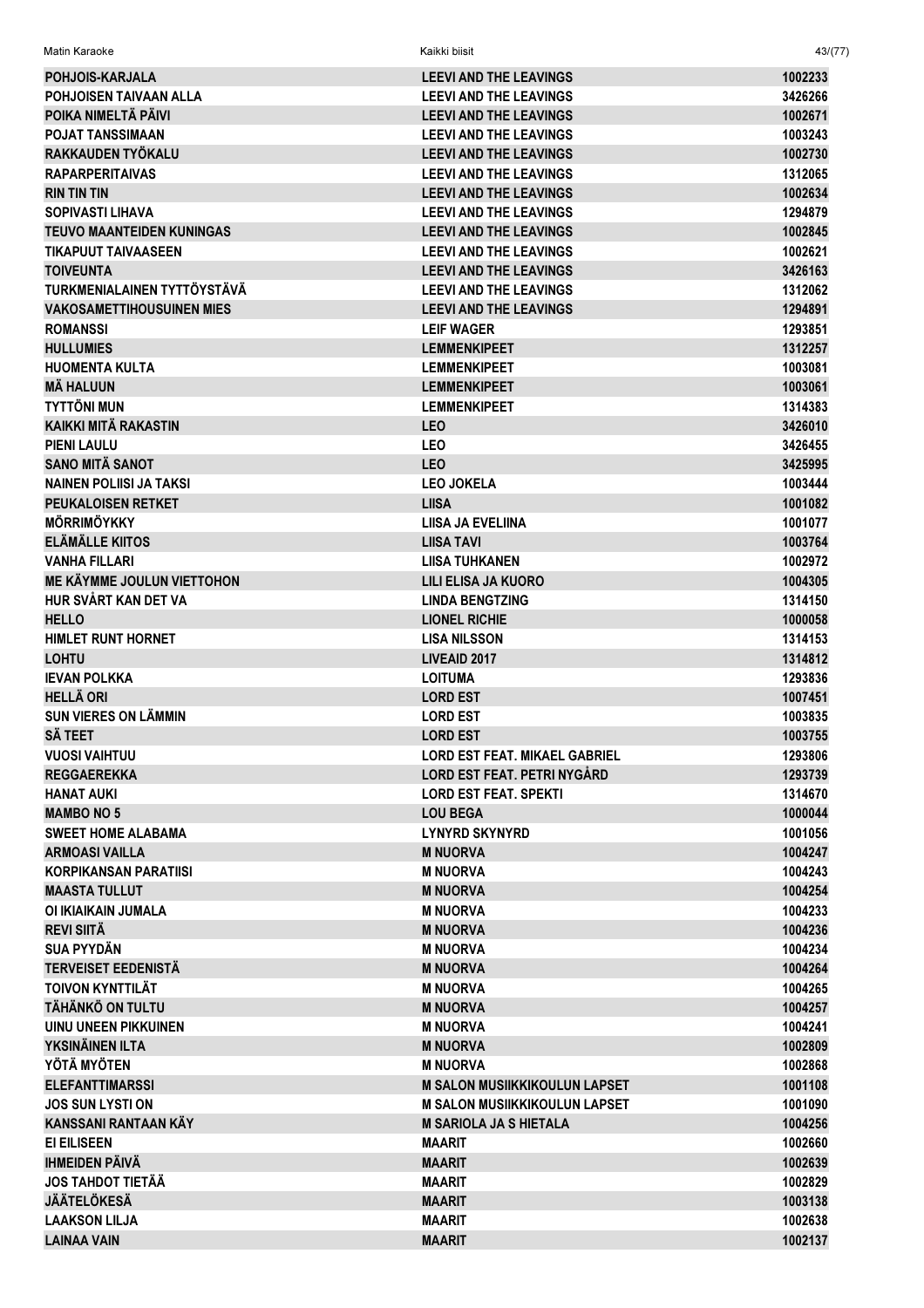| Matin Karaoke                                    | Kaikki biisit             | 44/(77) |
|--------------------------------------------------|---------------------------|---------|
| <b>MAAN KORVESSA</b>                             | <b>MAARIT JA CO</b>       | 1004224 |
| <b>MIEHENI</b>                                   | <b>MAARIT KUNNASLUOTO</b> | 1003721 |
| KAI VIELÄ KOHDATAAN                              | <b>MAARIT PELTONIEMI</b>  | 1314482 |
| <b>KUN SUUDELLAAN</b>                            | <b>MAARIT PELTONIEMI</b>  | 1002335 |
| <b>VAIN AJAN HIEKKAA</b>                         | <b>MAARIT PELTONIEMI</b>  | 1002471 |
| <b>LA ISLA BONITA</b>                            | <b>MADONNA</b>            | 1000053 |
| <b>LIKE A PRAYER</b>                             | <b>MADONNA</b>            | 1004112 |
| LIKE A PRAYER                                    | <b>MADONNA</b>            | 1004112 |
| <b>MATERIAL GIRL</b>                             | <b>MADONNA</b>            | 1004121 |
| <b>MATERIAL GIRL</b>                             | <b>MADONNA</b>            | 1004121 |
| <b>MOONLIGHT SHADOW</b>                          | <b>MAGGIE REILLY</b>      | 1002148 |
| <b>MOONLIGHT SHADOW</b>                          | <b>MAGGIE REILLY</b>      | 1002148 |
| <b>ORAVAN PESA</b>                               | MAIJA ANNIKA JA IRMA      | 1001063 |
| <b>AUTA MUA</b>                                  | <b>MAIJA VILKKUMAA</b>    | 1003222 |
| EI.                                              | <b>MAIJA VILKKUMAA</b>    | 1002825 |
| <b>EI SAA SURETTAA</b>                           | <b>MAIJA VILKKUMAA</b>    | 1003050 |
| <b>HEITIE</b>                                    | <b>MAIJA VILKKUMAA</b>    | 1003436 |
| <b>KATU</b>                                      | <b>MAIJA VILKKUMAA</b>    | 1003578 |
| KISSAVIDEOITA                                    | <b>MAIJA VILKKUMAA</b>    | 1315304 |
| <b>LASTENHOITAJA</b>                             | <b>MAIJA VILKKUMAA</b>    | 1004391 |
| LIIAN KAUAN                                      | <b>MAIJA VILKKUMAA</b>    | 1003260 |
| LISSU JA MÄ                                      | <b>MAIJA VILKKUMAA</b>    | 1315138 |
| <b>LOTTOVOITTO</b>                               | <b>MAIJA VILKKUMAA</b>    | 1003887 |
| <b>NIIN KUIN MUUTKIN</b>                         | <b>MAIJA VILKKUMAA</b>    | 1004385 |
| <b>PRINSESSA JÄÄ</b>                             | <b>MAIJA VILKKUMAA</b>    | 1003754 |
| <b>SATUMAA-TANGO</b>                             | <b>MAIJA VILKKUMAA</b>    | 1294876 |
| SÄ TARVIIT PAREMMAN KUIN MÄ                      | <b>MAIJA VILKKUMAA</b>    | 3427384 |
| <b>TEINI</b>                                     | <b>MAIJA VILKKUMAA</b>    | 3426554 |
| <b>RAKKAUDESTA LAULU</b>                         | <b>MAISA</b>              | 1312831 |
| <b>101 TAPAA OLLA VAPAA</b>                      | <b>MAJ KARMA</b>          | 3427125 |
| <b>KYYNEL</b>                                    | <b>MAJ KARMA</b>          | 1004395 |
| ÄIDIN TYTTÖ                                      | <b>MAKE ANKEE</b>         | 1003350 |
| <b>HEI PETE</b>                                  | MAMBA                     | 1002527 |
| <b>KUN SIGNAALI ON HEIKKO</b>                    |                           | 1293845 |
|                                                  | <b>MAMBA</b>              |         |
| <b>LAUANTAI-ILTA</b><br><b>MEILLE VAI TEILLE</b> | <b>MAMBA</b>              | 1002229 |
| MITÄ YHDESTÄ SÄRKYNEESTÄ SYDÄMESTÄ               | <b>MAMBA</b>              | 1003214 |
|                                                  | <b>MAMBA</b>              | 3402686 |
| MÄ PANIN MUN SYDÄMEN JÄIHIN                      | <b>MAMBA</b>              | 1293832 |
| <b>PIENI LEMMENLEIKKI</b>                        | <b>MAMBA</b>              | 3425691 |
| <b>PYYHI KYYNELEET</b>                           | <b>MAMBA</b>              | 1002890 |
| <b>SAA KOSKETTAA</b>                             | <b>MAMBA</b>              | 1002724 |
| <b>SÄ ONNENI OOT</b>                             | <b>MAMBA</b>              | 1002422 |
| <b>TUOLLAINEN TYTTÖ</b>                          | <b>MAMBA</b>              | 1294886 |
| <b>VALOKUVIA</b>                                 | <b>MAMBA</b>              | 1002762 |
| VIELÄ ON KESÄÄ JÄLJELLÄ                          | MAMBA                     | 1002683 |
| ÄLÄ JÄTÄ MINUA                                   | <b>MAMBA</b>              | 1314369 |
| <b>PUITA KAMINAAN</b>                            | <b>MANIFEST</b>           | 1312226 |
| <b>YOU SANG TO ME</b>                            | <b>MARC ANTHONY</b>       | 1000098 |
| EN KOSKAAN VOI OLLA NAISESI SUN                  | <b>MAREENA SILANDER</b>   | 1003635 |
| <b>AJA HILJAA ISI</b>                            | <b>MARI LAURILA</b>       | 1001064 |
| PEPPI PITKÄTOSSU                                 | <b>MARI LAURILA</b>       | 1001066 |
| <b>ANTEEKSI</b>                                  | <b>MARI RANTASILA</b>     | 1002882 |
| <b>MEIDÄN MATKA</b>                              | <b>MARI RANTASILA</b>     | 1002566 |
| <b>TYTTÖNÄ OON</b>                               | <b>MARI RANTASILA</b>     | 1002669 |
| <b>VAIN RAKKAUS</b>                              | <b>MARI RANTASILA</b>     | 1002492 |
| <b>TRO</b>                                       | <b>MARIE FREDRISSON</b>   | 1314159 |
| ÄNNU DOFTAR KÄRLEK                               | <b>MARIE FREDRISSON</b>   | 1314155 |
| <b>RUKOILEN</b>                                  | <b>MARIJA SERIFOCIC</b>   | 1003537 |
| NAUTIN ELÄMÄSTÄ                                  | <b>MARILI</b>             | 1293834 |
| <b>SINUN</b>                                     | <b>MARILI</b>             | 1002576 |
| <b>EL BIMBO</b>                                  | <b>MARION</b>             | 1314473 |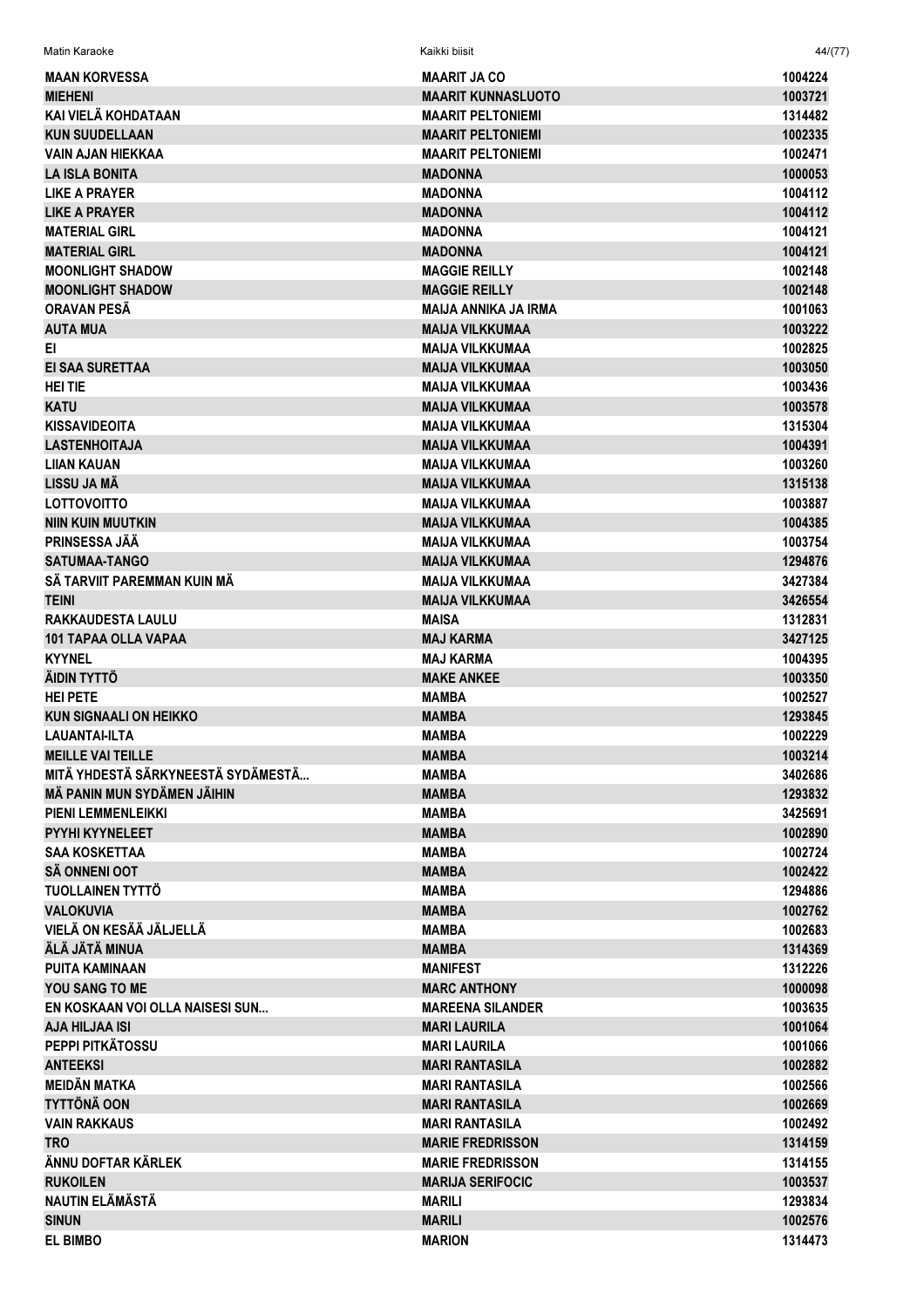| <b>EVIVA ESPANJA</b>             | <b>MARION</b>                 | 1002496 |
|----------------------------------|-------------------------------|---------|
| <b>HYVÄSTI YÖ</b>                | <b>MARION</b>                 | 1004339 |
| <b>KYLÄHÄÄT</b>                  | <b>MARION</b>                 | 1004344 |
| <b>MIRJAMIN VALSSI</b>           | <b>MARION</b>                 | 1003213 |
| <b>OVEN AUKAISIN</b>             | <b>MARION</b>                 | 1002469 |
| <b>SENORITA POR FAVOR</b>        | <b>MARION</b>                 | 1312006 |
| <b>SENORITA POR FAVOR</b>        | <b>MARION</b>                 | 1315068 |
| <b>SILLOIN</b>                   | <b>MARION</b>                 | 1003245 |
| <b>VIVA ESPANA</b>               | <b>MARION</b>                 | 1002496 |
| <b>HAVA NAGILA</b>               | <b>MARION-CAROLA</b>          | 1315073 |
| <b>ENTISELLE</b>                 | <b>MARISKA</b>                | 3403264 |
| <b>ITSERAKKAUSJUTTUU</b>         | <b>MARISKA</b>                | 1315149 |
| <b>KUMBAYA</b>                   | <b>MARISKA</b>                | 1004249 |
| <b>MINÄ LIITYIN SINUUN</b>       | <b>MARISKA</b>                | 3427303 |
| <b>MURHA</b>                     | <b>MARISKA</b>                | 1007469 |
| <b>PAINU HELVETTIIN</b>          | <b>MARISKA</b>                | 3402688 |
| <b>SUA KAIPAAN</b>               | <b>MARISKA</b>                | 1312168 |
| SULOINEN MYRKYN KEITTÄJÄ         | <b>MARISKA</b>                | 1007470 |
| <b>KUKKURUKUU</b>                | <b>MARISKA JA PAHAT SUDET</b> | 1314109 |
| <b>KUOLEMA ON KALAMIES</b>       | <b>MARISKA JA PAHAT SUDET</b> | 1314038 |
| <b>ANDRE</b>                     | <b>MARITA TAAVITSAINEN</b>    | 1002158 |
| <b>ELOON JÄÄN</b>                | <b>MARITA TAAVITSAINEN</b>    | 1002772 |
| ET SITÄ NÄÄ                      | <b>MARITA TAAVITSAINEN</b>    | 1003665 |
| <b>EVERY TIME WE TOUCH</b>       | <b>MARITA TAAVITSAINEN</b>    | 1002300 |
|                                  |                               |         |
| <b>KELLOT MOSKOVAN</b>           | <b>MARITA TAAVITSAINEN</b>    | 1002739 |
| <b>KUN MINUUN KOSKETAT</b>       | <b>MARITA TAAVITSAINEN</b>    | 1002300 |
| <b>KURKKIJA</b>                  | <b>MARITA TAAVITSAINEN</b>    | 1002234 |
| <b>KUUN MORSIAN</b>              | <b>MARITA TAAVITSAINEN</b>    | 1002769 |
| LUOJA YKSIN TIETÄÄ               | <b>MARITA TAAVITSAINEN</b>    | 1004085 |
| MISSÄ AIOT SÄ VIETTÄÄ YÖSI       | <b>MARITA TAAVITSAINEN</b>    | 1312027 |
| <b>POHJOISEN POIKA</b>           | <b>MARITA TAAVITSAINEN</b>    | 1003807 |
| <b>PUUTERILUNTA</b>              | <b>MARITA TAAVITSAINEN</b>    | 1002240 |
| RAKASTAN RAKASTAN RAKASTAN       | <b>MARITA TAAVITSAINEN</b>    | 1002184 |
| <b>TAAS ESPANJAAN</b>            | <b>MARITA TAAVITSAINEN</b>    | 1003648 |
| <b>TAHDON MIEHEN</b>             | <b>MARJA KOSKI</b>            | 1293823 |
| <b>TÄNNE JÄÄN</b>                | <b>MARJA KOSKI</b>            | 1315313 |
| <b>LEIKITEN LADY BIRD</b>        | <b>MARJATTA LASSE</b>         | 1002113 |
| <b>LYCKAN</b>                    | <b>MARJATTA LEPPÄNEN</b>      | 1002246 |
| <b>ONNI</b>                      | <b>MARJATTA LEPPÄNEN</b>      | 1002246 |
| <b>ONNI</b>                      | <b>MARJATTA LEPPÄNEN</b>      | 3426756 |
| <b>KORTTITALO VAAN</b>           | <b>MARJORIE</b>               | 1003281 |
| TÄYTTÄ ELÄMÄÄ                    | <b>MARJORIE</b>               | 1004354 |
| <b>LUMILINNA</b>                 | <b>MARJORIE JA JARI</b>       | 1004299 |
| PAJUNKÖYTTÄ                      | <b>MARKETTA JOUTSI</b>        | 1003292 |
| AINOAIN OOT SÄ VAIN              | <b>MARKKU ARO</b>             | 1003516 |
| ANNA KAIKKIEN KUKKIEN KUKKIA     | <b>MARKKU ARO</b>             | 1003133 |
| ELÄMÄNI ON KUIN SUURI HAAVE      | <b>MARKKU ARO</b>             | 1003718 |
| ETSIN KUNNES LÖYDÄN SUN          | <b>MARKKU ARO</b>             | 1294859 |
| <b>HUNAJAISIN HUULIN</b>         | <b>MARKKU ARO</b>             | 1002472 |
| <b>HYVÄNNÄKÖINEN</b>             | <b>MARKKU ARO</b>             | 1002581 |
| <b>JESTAS SENTÄÄN</b>            | <b>MARKKU ARO</b>             | 1315061 |
| KATSO LUONTOA JA HUOMAA          | <b>MARKKU ARO</b>             | 1002862 |
| <b>KESKIYÖN AIKAAN</b>           | <b>MARKKU ARO</b>             | 1003305 |
| KÄYN UUDELLEEN EILISEEN          | <b>MARKKU ARO</b>             | 1003391 |
| <b>LE MOUSTIQUE</b>              | <b>MARKKU ARO</b>             | 1002401 |
| <b>MOSKIITTO</b>                 | <b>MARKKU ARO</b>             | 1002401 |
| <b>OLLAAN LÄHEKKÄIN</b>          | <b>MARKKU ARO</b>             | 3426125 |
| <b>RAKASTAMME VAIN TOISIAMME</b> | <b>MARKKU ARO</b>             | 3426127 |
| <b>SUA RAKASTAN</b>              | <b>MARKKU ARO</b>             | 1003904 |
| SYLI TÄYNNÄ RENTUKOITA           | <b>MARKKU KETOLA</b>          | 1002178 |
| <b>AMMUIN HÄNET</b>              | <b>MARKKU SUOMINEN</b>        | 1002939 |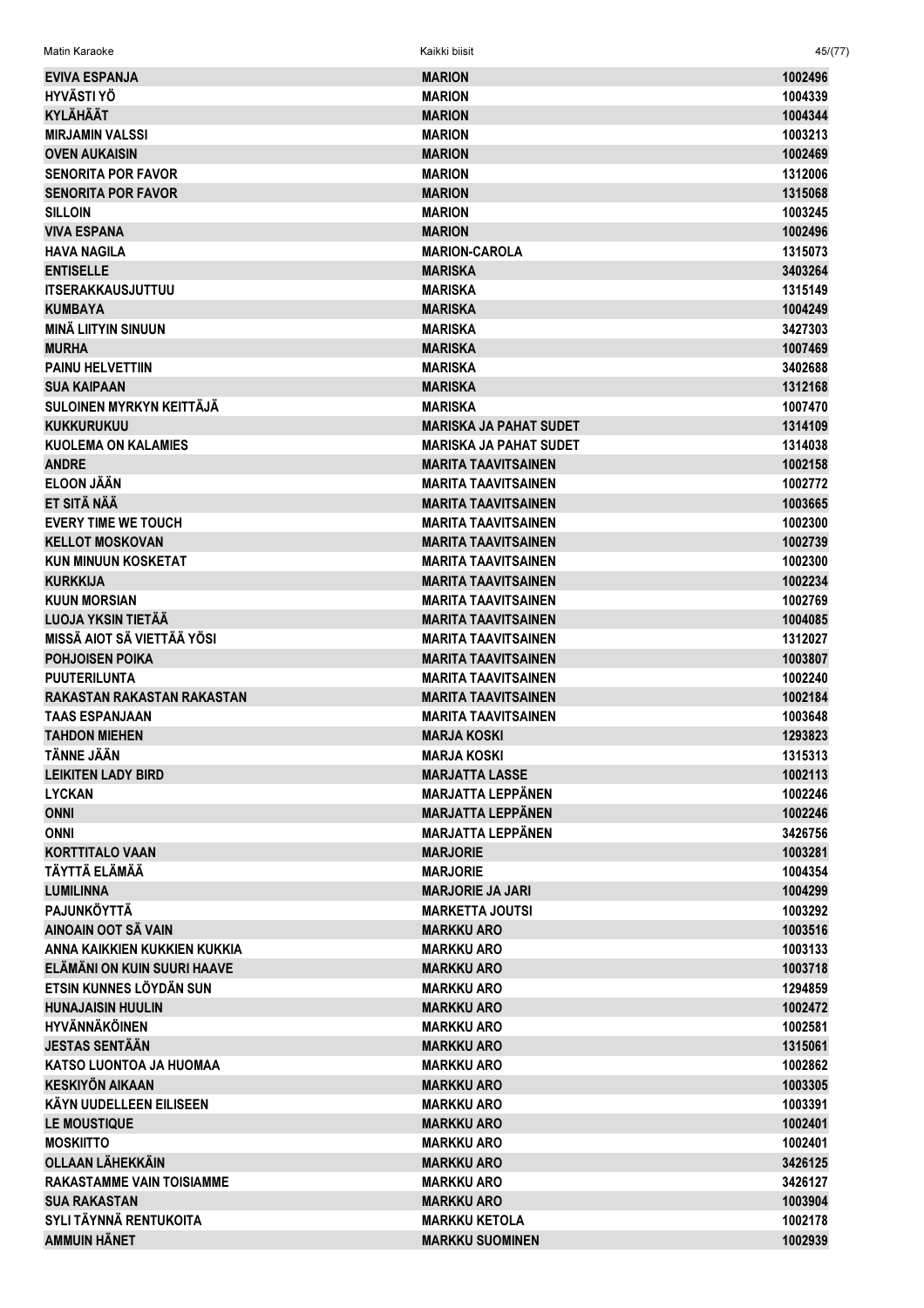| Matin Karaoke                      | Kaikki biisit                                          | 46/(77)            |
|------------------------------------|--------------------------------------------------------|--------------------|
| EILEN KUN MÄ TIENNYT EN            | <b>MARKKU SUOMINEN</b>                                 | 1002686            |
| <b>SADE</b>                        | <b>MARKKU SUOMINEN</b>                                 | 1003387            |
| <b>KOLME TOIVOMUSTA</b>            | <b>MARKKU TUOVINEN</b>                                 | 1002574            |
| <b>PAHA VAANII</b>                 | <b>MARKO HAAVISTO</b>                                  | 1002661            |
| <b>MARIA</b>                       | <b>MARKO HAAVISTO &amp; POUTAHAUKAT</b>                | 3426320            |
| <b>ANNA ARMOA</b>                  | <b>MARKO LÄMSÄ</b>                                     | 1003608            |
| <b>PÄÄTÄ JO</b>                    | <b>MARKO LÄMSÄ</b>                                     | 1003782            |
| <b>MAAILMANLOPPU</b>               | <b>MARKO MAUNUKSELA</b>                                | 1293841            |
| <b>POPPIKONEET SOIMAAN</b>         | <b>MARKO RITOLA</b>                                    | 1314348            |
| HÄN ON OLLUT RAKKAIN               | <b>MARKUS</b>                                          | 1002636            |
| <b>JOS VIELÄ OOT VAPAA</b>         | <b>MARKUS</b>                                          | 1002577            |
| <b>NIIN KAUAN KUN ON AIKAA</b>     | <b>MARKUS</b>                                          | 1002608            |
| <b>PEPITA</b>                      | <b>MARKUS</b>                                          | 1002653            |
| <b>VAIN KOTKA LENTÄÄ AURINKOON</b> | <b>MARKUS</b>                                          | 1315055            |
| <b>VIIMEINEN KEVÄT</b>             | <b>MARKUS</b>                                          | 1003732            |
| <b>LILJANKUKKA</b>                 | <b>MARKUS ALLAN</b>                                    | 1293699            |
| JÄI SUSTA JÄLKI SYDÄMEEN           | <b>MARKUS TÖRMÄLÄ JA FBI BEAT</b>                      | 1002657            |
| <b>7 MILAKLIV</b>                  | <b>MARTIN STENMARCK</b>                                | 1314143            |
| EI KUKAAN TOINEN                   | <b>MARTTI GARAM</b>                                    | 3425542            |
| <b>SE ALKAA TAAS</b>               | <b>MARTTI SAARINEN</b>                                 | 1293740            |
| <b>MAAILMAN SINISIN TAIVAS</b>     | <b>MARTTI SERVO</b>                                    | 1002819            |
| MIKÄ ON KUN EI TAIDOT RIITÄ        | <b>MARTTI SERVO JA NAPANDER</b>                        | 1002873            |
| <b>PELIMIES</b>                    | <b>MARTTI VAINAA JA SALLITUT AINEET</b>                | 1003254            |
| THOSE WERE THE DAYS                | <b>MARY HOPKINS</b>                                    | 1004109            |
| THOSE WERE THE DAYS                | <b>MARY HOPKINS</b>                                    | 1004109            |
| ERITTÄIN HYVÄ ELLEI TÄYDELLINEN    | <b>MASCARA</b>                                         | 1007490            |
| EI ITKUT ENÄÄ AUTA                 | <b>MATTI ESKO</b>                                      | 1002170            |
| JOULUPUKKI MATKAAN JO KÄY          | <b>MATTI ESKO</b>                                      | 1004300            |
| KUN SÄ VIERELLÄIN SATEESSA OOT     | <b>MATTI ESKO</b>                                      | 3426122            |
| LÄMMIN HELLÄ PEHMOINEN             | <b>MATTI ESKO</b>                                      | 3427161            |
| NÄIN SUOMI PYSYY PYÖRILLÄÄN        | <b>MATTI ESKO</b>                                      | 1002611            |
| <b>REISSUMIES</b>                  | <b>MATTI ESKO</b>                                      | 3403276            |
| <b>REKKAMIES</b>                   | <b>MATTI ESKO</b>                                      | 1003132            |
| TIETÄÄ SAAT VIIMEINKIN             | <b>MATTI ESKO</b>                                      | 1004091            |
| TIETÄÄ SAAT VIIMEINKIN             | <b>MATTI ESKO</b>                                      | 3427497            |
| <b>TRASSELIJUSSIN SALSA</b>        | <b>MATTI ESKO</b>                                      | 3403211            |
| <b>VANHAT LAULUT NUO</b>           | <b>MATTI ESKO</b>                                      | 1003512            |
| <b>VIISI PITKÄÄ YÖTA</b>           |                                                        |                    |
| <b>OMAN ELÄMÄNI COWBOY</b>         | <b>MATTI ESKO</b><br><b>MATTI ESKO JA ESA ELORANTA</b> | 1002971            |
| <b>AITO TUNNE</b>                  | <b>MATTI JA TEPPO</b>                                  | 1004066<br>3425518 |
|                                    |                                                        |                    |
| <b>CARA MIA</b>                    | <b>MATTI JA TEPPO</b>                                  | 1003589            |
| <b>ENSIMMÄINEN</b>                 | <b>MATTI JA TEPPO</b>                                  | 1002427            |
| ET VOI TULLA RAJAN TAA             | <b>MATTI JA TEPPO</b>                                  | 3425519            |
| <b>HÄNELLE</b>                     | <b>MATTI JA TEPPO</b>                                  | 1002963            |
| <b>IDÄN PIKAJUNA</b>               | <b>MATTI JA TEPPO</b>                                  | 3425520            |
| <b>JOS OLET ONNELLINEN</b>         | <b>MATTI JA TEPPO</b>                                  | 3425521            |
| <b>KAIKEN TAKANA ON NAINEN</b>     | <b>MATTI JA TEPPO</b>                                  | 1002126            |
| <b>KUKA ON TUO MIES?</b>           | <b>MATTI JA TEPPO</b>                                  | 1003599            |
| KUN AIKA TÄYTTYY KOHDALLAIN        | <b>MATTI JA TEPPO</b>                                  | 3425522            |
| <b>KUNNON MIES</b>                 | <b>MATTI JA TEPPO</b>                                  | 3425523            |
| KUULUT AIKAAN PARHAINPAAN          | <b>MATTI JA TEPPO</b>                                  | 1003725            |
| KYLLÄ MAAILMA ON IHMEELLINEN       | <b>MATTI JA TEPPO</b>                                  | 1314458            |
| <b>LÄHTÖHETKI</b>                  | <b>MATTI JA TEPPO</b>                                  | 1002167            |
| <b>MEIDÄN LAULU</b>                | <b>MATTI JA TEPPO</b>                                  | 1003554            |
| <b>MINUUN VOIT LUOTTAA</b>         | <b>MATTI JA TEPPO</b>                                  | 3425526            |
| <b>MINÄ RAKASTAN SUA</b>           | <b>MATTI JA TEPPO</b>                                  | 1312152            |
| MISSÄ SITÄ OLLAAN OLTU             | <b>MATTI JA TEPPO</b>                                  | 3425527            |
| <b>MÄ EN PERIKSI ANNA</b>          | <b>MATTI JA TEPPO</b>                                  | 3425524            |
| MÄ JOKA PÄIVÄ TÖITÄ TEEN           | <b>MATTI JA TEPPO</b>                                  | 3425525            |
| NOUSEE PÄIVÄ, LASKEE PÄIVÄ         | <b>MATTI JA TEPPO</b>                                  | 3425529            |
| NYT PIDETÄÄN HAUSKAA               | <b>MATTI JA TEPPO</b>                                  | 3425530            |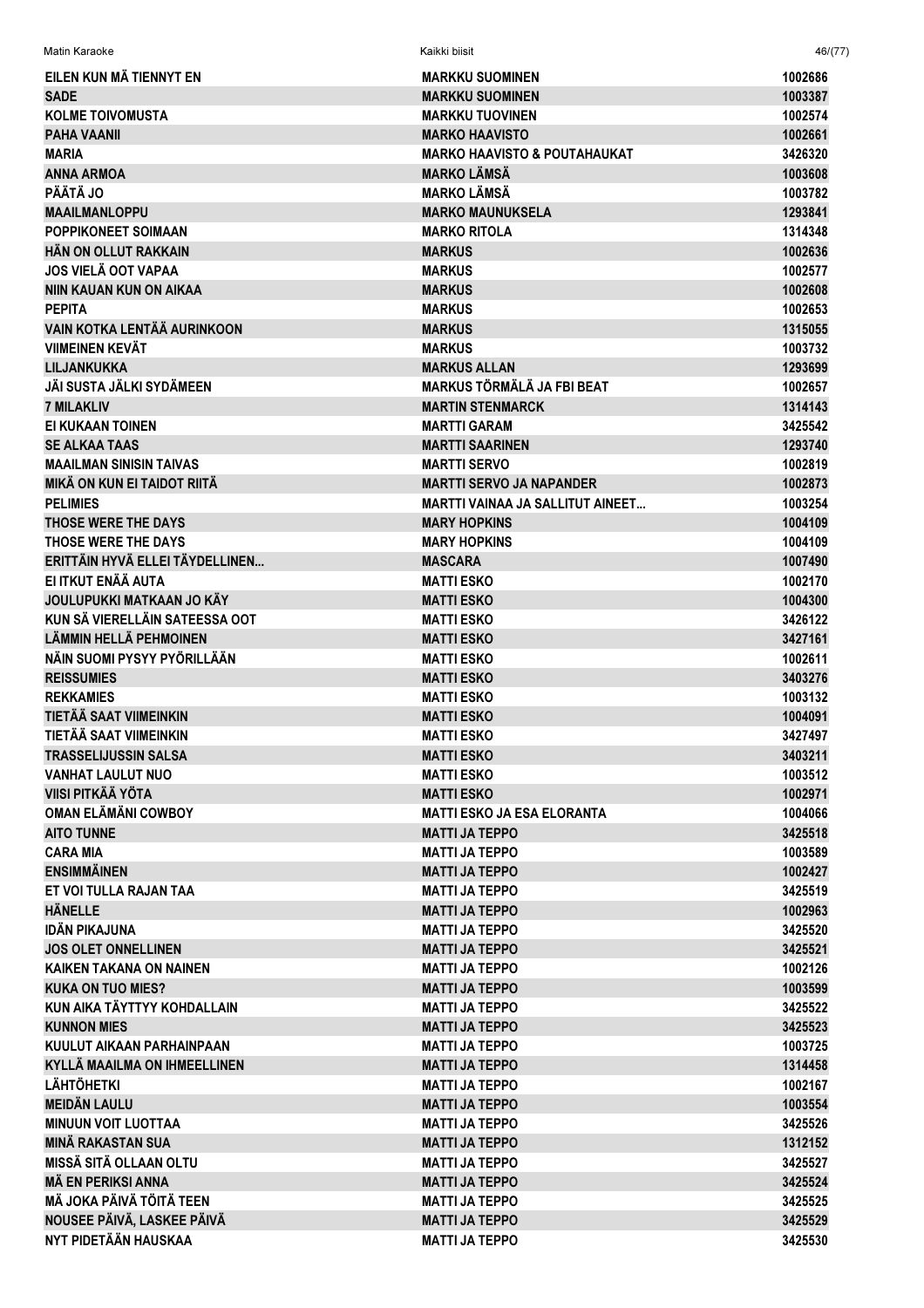| Matin Karaoke                                 | Kaikki biisit                                  | 47/(77)            |
|-----------------------------------------------|------------------------------------------------|--------------------|
| NAIN SE KESALOMA TOIMII                       | <b>MATTI JA TEPPO</b>                          | 1003597            |
| NÄIN SE KESÄLOMA TOIMII                       | <b>MATTI JA TEPPO</b>                          | 1312022            |
| NÄITÄ POLKUJA TALLAAN                         | <b>MATTI JA TEPPO</b>                          | 3425528            |
| OLEN KIITOLLINEN TÄNÄÄN                       | <b>MATTI JA TEPPO</b>                          | 3425531            |
| <b>PERUSKALLIO</b>                            | <b>MATTI JA TEPPO</b>                          | 3425532            |
| POHJAN POIKA                                  | <b>MATTI JA TEPPO</b>                          | 1003799            |
| PÖYTÄ TÄYTEEN                                 | <b>MATTI JA TEPPO</b>                          | 1004064            |
| <b>SATOI TAI PAISTOI</b>                      | <b>MATTI JA TEPPO</b>                          | 1003670            |
| SINUA SINUA AINOASTAAN                        | <b>MATTI JA TEPPO</b>                          | 3427166            |
| <b>SUORAAN SUN LUO</b>                        | <b>MATTI JA TEPPO</b>                          | 3425533            |
| <b>TAIVAAN KYYNELEET</b>                      | <b>MATTI JA TEPPO</b>                          | 3425534            |
| <b>TAIVAS AUKEAA</b>                          | <b>MATTI JA TEPPO</b>                          | 1003565            |
| <b>TIEDÄTHÄN SEN</b><br><b>TULE JO TÄNÄÄN</b> | <b>MATTI JA TEPPO</b>                          | 3425930            |
| <b>TÄYTTÄ KULTAA</b>                          | <b>MATTI JA TEPPO</b>                          | 3425536            |
| VASTUSTAMATONTA ON ELÄMÄ                      | <b>MATTI JA TEPPO</b><br><b>MATTI JA TEPPO</b> | 3425535<br>3425537 |
| <b>VAUHTI KIIHTYY</b>                         | <b>MATTI JA TEPPO</b>                          | 3425538            |
| YSTÄVÄN JOS MENETÄN                           | <b>MATTI JA TEPPO</b>                          | 1003710            |
| <b>KAUNIS VEERA</b>                           | <b>MATTI JURVA</b>                             | 1002139            |
| <b>SAVONMUAN HILIMA</b>                       | <b>MATTI JURVA</b>                             | 1002526            |
| YÖ JONKA KERRAN UNHOA ANNOIT                  | <b>MATTI KORKIALA</b>                          | 1002587            |
| EHKÄ OTIN EHKÄ EN                             | <b>MATTI NYKÄNEN</b>                           | 1003367            |
| <b>ELÄMÄ ON LAIFFII</b>                       | <b>MATTI NYKÄNEN</b>                           | 1007471            |
| <b>KEKE ROSBERG FORMULA ROCK</b>              | <b>MATTI PELLONPÄÄ</b>                         | 1293843            |
| <b>VAATTEET</b>                               | <b>MAUKKA PERUSJÄTKÄ</b>                       | 1002252            |
| <b>EDELWEISS</b>                              | <b>MAUNO KUUSISTO</b>                          | 1002603            |
| <b>KERTOKAA SE HÄNELLE</b>                    | <b>MAUNO KUUSISTO</b>                          | 1002211            |
| <b>PALAJA SORRENTOON</b>                      | <b>MAUNO KUUSISTO</b>                          | 1002250            |
| TEIN KAI LOTTORIVINI VÄÄRIN                   | <b>MAUSTETYTÖT</b>                             | 3426553            |
| KAUNOTAR JA KULKURI                           | <b>MEIJU SUVAS</b>                             | 1003622            |
| <b>KUN LÄHDET ARMEIJAAN</b>                   | <b>MEIJU SUVAS</b>                             | 1002522            |
| <b>OMA MAAILMA</b>                            | <b>MEIJU SUVAS</b>                             | 1003709            |
| <b>OTA KII</b>                                | <b>MEIJU SUVAS</b>                             | 3426611            |
| <b>PURE MUA</b>                               | <b>MEIJU SUVAS</b>                             | 1002316            |
| SYTTYMÄÄN SAAT LIEKIN                         | <b>MEIJU SUVAS</b>                             | 1003524            |
| <b>TAHDON SINUT</b>                           | <b>MEIJU SUVAS</b>                             | 1003604            |
| <b>VIET ITSEKONTROLLIN</b>                    | <b>MEIJU SUVAS</b>                             | 1002535            |
| YKSI JA AINUT                                 | <b>MEIJU SUVAS</b>                             | 1002505            |
| YOU'RE IN THE ARMY NOW                        | <b>MEIJU SUVAS</b>                             | 1002522            |
| YOUR TAKE MY SELF CONTROL                     | <b>MEIJU SUVAS</b>                             | 1002535            |
| LADY YÖ                                       | <b>MELART</b>                                  | 1002506            |
| EI OO HELPPOO OLLA NAINEN                     | <b>MENNEISYYDEN VANGIT</b>                     | 1003674            |
| <b>SAIN YÖN</b>                               | <b>MENNEISYYDEN VANGIT</b>                     | 1003805            |
| <b>SUA KAIPAAN NIIN</b>                       | <b>MENNEISYYDEN VANGIT</b>                     | 1003684            |
| TÄHDET NÄYTTÄÄ TIEN                           | <b>MENNEISYYDEN VANGIT</b>                     | 1003679            |
| <b>JOSSAIN</b>                                | <b>MERJA RANTAMÄKI</b>                         | 1004342            |
| <b>KOSKAAN RAKKAUS KUOLE EI</b>               | <b>MERJA RANTAMÄKI</b>                         | 1004343            |
| <b>VEIT SYDÄMEN</b>                           | <b>MERJA RANTAMÄKI</b>                         | 1004355            |
| <b>AAMUYÖ</b>                                 | <b>MERJA RASKI</b>                             | 1314472            |
| <b>ENTER SANDMAN</b>                          | <b>METALLICA</b>                               | 1001054            |
| <b>NOTHING ELSE MATTERS</b>                   | <b>METALLICA</b>                               | 1001059            |
| <b>ONE</b>                                    | <b>METALLICA</b>                               | 1001040            |
| <b>UNFORGIVEN II</b>                          | <b>METALLICA</b>                               | 1001038            |
| ELÄMÄÄ SUOMALAISMETSISSÄ                      | <b>METRO-TYTÖT</b>                             | 1002489            |
| <b>LESKIÄIDIN TYTTÄRET</b>                    | <b>METRO-TYTÖT</b>                             | 1002280            |
| <b>LIVET I FINNSKOGARNA</b>                   | <b>METRO-TYTÖT</b>                             | 1002489            |
| <b>LOKKI</b>                                  | <b>METRO-TYTÖT</b>                             | 1002438            |
| ORVOKKEJA ÄIDILLE                             | <b>METRO-TYTÖT</b>                             | 1002144            |
| <b>TAIKAYÖ</b>                                | <b>METRO-TYTÖT</b>                             | 1314468            |
| <b>VIOLER TILL MOR</b>                        | <b>METRO-TYTÖT</b>                             | 1002144            |
| ÄIDIN SYNTYMÄPÄIVÄ                            | <b>METRO-TYTÖT</b>                             | 1002317            |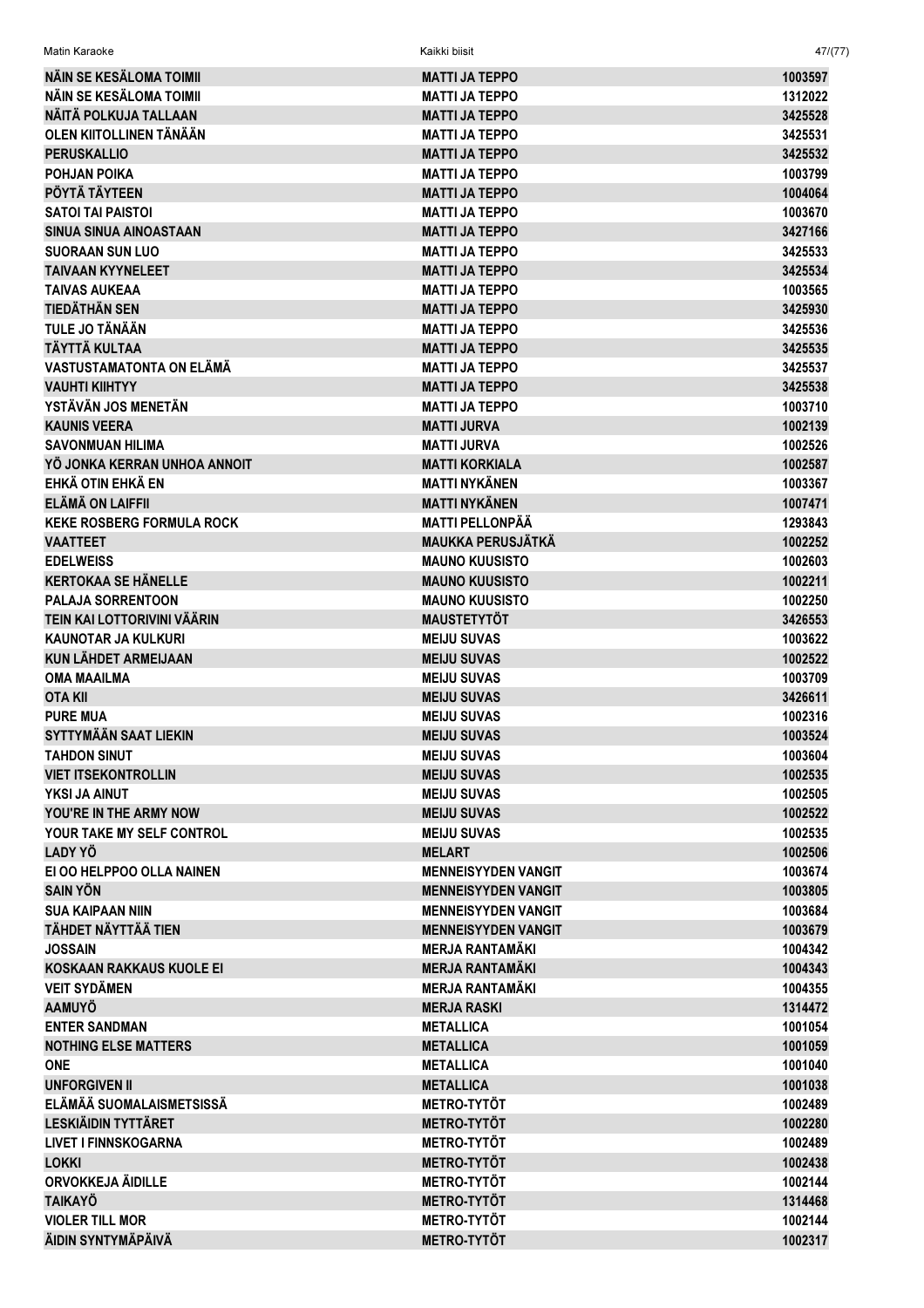| Matin Karaoke                         | Kaikki biisit                       | 48/(77)            |
|---------------------------------------|-------------------------------------|--------------------|
| ROOSA JA KAHDEKSAN MUUTA              | <b>MIESKONE</b>                     | 1002173            |
| <b>JÄÄTYNYT MAA</b>                   | <b>MIINA</b>                        | 1002879            |
| <b>AURINKOLAIVA</b>                   | <b>MIKA SUNDQVIST</b>               | 1315062            |
| <b>MOOTTORIPYÖRÄ ON MOOTTORIPYÖRÄ</b> | <b>MIKA SUNDQVIST</b>               | 1002090            |
| <b>SADE</b>                           | <b>MIKA SUNDQVIST</b>               | 1003852            |
| <b>INTIAANIN SOTAHUUTO</b>            | <b>MIKA SUOMALAINEN</b>             | 1001104            |
| <b>KIPUA</b>                          | <b>MIKAEL GABRIEL</b>               | 1314400            |
| <b>POHJOSEN POIKA</b>                 | <b>MIKAEL GABRIEL</b>               | 1293842            |
| <b>SÄ OLIT OIKEES</b>                 | <b>MIKAEL GABRIEL</b>               | 1007497            |
| <b>TYTÖLLENI</b>                      | <b>MIKAEL GABRIEL</b>               | 1314135            |
| ÄLÄ HERÄTÄ MUA UNESTA                 | <b>MIKAEL GABRIEL</b>               | 1314873            |
| PÄÄSTÄ MUT POIS                       | <b>MIKAEL GABRIEL FEAT, DIANDRA</b> | 1314371            |
| <b>VIIMEISEN KERRAN</b>               | <b>MIKAEL GABRIEL FEAT. DIANDRA</b> | 1315299            |
| ELÄN ILMAN SUA                        | <b>MIKAEL KONTTINEN</b>             | 1003868            |
| <b>OTA KIINNI</b>                     | <b>MIKAEL KONTTINEN</b>             | 1003916            |
| <b>HYASINTTIEN AIKAAN</b>             | <b>MIKKO ALATALO</b>                | 1002449            |
| HÄN HYMYILEE KUIN LAPSI               | <b>MIKKO ALATALO</b>                | 3427079            |
| <b>IHMISEN IKÄVÄ TOISEN LUO</b>       | <b>MIKKO ALATALO</b>                | 1294861            |
| <b>KIIMINKIJOKI</b>                   | <b>MIKKO ALATALO</b>                | 1315274            |
| <b>KÄNKKÄRÄNKKÄ</b>                   | <b>MIKKO ALATALO</b>                | 1001094            |
| <b>MAALAISPOIKA OON</b>               | <b>MIKKO ALATALO</b>                | 3427522            |
| <b>POHJOISEN LAULU</b>                | <b>MIKKO ALATALO</b>                |                    |
| <b>ROKKILAULAJA</b>                   |                                     | 1002659<br>1315072 |
|                                       | <b>MIKKO ALATALO</b>                |                    |
| TYTÖT TAHTOO PITÄÄ HAUSKAA            | <b>MIKKO ALATALO</b>                | 1315301            |
| <b>VICKY LEE</b>                      | <b>MIKKO ALATALO</b>                | 1315071            |
| <b>TIMANTTI</b>                       | <b>MIKKO HARJU</b>                  | 3426595            |
| <b>SOITTAKAA LUJEMPAA</b>             | <b>MIKKO KILKKINEN</b>              | 1002699            |
| <b>AINOAIN</b>                        | <b>MIKKO KUUSTONEN</b>              | 1002812            |
| <b>AURORA</b>                         | <b>MIKKO KUUSTONEN</b>              | 3402681            |
| <b>ENKELIT LENTÄÄ SUN UNIIN</b>       | <b>MIKKO KUUSTONEN</b>              | 1002486            |
| <b>JERUSALEMIIN</b>                   | <b>MIKKO KUUSTONEN</b>              | 1312164            |
| <b>KAKTUSVIINAA</b>                   | <b>MIKKO KUUSTONEN</b>              | 1312247            |
| <b>SUA KOHTI HERRANI</b>              | <b>MIKKO KUUSTONEN</b>              | 1004221            |
| <b>TAIKURI</b>                        | <b>MIKKO KUUSTONEN</b>              | 1002804            |
| <b>TAIVAS VARJELE</b>                 | <b>MIKKO KUUSTONEN</b>              | 1312162            |
| <b>LAPSUUDEN USKO</b>                 | <b>MIKKO LEPPILAMPI</b>             | 1004262            |
| <b>SALAISUUS</b>                      | <b>MIKKO LEPPILAMPI</b>             | 1003369            |
| KOVAA JA KORKEALTA                    | <b>MIKKO MÄKELÄINEN</b>             | 1003523            |
| <b>MYRSKYLYHTY</b>                    | <b>MIKKO MÄKELÄINEN</b>             | 3426124            |
| ON TULLUT MONI ON MENNYT MONI         | <b>MIKKO MÄKELÄINEN</b>             | 1003095            |
| <b>TYPERÄ MIES</b>                    | <b>MIKKO MÄKELÄINEN</b>             | 1003646            |
| <b>BAARIN KAUNEIN NAINEN</b>          | MIKKO MÄKELÄINEN JA MYRSKYLYHTY     | 1003748            |
| TOISELLA TÄHDELLÄ                     | MIKKO MÄKELÄINEN JA MYRSKYLYHTY     | 1003553            |
| <b>LAISKA KOTTARAINEN</b>             | <b>MIKKO PERKOILA</b>               | 1001092            |
| PAIKKANI TIEDÄN                       | <b>MIKKO POHJOLA</b>                | 1007491            |
| 247                                   | <b>MIKKO SALMI</b>                  | 1002952            |
| <b>HERÄÄ SISKO</b>                    | <b>MIKKO SILTALA</b>                | 1004074            |
| <b>JOS MEILLÄ HUOMISTA EI OIS</b>     | <b>MIKKO SILTALA</b>                | 1003740            |
| <b>SANOINKO SULLE KOSKAAN</b>         | <b>MIKKO SILTALA</b>                | 1003637            |
| <b>TALVIPARATIISI</b>                 | <b>MIKKO SILTALA</b>                | 1004055            |
| <b>KUU RIITTÄÄ</b>                    | <b>MILANA</b>                       | 1002615            |
| <b>506 IKKUNAA</b>                    | <b>MILJOONASADE</b>                 | 1003839            |
| <b>KÖYHÄT</b>                         | <b>MILJOONASADE</b>                 | 1003060            |
| <b>LAPSUUDEN SANKARILLE</b>           | <b>MILJOONASADE</b>                 | 1002283            |
| <b>MADE IN HONG KONG</b>              | <b>MILJOONASADE</b>                 | 1314388            |
| <b>MARRASKUU</b>                      | <b>MILJOONASADE</b>                 | 1294871            |
| <b>OLKINAINEN</b>                     | <b>MILJOONASADE</b>                 | 3426547            |
| ROKKIBÄNDI WOUNDED KNEE               | <b>MILJOONASADE</b>                 | 1312274            |
| <b>RUNOILIJA</b>                      | <b>MILJOONASADE</b>                 | 1003041            |
| <b>SILMITÖN TALVI</b>                 | <b>MILJOONASADE</b>                 | 1003042            |
| <b>TULITIKKU</b>                      | <b>MILJOONASADE</b>                 | 1002275            |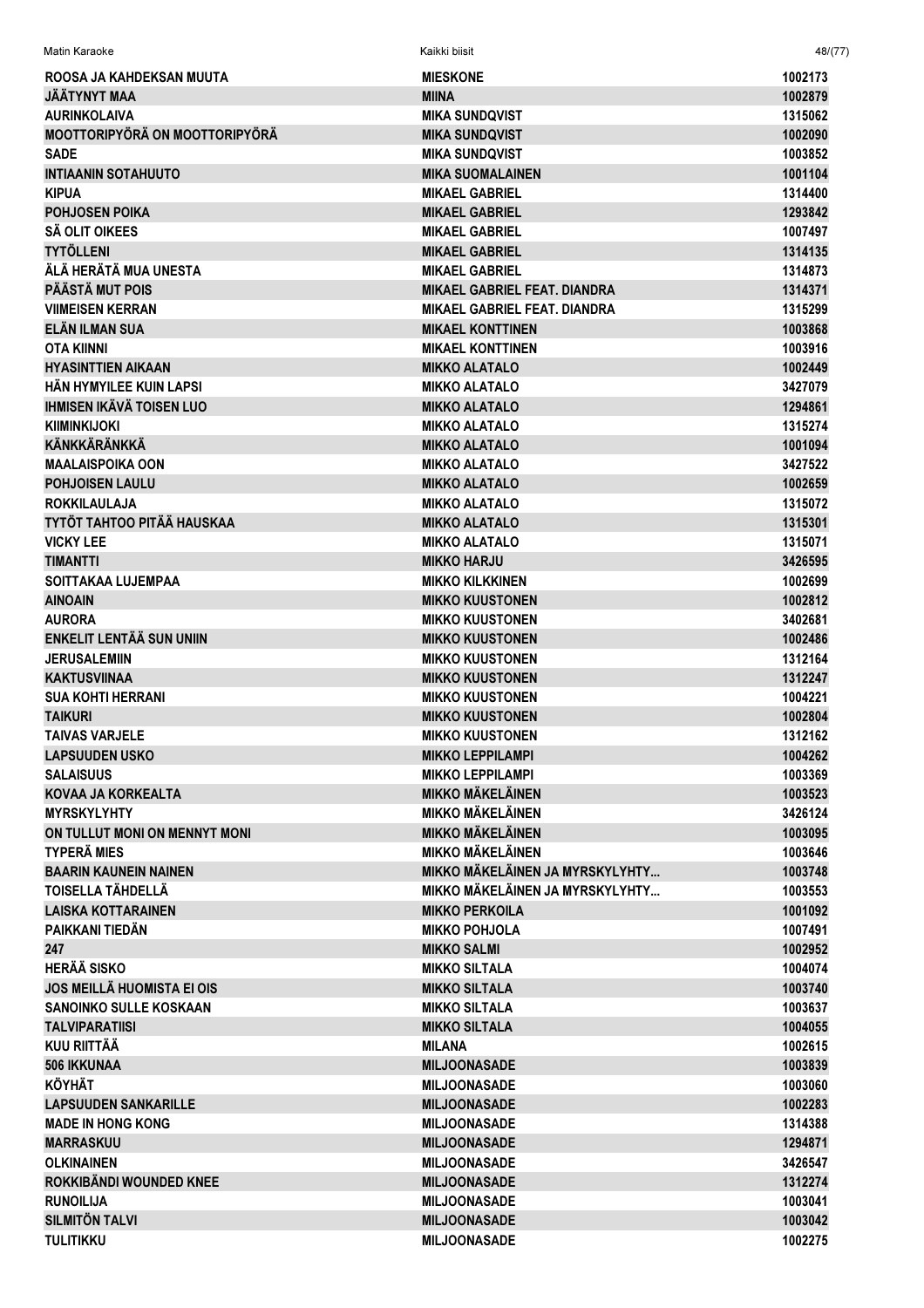| Matin Karaoke                 | Kaikki biisit            | 49/(77) |
|-------------------------------|--------------------------|---------|
| <b>TULKOON RAKKAUS</b>        | <b>MILJOONASADE</b>      | 1003057 |
| <b>VOIPALLO</b>               | <b>MILJOONASADE</b>      | 3427491 |
| <b>BORRIQUITO</b>             | <b>MIMMI MUSTAKALLIO</b> | 1002442 |
| <b>VARKAAT KULKURIT</b>       | <b>MIMMI MUSTAKALLIO</b> | 1002292 |
| ELÄVÄNÄ HAUDATTU              | <b>MINNA FRIMODIG</b>    | 1003673 |
| <b>HAUDUJUDUU</b>             | <b>MINNA IKONEN</b>      | 1004338 |
| <b>VOIN SUN MUKAAN TULLA</b>  | <b>MINNA KAINULAINEN</b> | 3426749 |
| EN TAVOITA SINUA ENÄÄ         | <b>MIRA KUNNASLUOTO</b>  | 1003766 |
| <b>HARHAKUVIA</b>             | <b>MIRA KUNNASLUOTO</b>  | 3426751 |
| <b>PINNAN ALLA</b>            | <b>MIRA LUOTI</b>        | 3403261 |
| <b>KARAOKEKUNINGAS</b>        | <b>MIRA SUNNARI</b>      | 1002668 |
| KUKKA KAIPAA VALOA            | <b>MITRA</b>             | 1315130 |
| <b>ÄKKISYVÄÄ</b>              | <b>MITRA KAISLARANTA</b> | 1314075 |
| <b>CHERI CHERI LADY</b>       | <b>MODERN TALKING</b>    | 1004142 |
| YOURE MY HEART YOURE MY SOUL  | <b>MODERN TALKING</b>    | 1000054 |
| <b>LUNNAAT</b>                | <b>MOKOMA</b>            | 3425674 |
| SINNE MISSÄ AAMU SARASTAA     | <b>MOKOMA</b>            | 3425684 |
| ANNA KULTA, ANNA              | <b>MONA CARITA</b>       | 3427430 |
| DA DOO RON RON                | <b>MONA CARITA</b>       | 3426535 |
| <b>KAUPUNGIN LAPSET</b>       | <b>MONA CARITA</b>       | 1315067 |
| <b>RASPUTIN</b>               | <b>MONA CARITA</b>       | 1003607 |
| <b>KATSO KENGURU LOIKKAA</b>  | <b>MONICA ASPELUND</b>   | 1001107 |
| <b>NIGHTS IN WHITE SATIN</b>  | <b>MOODY BLUES</b>       | 1000056 |
| <b>KOLMEN MINUUTIN MUNA</b>   | <b>MOOG JA MOOGS</b>     | 1004383 |
| <b>ALLA KOIVUPUUN</b>         | <b>MOVETRON</b>          | 3427228 |
| EI KENENKÄÄN MAA              | <b>MOVETRON</b>          | 1003692 |
| <b>ROMEO JA JULIA</b>         | <b>MOVETRON</b>          | 1007496 |
| <b>JARI JA MARI</b>           | <b>MUSKA</b>             | 1003343 |
| <b>KALIFORNIAN AURINKOON</b>  | <b>MUSKA</b>             | 1003641 |
| <b>KIRJOITA POSTIKORTTIIN</b> | <b>MUSKA</b>             | 1312203 |
| <b>KROKOTIILIROCK</b>         | <b>MUSKA</b>             | 1003129 |
| <b>KROKOTIILIROCK</b>         | <b>MUSKA</b>             | 1312204 |
| <b>LAULAN PIMEÄÄ POIS</b>     | <b>MUSKA</b>             | 1003533 |
| PAHA TYTTÖ                    | <b>MUSKA</b>             | 1312225 |
| PIDÄ KII                      | <b>MUSKA</b>             | 1003051 |
| <b>SININEN HETKI</b>          | <b>MUSKA</b>             | 1003099 |
| TÄÄ SE PÄIVÄ ON               | <b>MUSKA</b>             | 1003059 |
| TÄÄ SE PÄIVÄ ON               | <b>MUSKA</b>             | 1312237 |
| <b>YÖN ENKELI</b>             | <b>MUSKA</b>             | 1003509 |
| SALIL EKA, SALIL VIKA         | <b>MUSTA BARBAARI</b>    | 1314432 |
| <b>JÄTKÄN HUMPPA</b>          | <b>MUTKATTOMAT</b>       | 1002767 |
| <b>LIMPERIN MUORIN HUMPPA</b> | <b>MUTKATTOMAT</b>       | 1002811 |
| <b>TAKAMETSIEN KAIPUU</b>     | <b>MUTKATTOMAT</b>       | 1003483 |
| DON'T BREAK MY CORAZON        | <b>MY FIRST BAND</b>     | 1314831 |
| <b>MÖRKÖ SE LÄHTI PIIRIIN</b> | <b>MÖRKÖ JA LAPSET</b>   | 1001095 |
| <b>GIRLS GIRLS GIRLS</b>      | <b>MÖTLEY CRUE</b>       | 1001045 |
| <b>DAVID HASSELHOFF</b>       | <b>NAURAVAT NAKIT</b>    | 1293796 |
| <b>LADY GAGA</b>              | <b>NAURAVAT NAKIT</b>    | 1007472 |
| <b>LOVE HURTS</b>             | <b>NAZARETH</b>          | 1000038 |
| <b>ONNELLINEN PERHE</b>       | <b>NE LUUMÄET</b>        | 1312167 |
| <b>TUOMARI</b>                | <b>NE LUUMÄET</b>        | 1004396 |
| <b>STILL ALIVE</b>            | <b>NEGATIVE</b>          | 1312166 |
| <b>ENKELI</b>                 | <b>NEKUT</b>             | 1004235 |
| <b>KYSYMYKSIÄ</b>             | <b>NEKUT</b>             | 1004219 |
| PÄIVÄ VAIN                    | <b>NEKUT</b>             | 1004244 |
| <b>AJELEN</b>                 | <b>NELJÄ RUUSUA</b>      | 1315261 |
| <b>ANARKIAA</b>               | <b>NELJÄ RUUSUA</b>      | 1003052 |
| ELÄN VAIN KERRAN              | NELJÄ RUUSUA             | 1003032 |
| <b>JUPPIHIPPIPUNKKARI</b>     | <b>NELJÄ RUUSUA</b>      | 1003380 |
| <b>KATKERA KUU</b>            | <b>NELJÄ RUUSUA</b>      | 1312174 |
| <b>LUOTSIVENE</b>             | <b>NELJÄ RUUSUA</b>      | 1002416 |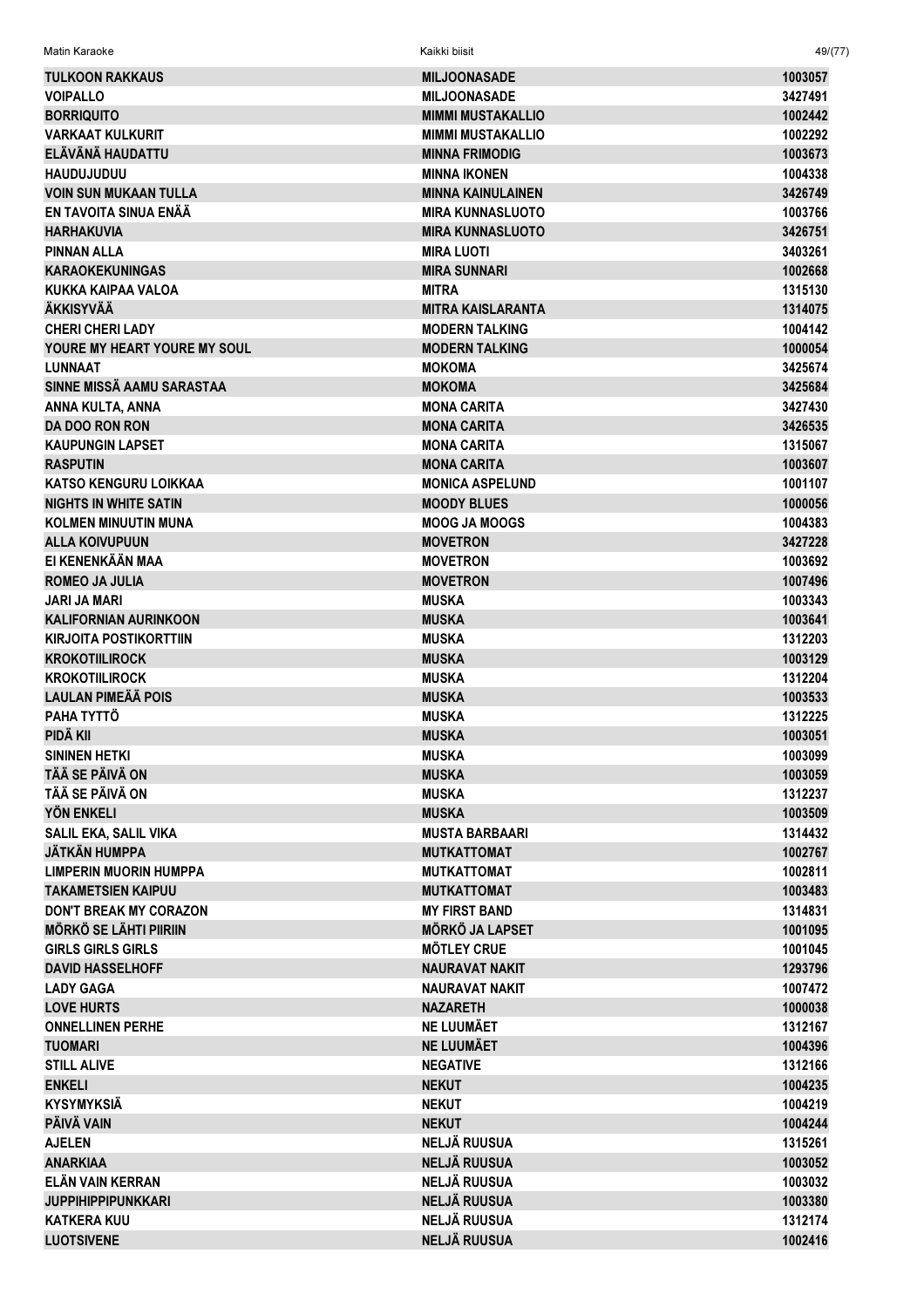| <b>MISSÄ VAAN</b>                                     | <b>NELJÄ RUUSUA</b>                | 3402685 |
|-------------------------------------------------------|------------------------------------|---------|
| <b>MUSTIA RUUSUJA</b>                                 | <b>NELJÄ RUUSUA</b>                | 3426073 |
| <b>NORMCOREPROTOHIPSTERI</b>                          | <b>NELJÄ RUUSUA</b>                | 3425676 |
| POPLAULAJAN VAPAAPÄIVÄ                                | <b>NELJÄ RUUSUA</b>                | 1003044 |
| <b>POPMUSEO</b>                                       | <b>NELJÄ RUUSUA</b>                | 1002988 |
| <b>POPSTARS</b>                                       | <b>NELJÄ RUUSUA</b>                | 1003086 |
| SEITSEMÄN PÄIVÄÄ SELVINPÄIN                           | <b>NELJÄ RUUSUA</b>                | 1312181 |
| <b>SININEN SUNNUNTAI</b>                              | <b>NELJÄ RUUSUA</b>                | 1315135 |
| <b>SUN TÄYTYY MENNÄ</b>                               | <b>NELJÄ RUUSUA</b>                | 3426469 |
| <b>SURUTULITUS</b>                                    | <b>NELJÄ RUUSUA</b>                | 3427142 |
| <b>TIE AJATUKSIIN</b>                                 | <b>NELJÄ RUUSUA</b>                | 1003054 |
| ÄLÄ LUOVUTA                                           | <b>NELJÄ RUUSUA</b>                | 3426161 |
| ÖISELLÄ RANNALLA                                      | <b>NELJÄ RUUSUA</b>                | 1003067 |
| <b>AURINKO</b>                                        | <b>NELJÄNSUORA</b>                 | 1314669 |
| <b>ILMAN SINUA</b>                                    | <b>NELJÄNSUORA</b>                 | 1314057 |
| <b>JULIA</b>                                          | <b>NELJÄNSUORA</b>                 | 1314349 |
| <b>KAKSI KAUNEINTA</b>                                | <b>NELJÄNSUORA</b>                 | 1315148 |
| <b>KESÄYÖ</b>                                         | <b>NELJÄNSUORA</b>                 | 1002692 |
| LÖYTÄJÄ SAA PITÄÄ                                     | <b>NELJÄNSUORA</b>                 | 1004086 |
| <b>MANSIKKAA JA VALKOAPILAA</b>                       | <b>NELJÄNSUORA</b>                 | 1003888 |
|                                                       |                                    |         |
| <b>PARATIISI</b>                                      | <b>NELJÄNSUORA</b>                 | 3426456 |
| <b>SIIPIRIKKO</b>                                     | <b>NELJÄNSUORA</b>                 | 1003775 |
| KESÄ VIELÄ JÄÄDÄ VOIS                                 | NELJÄNSUORA FEAT. STIG             | 1314696 |
| <b>TÄÄVALSSI</b>                                      | NELJÄNSUORA FEAT. SUVI TERÄSNISKA  | 1314111 |
| PIDÄ MUSTA KII                                        | <b>NELLI</b>                       | 1314502 |
| <b>BARBARA</b>                                        | <b>NELOSET</b>                     | 1002543 |
| <b>MATKAMIES</b>                                      | <b>NELOSET</b>                     | 1002290 |
| <b>TRAVELING MAN</b>                                  | <b>NELOSET</b>                     | 1002290 |
| <b>ITSENI KALTAINEN</b>                               | <b>NEON 2</b>                      | 3426053 |
| <b>KEMIAA</b>                                         | <b>NEON 2</b>                      | 1002808 |
| <b>POLKU</b>                                          | <b>NEON 2</b>                      | 1294874 |
| <b>SORRY</b>                                          | <b>NEON 2</b>                      | 1002823 |
| <b>TÄSSÄ TALOSSA</b>                                  | <b>NEON 2</b>                      | 1314869 |
| <b>NAISELLENI</b>                                     | <b>NEUMANN</b>                     | 1002349 |
| THE MOMENT OF OUR LOVE                                | <b>NEUMANN</b>                     | 1314296 |
| <b>TUULIKELLO</b>                                     | <b>NEUMANN</b>                     | 1314297 |
| <b>HAPPY TOGETHER</b>                                 | <b>NEW JOYS</b>                    | 1002227 |
|                                                       |                                    | 1002227 |
| <b>MIKSET MUA HUOMAA</b><br>WHERE THE WILD ROSES GROW | <b>NEW JOYS</b>                    |         |
|                                                       | <b>NICK CAVE AND KYLIE MINOQUE</b> | 1000110 |
| <b>AMARANTH</b>                                       | <b>NIGHTWISH</b>                   | 1007446 |
| <b>WISH I HAD AN ANGEL</b>                            | <b>NIGHTWISH</b>                   | 1004381 |
| <b>OLE PAISTEENA AURINGON</b>                         | NIINA PÄIVÄNURMI                   | 1312056 |
| ETTEI NYT VAAN SATTUIS MITÄÄN                         | <b>NIKKE ANKARA</b>                | 3403254 |
| <b>PERJANTAI 13.</b>                                  | <b>NIKKE ANKARA</b>                | 3425688 |
| EN TIIÄ SUN NIMEE                                     | <b>NIKKE ANKARA FEAT, OLLIE</b>    | 3425690 |
| <b>AAVEKAUPUNKI</b>                                   | <b>NIKO AHVONEN</b>                | 1002883 |
| <b>KUULEEKO KUKAAN</b>                                | <b>NIMETÖN</b>                     | 1312839 |
| <b>PEILI</b>                                          | <b>NIMETÖN</b>                     | 1312838 |
| <b>JOTAIN JÄÄ</b>                                     | NINA TAPIO JA MIKKO LEPPILAMPI     | 1003552 |
| <b>COME AS YOU ARE</b>                                | <b>NIRVANA</b>                     | 1001057 |
| <b>SMELLS LIKE TEEN SPIRIT</b>                        | <b>NIRVANA</b>                     | 1001050 |
| <b>PELIPÖYTÄ</b>                                      | <b>NO MAN'S BAND</b>               | 1003801 |
| <b>PIKKUSISKO</b>                                     | <b>NO MAN'S BAND</b>               | 1003772 |
| <b>PIKKUVELI</b>                                      | <b>NOITALINNA HURAA</b>            | 1002775 |
| <b>LUPAAN OLLA</b>                                    | <b>NOPSAJALKA</b>                  | 1314658 |
| NIIN KUIN MÄ                                          | <b>NOPSAJALKA</b>                  | 1315133 |
| <b>DET SISTA DU SER</b>                               | <b>NORDMAN</b>                     | 1314151 |
| <b>VANDRAREN</b>                                      |                                    | 1314156 |
|                                                       | <b>NORDMAN</b>                     |         |
| PASKA KESÄ                                            | <b>NOST3 &amp; PROTRO</b>          | 1312182 |
| KUN VIELÄ NUORI OLLA VOI                              | <b>NUKET</b>                       | 3425672 |
| TUU MUN VAIMOKSEIN                                    | NUORVA JA MÄKILUOMA                | 1004238 |

Matin Karaoke Kaikki biisit 50/(77)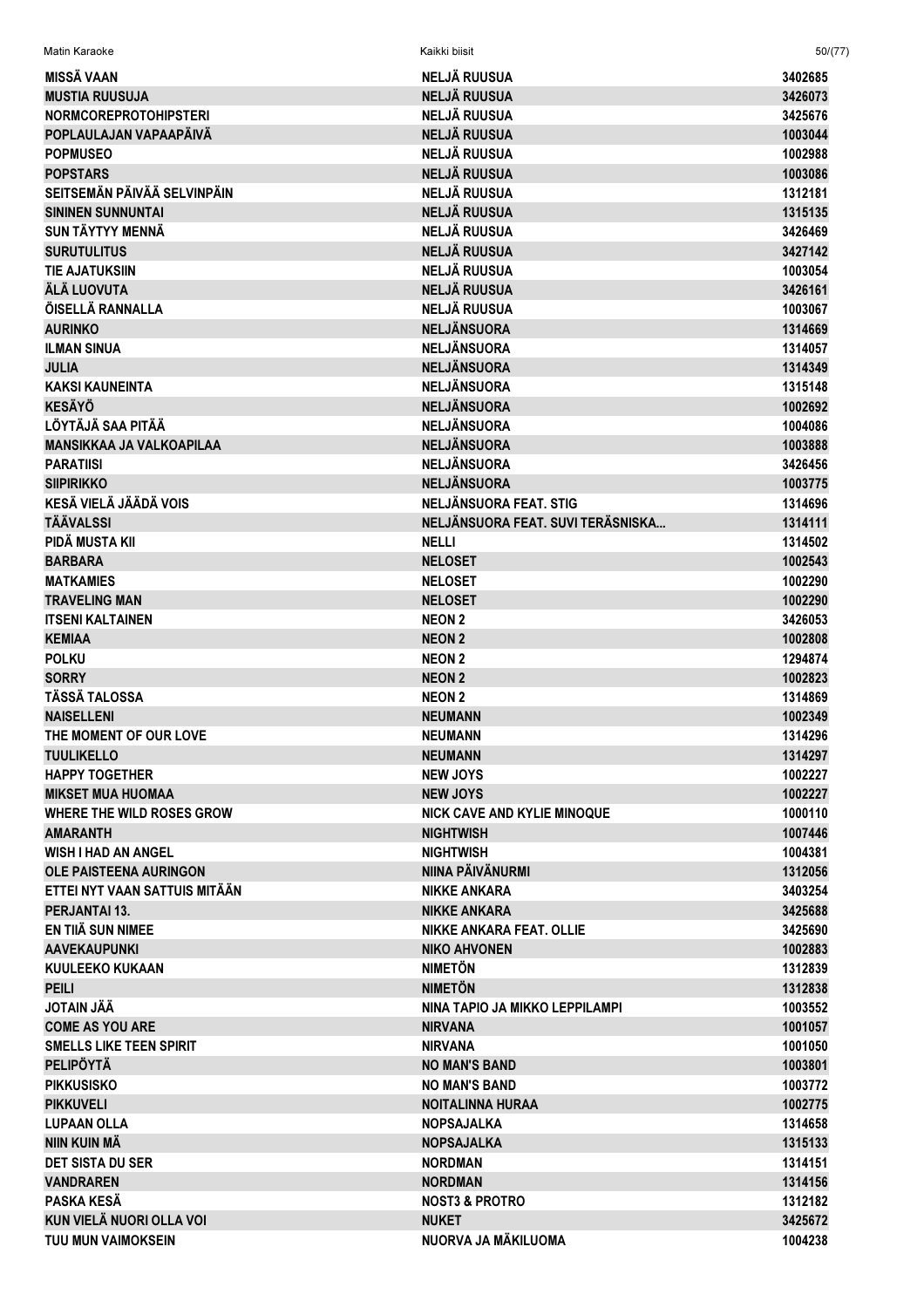| <b>12 APINAA</b>                      | <b>NYLON BEAT</b>      | 1002877 |
|---------------------------------------|------------------------|---------|
| <b>ANNA MULLE</b>                     | <b>NYLON BEAT</b>      | 1002614 |
| <b>COMEBACK</b>                       | <b>NYLON BEAT</b>      | 1002977 |
| <b>PSYKEDELIAA</b>                    | <b>NYLON BEAT</b>      | 1002938 |
| <b>RAKASTUIN MÄ LOOSERIIN</b>         | <b>NYLON BEAT</b>      | 3427231 |
| <b>SATASEN LAINA</b>                  | <b>NYLON BEAT</b>      | 3427230 |
| <b>SOITA MULLE</b>                    | <b>NYLON BEAT</b>      | 1002666 |
| <b>TEFLONLOVE</b>                     | <b>NYLON BEAT</b>      | 1003564 |
| <b>VIHA JA RAKKAUS</b>                | <b>NYLON BEAT</b>      | 1002368 |
| <b>VIIMEINEN</b>                      | <b>NYLON BEAT</b>      | 1002166 |
| <b>VALKEAT HIUTALEET</b>              | <b>OILI VAINIO</b>     | 3426746 |
| KAUNEUS SEKOITTAA MUN PÄÄN            | <b>OLAVI UUSIVIRTA</b> | 1314066 |
| OLLAANKO TÄMÄ KESÄ NÄIN               | <b>OLAVI UUSIVIRTA</b> | 1314818 |
| ON NIIN HELPPOO OLLA ONNELLINEN       | <b>OLAVI UUSIVIRTA</b> | 1003886 |
| <b>OODI ILOLLE</b>                    | <b>OLAVI UUSIVIRTA</b> | 1312837 |
| <b>TANSSIT VAIKKA ET OSAA</b>         | <b>OLAVI UUSIVIRTA</b> | 3403256 |
| TIET ETÄISYYKSIIN                     | <b>OLAVI UUSIVIRTA</b> | 1314034 |
| <b>AAMU AIRISTOLLA</b>                | <b>OLAVI VIRTA</b>     | 1002920 |
| <b>AILA PIENI</b>                     | <b>OLAVI VIRTA</b>     | 1003167 |
| ALLA VENÄLÄISEN KUUN                  | <b>OLAVI VIRTA</b>     | 1004375 |
| <b>AMOR AMOR AMOR</b>                 | <b>OLAVI VIRTA</b>     | 1002925 |
| <b>ANGELIQUE</b>                      | <b>OLAVI VIRTA</b>     | 1002909 |
| <b>ANNABELLA</b>                      | <b>OLAVI VIRTA</b>     | 1004372 |
| <b>ARMI</b>                           | <b>OLAVI VIRTA</b>     | 1002930 |
| <b>ASSUNCION</b>                      | <b>OLAVI VIRTA</b>     | 1002902 |
| <b>BANAANINLASTAAJAN LAULU</b>        | <b>OLAVI VIRTA</b>     | 1003148 |
| <b>BEGIN THE BEGUINE</b>              | <b>OLAVI VIRTA</b>     | 1003199 |
| <b>CARMEN SYLVA</b>                   | <b>OLAVI VIRTA</b>     | 1002912 |
| <b>CUBANACAN</b>                      | <b>OLAVI VIRTA</b>     | 1004370 |
| <b>DELFIINIPOIKA</b>                  | <b>OLAVI VIRTA</b>     | 1004371 |
| <b>ENNEN KUOLEMAA</b>                 | <b>OLAVI VIRTA</b>     | 1002915 |
| <b>ENSIMMÄISENÄ ILTANA</b>            | <b>OLAVI VIRTA</b>     | 1003195 |
| <b>ENSISUUDELMA</b>                   | <b>OLAVI VIRTA</b>     | 1004377 |
| <b>ESPANJALAINEN TANGO</b>            | <b>OLAVI VIRTA</b>     | 1004374 |
| <b>ESTRELLITA</b>                     | <b>OLAVI VIRTA</b>     | 1003200 |
| <b>GUARDA CHE LUNA</b>                | <b>OLAVI VIRTA</b>     | 1002379 |
| <b>HAAVEKUVA</b>                      | <b>OLAVI VIRTA</b>     | 1003168 |
| <b>HERNANDON SALAISUUS</b>            | <b>OLAVI VIRTA</b>     | 1003156 |
| <b>HOPEAPILVET</b>                    | <b>OLAVI VIRTA</b>     | 1003173 |
| <b>HOPEINEN KUU</b>                   | <b>OLAVI VIRTA</b>     | 1002379 |
| <b>HURMIO</b>                         | <b>OLAVI VIRTA</b>     | 1002903 |
| <b>HYMY</b>                           | <b>OLAVI VIRTA</b>     | 1003177 |
| <b>HYMY KUKKA JA RAKKAUS</b>          | <b>OLAVI VIRTA</b>     | 1004369 |
| HÄÄMUISTOJEN VALSSI                   | <b>OLAVI VIRTA</b>     | 1002598 |
| <b>I LOVE YOU SENTIMENTAL REASONS</b> | <b>OLAVI VIRTA</b>     | 1002501 |
| <b>IKKUNAPRINSSI</b>                  | <b>OLAVI VIRTA</b>     | 1002924 |
| <b>ILTA PIENESSÄ KAUPUNGISSA</b>      | <b>OLAVI VIRTA</b>     | 1003176 |
| <b>ILTA SANTA CRUZISSA</b>            | <b>OLAVI VIRTA</b>     | 1003172 |
| <b>ILTA SANTA CRUZISSA</b>            | <b>OLAVI VIRTA</b>     | 3425560 |
| <b>ILTARUSKO</b>                      | <b>OLAVI VIRTA</b>     | 1002921 |
| <b>ISABELLA</b>                       | <b>OLAVI VIRTA</b>     | 1003196 |
| <b>ISTANBUL</b>                       | <b>OLAVI VIRTA</b>     | 1003186 |
| <b>JOEN TOISELLA PUOLELLA</b>         | <b>OLAVI VIRTA</b>     | 1003158 |
| <b>JOHNNY MUA MUISTATHAN</b>          | <b>OLAVI VIRTA</b>     | 1002919 |
| <b>JÄÄ HYVÄSTI ARMAS</b>              | <b>OLAVI VIRTA</b>     | 1003198 |
| KAIPAAN KAHTA SANAA                   | <b>OLAVI VIRTA</b>     | 3425547 |
| <b>KAKSI RUUSUA</b>                   | <b>OLAVI VIRTA</b>     | 1002913 |
| <b>KARAVAANI</b>                      | <b>OLAVI VIRTA</b>     | 1003178 |
| <b>KATUPOIKIEN LAULU</b>              |                        |         |
|                                       | <b>OLAVI VIRTA</b>     | 1003469 |
| <b>KAUNEIN ILTAMME</b>                | <b>OLAVI VIRTA</b>     | 1004359 |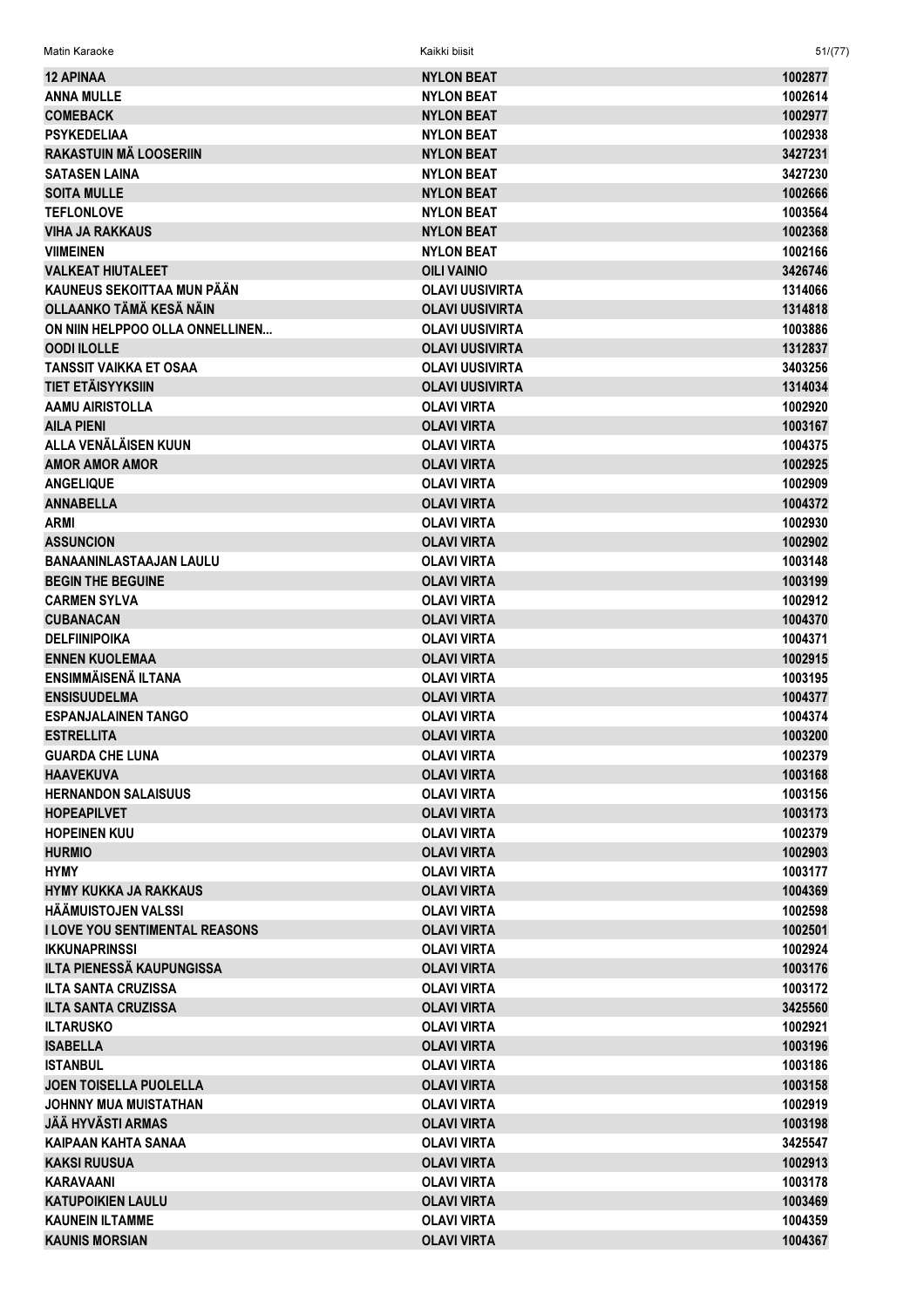| Matin Karaoke                             | Kaikki biisit      | 52/(77) |
|-------------------------------------------|--------------------|---------|
| <b>KEINU KANSSANI</b>                     | OLAVI VIRTA        | 1002896 |
| <b>KERRAN VIEL</b>                        | <b>OLAVI VIRTA</b> | 1002649 |
| <b>KESÄLLÄ KERRAN</b>                     | <b>OLAVI VIRTA</b> | 1003162 |
| <b>KEVÄT TOI TULLESSAAN</b>               | <b>OLAVI VIRTA</b> | 1003197 |
| <b>KOHTAUS</b>                            | <b>OLAVI VIRTA</b> | 1003169 |
| <b>KOLME KITARAA</b>                      | <b>OLAVI VIRTA</b> | 1004373 |
| KOTIHARJUN PÄÄLLÄ                         | <b>OLAVI VIRTA</b> | 1003182 |
| <b>KUINKA SAATOITKAAN</b>                 | <b>OLAVI VIRTA</b> | 1002600 |
| <b>KULTAINEN TANGO</b>                    | <b>OLAVI VIRTA</b> | 1003193 |
| <b>KUN ILTA EHTII</b>                     | <b>OLAVI VIRTA</b> | 1002908 |
| <b>KYLLIKKI</b>                           | <b>OLAVI VIRTA</b> | 1003179 |
| <b>KYLMÄ RAKKAUS</b>                      | <b>OLAVI VIRTA</b> | 1002923 |
| <b>KYLMÄT HUULET</b>                      | <b>OLAVI VIRTA</b> | 1004358 |
| <b>KYYNELSILMIN</b>                       | <b>OLAVI VIRTA</b> | 1003204 |
| KÄYN VANHAAN KOIVULEHTOON                 | <b>OLAVI VIRTA</b> | 1003175 |
| <b>LA CUMPARSITA</b>                      | <b>OLAVI VIRTA</b> | 1002907 |
| <b>LAPIKASTA LATTIAAN</b>                 | <b>OLAVI VIRTA</b> | 1004365 |
| <b>LAULELLEN</b>                          | <b>OLAVI VIRTA</b> | 1003194 |
| <b>LAZZARELLA</b>                         | <b>OLAVI VIRTA</b> | 1002405 |
| <b>LAZZARELLA</b>                         | <b>OLAVI VIRTA</b> | 1002405 |
| <b>LEIRINUOTIOLLA</b>                     | <b>OLAVI VIRTA</b> | 1002932 |
| <b>LIEKKI</b>                             | <b>OLAVI VIRTA</b> | 1002219 |
| <b>LIIAN NUORI</b>                        | <b>OLAVI VIRTA</b> | 1003180 |
| LUKITTU OVI                               | <b>OLAVI VIRTA</b> | 1003181 |
| <b>LULLABY OF BIRDLAND</b>                | <b>OLAVI VIRTA</b> | 1003165 |
| <b>LUONNONLAPSI</b>                       | <b>OLAVI VIRTA</b> | 1003153 |
| <b>MAGIC MOON</b>                         | <b>OLAVI VIRTA</b> | 1002390 |
| <b>MAMBO ITALIANO</b>                     | <b>OLAVI VIRTA</b> | 1002243 |
| <b>MARIANNE</b>                           | <b>OLAVI VIRTA</b> | 1003154 |
| <b>MARUZELLA</b>                          | <b>OLAVI VIRTA</b> | 1003155 |
| <b>MERIMIEHEN HAUDALLA EI KUKI RUUSUT</b> | <b>OLAVI VIRTA</b> | 1003170 |
| <b>METSÄKUKKIA</b>                        | <b>OLAVI VIRTA</b> | 1002906 |
| <b>MUISTOJEN ILTA</b>                     | <b>OLAVI VIRTA</b> | 1003150 |
| <b>MUISTOJEN TEILLÄ</b>                   | <b>OLAVI VIRTA</b> | 1003151 |
| <b>MUISTOJENI TANGO</b>                   | <b>OLAVI VIRTA</b> | 3426754 |
| <b>MUSTALAISRUHTINATAR</b>                | <b>OLAVI VIRTA</b> | 1002897 |
| <b>MUSTASUKKAISUUTTA</b>                  | <b>OLAVI VIRTA</b> | 1002911 |
| <b>MYLLÄRIN IRENE</b>                     | <b>OLAVI VIRTA</b> | 1004364 |
| <b>NIIN RAKASTUNUT SINUUN</b>             | <b>OLAVI VIRTA</b> | 1003190 |
| <b>NIIN SATEINEN ON TIE</b>               | <b>OLAVI VIRTA</b> | 1003174 |
| <b>ODOTAN SINUA NINA</b>                  | <b>OLAVI VIRTA</b> | 1003205 |
| OI VILLIRUUSU                             | <b>OLAVI VIRTA</b> | 1004362 |
| <b>OLE ARMOLLINEN</b>                     | <b>OLAVI VIRTA</b> | 1002441 |
| <b>PALAA LUOKSENI</b>                     | <b>OLAVI VIRTA</b> | 1003187 |
| <b>PARIISIN NEITONEN</b>                  | <b>OLAVI VIRTA</b> | 1003149 |
| <b>PERFIDIA</b>                           | <b>OLAVI VIRTA</b> | 1003157 |
| POIKA VARJOISELTA KUJALTA                 | <b>OLAVI VIRTA</b> | 1002916 |
| PORTUGALIN HUHTIKUU                       | <b>OLAVI VIRTA</b> | 1003147 |
| <b>PUNAISET LEHDET</b>                    | <b>OLAVI VIRTA</b> | 1002900 |
| PUNATUKKAISELLE TYTÖLLENI                 | <b>OLAVI VIRTA</b> | 1002931 |
| <b>PURJEHTIJAN VALSSI</b>                 | OLAVI VIRTA        | 1003201 |
| <b>RAKASTUNUT NAINEN</b>                  | <b>OLAVI VIRTA</b> | 1003184 |
| <b>RAKKAUDEN LAULU</b>                    | <b>OLAVI VIRTA</b> | 1004360 |
| RAKKAUTTA EI SE OLLUTKAAN                 | <b>OLAVI VIRTA</b> | 1003160 |
| <b>ROMANESCA</b>                          | OLAVI VIRTA        | 1002901 |
| <b>ROMANIALAINEN KITARA</b>               | <b>OLAVI VIRTA</b> | 1002899 |
| SAAVUTHAN JÄLLEEN ROOMAAN                 | <b>OLAVI VIRTA</b> | 1002928 |
| <b>SAN ANTONION RUUSU</b>                 | <b>OLAVI VIRTA</b> | 1004366 |
| <b>SANA VAIN</b>                          | <b>OLAVI VIRTA</b> | 1003188 |
| <b>SATEINEN ILTA</b>                      | <b>OLAVI VIRTA</b> | 1002894 |
| <b>SELLAISTA ON ELÄMÄ</b>                 | <b>OLAVI VIRTA</b> | 1004368 |
|                                           |                    |         |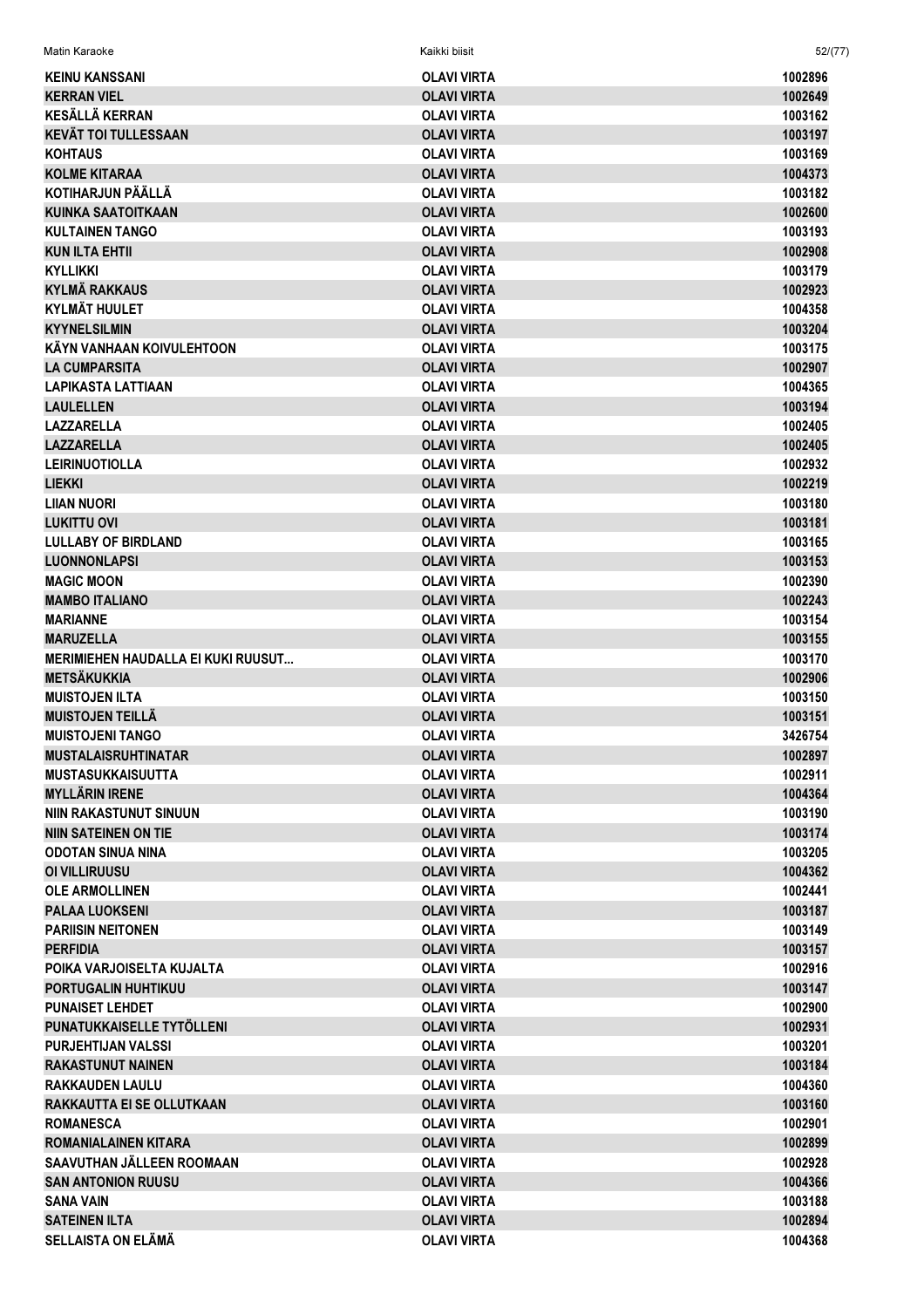| Matin Karaoke                             | Kaikki biisit                                  | 53/(77) |
|-------------------------------------------|------------------------------------------------|---------|
| <b>SERENADI</b>                           | <b>OLAVI VIRTA</b>                             | 1003191 |
| <b>SININEN HUVIMAJA</b>                   | <b>OLAVI VIRTA</b>                             | 1002905 |
| <b>SININEN TANGO</b>                      | <b>OLAVI VIRTA</b>                             | 1003152 |
| <b>SINITAIVAS</b>                         | <b>OLAVI VIRTA</b>                             | 1003159 |
| <b>SINUN SILMIESI TÄHDEN</b>              | <b>OLAVI VIRTA</b>                             | 1002929 |
| SOI VIULU SOI                             | <b>OLAVI VIRTA</b>                             | 1003163 |
| <b>SOKERIPALA</b>                         | <b>OLAVI VIRTA</b>                             | 1002910 |
| <b>SONNY BOY</b>                          | <b>OLAVI VIRTA</b>                             | 1004376 |
| <b>SORIA MORIA</b>                        | <b>OLAVI VIRTA</b>                             | 1003203 |
| SUA LEMMIN KUIN JÄRJETÖN MÄ OISIN         | <b>OLAVI VIRTA</b>                             | 1002501 |
| SULLE LAULAN MÄ HILJAA                    | <b>OLAVI VIRTA</b>                             | 1004361 |
| <b>SUUDELMATANGO</b>                      | <b>OLAVI VIRTA</b>                             | 1003185 |
| <b>SYDÄNSURUJA</b>                        | <b>OLAVI VIRTA</b>                             | 1002927 |
| <b>SYYSUNELMIA</b>                        | <b>OLAVI VIRTA</b>                             | 1003202 |
| <b>TAIKA TANGO</b>                        | <b>OLAVI VIRTA</b>                             | 1003189 |
| <b>TANGO BOLERO</b>                       | <b>OLAVI VIRTA</b>                             | 1003166 |
| <b>TANGO DESIREE</b>                      | <b>OLAVI VIRTA</b>                             | 1002895 |
| <b>TANGO ILLUSION</b>                     | <b>OLAVI VIRTA</b>                             | 1002926 |
| <b>TOM DOOLEY</b>                         | <b>OLAVI VIRTA</b>                             | 1002933 |
| <b>TULE TULE TYTTÖ</b>                    | <b>OLAVI VIRTA</b>                             | 1003171 |
| <b>TULETHAN</b>                           | <b>OLAVI VIRTA</b>                             | 1003164 |
| <b>TULISUUDELMA</b>                       | <b>OLAVI VIRTA</b>                             | 1002914 |
| <b>TUMMANSININEN SÄVEL</b>                | <b>OLAVI VIRTA</b>                             | 1003192 |
| <b>TYTTÖ METSÄSSÄ</b>                     | <b>OLAVI VIRTA</b>                             | 1002898 |
| <b>TYTTÖ METSÄSSÄ</b>                     | <b>OLAVI VIRTA</b>                             | 1312059 |
| <b>TÄYSIKUU</b>                           | <b>OLAVI VIRTA</b>                             | 1002390 |
| <b>UNELMATANGO</b>                        | <b>OLAVI VIRTA</b>                             | 1002922 |
| <b>VALKOVUOKOT</b>                        | <b>OLAVI VIRTA</b>                             | 1002918 |
| <b>VALSSI MENNEILTÄ AJOILTA</b>           | <b>OLAVI VIRTA</b>                             | 1003161 |
| VANHA KARTANON KEHRÄÄVÄ RUKKI             | <b>OLAVI VIRTA</b>                             | 1003146 |
| <b>VIHREÄT NIITYT</b>                     | <b>OLAVI VIRTA</b>                             | 1002904 |
| <b>YKSINÄISYYS</b>                        | <b>OLAVI VIRTA</b>                             | 1003183 |
| <b>YLI AALTOJEN</b>                       | <b>OLAVI VIRTA</b>                             | 1004363 |
| <b>YÖLINTU</b>                            | <b>OLAVI VIRTA</b>                             | 1002628 |
| <b>YÖN KULKIJA</b>                        | <b>OLAVI VIRTA</b>                             | 1002212 |
| ÖISET KITARAT                             | OLAVI VIRTA                                    | 1002917 |
| MUA ÄLÄ HYLKÄÄ                            | <b>OLAVI VIRTA ERKKI LIIKANEN</b>              | 1002203 |
| <b>NYT JA AINA</b>                        | <b>OLLI HELENIUS</b>                           | 1314120 |
| <b>SYTYTÄT MUT</b>                        | <b>OLLI HELENIUS</b>                           | 1314426 |
| <b>TANSSIMALLA</b>                        | <b>OLLI HELENIUS</b>                           | 1314866 |
| <b>KIVISET KADUT</b>                      | <b>OLLI LINDHOLM</b>                           | 1003901 |
| <b>SURUN AIKA</b>                         | <b>OLLI LINDHOLM</b>                           | 1004083 |
| <b>AZZURRO</b>                            | <b>OSSI AHLAPURO</b>                           | 1002165 |
| <b>DISCO</b>                              | <b>OTTAWAN</b>                                 | 1004129 |
| <b>DREAMER</b>                            | <b>OZZY OSBOURNE</b>                           | 1004135 |
| <b>KELPAISIKO SEKSI</b>                   | P OSKARI KANKAAN 7 SEINÄHULLUA                 | 1003511 |
| AAMUÖISEEN SATEESEEN - EARLY MORNING RAIN | <b>PAAVO JA ZEPHYR</b>                         | 1002453 |
| <b>KITARA JA KUU</b>                      | <b>PAAVO JA ZEPHYR</b>                         | 3427493 |
| <b>LAULUJEN LAULU</b>                     | <b>PALAVA</b>                                  | 1003889 |
| <b>HELSINKI-SHANGRI-LA</b>                | <b>PALEFACE</b>                                | 3426264 |
| <b>KESÄYÖ</b>                             | <b>PARIISIN KEVÄT</b>                          |         |
|                                           |                                                | 1312190 |
| <b>ODOTUS</b>                             | <b>PARIISIN KEVÄT</b>                          | 1314056 |
| <b>SAARI</b><br>TÄMÄN KYLÄN POIKII        | <b>PARIISIN KEVÄT</b><br><b>PARIISIN KEVÄT</b> | 1312841 |
|                                           |                                                | 1007473 |
| <b>JUHLAVALSSI</b>                        | <b>PASI KAUNISTO</b>                           | 1314455 |
| KOITERE KARJALAN HELMI                    | <b>PASI KAUNISTO</b>                           | 1312149 |
| <b>KOSKAAN ET MUUTTUA SAA</b>             | <b>PASI KAUNISTO</b>                           | 1003610 |
| <b>KURJET</b>                             | <b>PASI KAUNISTO</b>                           | 1002091 |
| <b>LAKEUDEN KUTSU</b>                     | <b>PASI KAUNISTO</b>                           | 1003620 |
| <b>MAA MUUTTUKOON</b>                     | <b>PASI KAUNISTO</b>                           | 1002084 |
| <b>NADJA</b>                              | <b>PASI KAUNISTO</b>                           | 1003290 |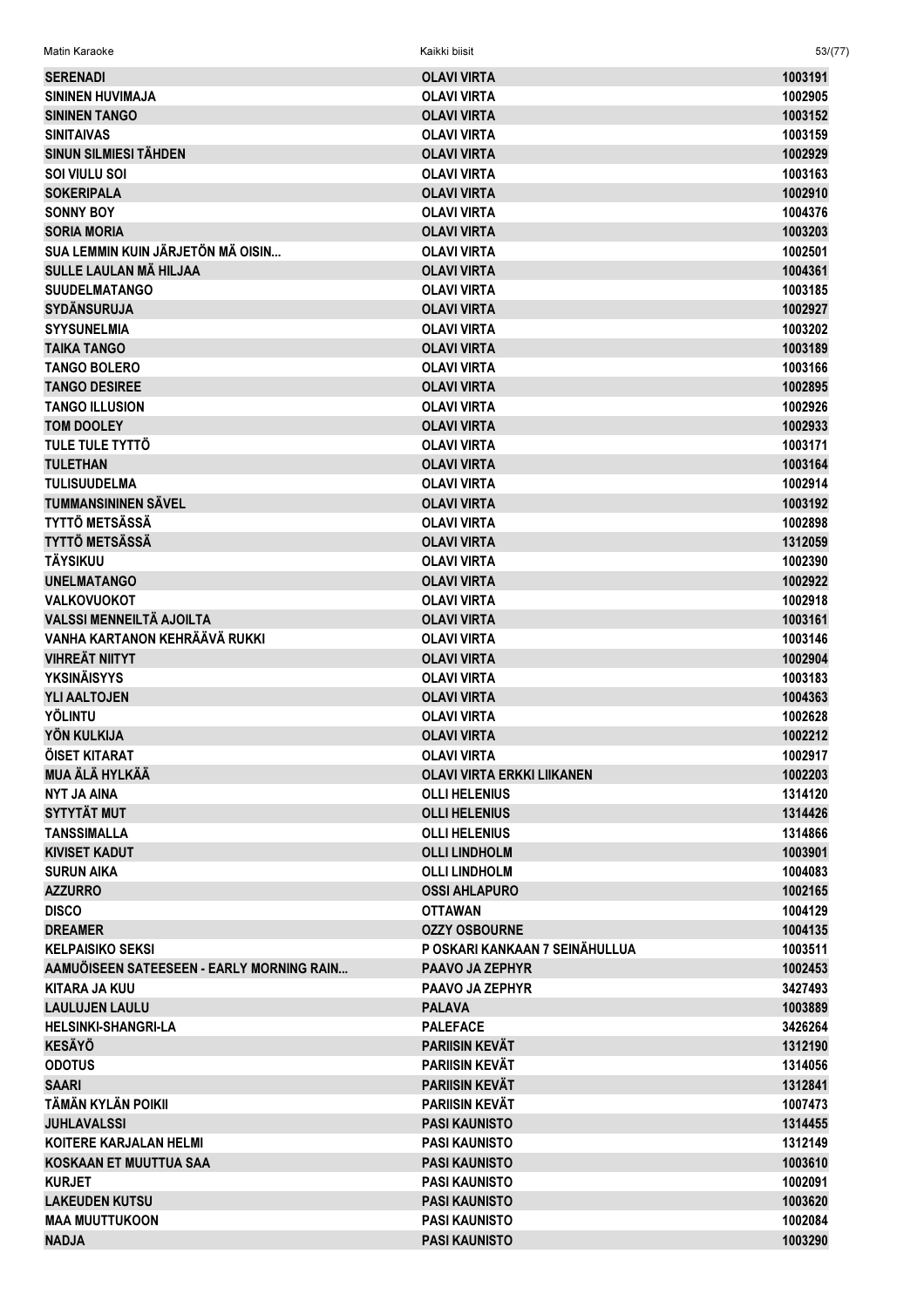| Matin Karaoke                    | Kaikki biisit                    | 54/(77)            |
|----------------------------------|----------------------------------|--------------------|
| <b>SATA KELLOA</b>               | <b>PASI KAUNISTO</b>             | 1002553            |
| <b>OLE TOTTA</b>                 | <b>PASI VAINIONPERÄ</b>          | 1003891            |
| <b>RAKKAUDEN RIKOLLINEN</b>      | <b>PASI VAINIONPERA</b>          | 3425687            |
| <b>RAKKAUDESSA SUURIA</b>        | <b>PASI VAINIONPERÄ</b>          | 1003833            |
| AJAN PÄIVIN AJAN ÖIN             | <b>PATE MUSTAJÄRVI</b>           | 1003593            |
| <b>ANNI DOMINI</b>               | <b>PATE MUSTAJÄRVI</b>           | 1003870            |
| <b>BOULEVARD DE LA MADELEINE</b> | <b>PATE MUSTAJÄRVI</b>           | 1003453            |
| EI LUOTUJA KESTÄMÄÄN             | <b>PATE MUSTAJÄRVI</b>           | 1315295            |
| ET VOI YMMÄRTÄÄ                  | <b>PATE MUSTAJÄRVI</b>           | 1004095            |
| HÄKKI HEILAHTAA                  | <b>PATE MUSTAJÄRVI</b>           | 1002369            |
| <b>JUKEBOXIN LUONA</b>           | <b>PATE MUSTAJÄRVI</b>           | 1003337            |
| <b>KYYNELSILMIN KUUTAMOLLA</b>   | <b>PATE MUSTAJÄRVI</b>           | 3426055            |
| <b>MAAN VALITUS</b>              | <b>PATE MUSTAJÄRVI</b>           | 1314857            |
| PATAROUVA JA ÄSSÄHAI             | <b>PATE MUSTAJÄRVI</b>           | 1314411            |
| <b>ROKKIMAKKARA</b>              | <b>PATE MUSTAJÄRVI</b>           | 1003278            |
| <b>TULI POLTTAA</b>              | <b>PATE MUSTAJÄRVI</b>           | 1004075            |
| <b>TYYLILLÄ</b>                  | <b>PATE MUSTAJÄRVI</b>           | 3403282            |
| <b>VERHOTKIN VEIT</b>            | <b>PATE MUSTAJÄRVI</b>           | 1003430            |
| <b>HEI PAULA</b>                 | PATE MUSTAJÄRVI JA SAARA SOISALO | 1003354            |
| <b>MÄ LÄHDEN STADIIN</b>         | PATE MUSTAJÄRVI JA SAARA SOISALO | 1003313            |
| <b>EVERY TIME YOU GO AWAY</b>    | <b>PAUL YOUNG</b>                | 1004124            |
| <b>AIGEIANMEREN LAULU</b>        | <b>PAULA KOIVUNIEMI</b>          | 1003642            |
| AIKAAN SINIKELLOJEN              | <b>PAULA KOIVUNIEMI</b>          | 1002768            |
| <b>AIKUINEN NAINEN</b>           | <b>PAULA KOIVUNIEMI</b>          | 1002403            |
| <b>BE</b>                        | <b>PAULA KOIVUNIEMI</b>          | 1002542            |
| <b>ERONHETKI</b>                 | <b>PAULA KOIVUNIEMI</b>          | 1004336            |
| <b>HEI BUONA NOTTE</b>           | <b>PAULA KOIVUNIEMI</b>          | 1003405            |
| <b>ILMAN MINUA</b>               | <b>PAULA KOIVUNIEMI</b>          | 1002398            |
| JOKAINEN PÄIVÄ ON LIIKAA         | <b>PAULA KOIVUNIEMI</b>          | 1003112            |
| <b>JOS HELMIÄ KYYNELEET OIS</b>  | <b>PAULA KOIVUNIEMI</b>          | 3427154            |
| <b>JOS LUOJA SUO</b>             | <b>PAULA KOIVUNIEMI</b>          | 1003827            |
| <b>KAIKEN ANTANUT</b>            | <b>PAULA KOIVUNIEMI</b>          | 1314116            |
| KAIKKEIN KAUNEINTA               | <b>PAULA KOIVUNIEMI</b>          | 1002580            |
| <b>KAPTEENI AIKA</b>             | <b>PAULA KOIVUNIEMI</b>          | 1312015            |
| KAS KAS - NIIN NIIN              | <b>PAULA KOIVUNIFMI</b>          | 3426119            |
| <b>KERRO YSTÄVÄLLE</b>           | <b>PAULA KOIVUNIEMI</b>          | 1002942            |
| KUKA PELKÄÄ PAULAA               | <b>PAULA KOIVUNIEMI</b>          | 1003383            |
| KULKEA SAIN SATEENKAARENI PÄÄHÄN | <b>PAULA KOIVUNIEMI</b>          | 1002131            |
| <b>KUN KUUNTELEN TOMPPAA</b>     | <b>PAULA KOIVUNIEMI</b>          | 1002851            |
| <b>KUULEEKO YÖ</b>               | <b>PAULA KOIVUNIEMI</b>          | 1003327            |
| <b>LUOTAN SYDÄMEN ÄÄNEEN</b>     | <b>PAULA KOIVUNIEMI</b>          | 1002450            |
| <b>LÄHDETÄÄN</b>                 | <b>PAULA KOIVUNIEMI</b>          | 1002523            |
| <b>MALEDETTA PRIMAVERA</b>       | <b>PAULA KOIVUNIEMI</b>          | 1002403            |
| <b>MARIA</b>                     | <b>PAULA KOIVUNIEMI</b>          | 1004345            |
| <b>MATKA</b>                     | <b>PAULA KOIVUNIEMI</b>          | 1314367            |
| <b>MITEN VOI</b>                 | <b>PAULA KOIVUNIEMI</b>          | 1002530            |
| <b>MOSKOVA</b>                   | <b>PAULA KOIVUNIEMI</b>          | 1003638            |
| <b>MUSTALAISNAINEN</b>           | <b>PAULA KOIVUNIEMI</b>          | 1003737            |
| <b>NAINEN</b>                    | <b>PAULA KOIVUNIEMI</b>          | 1003771            |
| <b>OLET MUN LUONANI SILLOIN</b>  | <b>PAULA KOIVUNIEMI</b>          | 1002605            |
| ON HÄN NIIN YKSINÄINEN           | <b>PAULA KOIVUNIEMI</b>          | 1002508            |
| <b>ONNEN RUUSUT</b>              | <b>PAULA KOIVUNIEMI</b>          | 1002221            |
| <b>PERHONEN</b>                  | <b>PAULA KOIVUNIEMI</b>          | 1002578            |
| <b>QUEEN</b>                     | <b>PAULA KOIVUNIEMI</b>          | 1314126            |
| <b>RAKKAUDELLA SINUN</b>         | <b>PAULA KOIVUNIEMI</b>          | 1003137            |
| <b>RAKKAUS VAIN</b>              | <b>PAULA KOIVUNIEMI</b>          | 1003446            |
| <b>RAKKAUSTARINA</b>             | <b>PAULA KOIVUNIEMI</b>          | 1315303            |
| SATA KESÄÄ TUHAT YÖTÄ            | <b>PAULA KOIVUNIEMI</b>          | 1002744            |
| <b>SATA MIESTÄ</b>               | <b>PAULA KOIVUNIEMI</b>          | 1003456            |
| <b>SEN SIKSI TEIN</b>            | <b>PAULA KOIVUNIEMI</b>          | 1002516<br>1002444 |
| <b>SIIVET</b>                    | <b>PAULA KOIVUNIEMI</b>          |                    |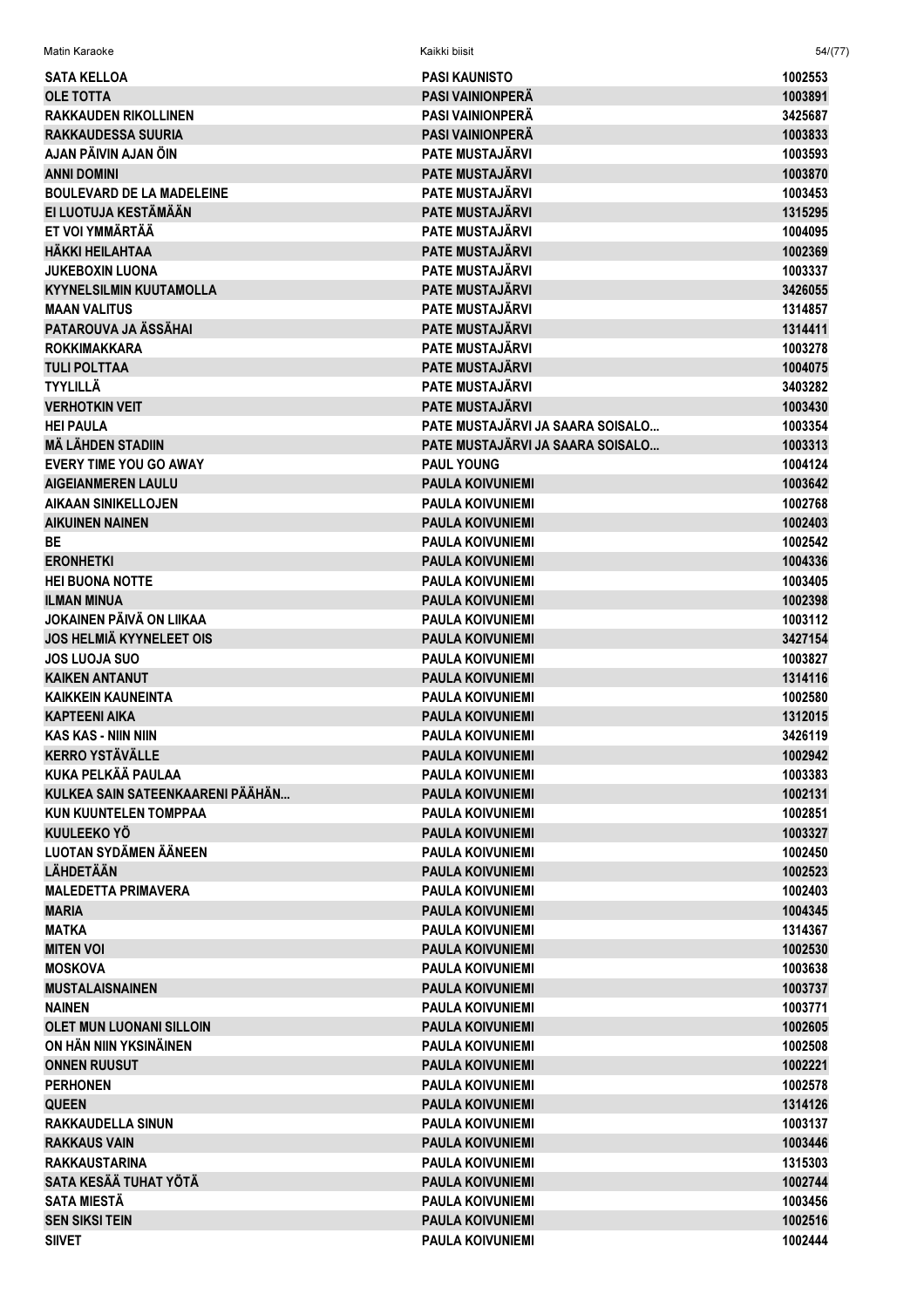| Matin Karaoke                       | Kaikki biisit                           | 55/(77) |
|-------------------------------------|-----------------------------------------|---------|
| <b>SUA VASTEN AINA PAINAUTUISIN</b> | <b>PAULA KOIVUNIEMI</b>                 | 1003139 |
| SYDÄN ITKEE IKÄVÄÄ                  | <b>PAULA KOIVUNIEMI</b>                 | 1002935 |
| <b>TIMANTTI</b>                     | <b>PAULA KOIVUNIEMI</b>                 | 1314492 |
| <b>TULISIELU</b>                    | <b>PAULA KOIVUNIEMI</b>                 | 1312058 |
| TUMMAT SILMÄT                       | <b>PAULA KOIVUNIEMI</b>                 | 1002837 |
| ÄLÄ SANO ETTÄ RAKASTAT MUA          | <b>PAULA KOIVUNIEMI</b>                 | 1004082 |
| <b>JOS SÄ KONDUKTÖÖRIN NAIT</b>     | <b>PAULA KOIVUNIEMI LEA LAVEN</b>       | 1002223 |
| <b>MITEN JA MIKSI</b>               | <b>PAULA VESALA</b>                     | 1314859 |
| <b>IRWIN JA BADDING</b>             | <b>PAULI HANHINIEMEN PERUNATEATTERI</b> | 3427433 |
| <b>MUUTKIN MOKAA</b>                | <b>PAULI HANHINIEMI</b>                 | 1314659 |
| PÖLYÄ HIUKSIA RISUJA                | <b>PAULI HANHINIEMI</b>                 | 3403275 |
| SELLAISTA ON C'EST LA VIE           | <b>PAULI HANHINIEMI</b>                 | 1314830 |
| <b>SURU TEKI LÄHTÖÄÄN</b>           | <b>PAULI HANHINIEMI</b>                 | 3403280 |
| <b>KOTIA PÄIN</b>                   | PAULI HANHINIEMI JA ANNA ERIKSSON       | 1004261 |
| <b>KOTKAN RUUSU</b>                 | <b>PAULI RÄSÄNEN</b>                    | 1002571 |
| ELÄMÄN NÄLKÄ                        | <b>PAVE MAIJANEN</b>                    | 3427432 |
| <b>IKÄVÄ</b>                        | <b>PAVE MAIJANEN</b>                    | 1314498 |
| <b>JANO</b>                         | <b>PAVE MAIJANEN</b>                    | 1294862 |
| <b>JOS TAHDOT</b>                   | <b>PAVE MAIJANEN</b>                    | 1003791 |
| <b>LÄHTISITKÖ</b>                   | <b>PAVE MAIJANEN</b>                    | 1314504 |
| <b>BACKSEAT</b>                     | <b>PEER GÜNT</b>                        | 3427220 |
| <b>KALAJOKI-VALSSI</b>              | PEKKA HIMANKA                           | 1312142 |
| <b>KANKAAN KAUNIS KATRIINA</b>      | PEKKA HIMANKA                           | 1312143 |
| <b>KARHUN ELÄMÄÄ</b>                | PEKKA JA SUSI                           | 1314500 |
| <b>KIVEN SISÄLLÄ</b>                | <b>PEKKA ROSELIUS</b>                   | 1002678 |
| <b>KAIPUU</b>                       | <b>PEKKA RUUSKA</b>                     | 1002672 |
| MÀ TAHDON SUN ELÄMÄÄN               | <b>PEKKA RUUSKA</b>                     | 1312163 |
| <b>PÄIVIEN SÄVEL</b>                | <b>PEKKA RUUSKA</b>                     | 1002351 |
| <b>RAFAELIN ENKELI</b>              | <b>PEKKA RUUSKA</b>                     | 1003382 |
| <b>HYVÄÄ YÖTA MAAILMA</b>           | <b>PELLE MILJOONA</b>                   | 1003850 |
| <b>LANKA PALAA</b>                  | PELLE MILJOONA                          | 1002325 |
| <b>MOOTTORITIE ON KUUMA</b>         | <b>PELLE MILJOONA</b>                   | 1003321 |
| <b>TAHDON RAKASTELLA SINUA</b>      | <b>PELLE MILJOONA</b>                   | 1003411 |
| <b>INTIAANIKESÄ</b>                 | PELLE MILJOONA & 1980                   | 1315070 |
| <b>HEI HEI HEI</b>                  | PELLE MILJOONA OY                       | 3427130 |
| <b>JOULULAULU</b>                   | <b>PENTTI HIETANEN</b>                  | 1004296 |
| OI BETLEHEM SÄ PIENOINEN            | <b>PENTTI HIETANEN</b>                  | 1004273 |
| OI JOULUYÖ                          | <b>PENTTI HIETANEN</b>                  | 1004279 |
| <b>RANNALLA VIRRAN</b>              | <b>PENTTI HIETANEN</b>                  | 1004251 |
| <b>YÖ VÄISTYY</b>                   | <b>PENTTI HIETANEN</b>                  | 3427450 |
| <b>MEIDÄN UUSI VAUVA</b>            | <b>PENTTI RASINKANGAS</b>               | 1001099 |
| <b>AAMU</b>                         | <b>PEPE WILLBERG</b>                    | 1003711 |
| ELÄMÄLTÄ KAIKEN SAIN                | <b>PEPE WILLBERG</b>                    | 1294857 |
| <b>HERMES</b>                       | <b>PEPE WILLBERG</b>                    | 1002824 |
| <b>OLET MULLE MAAILMAIN</b>         | <b>PEPE WILLBERG</b>                    | 3426318 |
| <b>PENNY-LANE</b>                   | <b>PEPE WILLBERG</b>                    | 1002133 |
| <b>RASVIS MÄ OON</b>                | <b>PEPE WILLBERG</b>                    | 1003210 |
| <b>RÖÖPERIIN</b>                    | PEPE WILLBERG                           | 1002133 |
| <b>TOISET MEISTÄ</b>                | <b>PEPE WILLBERG</b>                    | 1003110 |
| YÖLAULU                             | <b>PEPE WILLBERG</b>                    | 3426558 |
| <b>ITS A SIN</b>                    | PET SHOP BOYS                           | 1000042 |
| <b>KOHTA SATAA</b>                  | <b>PETE PARKKONEN</b>                   | 3425977 |
| <b>MUN</b>                          | <b>PETE PARKKONEN</b>                   | 1314860 |
| <b>VOIMAA JA VALOA</b>              | <b>PETE PARKKONEN</b>                   | 3427431 |
| <b>STOCKHOLM I NAT</b>              | PETER JÖBÄCK                            | 1314144 |
| <b>ANGIE</b>                        | <b>PETRI &amp; PETTERSSON BRASS</b>     | 1002109 |
| <b>ANGIE</b>                        | <b>PETRI &amp; PETTERSSON BRASS</b>     | 1002109 |
| MAALAISMAISEMA                      | <b>PETRI &amp; PETTERSSON BRASS</b>     | 1003626 |
| PÄÄTTÖMÄLLÄ POLLELLA                | <b>PETRI &amp; PETTERSSON BRASS</b>     | 1315060 |
| <b>DAIGA DAIGA DUU</b>              | PETRI HOHENTHAL                         | 1001109 |
| <b>KANSSA KAIKEN LUOMAKUNNAN</b>    | PETRI LAAKSONEN                         | 1004258 |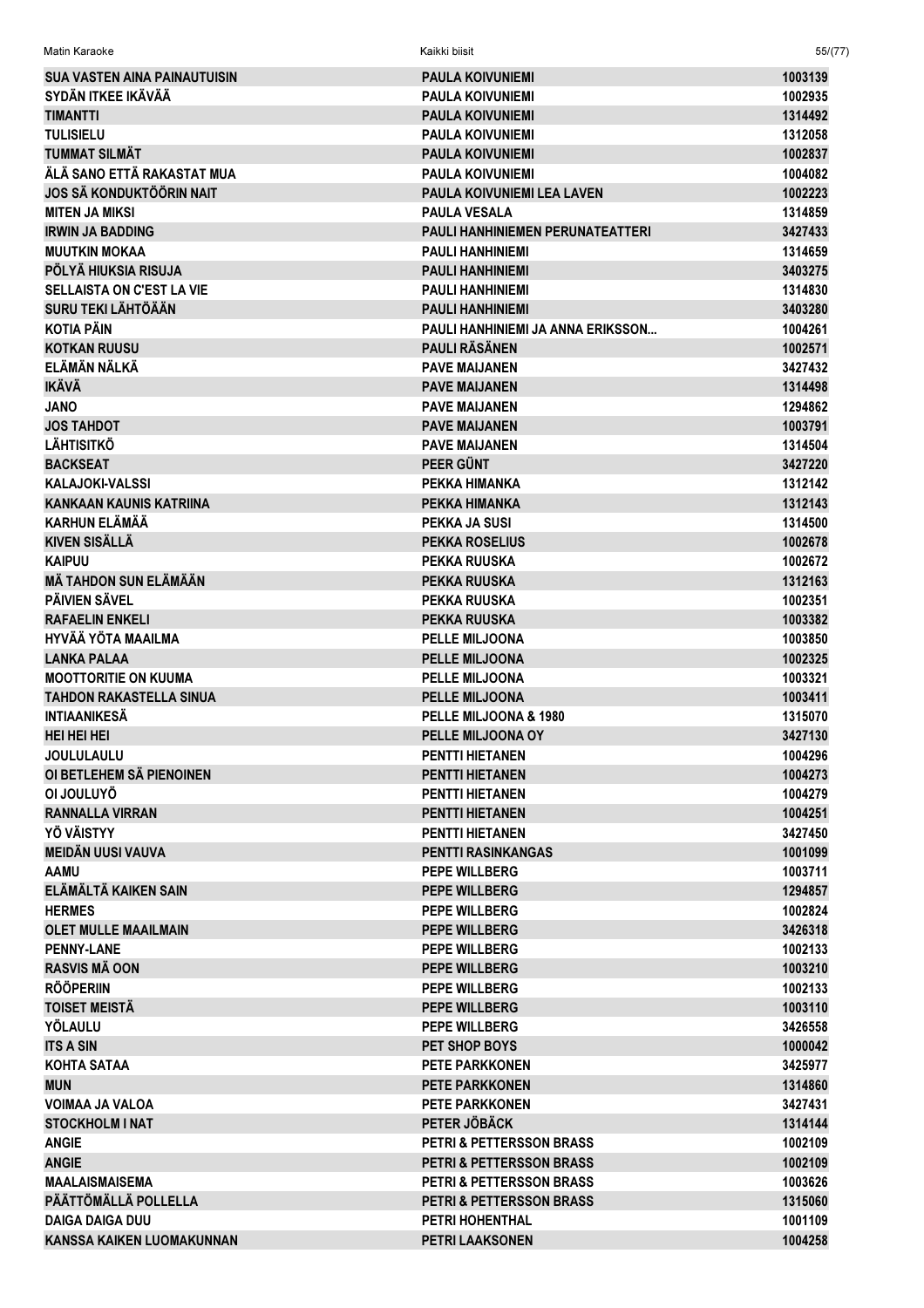| Matin Karaoke                     | Kaikki biisit                    | 56/(77) |
|-----------------------------------|----------------------------------|---------|
| <b>KESÄAAMU</b>                   | PETRI LAAKSONEN                  | 1004250 |
| <b>KULTAREUNAPILVET</b>           | <b>PETRI LAAKSONEN</b>           | 1002567 |
| NOSTAN KATSEEN ITSESTÄNI          | <b>PETRI LAAKSONEN</b>           | 1004239 |
| TÄÄLLÄ POHJANTÄHDEN ALLA          | <b>PETRI LAAKSONEN</b>           | 1002750 |
| USVAISEEN HARSOONSA VERHOUTUU MAA | <b>PETRI LAAKSONEN</b>           | 1004231 |
| <b>MAJAKKA</b>                    | PETRI LEHTINEN JA ARLENE KOTALA  | 1002487 |
| <b>LEVOTON PRINSSI</b>            | <b>PETRI MUNCK</b>               | 1002944 |
| PYSTYTKÖ LUPAAMAAN                | <b>PETRI MUNCK</b>               | 1002975 |
| <b>LÄHEKKÖ PANEE</b>              | PETRI NYGÅRD                     | 1315338 |
| <b>MÄRKÄÄ</b>                     | PETRI NYGÅRD                     | 1312832 |
| <b>SELVÄ PÄIVÄ</b>                | PETRI NYGÅRD                     | 1007485 |
| <b>VILLI JA VITUN VAPAA</b>       | PETRI NYGÅRD                     | 1315337 |
| <b>NÖSSÖ</b>                      | PETRI NYGÅRD FEAT. VESKU JOKINEN | 3426263 |
| <b>SYLVIA'S MOTHER</b>            | PETRI PETTERSSON                 | 1002222 |
| <b>SYLVIAN ÄITI</b>               | <b>PETRI PETTERSSON</b>          | 1002222 |
| <b>SAMBALELE</b>                  | PIA KATRI JA IRA SAXHOLM         | 1001100 |
| ELÄMÄN KUTSU                      | <b>PIHASOITTAJAT</b>             | 1002150 |
| <b>CRYING IN THE RAIN</b>         | PIRJO KÄMPPI                     | 1002714 |
| YKSIN KULJEN SATEESEEN            | PIRJO KÄMPPI                     | 1002714 |
| <b>BUDAPESTIN YÖSSÄ</b>           | PIRKKA-PEKKA PETELIUS            | 1003248 |
| <b>BULU BULU BULU</b>             | PIRKKA-PEKKA PETELIUS            | 1003500 |
| KAUNIITA KESÄPÄIVIÄ               | PIRKKA-PEKKA PETELIUS            | 1003266 |
| <b>MUISTAN SUA ELAINE</b>         | PIRKKA-PEKKA PETELIUS            | 3427221 |
| <b>TAHITI</b>                     | PIRKKA-PEKKA PETELIUS            | 1003496 |
| TRA LA LA                         | PIRKKA-PEKKA PETELIUS            | 1003233 |
| <b>PARIISIN TAIVAAN ALLA</b>      | PIRKKO JAAKKOLA                  | 1002408 |
| <b>SOUS LE CIEL DE PARIS</b>      | PIRKKO JAAKKOLA                  | 1002408 |
| <b>KUMIPALLO</b>                  | <b>PIRKKO MANNOLA</b>            | 1002310 |
| ELÄN SUT UUDESTAAN                | <b>PISTE</b>                     | 1314112 |
| HETKEN MAAILMA ON TÄSSÄ           | <b>PISTE</b>                     | 1314058 |
| <b>HELIUMPALLO</b>                | <b>PMMP</b>                      | 1312250 |
| <b>LAUTTURI</b>                   | <b>PMMP</b>                      | 1003813 |
| <b>PÄIVÄKOTI</b>                  | <b>PMMP</b>                      | 1003229 |
| <b>RAKKAALLENI</b>                | <b>PMMP</b>                      | 1312176 |
| <b>RUSKETUSRAIDAT</b>             | <b>PMMP</b>                      | 1002957 |
| <b>TYTÖT</b>                      | <b>PMMP</b>                      | 1314035 |
| <b>VALLOITTAMATON</b>             | <b>PMMP</b>                      | 1314437 |
| <b>CARNIVAL OF RUST</b>           | POETS OF THE FALL                | 1314435 |
| <b>CRADLED IN LOVE</b>            | <b>POETS OF THE FALL</b>         | 1312186 |
| <b>EVERY ROSE HAS ITS THORN</b>   | <b>POISON</b>                    | 1001053 |
| <b>ESSON BAARIIN</b>              | <b>POJU</b>                      | 3426052 |
| <b>KALSARIKÄNNIT</b>              | <b>POJU</b>                      | 3426040 |
| <b>KATSEET KENTTÄÄN</b>           | <b>POJU</b>                      | 1293804 |
| POIKA (SAUNOO)                    | <b>POJU</b>                      | 1293741 |
| <b>AINO</b>                       | <b>POPEDA</b>                    | 3427127 |
| <b>BEIBI ON YLPEE</b>             | <b>POPEDA</b>                    | 3426050 |
| <b>BEIBIN KANSSA IRLANTIIN</b>    | <b>POPEDA</b>                    | 1002654 |
| <b>ELÄN ITSELLENI</b>             | <b>POPEDA</b>                    | 1003787 |
| <b>EROTOMANIA</b>                 | <b>POPEDA</b>                    | 1007495 |
| <b>EROTOMANIA</b>                 | <b>POPEDA</b>                    | 1312080 |
| HELVETIN PITKÄ PERJANTAI          | <b>POPEDA</b>                    | 3425667 |
| <b>HUUMMETTA</b>                  | <b>POPEDA</b>                    | 1003069 |
| <b>HÄÄKELLOT SOI</b>              | <b>POPEDA</b>                    | 1293808 |
| <b>JOHN HOLMES</b>                | <b>POPEDA</b>                    | 3427132 |
| <b>KAASUA KOMISSAARIO PEPPONE</b> | <b>POPEDA</b>                    | 1003392 |
| <b>KAKSKYTÄ SENTTIÄ</b>           | <b>POPEDA</b>                    | 1003055 |
| <b>KELLOT LYÖ</b>                 | <b>POPEDA</b>                    | 1312077 |
| <b>KERSANTTI KAROLIINA</b>        | <b>POPEDA</b>                    | 1003332 |
| <b>KOVAN POJAN BLUES</b>          | <b>POPEDA</b>                    | 1003068 |
| KUUMA KESÄ                        | <b>POPEDA</b>                    | 1003045 |
| LIHAA JA PERUNAA                  | <b>POPEDA</b>                    | 3419379 |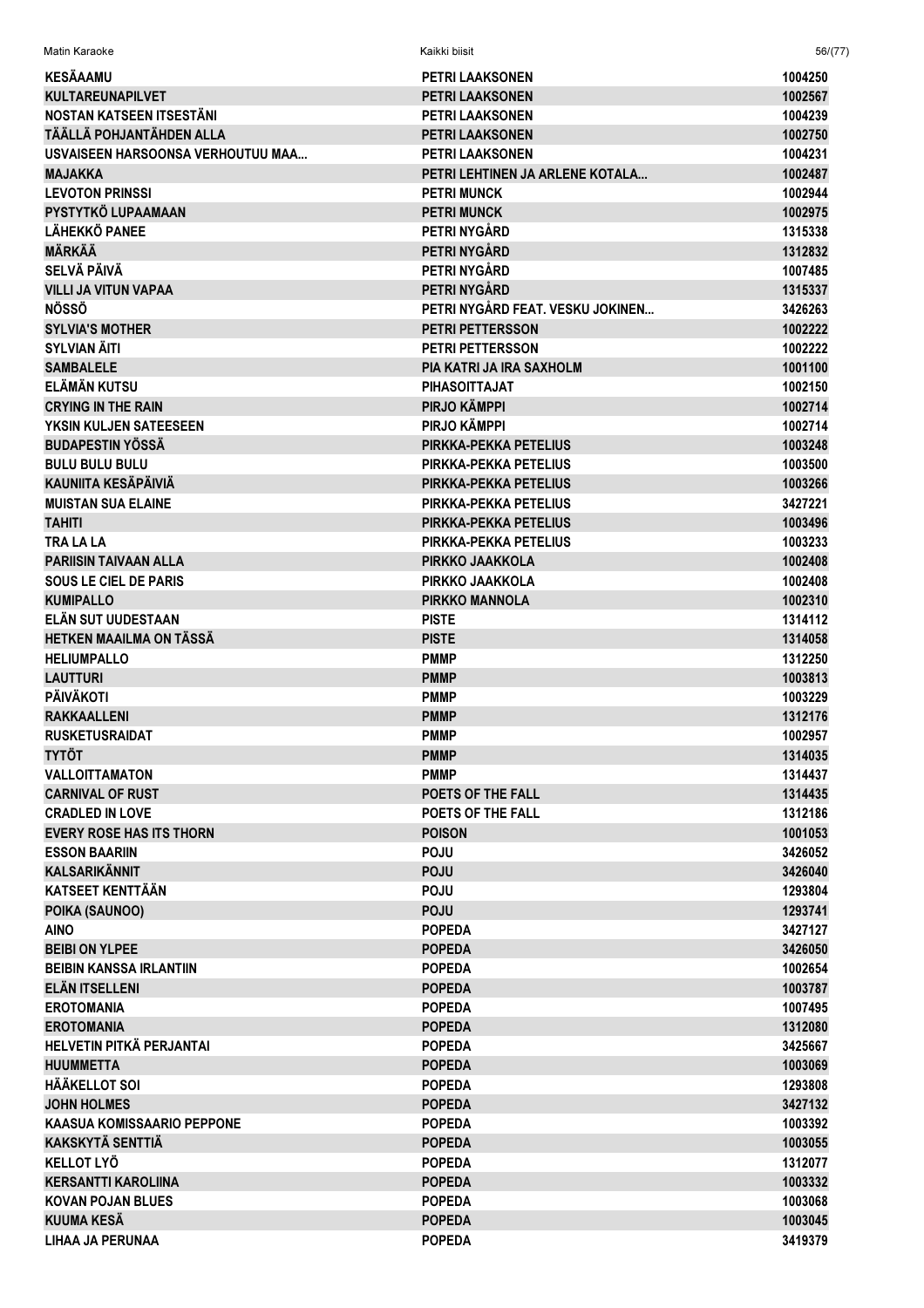| <b>LOLA</b>                                                   | <b>POPEDA</b>                  | 1002799            |
|---------------------------------------------------------------|--------------------------------|--------------------|
| <b>MATKALLA ALABAMAAN</b>                                     | <b>POPEDA</b>                  | 1003377            |
| <b>MUSTAA</b>                                                 | <b>POPEDA</b>                  | 1002650            |
| <b>MÄÄ JA TAPPARAN MIES</b>                                   | <b>POPEDA</b>                  | 1003031            |
| ONHAN PÄIVÄ VIELÄ HUOMENNAKIN                                 | <b>POPEDA</b>                  | 1003790            |
| <b>PAKKO SAADA BMW</b>                                        | <b>POPEDA</b>                  | 1003793            |
| POHJANTÄHDEN ALLA                                             | <b>POPEDA</b>                  | 1312081            |
| PUNAISTA JA MAKEAA                                            | <b>POPEDA</b>                  | 1003034            |
| <b>REPE JA LISSU</b>                                          | <b>POPEDA</b>                  | 1003820            |
| <b>REPE JA LISSU</b>                                          | <b>POPEDA</b>                  | 1312078            |
| <b>REPE JA LISSU</b>                                          | <b>POPEDA</b>                  | 3425681            |
| <b>RIO DE JANEIRO</b>                                         | <b>POPEDA</b>                  | 1003753            |
| SIANKORVAA JA RAANAVETTÄ                                      | <b>POPEDA</b>                  | 1312079            |
| SOMETHING'S GOTTEN HOLD OF MY HEART                           | <b>POPEDA</b>                  | 1002793            |
| <b>SYDÄN SYRJÄLLÄÄN</b>                                       | <b>POPEDA</b>                  | 1002793            |
| <b>TAHDOTKO MUT TOSIAAN</b>                                   | <b>POPEDA</b>                  | 1003644            |
| <b>TUHKAA</b>                                                 | <b>POPEDA</b>                  | 1002790            |
| <b>UKKOMETSO</b>                                              | <b>POPEDA</b>                  | 1002801            |
| <b>KARJALA TAKAS</b>                                          | <b>PORTION BOYS</b>            | 3426091            |
| <b>KYLÄBAARI</b>                                              | <b>PORTION BOYS</b>            | 3427521            |
| <b>KATUPOIKIEN LAULU</b>                                      | <b>PROBLEMS</b>                | 3403268            |
| <b>RUUSUTARHA</b>                                             | <b>PSYYKE</b>                  | 3427139            |
| <b>MAKEAA MYRKKYÄ</b>                                         | <b>PUOLIKUU</b>                | 1002332            |
| <b>NYT LOPPUU TODELLISUUS</b>                                 | <b>PUOLIKUU</b>                | 1004093            |
| <b>OTA MINUT NYT</b>                                          | <b>PUOLIKUU</b>                | 1002274            |
| <b>SAAVU KESÄTUULI</b>                                        | <b>PUOLIKUU</b>                | 3425683            |
| <b>MULKUT</b>                                                 | <b>PYHIMYS</b>                 | 3426452            |
| <b>SUORAAN SUONEEN</b>                                        | PÄIVI KAUTTO-NIEMI             | 1003375            |
| <b>EN KAIPAA SUA</b>                                          | <b>PÄIVI LEPISTÖ</b>           | 1002667            |
| <b>MARIA LAPSI AURINGON</b>                                   | PÄIVI PAUNU                    | 1004346            |
| <b>MOZART 40</b>                                              | <b>PÄIVI PAUNU</b>             | 1003267            |
| OI NIITÄ AIKOJA                                               | <b>PÄIVI PAUNU</b>             | 1004350            |
| <b>WE ARE THE CHAMPIONS</b>                                   | <b>QUEEN</b>                   | 1001039            |
| WE WILL ROCK YOU                                              | <b>QUEEN</b>                   | 1001041            |
| <b>MIEHEN TYÖ</b>                                             | <b>RAAKA-AINE</b>              | 1007474            |
| <b>KAUAS POIS</b>                                             | <b>RAAPPANA</b>                | 1314855            |
|                                                               |                                |                    |
| NELJÄ KISSANPOIKAA<br><b>RIEPUMATTO</b>                       | <b>RAGNI MALMSTEN</b>          | 1001085            |
|                                                               | <b>RAGNI MALMSTEN</b>          | 1002239            |
| <b>TANGO RUOHIKOLLA</b>                                       | <b>RAGNI MALMSTEN</b>          | 1002937<br>1002414 |
| <b>UNOHTUMATON ELMERI</b><br><b>KISSANKULMAN KAUHU EEMELI</b> | <b>RAGNI MALMSTEN</b>          |                    |
| TÄMÄ PÄIVÄ TÄMÄ YÖ                                            | RAGNI MALMSTEN JA YRJÖ TÄHTELÄ | 1001105            |
|                                                               | <b>RAIMO LAAMANEN</b>          | 3426772            |
| <b>SINCE YOUVE BEEN GONE</b>                                  | <b>RAINBOW</b>                 | 1001037            |
| <b>VIRTA TUO VIRTA VIE</b>                                    | <b>RAINE FRIIMAN</b>           | 1002564            |
| <b>ILLAN KAUNEIN TYTTÖ</b>                                    | <b>RAINER FRIMAN</b>           | 1002702            |
| OI KUU OI KUU                                                 | <b>RAINER FRIMAN</b>           | 1312003            |
| <b>VALKEAT VAUNUT</b>                                         | <b>RAINER FRIMAN</b>           | 1004071            |
| <b>HILJAISISSA HUONEISSA</b>                                  | <b>RAINIO BROS</b>             | 1002680            |
| <b>HUUME JONKA NIMI ON RAKKAUS</b>                            | <b>RAJA</b>                    | 3426541            |
| <b>DEBI GIBSON</b>                                            | <b>RAPTORI</b>                 | 1002485            |
| <b>OI BEIBI</b>                                               | <b>RAPTORI</b>                 | 1007475            |
| <b>TOSI TARTTUVA TÄYTEBIISI</b>                               | <b>RAPTORI</b>                 | 1007476            |
| <b>LONTOON SKIDIT</b>                                         | <b>RATSIA</b>                  | 1003846            |
| <b>BENSAA SUONISSA</b>                                        | <b>RAULI BADDING SOMERJOKI</b> | 1003418            |
| FIILATEN JA HÖYLÄTEN                                          | <b>RAULI BADDING SOMERJOKI</b> | 1003130            |
| ITÄMAISTA RAKKAUTTA                                           | <b>RAULI BADDING SOMERJOKI</b> | 1293692            |
| <b>JA ROKKI SOI</b>                                           | <b>RAULI BADDING SOMERJOKI</b> | 1003319            |
| JYKEVÄÄ ON RAKKAUS                                            | <b>RAULI BADDING SOMERJOKI</b> | 1312197            |
| KAIKKI HYVIN, MAMA                                            | <b>RAULI BADDING SOMERJOKI</b> | 1312199            |
| <b>KISS ME QUICK</b>                                          | <b>RAULI BADDING SOMERJOKI</b> | 1002294            |
| <b>LAIVAT</b>                                                 | <b>RAULI BADDING SOMERJOKI</b> | 1002394            |

 $57/(77)$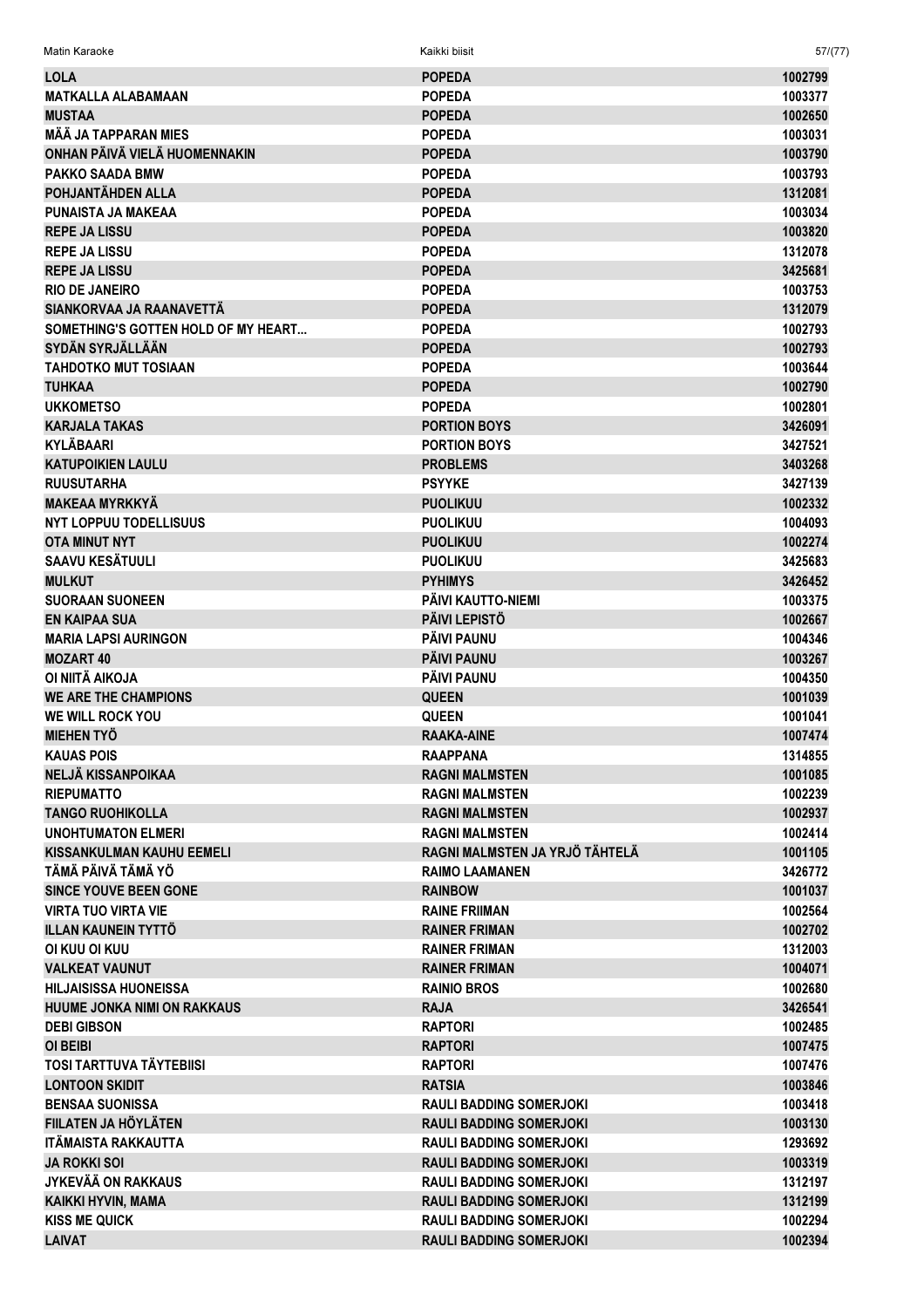| LUUT KASAAN BEETHOVEN                  | <b>RAULI BADDING SOMERJOKI</b>     | 1312210            |
|----------------------------------------|------------------------------------|--------------------|
| <b>MUN SORMUKSEIN</b>                  | RAULI BADDING SOMERJOKI            | 1312214            |
| MÄ JÄIN KII                            | <b>RAULI BADDING SOMERJOKI</b>     | 1002276            |
| <b>PARATIISI</b>                       | <b>RAULI BADDING SOMERJOKI</b>     | 1002585            |
| SAANHAN VIIMEISEN TANSSIN              | <b>RAULI BADDING SOMERJOKI</b>     | 1003410            |
| <b>SALAINEN RAKKAUS</b>                | <b>RAULI BADDING SOMERJOKI</b>     | 3403235            |
| <b>SUUKKO VAIN</b>                     | <b>RAULI BADDING SOMERJOKI</b>     | 1002294            |
| <b>TEINIENKELI</b>                     | <b>RAULI BADDING SOMERJOKI</b>     | 1007445            |
| TÄHDET TÄHDET                          | <b>RAULI BADDING SOMERJOKI</b>     | 1003117            |
| <b>BACK TO PARADISE</b>                | <b>RECKLESS LOVE</b>               | 1007499            |
| WISH YOU WERE HERE                     | <b>REDNEX</b>                      | 1000048            |
| <b>MAGNEETIT</b>                       | <b>REIJA KORTET</b>                | 1002473            |
| <b>MUISTOJA VAIN</b>                   | <b>REIJO KALLIO</b>                | 3427164            |
| NIITTYKUKKASET                         | <b>REIJO KALLIO</b>                | 1312154            |
| <b>SUVIVALSSI</b>                      | <b>REIJO KALLIO</b>                | 1003106            |
| JAG TROR PÅ SOMMAREN                   | <b>REIJO SALMINEN</b>              | 1002381            |
| TAAS ON AIKA AURINGON                  | <b>REIJO SALMINEN</b>              | 1002381            |
| AILA                                   | <b>REIJO TAIPALE</b>               | 1293686            |
| <b>DOM ANDRA</b>                       | <b>REIJO TAIPALE</b>               | 1002818            |
| ELÄMÄN PARKETEILLA                     | <b>REIJO TAIPALE</b>               | 1294858            |
| <b>ESPERANZA</b>                       | <b>REIJO TAIPALE</b>               | 1002740            |
| HELMENKALASTAJA                        | <b>REIJO TAIPALE</b>               | 1002353            |
| IHAN KUIN NUO TOISET                   | <b>REIJO TAIPALE</b>               |                    |
|                                        |                                    | 1002818            |
| JAKSAA VANHAKIN TANSSIA                | <b>REIJO TAIPALE</b>               | 1314358            |
| JOS JÄTÄT MINUT                        | <b>REIJO TAIPALE</b>               | 1293693            |
| JÄI YÖSTÄ MUISTO VAIN                  | <b>REIJO TAIPALE</b>               | 1002418            |
| KESÄINEN MUISTO                        | <b>REIJO TAIPALE</b>               | 1002431            |
| KULKURIN KENGÄT                        | <b>REIJO TAIPALE</b>               | 1003580            |
| <b>MAAILMANLOPUNTIE</b>                | <b>REIJO TAIPALE</b>               | 1314418            |
| <b>MEREN RANNALLA</b>                  | <b>REIJO TAIPALE</b>               | 1002297            |
| <b>MONIKA MONIKA MONIKA</b>            | <b>REIJO TAIPALE</b>               | 1293701            |
| <b>MUISTO</b>                          | <b>REIJO TAIPALE</b>               | 1002504            |
| <b>NATALIE</b>                         | <b>REIJO TAIPALE</b>               | 1002499            |
| NAUTIN ELÄMÄSTÄ                        | <b>REIJO TAIPALE</b>               | 1002806            |
| OLEN SAANUT ELÄÄ                       | <b>REIJO TAIPALE</b>               | 1002423            |
| OLIT TÄYSIKUU                          | <b>REIJO TAIPALE</b>               | 3426570            |
| POSKI POSKEA VASTEN                    | <b>REIJO TAIPALE</b>               | 1002557            |
| PURISTA MUA HILJAA                     | <b>REIJO TAIPALE</b>               | 1002597            |
| RUUSU JOKA VUODESTA                    | <b>REIJO TAIPALE</b>               | 1312157            |
| <b>SATEEN TANGO</b>                    | <b>REIJO TAIPALE</b>               | 1293708            |
| SATU RUSKEISTA SILMISTÄ                | <b>REIJO TAIPALE</b>               | 1293709            |
| <b>SUA ILMAN</b>                       | <b>REIJO TAIPALE</b>               | 1003570            |
| SYDÄMET LYÖVÄT SAMAAN TAHTIIN          | <b>REIJO TAIPALE</b>               | 1002513            |
| SÄVEL RAKKAUDEN                        | <b>REIJO TAIPALE</b>               | 3426552            |
| <b>TAIPALEEN TIE</b>                   | <b>REIJO TAIPALE</b>               | 3426132            |
| TAIVAAN KIERTOLAISET                   | <b>REIJO TAIPALE</b>               | 1314682            |
| <b>TALVEN RUUSU</b>                    | <b>REIJO TAIPALE</b>               | 1293715            |
| <b>TANGO HUMIKO</b>                    | <b>REIJO TAIPALE</b>               | 1293717            |
| <b>TANSSI</b>                          | <b>REIJO TAIPALE</b>               | 1002726            |
| <b>TONAVAN AALLOT</b>                  | <b>REIJO TAIPALE</b>               | 1314469            |
| <b>TULE SYYSKUU</b>                    | <b>REIJO TAIPALE</b>               | 1003729            |
| TÄHDET MEREN YLLÄ                      | <b>REIJO TAIPALE</b>               | 1293723            |
| TÄHDET SILMISSÄSI                      | <b>REIJO TAIPALE</b>               | 3426764            |
| VAARALLISET HUULET                     | <b>REIJO TAIPALE</b>               | 1293725            |
| ELÄMÄN VIRTA                           | <b>REIJO TAIPALE JA KARI TAPIO</b> | 1002409            |
| SILMÄSI ODOTTAVAT MINUA                | REIJO TAIPALE JA TOPI SORSAKOSKI   | 1003717            |
| <b>OI JOSEF JOSEF</b>                  | <b>REIJO VIITA</b>                 | 1003484            |
| SYKSYN SÄVEL                           | <b>REIJO VIITA</b>                 | 3425556            |
| ANTAUDUN                               | <b>REINO NORDIN</b>                | 3426078            |
|                                        |                                    |                    |
| KATO MUA SILMIIN<br>VIITTÄ VAILLE KAKS | <b>REINO NORDIN</b>                | 3419385<br>3426612 |
|                                        | <b>REMU AALTONEN</b>               |                    |

 $58/(77)$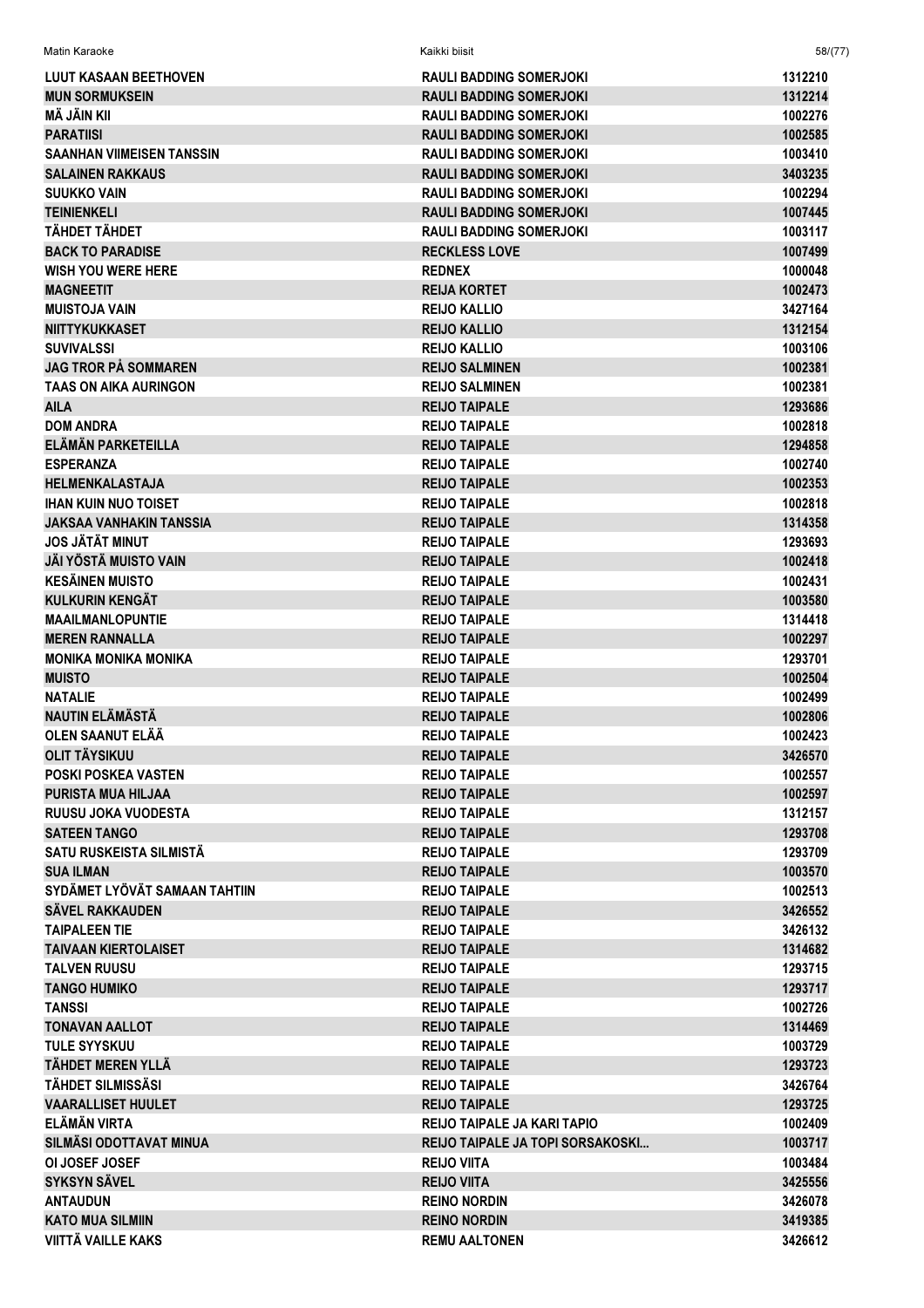| Matin Karaoke                      | Kaikki biisit                          | 59/(77) |
|------------------------------------|----------------------------------------|---------|
| <b>TOINEN LUKU</b>                 | <b>RENDEZ VOUS</b>                     | 1003423 |
| JOKA KERTA KUN SÄ MEET             | <b>RESSU REDFORD</b>                   | 1003286 |
| <b>KATO MITÄ SÄ TEIT</b>           | <b>RESSU REDFORD</b>                   | 1003920 |
| <b>KUKA ON SE OIKEA</b>            | <b>RESSU REDFORD</b>                   | 1293742 |
| KUUSI KUUTA JA SATURNUKSEN RENKAAT | <b>RESSU REDFORD</b>                   | 3402683 |
| <b>LAULUSSA ON HELPPO RAKASTAA</b> | <b>RESSU REDFORD</b>                   | 1002701 |
| TIEDÄN SEN TUNNEN SEN              | <b>RESSU REDFORD</b>                   | 1002704 |
| ÄLÄ MEE                            | <b>RESSU REDFORD</b>                   | 1003307 |
| <b>MEILLE JATKAMAAN</b>            | <b>RESSU REDFORD JA JUSSI RAINIO</b>   | 1315258 |
| <b>PRINSESSA</b>                   | <b>RESSU REDFORD JA JUSSI RAINIO</b>   | 1003862 |
| <b>BLONDIE NAM NAM</b>             | <b>REXI</b>                            | 1002635 |
| <b>COSA SEI</b>                    | <b>RICCHIE POVERI</b>                  | 1000046 |
| <b>LIVIN LA VIDA LOCA</b>          | <b>RICKY MARTIN</b>                    | 1000045 |
| <b>MARIA</b>                       | <b>RICKY MARTIN</b>                    | 1000062 |
| <b>UNCHAINED MELODY</b>            | <b>RIGHTEOUS BROTHERS</b>              | 1000055 |
| <b>PÖLLÖROCK</b>                   | <b>RIIKA PAAKKUNAINEN</b>              | 1001093 |
| <b>JIMMYN BANJO</b>                | <b>RIITTA HEINO</b>                    | 1001097 |
| <b>HAAVEISSA VAINKO OOT MUN</b>    | <b>RIKI SORSA</b>                      | 1003417 |
| <b>HALKI MAAILMAN</b>              | <b>RIKI SORSA</b>                      | 3425864 |
| <b>JOKI</b>                        | <b>RIKI SORSA</b>                      | 1002859 |
| <b>MUUTTOHAUKKA</b>                | <b>RIKI SORSA</b>                      | 1294889 |
| <b>OTA MUT</b>                     | <b>RIPSIPIIRAKKA</b>                   | 1003039 |
| <b>BEI MIR BIST DU SCHÖN</b>       | <b>RITVA JA LAILA KINNUNEN</b>         | 1002395 |
| SÄ KAUNEHIN OOT                    | RITVA JA LAILA KINNUNEN                | 1002395 |
| KYLMÄÄ SOTAA JA RAKKAUTTA          | <b>RITVA MUSTONEN</b>                  | 1002792 |
| <b>MERIMIES KOTIMAASI ON MERI</b>  | <b>RITVA MUSTONEN</b>                  | 1002154 |
| <b>TALLINNAN ILLAT</b>             | <b>RITVA OKSANEN</b>                   | 3426732 |
| <b>TULI MIES</b>                   | <b>RITVA OKSANEN</b>                   | 1002426 |
| VANHAA VIINIÄ                      | <b>RITVA OKSANEN</b>                   | 3426738 |
| <b>VAHANUKKE LAULAVA NUKKE</b>     | <b>RITVA PALUKKA</b>                   | 1002797 |
| <b>ANGELS</b>                      | <b>ROBBIE WILLIAMS</b>                 | 1004137 |
| FEEL                               | <b>ROBBIE WILLIAMS</b>                 | 1000091 |
| <b>BOOM KAH</b>                    | <b>ROBIN</b>                           | 1314668 |
| <b>HALUAN SUN PALAAVAN</b>         | <b>ROBIN</b>                           | 1314850 |
| <b>LUUPILLA MUN KORVISSA</b>       | <b>ROBIN</b>                           | 1314366 |
| <b>ONNELLINEN</b>                  | <b>ROBIN</b>                           | 3403859 |
| <b>PAPERILENNOKKI</b>              | <b>ROBIN</b>                           | 1315127 |
| <b>PRINSESSA</b>                   | <b>ROBIN</b>                           | 1003758 |
| <b>SISKO</b>                       | <b>ROBIN</b>                           | 3403278 |
| <b>SUA VARTEN</b>                  | <b>ROBIN</b>                           | 1315145 |
| <b>PUUTTUVA PALANEN</b>            | ROBIN FEAT, BRADI                      | 1314414 |
| <b>MILLOIN NÄÄN SUT UUDESTAAN</b>  | <b>ROBIN FEAT, KASMIR</b>              | 3402784 |
| <b>MITÄ VAAN</b>                   | <b>ROCK-OLA</b>                        | 1312213 |
| I'M GONNA ROLL                     | <b>ROCK'N'ROLL BAND</b>                | 3426153 |
| <b>PILVEN REUNALLA</b>             | <b>ROD OF MOSES</b>                    | 1004252 |
| <b>SUURIN</b>                      | <b>ROD OF MOSES</b>                    | 1004237 |
| <b>SYDÄMEEN</b>                    | <b>ROD OF MOSES</b>                    | 1004242 |
| <b>SAILING</b>                     | <b>ROD STEWART</b>                     | 1000041 |
| <b>SE JOKIN SINULLA ON</b>         | <b>RONNY AND THE LOAFERS</b>           | 1312262 |
| PILKUN JÄLKEEN                     | <b>ROOPE SALMINEN &amp; KOIRAT</b>     | 3402789 |
| <b>REISSUMIES</b>                  | <b>ROOPE SALMINEN &amp; KOIRAT</b>     | 1315147 |
| <b>MADAFAKIN DARRA</b>             | ROOPE SALMINEN & KOIRAT FEAT. IDA PAUL | 1315141 |
| <b>LISTEN TO YOUR HEART</b>        | <b>ROXETTE</b>                         | 1000057 |
| A LOVE SO BEAUTIFUL                | <b>ROY ORBISON</b>                     | 1305958 |
| <b>CALIFORNIA BLUE</b>             | <b>ROY ORBISON</b>                     | 1305959 |
| <b>COMMUNICATION BREAKDOWN</b>     | <b>ROY ORBISON</b>                     | 1305960 |
| <b>CRYING</b>                      | <b>ROY ORBISON</b>                     | 1305970 |
| <b>I DROVE ALL NIGHT</b>           | <b>ROY ORBISON</b>                     | 1004144 |
| <b>I DROVE ALL NIGHT</b>           | <b>ROY ORBISON</b>                     | 1305961 |
| <b>IN DREAMS</b>                   | <b>ROY ORBISON</b>                     | 1305962 |
| <b>IT'S OVER</b>                   | <b>ROY ORBISON</b>                     | 1305963 |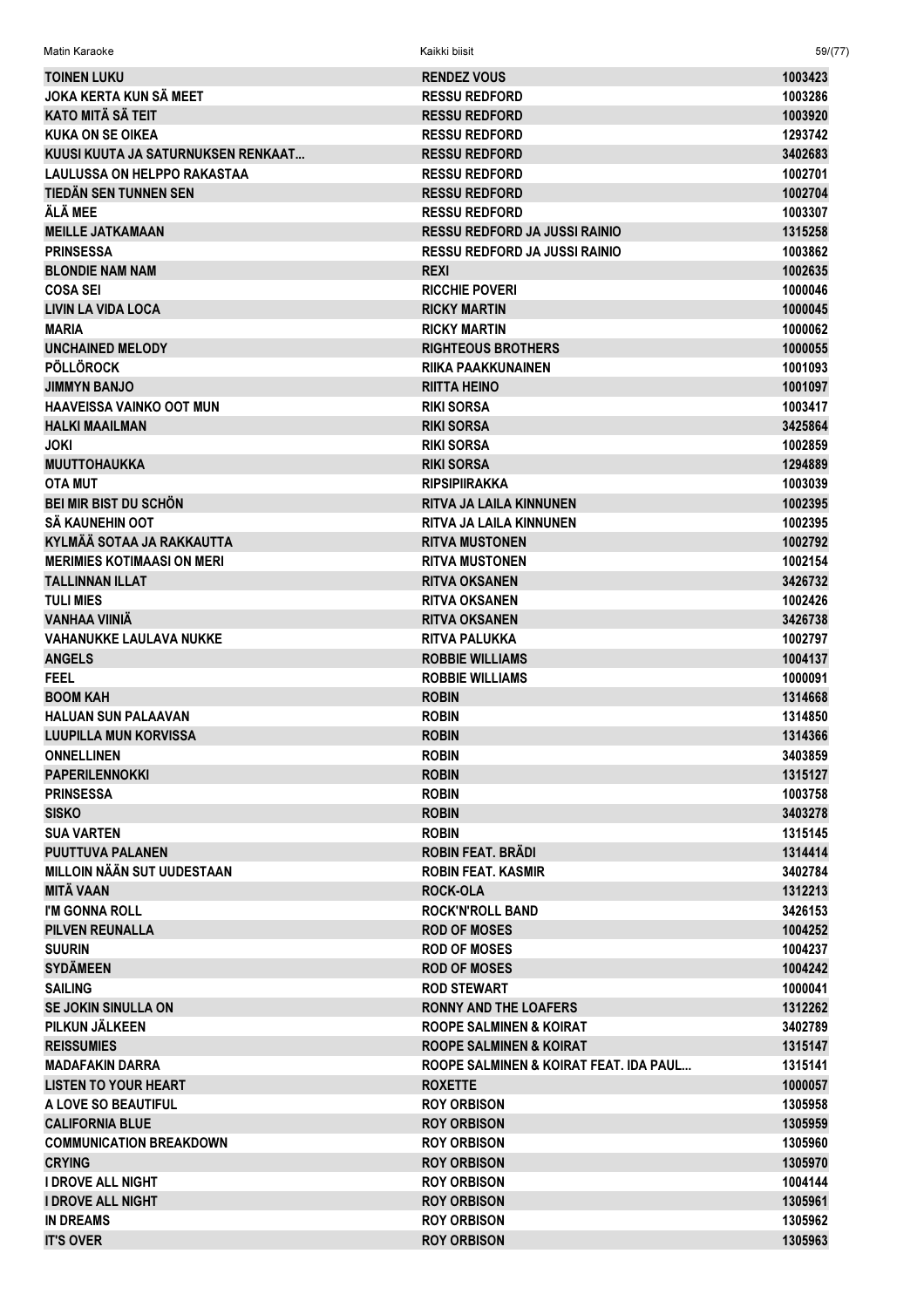|                                  | <b>ROY ORBISON</b>           | 1305964 |
|----------------------------------|------------------------------|---------|
| LANA                             |                              |         |
| <b>LEAH</b>                      | <b>ROY ORBISON</b>           | 1305965 |
| <b>OH PRETTY WOMAN</b>           | <b>ROY ORBISON</b>           | 1305966 |
| <b>ONLY THE LONELY</b>           | <b>ROY ORBISON</b>           | 1305967 |
| <b>PENNY ARCADE</b>              | <b>ROY ORBISON</b>           | 1305968 |
| <b>SHE'S A MYSTERY TO ME</b>     | <b>ROY ORBISON</b>           | 1305972 |
| <b>WORKING FOR THE MAN</b>       | <b>ROY ORBISON</b>           | 1305969 |
| YOU GOT IT                       | <b>ROY ORBISON</b>           | 1000040 |
| YOU GOT IT                       | <b>ROY ORBISON</b>           | 1305971 |
| <b>MIES YLI LAIDAN</b>           | <b>RUOSKA</b>                | 1314118 |
| <b>TUONEN VIEMÄÄ</b>             | <b>RUOSKA</b>                | 3403848 |
| <b>KYLMÄ</b>                     | <b>RÄNDE</b>                 | 1004263 |
| PIMEYDEN KESKELLÄ                | <b>RÄNDE</b>                 | 1004259 |
| SATEENKAAREN VÄREISTÄ            | <b>RÄNDE</b>                 | 1004227 |
| TÄSSÄ TULEE RÖLLI                | RÖLLI (ALLU TUPPURAINEN)     | 3426814 |
| <b>ETERNAL FLAME</b>             | <b>SAANA</b>                 | 1002815 |
| <b>MUISTATKO</b>                 | <b>SAANA</b>                 | 1002817 |
| <b>RAKKAUS LIEKKIIN SYTYTTÄÄ</b> | <b>SAANA</b>                 | 1002815 |
| ENEMMÄN KUIN SAAN LUVAN          | <b>SAIJA TUUPANEN</b>        | 3426540 |
| <b>HIEKKAA VARPAISIIN</b>        | <b>SAIJA TUUPANEN</b>        | 1003716 |
| <b>KAKSI KULKIJAA</b>            | <b>SAIJA TUUPANEN</b>        | 3427218 |
| NÄIN VAIN TYHJÄN TAIVAAN         | <b>SAIJA TUUPANEN</b>        | 1002987 |
| OTA SYVÄLLE SYLIIN               | <b>SAIJA TUUPANEN</b>        | 3426058 |
| OTA SYVÄLLE SYLIIN               | <b>SAIJA TUUPANEN</b>        | 3426747 |
| <b>TARTU HETKEEN</b>             | <b>SAIJA TUUPANEN</b>        | 3425692 |
| <b>TULIT LUOKSENI</b>            | <b>SAIJA TUUPANEN</b>        | 3426390 |
| <b>VALKOINEN RUUSU</b>           | <b>SAIJA TUUPANEN</b>        | 3426351 |
| <b>TAHDON</b>                    | <b>SAIJA VARJUS</b>          | 1002135 |
| <b>UNOHDETTU SYDÄN</b>           |                              |         |
|                                  | <b>SAIJA VARJUS</b>          | 1002101 |
| <b>VASTATUULEEN</b>              | <b>SAIJA VARJUS</b>          | 1002515 |
| <b>VOIT MUA AUTTAA</b>           | <b>SAIJA VARJUS</b>          | 1002228 |
| YAMBAIJAA                        | <b>SAIJA VARJUS</b>          | 1002100 |
| <b>KUISKATEN</b>                 | SAIJA VARJUS JA ANTTI RAISKI | 1002569 |
| <b>ENTÄ JOS</b>                  | <b>SAKARI KUOSMANEN</b>      | 1002954 |
| <b>LAULAJAN HELMI</b>            | <b>SAKARI KUOSMANEN</b>      | 1002696 |
| <b>MUUTTUVAT LAULUT</b>          | SAKARI KUOSMANEN             | 3403241 |
| <b>ONNEN MAA</b>                 | <b>SAKARI KUOSMANEN</b>      | 3403247 |
| <b>OPETA MUA</b>                 | <b>SAKARI KUOSMANEN</b>      | 1002828 |
| PIENI SYDÄN                      | <b>SAKARI KUOSMANEN</b>      | 1002705 |
| <b>RAKKAUDEN HAUDALLA</b>        | <b>SAKARI KUOSMANEN</b>      | 1002875 |
| <b>UNISATU</b>                   | <b>SALOMON</b>               | 1002966 |
| <b>WONDERFUL WORLD</b>           | <b>SAM COOKE</b>             | 1000092 |
| <b>KELTAISTA</b>                 | <b>SAMAE KOSKINEN</b>        | 1315309 |
| <b>KIITOS NAISISTA</b>           | <b>SAMAE KOSKINEN</b>        | 3403270 |
| <b>SPOON RIVER</b>               | <b>SAMAE KOSKINEN</b>        | 1314036 |
| <b>AINUTKERTAINEN</b>            | SAMI SAARI                   | 3426352 |
| <b>ONNEN KYYNELEET</b>           | <b>SAMI SAARI</b>            | 1314503 |
| DAA DA DAA DA                    | <b>SAMMY BABITZIN</b>        | 1002476 |
| <b>NAINEN</b>                    | <b>SAMMY BABITZIN</b>        | 1002827 |
| <b>PIENEN POJAN NUKKESHOW</b>    | <b>SAMMY BABITZIN</b>        | 1002153 |
| PIKKU-KALLEN PÄIVÄN HUULI        | <b>SAMMY BABITZIN</b>        | 1003419 |
|                                  |                              |         |
| <b>AVOIN SALAISUUS</b>           | <b>SAMULI EDELMANN</b>       | 3426049 |
| EI MITÄÄN HÄTÄÄ                  | <b>SAMULI EDELMANN</b>       | 1293743 |
| <b>IHANA VALO</b>                | <b>SAMULI EDELMANN</b>       | 1002547 |
| <b>JOKAINEN TEKO</b>             | <b>SAMULI EDELMANN</b>       | 1315131 |
| <b>KAIKKI TAHTOO</b>             | <b>SAMULI EDELMANN</b>       | 1002435 |
| KARAVAANARI                      | <b>SAMULI EDELMANN</b>       | 1003105 |
| <b>KIRKOSSA</b>                  | <b>SAMULI EDELMANN</b>       | 1004248 |
| <b>MAHDOLLISUUS</b>              | <b>SAMULI EDELMANN</b>       | 1314829 |
| <b>MUN SYDÄMELLÄ ON KYPÄRÄ</b>   | <b>SAMULI EDELMANN</b>       | 1002960 |
| <b>PEGGY</b>                     | <b>SAMULI EDELMANN</b>       | 1002208 |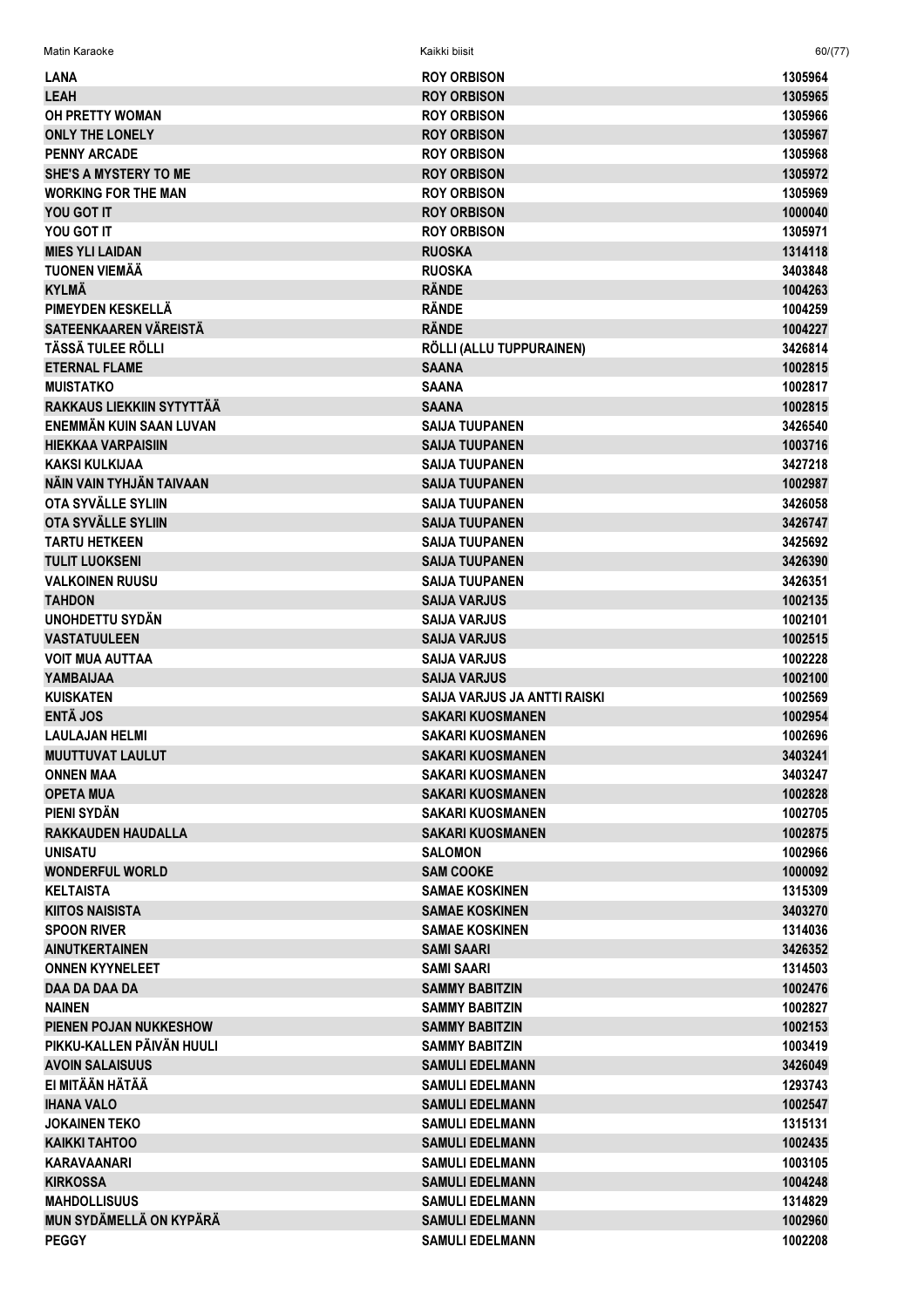| Matin Karaoke                    | Kaikki biisit                      | 61/(77) |
|----------------------------------|------------------------------------|---------|
| PIENESTÄ KII                     | <b>SAMULI EDELMANN</b>             | 1003065 |
| <b>REUNALLA</b>                  | <b>SAMULI EDELMANN</b>             | 3425976 |
| <b>SE VIIMEINEN</b>              | <b>SAMULI EDELMANN</b>             | 1293809 |
| <b>SININEN SOINTU</b>            | <b>SAMULI EDELMANN</b>             | 1314505 |
| <b>TUHAT YÖTÄ</b>                | <b>SAMULI EDELMANN</b>             | 1294892 |
| <b>TÄHTIPÖLYÄ</b>                | <b>SAMULI EDELMANN</b>             | 1312245 |
| <b>NIIN KAUNIS ON MAA</b>        | SAMULI EDELMANN JA IRINA BJÖRKLUND | 1004246 |
| <b>OLEN LUONASI SUN</b>          | SAMULI EDELMANN JA SANI            | 1002121 |
| <b>ANNA NYT</b>                  | <b>SAMULI PUTRO</b>                | 1314031 |
| <b>KUKA TAHANSA KELPAA</b>       | <b>SAMULI PUTRO</b>                | 1314067 |
| <b>MILLOIN JÄTKÄT TULEE</b>      | <b>SAMULI PUTRO</b>                | 1314697 |
| <b>OLET PUOLISONI NYT</b>        | <b>SAMULI PUTRO</b>                | 1314122 |
| <b>TAVALLISET HAUTAJAISET</b>    | <b>SAMULI PUTRO</b>                | 1314023 |
| <b>KAIKKI LAULUT</b>             | SANI                               | 1003232 |
| <b>VERSOAVA JUURI</b>            | <b>SANI</b>                        | 1314678 |
| <b>JARNO</b>                     | <b>SANNA MÄKELÄ</b>                | 3403232 |
| <b>EN HOITOO SAA</b>             | <b>SANNA PIETIÄINEN</b>            | 1003371 |
| <b>TAIKAYÖ</b>                   | <b>SANNA PIETIÄINEN</b>            | 1002254 |
| <b>VILLI SYDÄN</b>               | <b>SANNA PIETIÄINEN</b>            | 1002272 |
| KUKKIA JA SIDONTAA               | <b>SANNA-MARI TITOV</b>            | 1003076 |
| <b>SUKELTAA SAAT</b>             | <b>SANNA-MARI TITOV</b>            | 1003280 |
| 2080-LUVULLA                     | SANNI                              | 1315126 |
| <b>DRACULA</b>                   | <b>SANNI</b>                       | 3426353 |
| ETTÄ MITÄHÄN VITTUA              | <b>SANNI</b>                       | 3402782 |
| <b>JOS MÄ OON OIKEE</b>          | <b>SANNI</b>                       | 1314430 |
| ME EI OLLA ENÄÄ ME               | <b>SANNI</b>                       | 1314398 |
| <b>SUPERNOVA</b>                 | <b>SANNI</b>                       | 1315264 |
| <b>TRAMPOLIINI</b>               | <b>SANNI</b>                       | 3426026 |
| <b>MARIA MARIA</b>               | <b>SANTANA</b>                     | 1000061 |
| NÄKYMÄTÖN TYTTÖ                  | <b>SARE</b>                        | 1314660 |
| <b>IF YOU BELIEVE</b>            | <b>SASHA</b>                       | 1000050 |
| <b>MIES</b>                      | <b>SASKA HELMIKALLIO</b>           | 3427275 |
| <b>JOS SE VOISI OLLA TOTTA</b>   | <b>SATU PENTIKÄINEN</b>            | 1002956 |
| <b>JOS SE VOISI OLLA TOTTA</b>   | <b>SATU PENTIKÄINEN</b>            | 1312055 |
| NÄÄ BOOTSIT ON MUN OMAT          | <b>SATU PENTIKÄINEN</b>            | 1002270 |
| THESE BOOTS ARE MADE FOR WALKING | <b>SATU PENTIKÄINEN</b>            | 1002270 |
| <b>VÄRILAULU</b>                 | <b>SATU SOPANEN JA HUVITUTTI</b>   | 1001103 |
| <b>JÄNIS ISTUI MAASSA</b>        | <b>SATULAULAJAT</b>                | 1001088 |
| PIKKUORAVIEN KUURAKETTI          | <b>SAUKKI JA ORAVAT</b>            | 1001087 |
| <b>MUN AIKA MENNÄ ON</b>         | <b>SAULI LEHTONEN</b>              | 1003325 |
| <b>HÖLMÖ RAKKAUS</b>             | <b>SCANDINAVIAN MUSIC GROUP</b>    | 1314877 |
| VIELÄKÖ SOITAN BANJOA            | <b>SCANDINAVIAN MUSIC GROUP</b>    | 1003824 |
| <b>SEND ME AN ANGEL</b>          | <b>SCORPIONS</b>                   | 1004126 |
| <b>WIND OF CHANGE</b>            | <b>SCORPIONS</b>                   | 1000052 |
| <b>GEORGY GIRL</b>               | <b>SEEKERS</b>                     | 1000043 |
| <b>TANGO NOTTURNO</b>            | <b>SEIJA KARPIOMAA</b>             | 1002298 |
| EI RAKASTAA VOI TÄMÄN ENEMPÄÄ    | <b>SEIJA SIMOLA</b>                | 3427151 |
| ET ITKEÄ SAA ARGENTIINA          | <b>SEIJA SIMOLA</b>                | 1003621 |
| <b>KESYTETTY</b>                 | <b>SEIJA SIMOLA</b>                | 1314478 |
| <b>KESYTETTY</b>                 | <b>SEIJA SIMOLA</b>                | 3427158 |
| <b>KUN AIKA ON</b>               | <b>SEIJA SIMOLA</b>                | 1002378 |
| LAULU KUOLLEESTA RAKASTETUSTA    | <b>SEIJA SIMOLA</b>                | 1002443 |
| <b>MARITZA</b>                   | <b>SEIJA SIMOLA</b>                | 1003389 |
| <b>NÄKEMIIN</b>                  | <b>SEIJA SIMOLA</b>                | 1003113 |
| RAKKAUS KASVOISTA KASVOIHIN      | <b>SEIJA SIMOLA</b>                | 1002413 |
| <b>BANAANIA POSKEEN</b>          | <b>SEITSEMÄN SEINÄHULLUA</b>       | 1315083 |
| DIP-PA-DAI                       | <b>SEPI KUMPULAINEN</b>            | 1002467 |
| <b>EREHDYIN KERRAN</b>           | <b>SEPPO HANSKI</b>                | 1003123 |
| <b>MINÄ SOITAN SULLE ILLALLA</b> | <b>SEPPO HANSKI</b>                | 1293700 |
| <b>HOTEL CALIFORNIA</b>          | <b>SEPPO NÄRHI</b>                 | 1002207 |
| KOIVII JA TÄHTI                  | <b>SEPPO NÄRHI</b>                 | 1002207 |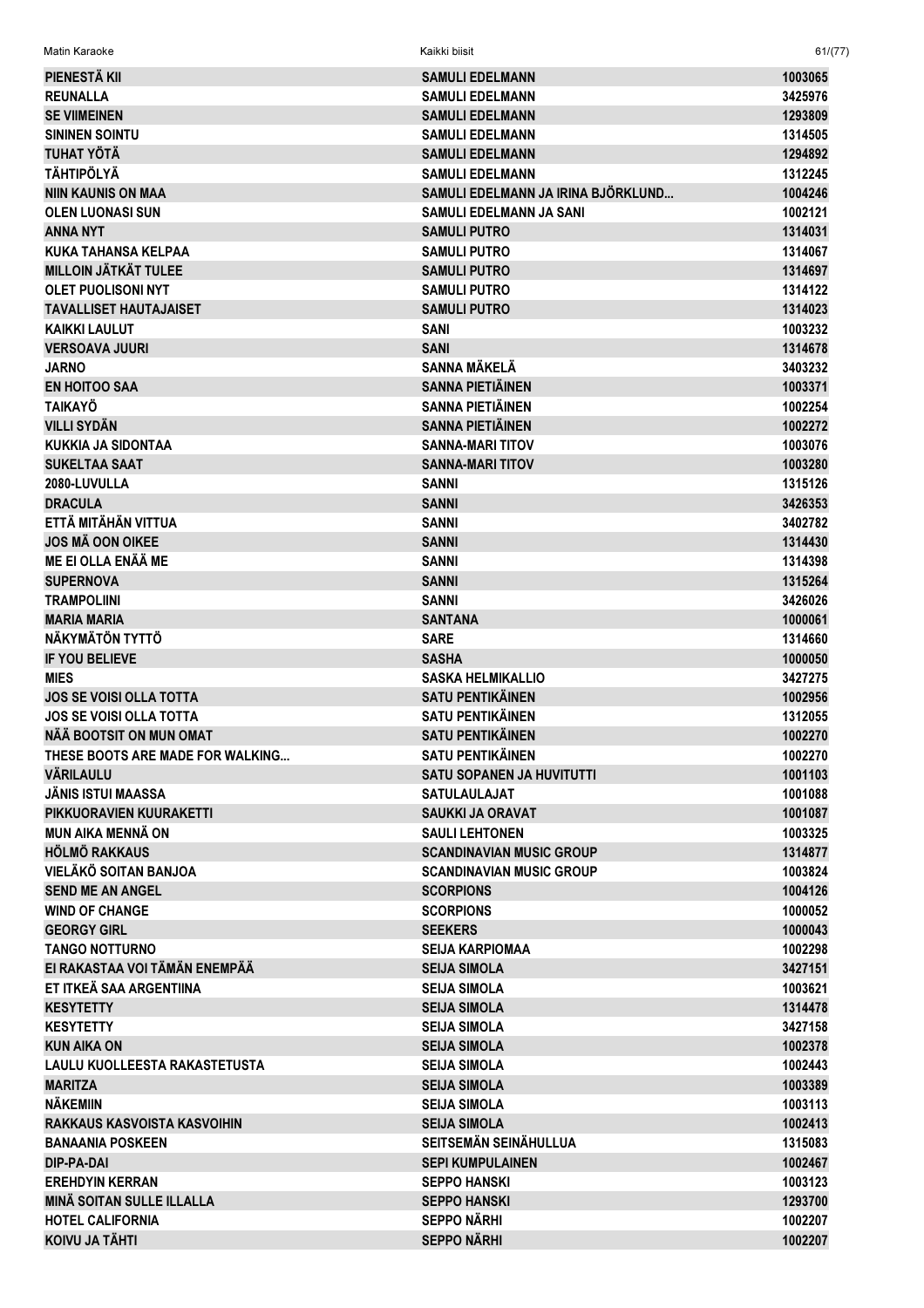| Matin Karaoke                                  | Kaikki biisit                         | 62/(77)            |
|------------------------------------------------|---------------------------------------|--------------------|
| <b>PRINSESSA 65</b>                            | <b>SEPPO NÄRHI</b>                    | 1002251            |
| <b>JOKAINEN PÄIVÄ ON UUS</b>                   | <b>SEPPO TAMMILEHTO</b>               | 1003357            |
| <b>KUIN HELMINAUHAA</b>                        | <b>SEPPO TAMMILEHTO</b>               | 3425693            |
| <b>ONNELLISEN OLOINEN MIES</b>                 | <b>SEPPO TAMMILEHTO</b>               | 1002826            |
| VAIN TAIVAS YKSIN TIETÄÄ                       | <b>SEPPO TAMMILEHTO</b>               | 1002776            |
| <b>VIERIVÄT KIVET</b>                          | <b>SEPPO TAMMILEHTO</b>               | 1003293            |
| <b>BECAUSE I LOVE YOU</b>                      | <b>SHAKIN STEVENS</b>                 | 1000051            |
| <b>HIPS DONT LIE</b>                           | <b>SHAKIRA</b>                        | 1004146            |
| <b>LA TORTURA</b>                              | <b>SHAKIRA</b>                        | 1004134            |
| <b>WHENEVER WHEREVER</b>                       | <b>SHAKIRA</b>                        | 1000060            |
| <b>BE BOB A LULA</b>                           | <b>SHEIDI</b>                         | 1003134            |
| <b>EN SANONUT NIIN</b>                         | <b>SHEIDI</b>                         | 1002884            |
| <b>KETSUPPITANSSI</b>                          | <b>SHEIDI</b>                         | 1002893            |
| <b>KANOOTTILAULU</b>                           | <b>SIELUN VELJET</b>                  | 1001091            |
| <b>PELTIRUMPU</b>                              | <b>SIELUN VELJET</b>                  | 1003320            |
| <b>RAKKAUDESTA</b>                             | <b>SIELUN VELJET</b>                  | 3425680            |
| TOISET ON LUOTUJA KULKEMAAN                    | <b>SIELUN VELJET</b>                  | 1002800            |
| <b>WANDRING STAR</b>                           | <b>SIELUN VELJET</b>                  | 1002800            |
| <b>HYVÄÄ SYNTYMÄPÄIVÄÄ</b>                     | <b>SIG</b>                            | 1003385            |
| <b>JOS SÄ RAKASTAT MUA</b>                     | <b>SIG</b>                            | 1002664            |
| KUINKA PALJON SUA RAKASTINKAAN                 | <b>SIG</b>                            | 1293825            |
| <b>LEIJAILEN</b>                               | <b>SIG</b>                            | 1002626            |
| <b>LUDWIG VAN BEETHOVEN</b>                    | <b>SIG</b>                            | 1314405            |
| <b>METSURIN KOIRA</b>                          | <b>SIG</b>                            | 1002741            |
| PIDÄ KII SUN UNELMISTAS                        | <b>SIG</b>                            | 1003855            |
| SADAN VUODEN YKSINÄISYYS                       | <b>SIG</b>                            | 1002544            |
| <b>VIIPURIPOP</b>                              | <b>SIG</b>                            | 1002662            |
| <b>VUOSISADAN RAKKAUSTARINA</b>                | <b>SIG</b>                            | 1002592            |
| SYDÄMENI OSUMAN SAI                            | <b>SIIRI NORDIN</b>                   | 1294882            |
| <b>PORNOLAULU</b>                              | <b>SIMO SALMINEN</b>                  | 1002559            |
| <b>ROTESTILAULU</b>                            | <b>SIMO SALMINEN</b>                  | 1002717            |
| <b>TENKKA TENKKA POO</b>                       | <b>SIMO SALMINEN</b>                  | 1002324            |
| ELÄ VIELÄ                                      | <b>SIMO SILMU</b>                     | 1003706            |
| <b>KAIKKEA HYVÄÄ</b>                           | <b>SIMO SILMU</b>                     | 1003083            |
| <b>KATARIINA</b>                               | <b>SIMO SILMU</b>                     | 1003355            |
| <b>SYDÄNSÄRKYÄ</b>                             | <b>SIMO SILMU</b>                     | 1003409            |
| <b>TEIN SUSTA LAULUN</b>                       | <b>SIMO SILMU</b>                     | 1003629            |
| <b>STARS</b>                                   | <b>SIMPLY RED</b>                     | 1004128            |
| <b>NOTHING COMPARES 2U</b>                     | <b>SINEAD O CONNOR</b>                | 1000049            |
| <b>NISSE POLKKA</b>                            | <b>SING SONG SISTERS</b>              | 1004269            |
| <b>LEVIKSET REPEE</b>                          | SINI SABOTAGE FEAT. VILLEGALLE        | 1314046            |
| <b>ALLE MUN SATEENVARJON</b>                   | <b>SINITAIVAS</b>                     | 1003885            |
| <b>ON ERON HETKI</b>                           | <b>SINITAIVAS</b>                     | 1003577            |
| <b>NEITI KEVÄT</b>                             | SIR ELWOODIN HILJAISET VÄRIT          | 3403857            |
| <b>PERUNAMAA</b>                               | SIR ELWOODIN HILJAISET VÄRIT          | 3425699            |
| <b>VANHA VALOKUVA</b>                          | SIR ELWOODIN HILJAISET VÄRIT          | 3426013            |
| <b>VIIMEINKIN</b>                              | SIR ELWOODIN HILJAISET VÄRIT          | 3426066            |
| <b>VIIMEISELLÄ RANNALLA</b>                    | SIR ELWOODIN HILJAISET VÄRIT          | 3403856            |
| ÄLÄ ITKE                                       | SIR ELWOODIN HILJAISET VÄRIT          | 1002627            |
| ÄLÄ MEE                                        | SIR ELWOODIN HILJAISET VÄRIT          | 3403858            |
| <b>SATEENVARJO</b>                             | <b>SIR LIVO ALONE ORCHESTRA</b>       | 1003705            |
| <b>VILLIT JOUTSENET</b>                        | <b>SIRPA SOLA</b>                     | 1002177            |
| <b>KAKSI NAISTA</b>                            | <b>SIRU</b>                           | 1314854            |
| <b>MUSTELMAT</b>                               | <b>SIRU</b>                           | 1315260            |
| SÄ ET KULU POIS                                | <b>SIRU</b>                           | 1314824            |
| <b>KESÄMOPO</b><br><b>KUKA MITÄ HÄH</b>        | <b>SLEEPY SLEEPERS</b>                | 1002700            |
| <b>KAKS SYDÄNTÄ VAIN</b>                       | <b>SLEEPY SLEEPERS</b><br><b>SLFM</b> | 1312205            |
|                                                |                                       | 1003690            |
| <b>MEXICAN GIRL</b><br><b>NEEDLES AND PINS</b> | <b>SMOKIE</b><br><b>SMOKIE</b>        | 1000047            |
| <b>ARPISET HAAVAT</b>                          | <b>SOLISTIYHTYE SUOMI</b>             | 1004141<br>1314447 |
|                                                |                                       |                    |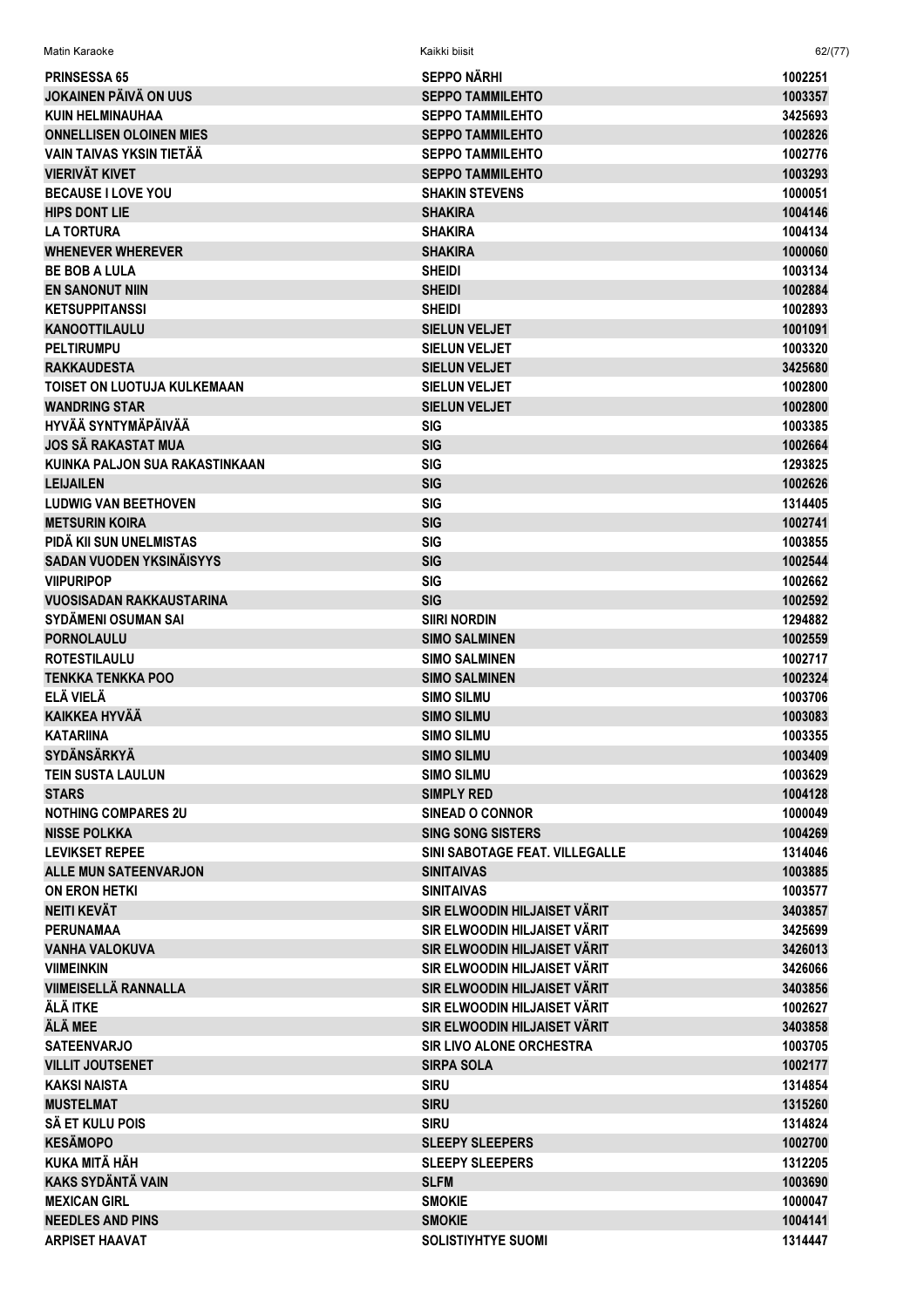| Matin Karaoke                                           | Kaikki biisit                      | 63/(77)            |
|---------------------------------------------------------|------------------------------------|--------------------|
| <b>AUTOTYTTÖ</b>                                        | <b>SOLISTIYHTYE SUOMI</b>          | 1003508            |
| ERÄMAAJÄRVEN MÖKKI                                      | <b>SOLISTIYHTYE SUOMI</b>          | 1312140            |
| <b>JÄÄKUKKIA</b>                                        | <b>SOLISTIYHTYE SUOMI</b>          | 1314450            |
| <b>KAKSI KOLPAKKOA NEITI</b>                            | <b>SOLISTIYHTYE SUOMI</b>          | 1003479            |
| KEINUSSA KESÄLLÄ KERRAN                                 | <b>SOLISTIYHTYE SUOMI</b>          | 1312146            |
| LENTÄJÄN VALSSI                                         | <b>SOLISTIYHTYE SUOMI</b>          | 1314471            |
| <b>LINJURIPOLKKA</b>                                    | <b>SOLISTIYHTYE SUOMI</b>          | 3427451            |
| <b>MAHTAVA PERÄSIN JA PULLEAT PURJEET</b>               | <b>SOLISTIYHTYE SUOMI</b>          | 1003470            |
| <b>MIKS EI AINA VOI OLLA LAUANTAI</b>                   | <b>SOLISTIYHTYE SUOMI</b>          | 1312026            |
| <b>SHY</b>                                              | <b>SONATA ARCTICA</b>              | 3426394            |
| <b>TALLULAH</b>                                         | <b>SONATA ARCTICA</b>              | 3419383            |
| <b>ELÄKÖÖN ELÄMÄ</b>                                    | <b>SONJA LUMME</b>                 | 1002685            |
| <b>MUA JÄTTÄÄ ET SAA</b>                                | <b>SONJA LUMME</b>                 | 1002616            |
| EI KOSKAAN VANNOA SAA                                   | <b>SOUVARIT</b>                    | 1312039            |
| EI OO SYNTI EIKÄ HÄPPEE SYNTYY LAPPIIN                  | <b>SOUVARIT</b>                    | 1313029            |
| <b>HETKEMME YHTEINEN</b>                                | <b>SOUVARIT</b>                    | 1313022            |
| <b>IHMISMIELI HAAVEILEE AINA ONNESTA</b>                | <b>SOUVARIT</b>                    | 1012103            |
| <b>INARINJÄRVI</b>                                      | <b>SOUVARIT</b>                    | 1313036            |
| <b>ISÄNMAA</b>                                          | <b>SOUVARIT</b>                    | 1313031            |
| <b>JOUTSENEN PIILOPAIKKA</b>                            | <b>SOUVARIT</b>                    | 1012092            |
| <b>JÄIT TAAKSE HORISONTIN</b>                           | <b>SOUVARIT</b>                    | 1314266            |
| <b>JÄIT TAAKSE HORISONTIN</b>                           | <b>SOUVARIT</b>                    | 1012161            |
| JÄTKÄN LAULU YHÄ SOI                                    | <b>SOUVARIT</b>                    | 1012106            |
| JÄTKÄN LINTU LAULAA                                     | <b>SOUVARIT</b>                    | 1313033            |
| JÄTÄT JÄLKEESI VAIN KYYNELEET                           | <b>SOUVARIT</b>                    | 1012104            |
| JÄÄKUKKIA SILMISSÄ                                      | <b>SOUVARIT</b>                    | 1012107            |
| <b>KAAMOKSEN KUKKA</b>                                  | <b>SOUVARIT</b>                    | 1012100            |
| <b>KADOTAAN</b>                                         | <b>SOUVARIT</b>                    | 1313028            |
| <b>KAIRAN TYTTÖ TULINEN</b>                             | <b>SOUVARIT</b>                    | 1313030            |
| <b>KAKSITOISTA KURKEA</b>                               | <b>SOUVARIT</b>                    | 1012098            |
| <b>KAUNEIMMAT RUUSUT</b>                                | <b>SOUVARIT</b>                    | 1012094            |
| <b>KEMIJOEN VIIMEINEN UITTO</b>                         | <b>SOUVARIT</b>                    | 1314267            |
| <b>KEMIJOEN VIIMEINEN UITTO</b>                         | <b>SOUVARIT</b>                    | 1012169            |
| <b>KESÄNI AURINGOTAR</b>                                | <b>SOUVARIT</b>                    | 1314268            |
| <b>KESÄNI AURINGOTAR</b>                                | <b>SOUVARIT</b>                    | 1012160            |
| <b>KOIVU</b>                                            | <b>SOUVARIT</b>                    | 1314269            |
| <b>KOIVU</b>                                            | <b>SOUVARIT</b>                    | 1012153            |
| <b>KOLME RUUSUA</b>                                     | <b>SOUVARIT</b>                    | 1314270            |
| <b>KOLME RUUSUA</b>                                     | <b>SOUVARIT</b>                    | 1012154            |
| <b>KOTIIN LUOKSE SUN</b>                                | <b>SOUVARIT</b>                    | 1313035            |
| <b>KUIN HAWAJILLA</b>                                   | <b>SOUVARIT</b>                    | 1012109            |
| <b>KULTAKUUME</b>                                       | <b>SOUVARIT</b>                    | 1314271            |
| <b>KULTAKUUME</b>                                       | <b>SOUVARIT</b>                    | 1012168            |
| <b>KULTAMAA</b>                                         | <b>SOUVARIT</b>                    | 1012111            |
| <b>KUUKKELILAMPI</b>                                    | <b>SOUVARIT</b>                    | 1312084            |
| <b>KYLMÄN KUKKIA</b>                                    | <b>SOUVARIT</b>                    | 1012101            |
| <b>LAPIN KULTAA</b>                                     | <b>SOUVARIT</b>                    | 1314272            |
| <b>LAPIN KULTAA</b>                                     | <b>SOUVARIT</b>                    | 1012156            |
| <b>LAPIN VALSSI</b>                                     | <b>SOUVARIT</b>                    | 1012112            |
| <b>LAPSUUTENI RANTAAN</b>                               | <b>SOUVARIT</b>                    | 1314273            |
| <b>LAPSUUTENI RANTAAN</b>                               | <b>SOUVARIT</b>                    | 1012165            |
| <b>LAULAJAN TIE</b>                                     | <b>SOUVARIT</b>                    | 1313018            |
| <b>LUMIKUKKIEN MAA</b>                                  | <b>SOUVARIT</b>                    | 1012102            |
| <b>LUMIPERHONEN</b>                                     | <b>SOUVARIT</b>                    | 1002761            |
| <b>LUMIPERHONEN</b>                                     | <b>SOUVARIT</b>                    | 1012105            |
| <b>LUODUT TOISILLEEN</b>                                | <b>SOUVARIT</b>                    | 1312034            |
| <b>LUODUT TOISILLEEN</b>                                | <b>SOUVARIT</b>                    | 1012093            |
| <b>LUOKSESI SUN</b>                                     | <b>SOUVARIT</b>                    | 3427278            |
| LÄPI KATSEESI VAELLAN                                   | <b>SOUVARIT</b>                    | 1314274            |
| LÄPI KATSEESI VAELLAN<br><b>MEITÄ ENKELIT KOSKETTAA</b> | <b>SOUVARIT</b><br><b>SOUVARIT</b> | 1012166<br>1313017 |
|                                                         |                                    |                    |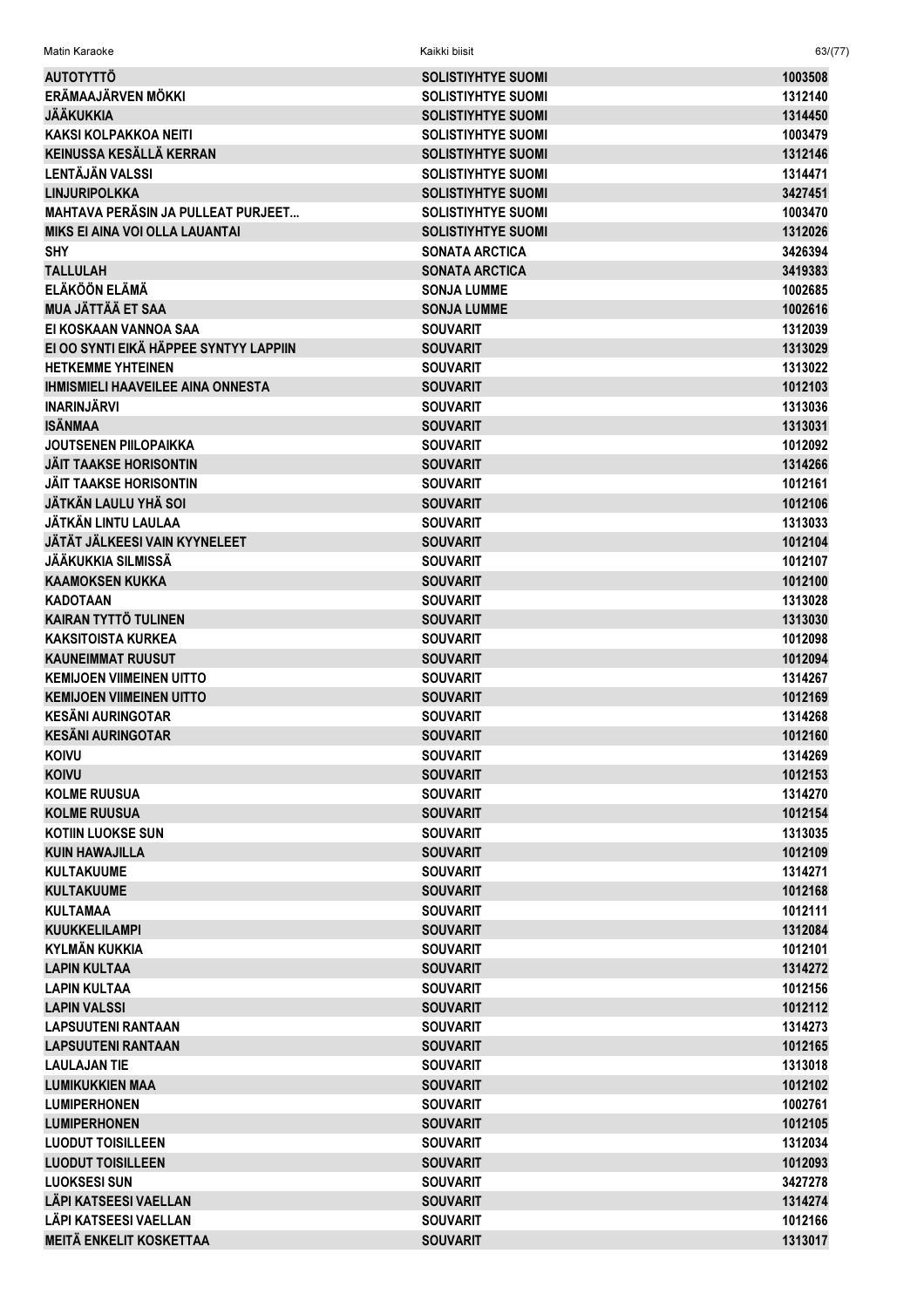| Matin Karaoke                   | Kaikki biisit      | 64/(77) |
|---------------------------------|--------------------|---------|
| MINÄ KEVÄTTÄ PELKÄÄN            | <b>SOUVARIT</b>    | 1312038 |
| <b>MITÄÄN VUODET EI VOI</b>     | <b>SOUVARIT</b>    | 1314275 |
| <b>MITÄÄN VUODET EI VOI</b>     | <b>SOUVARIT</b>    | 1012167 |
| <b>MUISTOJA KULTALASTA</b>      | <b>SOUVARIT</b>    | 1312037 |
| NELJÄN TUULEN TIE               | <b>SOUVARIT</b>    | 1312083 |
| NELJÄN TUULEN TIE               | <b>SOUVARIT</b>    | 1313027 |
| <b>NUO TUMMAT SILMÄT</b>        | <b>SOUVARIT</b>    | 1012108 |
| <b>NUORUUDEN TIE</b>            | <b>SOUVARIT</b>    | 1312041 |
| NYT OON MÄ ONNELLINEN           | <b>SOUVARIT</b>    | 1313024 |
| <b>OOTIN NIIN</b>               | <b>SOUVARIT</b>    | 1012091 |
| PAIKKA AJATON                   | <b>SOUVARIT</b>    | 1312040 |
| <b>PALSILLE PALAAN</b>          | <b>SOUVARIT</b>    | 1313026 |
| <b>PALSIOJA</b>                 | <b>SOUVARIT</b>    | 1313020 |
| <b>PARIISEJA</b>                | <b>SOUVARIT</b>    | 1012096 |
| POHJOISEN TÄHDET                | <b>SOUVARIT</b>    | 1312036 |
| POHJOLAN YÖ                     | <b>SOUVARIT</b>    | 1313019 |
| <b>RAKKAUDEN KULTAHIPUT</b>     | <b>SOUVARIT</b>    | 1003463 |
| <b>RAKKAUS LAPPIIN</b>          | <b>SOUVARIT</b>    | 1012097 |
| SAMAAN PAIKKAAN SAMAAN AIKAAN   | <b>SOUVARIT</b>    | 1314276 |
| SAMAAN PAIKKAAN SAMAAN AIKAAN   | <b>SOUVARIT</b>    | 1012158 |
| <b>SE ONKO OIKEIN</b>           | <b>SOUVARIT</b>    | 1012110 |
| <b>SEITSEMÄN PÄIVÄÄ</b>         | <b>SOUVARIT</b>    | 1312082 |
| <b>SININEN HUIVI</b>            | <b>SOUVARIT</b>    | 1314277 |
| <b>SININEN HUIVI</b>            | <b>SOUVARIT</b>    | 1012155 |
| SINISENÄ LINTUNA                | <b>SOUVARIT</b>    | 1312033 |
| SINISENÄ LINTUNA HALUSIN LENTÄÄ | <b>SOUVARIT</b>    | 1012090 |
| SITÄ KESÄÄ EIVÄT TUULET VIE     | <b>SOUVARIT</b>    | 1312035 |
| <b>SOITTAJAN SALAISUUS</b>      | <b>SOUVARIT</b>    | 1314278 |
| SOITTAJAN SALAISUUS             | <b>SOUVARIT</b>    | 1012163 |
| <b>SYDÄN KULTAINEN</b>          | <b>SOUVARIT</b>    | 1313021 |
| <b>SYKSY</b>                    | <b>SOUVARIT</b>    | 3427167 |
| SÄ ETHÄN KOSKAAN UNOHDA         | <b>SOUVARIT</b>    | 1012089 |
| <b>SÄ TÄRKEIN OOT</b>           | <b>SOUVARIT</b>    | 1314279 |
| <b>SÄ TÄRKEIN OOT</b>           | <b>SOUVARIT</b>    | 1012170 |
| <b>TANSSI KANSSAIN</b>          | <b>SOUVARIT</b>    | 1314280 |
| <b>TANSSI KANSSAIN</b>          | <b>SOUVARIT</b>    | 1012171 |
| <b>TANSSIT MUN SYDÄMEENI</b>    | <b>SOUVARIT</b>    | 3426062 |
| <b>TOPPAROIKKA TULEE</b>        | <b>SOUVARIT</b>    | 1003481 |
| <b>TUHANNEN TÄHDEN HOTELLI</b>  | <b>SOUVARIT</b>    | 1012099 |
| <b>TUNTURITUULI</b>             | <b>SOUVARIT</b>    | 1314281 |
| <b>TUNTURITUULI</b>             | <b>SOUVARIT</b>    | 1012157 |
| <b>TUOTA KULTA-AIKAA</b>        | <b>SOUVARIT</b>    | 1314282 |
| TUOTA KULTA-AIKAA               | <b>SOUVARIT</b>    | 1012162 |
| <b>TUULI SILLOINKIN</b>         | <b>SOUVARIT</b>    | 1313023 |
| TÄHTIYÖ JA KUUTAMO              | <b>SOUVARIT</b>    | 1012095 |
| TÄÄ PÄIVÄ HÄÄPÄIVÄ              | <b>SOUVARIT</b>    | 1314283 |
| TÄÄ PÄIVÄ HÄÄPÄIVÄ              | <b>SOUVARIT</b>    | 1012164 |
| UNEN TYTTÖ                      | <b>SOUVARIT</b>    | 1313025 |
| VAIN AIKA JATKAA KULKUAAN       | <b>SOUVARIT</b>    | 1313034 |
| VANHAAN AIKAAN                  | <b>SOUVARIT</b>    | 1312032 |
| VANHAAN AIKAAN                  | <b>SOUVARIT</b>    | 1313032 |
| <b>VIIMEINEN MOTTI</b>          | <b>SOUVARIT</b>    | 1314284 |
| <b>VIIMEINEN MOTTI</b>          | <b>SOUVARIT</b>    | 1012159 |
| ÄLÄ PYYDÄ MUA JÄÄMÄÄN           | <b>SOUVARIT</b>    | 1314285 |
| ÄLÄ PYYDÄ MUA JÄÄMÄÄN           | <b>SOUVARIT</b>    | 1012172 |
| <b>WANNABE</b>                  | <b>SPICE GIRLS</b> | 1004145 |
| ROCKIN ALL OVER THE WORLD       | <b>STATUS QUO</b>  | 1001048 |
| <b>WHATEVER YOU WANT</b>        | <b>STATUS QUO</b>  | 1001035 |
| <b>AAMUN KUISKAUS</b>           | <b>STELLA</b>      | 1003093 |
| <b>HÄÄVALSSI</b>                | <b>STELLA</b>      | 1003860 |
| <b>KORKOKENGÄT</b>              | <b>STELLA</b>      | 1003703 |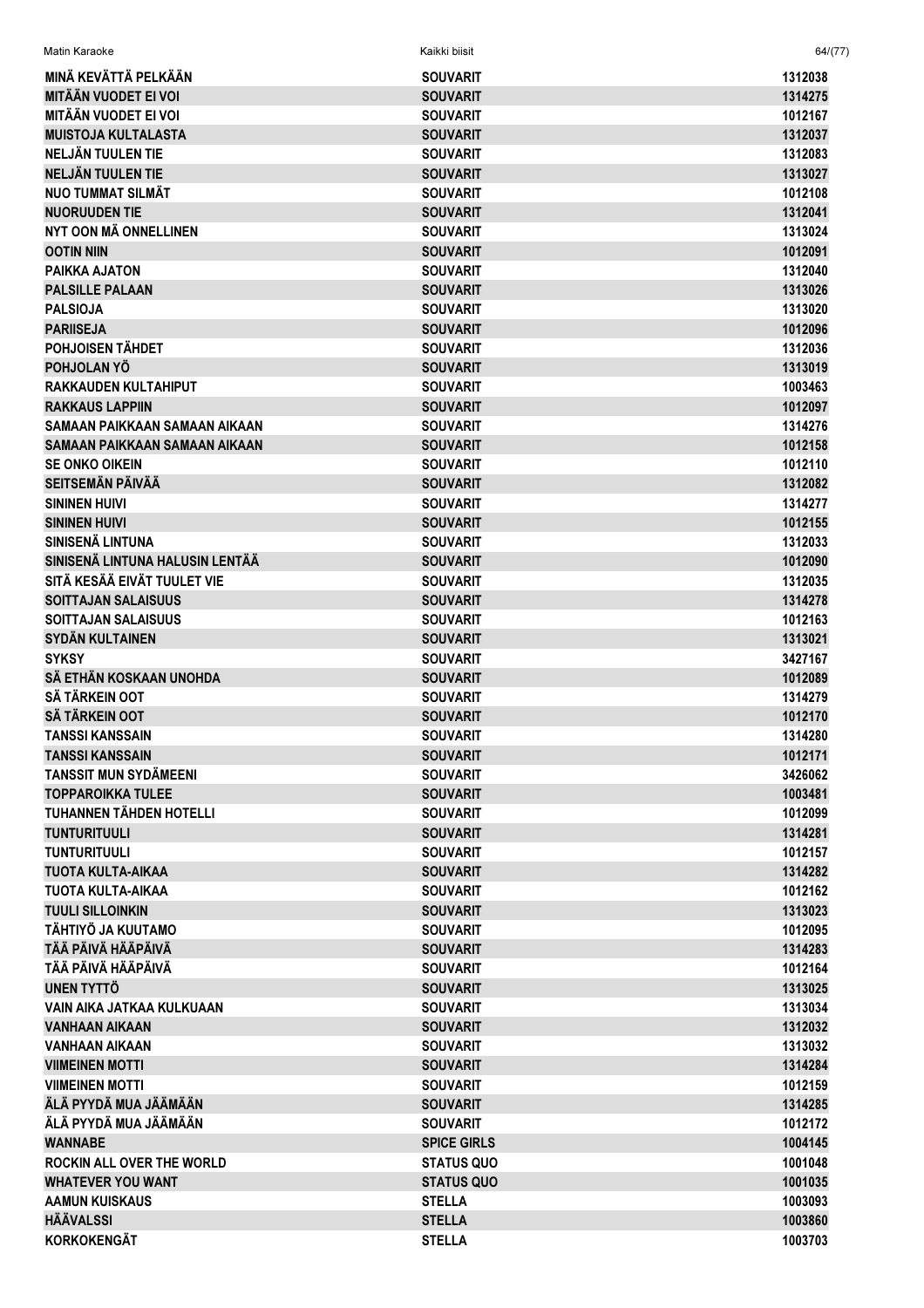| <b>Matin Karaoke</b> | Kaikki biisit | 65/(77) |
|----------------------|---------------|---------|
|                      |               |         |

| <b>PISTE</b>                       | <b>STELLA</b>           | 1003408 |
|------------------------------------|-------------------------|---------|
| <b>SILMÄRIPSET</b>                 | <b>STELLA</b>           | 1003338 |
| <b>BORN TO BE WILD</b>             | <b>STEPPENWOLF</b>      | 1001042 |
| PIENENÄ TYTTÖNÄ                    | <b>STIDIT</b>           | 1002209 |
| <b>IT-MIES</b>                     | <b>STIG</b>             | 3403253 |
| <b>LAULULEIJA</b>                  | <b>STIG</b>             | 1312836 |
| <b>LONKERONVÄRINEN TAIVAS</b>      | <b>STIG</b>             | 3426397 |
| LUPASIT ET KELPAAN NÄIN            | <b>STIG</b>             | 1315153 |
| <b>NIKS JA NAKS</b>                | <b>STIG</b>             | 1314436 |
| PUUMAA MÄ METSÄSTÄN                | <b>STIG</b>             | 1312187 |
| <b>ROY ORBISON</b>                 | <b>STIG</b>             | 1314865 |
| <b>RYYPPY</b>                      | <b>STIG</b>             | 1312268 |
| <b>VIHELTELEN</b>                  | <b>STIG</b>             | 1314045 |
| <b>ANNA MUN MENNÄ</b>              | <b>STINA GIRS</b>       | 1293815 |
| <b>KIRJE</b>                       | <b>STINA GIRS</b>       | 1293811 |
| MÄ TAHDON TIETÄÄ MITÄ RAKKAUS ON   | <b>STINA GIRS</b>       | 1314069 |
| <b>MOLLY THE MURDERER</b>          | <b>STURM UND DRANG</b>  | 1312188 |
| <b>KUN JOULU ON</b>                | <b>SULO SAARITS</b>     | 1004289 |
| <b>FAIRYTALE GONE BAD</b>          | <b>SUNRISE AVENUE</b>   | 1314059 |
| <b>HOLLYWOOD HILLS</b>             | <b>SUNRISE AVENUE</b>   | 1007483 |
| <b>I DONT DANCE</b>                | <b>SUNRISE AVENUE</b>   | 1293744 |
| <b>LIFESAVER</b>                   | <b>SUNRISE AVENUE</b>   | 1314438 |
| <b>NOTHING IS OVER</b>             | <b>SUNRISE AVENUE</b>   | 1314861 |
| <b>GRANADA</b>                     | <b>SUOMEKSI</b>         | 3426759 |
| <b>MINÄ SOITAN HARMONIKKAA</b>     | <b>SUSANNA HAAVISTO</b> | 1001102 |
| <b>ODOTUSTA PARIISISSA</b>         | <b>SUSANNA HAAVISTO</b> | 1003230 |
| <b>BENJAMIN</b>                    | <b>SUSANNA HEIKKI</b>   | 1002145 |
| <b>KULKURIN KORVARENGAS</b>        | <b>SUSANNA HEIKKI</b>   | 1002539 |
| <b>LENTOSUUKKO</b>                 | <b>SUSANNA HEIKKI</b>   | 1002130 |
| <b>LUONA KIOSKIN</b>               | <b>SUSANNA HEIKKI</b>   | 1002189 |
| <b>TULE JOULU KULTAINEN</b>        | <b>SUSANNA HEIKKI</b>   | 1004271 |
| <b>KUKA PYSÄYTTÄISI KELLOT</b>     | <b>SUURLÄHETTILÄÄT</b>  | 1002172 |
| <b>KUN TÄNÄÄN LÄHDEN</b>           | <b>SUURLÄHETTILÄÄT</b>  | 3403284 |
| RAHAT ON LOPPU MUTTA MYYDÄÄN VOLVO | <b>SUURLÄHETTILÄÄT</b>  | 1002663 |
| <b>UUSI</b>                        | <b>SUVI ISOTALO</b>     | 1314685 |
| ELÄMÄNI MIEHIÄ                     | <b>SUVI TERÄSNISKA</b>  | 3403849 |
| <b>HEI MUMMO</b>                   | <b>SUVI TERÄSNISKA</b>  | 1314140 |
| <b>HENTO KUISKAUS</b>              | <b>SUVI TERÄSNISKA</b>  | 1003688 |
| HÄN TANSSI KANSSA ENKELEIDEN       | <b>SUVI TERÄSNISKA</b>  | 1314395 |
| <b>JOS MENET POIS</b>              | <b>SUVI TERÄSNISKA</b>  | 1004096 |
| <b>JOS MIKÄÄN EI RIITÄ</b>         | <b>SUVI TERÄSNISKA</b>  | 1004072 |
| <b>JOS OLISIN MUN MIES</b>         | <b>SUVI TERÄSNISKA</b>  | 1314836 |
| <b>KAKSI YKSINÄISTÄ</b>            | <b>SUVI TERÄSNISKA</b>  | 1004089 |
| <b>KAUNIS JA PELOTON</b>           | <b>SUVI TERÄSNISKA</b>  | 3403269 |
| <b>KIERTOLAINEN</b>                | <b>SUVI TERÄSNISKA</b>  | 1003794 |
| <b>KYLMÄT ENKELIT</b>              | <b>SUVI TERÄSNISKA</b>  | 1003759 |
| MINÄ TIEDÄN MITÄ SINÄ TEIT         | <b>SUVI TERÄSNISKA</b>  | 1293830 |
| <b>NYT JA TÄSSÄ</b>                | <b>SUVI TERÄSNISKA</b>  | 3426610 |
| <b>ONKO RIKOS RAKASTUA</b>         | <b>SUVI TERÄSNISKA</b>  | 3403208 |
| PAHALTA PIILOSSA                   | <b>SUVI TERÄSNISKA</b>  | 1293816 |
| <b>PALASET KOHDALLAAN</b>          | <b>SUVI TERÄSNISKA</b>  | 3403234 |
|                                    |                         |         |
| <b>POHJANTUULI</b>                 | <b>SUVI TERÄSNISKA</b>  | 1314864 |
| <b>SANOJA VAAN</b>                 | <b>SUVI TERÄSNISKA</b>  | 1003880 |
| SARKYNEIDEN SYDÄNTEN TIE           | <b>SUVI TERÄSNISKA</b>  | 1003834 |
| <b>TAIVAS SYLISSÄNI</b>            | <b>SUVI TERÄSNISKA</b>  | 3426323 |
| TYHJÄSSÄ HUONEESSA                 | <b>SUVI TERÄSNISKA</b>  | 1312256 |
| TÄYDELLINEN ELÄMÄ                  | <b>SUVI TERÄSNISKA</b>  | 1314392 |
| <b>UUSI AAMUNKOI</b>               | <b>SUVI TERÄSNISKA</b>  | 1315298 |
| <b>VAIETTU RAKKAUS</b>             | <b>SUVI TERÄSNISKA</b>  | 1314661 |
| <b>CAN THE CAN</b>                 | <b>SUZI QUATRO</b>      | 1000039 |
| JAG VILL VARA DIN MARGARETA        | <b>SVEN INGVARS</b>     | 1314161 |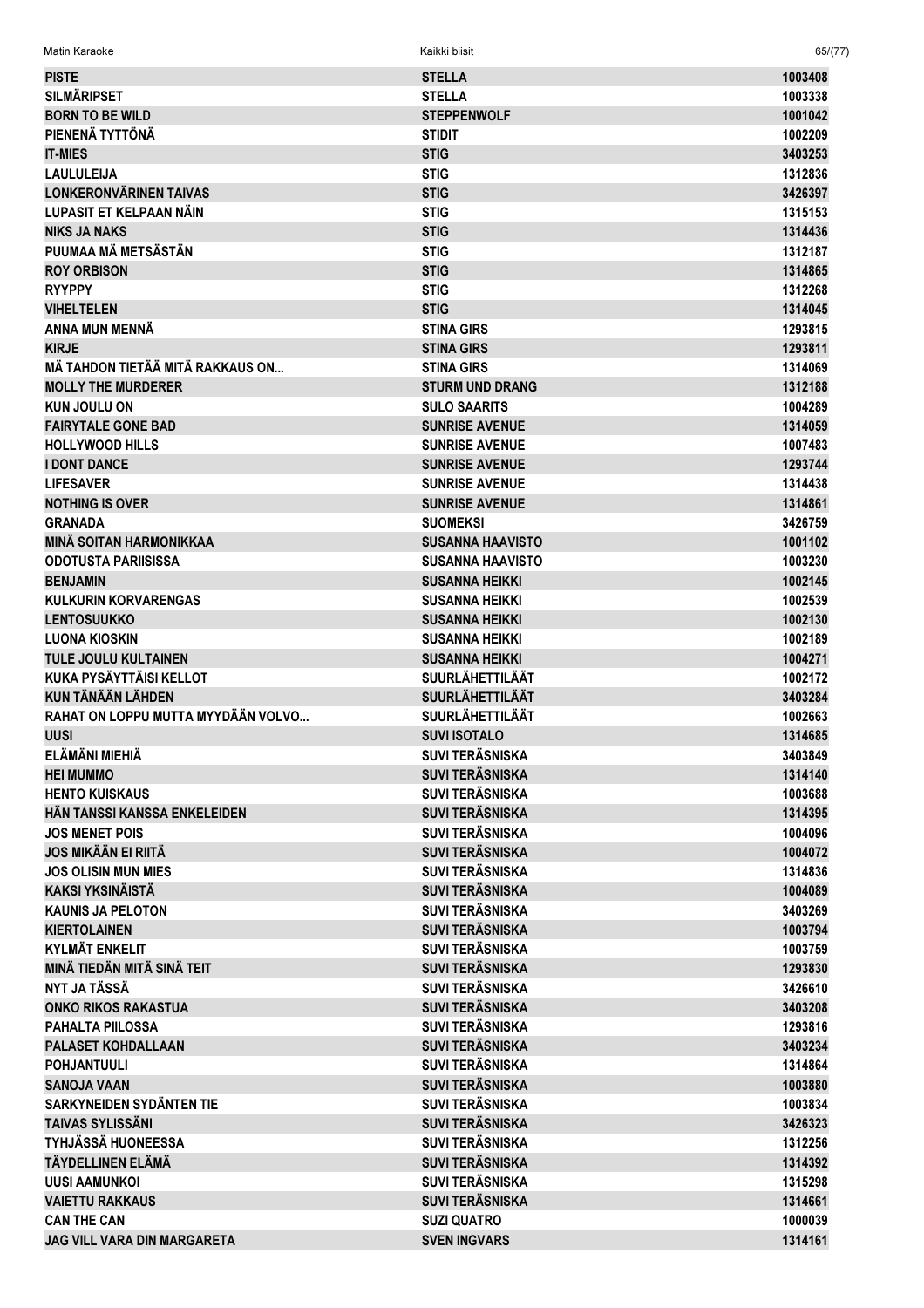SVKF 1003273 **VILL IT ROOTSIT** SÄRRE FEAT, KARRI KOIRA 1315272 **HESAN NAISET** RAKASTATKO VIELÄ KUN ON ILTA 1314372 **TABULA RASA HILJAINEN ON LAULU RAKKAUDEN TAIKAKUU** 1003209 KAI VIFI Ä JÄÄT **TAIKAKUU** 1002643 **KUUNTELEN TAIKAKUU** 1003298 **PALAVAT SYDÄMET TAIKAKUU** 1003294 **PIIKKILANKAA TAIKAKUU** 1003815 **RAKASTAN SUA LIIKAA TAIKAKUU** 1314390 **SAANKO LUVAN TAIKAKUU** 1312025 **SATU MEIDÄN RAKKAUDEN TAIKAKUU** 1003640 **TUNNE TAIKAKUU** 1314420 UUTEEN ELÄMÄÄN **TAIKAKUU** 1003656 **JOS SULLA ON TOINEN** ΤΔΙΚΔΡΕΙΙ Ι 1002596 **TAUNO JA ANSA TAINA KOKKONEN** 1002483 **HALTIN HÄÄT TAISKA** 1004337 **MIKSI NÄIN TAISKA** 1004347 **MOI MOI VAIN TAISKA** 1004348 **MOMBASA TAISKA** 1002586 **RANNALLA TAISKA** 1002558 **SULLE AINIAAN TAISKA** 1002517 **VILLI VAPAUDEN KAIPUU TAISKA** 1002102 PETTÄJÄN TIE **TAISTO AHLGREN** 1002570 **ANNA-LIISA TAISTO TAMMI** 3425544 FI FROSSA YHTÄÄN II TAA 3425558 **TAISTO TAMMI ILLAN KAUNEIN TYTTÖ TAISTO TAMMI** 3425552 **ILLAN VIIMEINEN TANGO TAISTO TAMMI** 1293691 **KESÄN TANGO TAISTO TAMMI** 1293695 **KOHTALON VALSSI** 1314460 **TAISTO TAMMI LAPIN TÄHTI TAISTO TAMMI** 3425546 **NAISTEN TANGO TAISTO TAMMI** 3425540 **PIFNEN PIFNI ONNI TAISTO TAMMI** 3425549 **RAKKAUDEN RIKKAUS TAISTO TAMMI** 1293704 **RUHTINAAN VIULU TAISTO TAMMI** 1293706 **SIKS OON MÄ SURUINEN TAISTO TAMMI** 1293711 SOTAPOJAN TYTTÖ **TAISTO TAMMI** 3425554 **ST PAULIN LYHTYJEN ALLA TAISTO TAMMI** 1002339 **TANGO MANDOLINO** 3425553 **TAISTO TAMMI TANGO MEILLE KAHDELLE TAISTO TAMMI** 3425543 **TANGO MERELLÄ TAISTO TAMMI** 1293718 **TANGO SINIKALLE TAISTO TAMMI** 1293720 **TANGO SINIKALLE TAISTO TAMMI** 3425550 **TANGOTYTTÖ TAISTO TAMMI** 1293721 TÄNÄ ILTANA TAHTOISIN UNOHTAA **TAISTO TAMMI** 1293724 TÄNÄ II TANA TAHTOISIN UNOHTAA **TAISTO TAMMI** 3425541 **HIIOPIKKAAT TALJANKA** 1003609 **HYVÄILE HYVÄILE VAAN TAMARA LUND** 3426117 **JÄLJET HIEKASSA TAMARA LUND** 1002277 **LAPIN TANGO TAMARA LUND** 1002863 **LAULU VIRRAN RANNALLA TAMARA LUND** 3426745 **MÄRKÄÄ ASFALTTIA TAMARA LUND** 1002874 SINIJN OMASI **TAMARA I LIND** 1002562 **VAIKENE SYDÄN TAMARA LUND** 3426733 **KAUNIS VALHE TANELI MÄKELÄ** 1312145 **TANELI MÄKELÄ OI TUNTEMATON** 1312156 **AMADO MIO TAPANI KANSA** 1294856 **ANNINA TAPANI KANSA** 1002206 **ANTEEKSI ON PYYTÄÄ VAIKEA TAPANI KANSA** 1293839 **CALIFORNIA DREAMING TAPANI KANSA** 1002320 **DELILAH TAPANI KANSA** 1003308

**TAPANI KANSA** 

Kaikki biisit

**Matin Karaoke** 

**HAFANANA** 

 $66/(77)$ 

1003143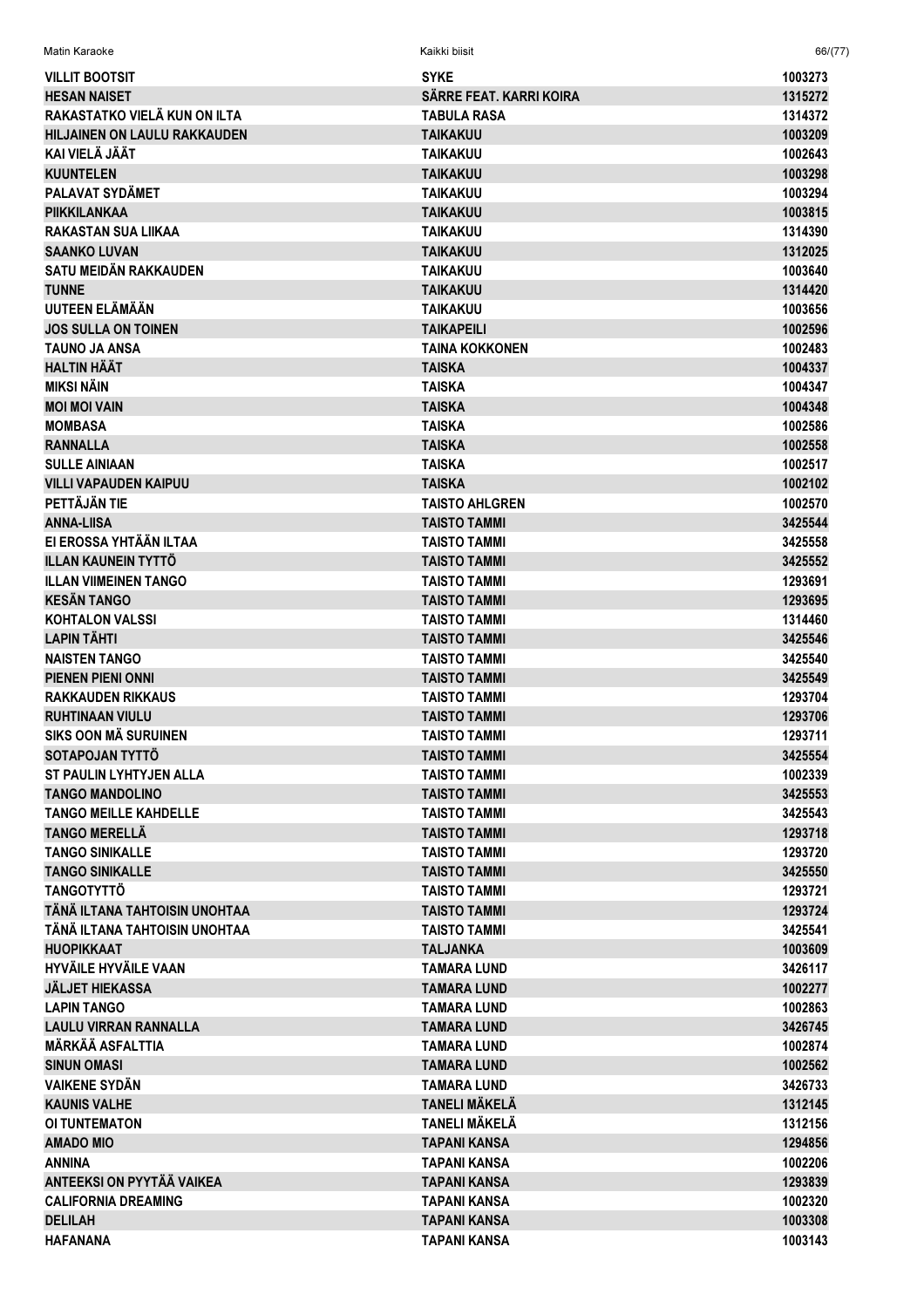| Matin Karaoke                    | Kaikki biisit                  | 67/(77) |
|----------------------------------|--------------------------------|---------|
| <b>KALAJOEN HIEKAT</b>           | <b>TAPANI KANSA</b>            | 1002320 |
| <b>MELINA</b>                    | TAPANI KANSA                   | 1002248 |
| <b>MILLOINKAAN EN ENÄÄ</b>       | TAPANI KANSA                   | 1002655 |
| <b>MINUN TIENI</b>               | TAPANI KANSA                   | 1002838 |
| <b>MY WAY</b>                    | <b>TAPANI KANSA</b>            | 1002838 |
| <b>NUKKUJA KAUNEIN</b>           | TAPANI KANSA                   | 1003376 |
| <b>RAKAS</b>                     | <b>TAPANI KANSA</b>            | 1003145 |
| ROCKABILLY PAUKKUU               | TAPANI KANSA                   | 3426326 |
| <b>ROKKIVAARI HOTANEN</b>        | <b>TAPANI KANSA</b>            | 1312234 |
| <b>SALAISUUDESSAIN</b>           | TAPANI KANSA                   | 1003237 |
| <b>SATU RAKKAUDEN</b>            | <b>TAPANI KANSA</b>            | 1003618 |
| <b>SVENGI-MARY</b>               | TAPANI KANSA                   | 1312236 |
| TULKAA TYTÖT TAKAISIN            | <b>TAPANI KANSA</b>            | 1294887 |
| TULKAA TYTÖT TAKAISIN            | TAPANI KANSA                   | 1312043 |
| <b>VEIKKO NIEMINEN</b>           | <b>TAPANI KANSA</b>            | 1004084 |
| ÄIDIN PIKKUPOIKA                 | TAPANI KANSA                   | 1003917 |
| AKSELIN JA ELINAN HÄÄVALSSI      | <b>TAPANI PERTTU</b>           | 1003314 |
| <b>NATHALIE</b>                  | <b>TAPANI PERTTU</b>           | 1002080 |
| EN KADU MITÄÄN                   | <b>TAPIO HEINONEN</b>          | 3427498 |
| <b>JULIAN GRIMAU</b>             | <b>TAPIO HEINONEN</b>          | 1002287 |
| TAKE ME HOME COUNTRY ROAD        | <b>TAPIO HEINONEN</b>          | 1002256 |
| <b>VANHA TIE</b>                 | <b>TAPIO HEINONEN</b>          | 1002256 |
| <b>ANÁRJÁVRI</b>                 | <b>TAPIO RAUTAVAARA</b>        | 1003723 |
| EN PÄIVÄÄKÄÄN VAIHTAISI POIS     | <b>TAPIO RAUTAVAARA</b>        | 1312139 |
| <b>EXODUS</b>                    | <b>TAPIO RAUTAVAARA</b>        | 1002484 |
| HÄMÄ HÄMÄHÄKKI                   | <b>TAPIO RAUTAVAARA</b>        | 1001098 |
| <b>HÄÄVALSSI</b>                 | <b>TAPIO RAUTAVAARA</b>        | 1314451 |
| <b>INARINJÄRVI</b>               | TAPIO RAUTAVAARA               | 1003723 |
| <b>ISOISÄN OLKIHATTU</b>         | <b>TAPIO RAUTAVAARA</b>        | 1003595 |
| <b>JOENSUUN ELLI</b>             | TAPIO RAUTAVAARA               | 1002110 |
| <b>JOS KERRAN REISSULLANSA</b>   | <b>TAPIO RAUTAVAARA</b>        | 1003476 |
| <b>JUOKSE SINÄ HUMMA</b>         | <b>TAPIO RAUTAVAARA</b>        | 1002625 |
| <b>KEVÄTHUUMAUS</b>              | <b>TAPIO RAUTAVAARA</b>        | 1002149 |
| KOHTI ALASKAA                    | <b>TAPIO RAUTAVAARA</b>        | 1002617 |
| <b>KORTTIPAKKA</b>               | <b>TAPIO RAUTAVAARA</b>        | 1002849 |
| <b>KULKURI JA JOUTSEN</b>        | TAPIO RAUTAVAARA               | 1003399 |
| <b>KULKURIN ILTATÄHTI</b>        | <b>TAPIO RAUTAVAARA</b>        | 1003619 |
| <b>KULKURIN VALSSI</b>           | <b>TAPIO RAUTAVAARA</b>        | 1314456 |
| <b>KULKURIVELJENI JAN</b>        | <b>TAPIO RAUTAVAARA</b>        | 1003874 |
| <b>KUUBALAINEN SERENADI</b>      | <b>TAPIO RAUTAVAARA</b>        | 1293844 |
| <b>MENEN ENKÄ MEINAA</b>         | TAPIO RAUTAVAARA               | 3403226 |
| <b>ONTUVA ERIKSSON</b>           | <b>TAPIO RAUTAVAARA</b>        | 1314363 |
| <b>ORPOPOJAN VALSSI</b>          | <b>TAPIO RAUTAVAARA</b>        | 1314463 |
| PÄIVÄNSÄDE JA MENNINKÄINEN       | <b>TAPIO RAUTAVAARA</b>        | 1002755 |
| <b>RAKOVALKEALLA</b>             | <b>TAPIO RAUTAVAARA</b>        | 1003600 |
| <b>RALLI</b>                     | <b>TAPIO RAUTAVAARA</b>        | 1002791 |
| <b>SJÖSALAVALS</b>               | <b>TAPIO RAUTAVAARA</b>        | 1002149 |
| <b>TUO AIKA TOUKOKUUN</b>        | TAPIO RAUTAVAARA               | 1002286 |
| <b>TUOPIN JÄLJET</b>             | <b>TAPIO RAUTAVAARA</b>        | 1002747 |
| <b>VAIN MERIMIES VOI TIETÃA</b>  | <b>TAPIO RAUTAVAARA</b>        | 1002789 |
| <b>VANGIN LAULU</b>              | <b>TAPIO RAUTAVAARA</b>        | 1003429 |
| YÖLINJALLA                       | <b>TAPIO RAUTAVAARA</b>        | 1003613 |
| PIIRI PIENI PYÖRII               | TAPIOLAN YHTEISKOULUN OPPILAAT | 1001089 |
| <b>VAARILLA ON SAARI</b>         | TAPIOLAN YHTEISKOULUN OPPILAAT | 1001101 |
| <b>NATALIA</b>                   | TARJA JYKYLÄ                   | 1004349 |
| AIKA TÄYTYY UNOHTAA              | <b>TARJA LUNNAS</b>            | 1002665 |
| <b>ALLA LEHMUSTEN KULJETTIIN</b> | <b>TARJA LUNNAS</b>            | 1002417 |
| EN KATSO TAAKSEPÄIN              | <b>TARJA LUNNAS</b>            | 1003234 |
| <b>ENEMMÄN KUIN ARVAATKAAN</b>   | <b>TARJA LUNNAS</b>            | 3426116 |
| <b>HAAVEIDEN MAA</b>             | <b>TARJA LUNNAS</b>            | 1002822 |
| <b>HULLUT SYDÄMET</b>            | <b>TARJA LUNNAS</b>            | 1002982 |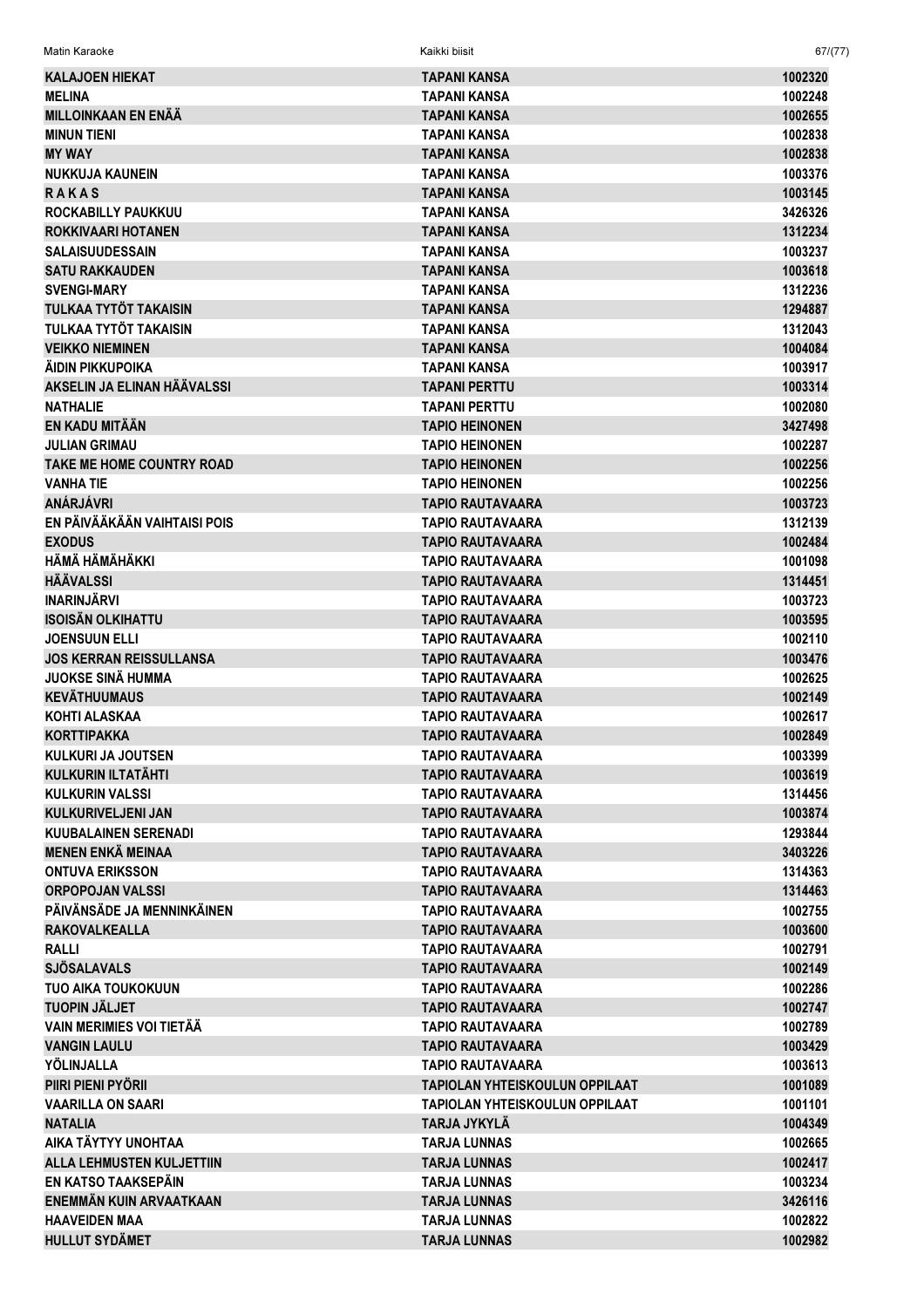| <b>ILMAN SUA</b>                    | <b>TARJA LUNNAS</b>                  | 1314476 |
|-------------------------------------|--------------------------------------|---------|
| <b>KULTAKRUUNU</b>                  | <b>TARJA LUNNAS</b>                  | 1002475 |
| <b>LEMMENPÖLYÄ</b>                  | <b>TARJA LUNNAS</b>                  | 1002225 |
| <b>MEIDÄN HEHKUVA HIILLOS</b>       | <b>TARJA LUNNAS</b>                  | 1002645 |
| <b>MEIDÄN YÖ</b>                    | <b>TARJA LUNNAS</b>                  | 3426178 |
| MINKÄ VUOKSI SITTEN RAKASTUTTIIN    | <b>TARJA LUNNAS</b>                  | 1002673 |
| <b>MUN SYDÄN VILLI VALLATON</b>     | <b>TARJA LUNNAS</b>                  | 1003252 |
| <b>NAURAEN TANSSIEN</b>             | <b>TARJA LUNNAS</b>                  | 1002448 |
| OI BEIBI JÄÄ                        | <b>TARJA LUNNAS</b>                  | 1002546 |
| <b>ONNENTYTTÖ</b>                   | <b>TARJA LUNNAS</b>                  | 1003517 |
| <b>OON RAKASTUNUT</b>               | <b>TARJA LUNNAS</b>                  | 1002632 |
| <b>PARATIISISAARI</b>               | <b>TARJA LUNNAS</b>                  | 1002358 |
| <b>PARIISIN KUU</b>                 | <b>TARJA LUNNAS</b>                  | 1002858 |
| <b>POHJANTÄHTI</b>                  | <b>TARJA LUNNAS</b>                  | 1002847 |
| <b>RAKKAUTES SUN</b>                | <b>TARJA LUNNAS</b>                  | 3427224 |
| <b>SALAMOI</b>                      | <b>TARJA LUNNAS</b>                  | 3426336 |
| <b>SEINE</b>                        | <b>TARJA LUNNAS</b>                  | 1002766 |
| <b>SEN VAIN NYT SULLE KERTOISIN</b> | <b>TARJA LUNNAS</b>                  | 1003452 |
| <b>SOITA KUN TUNNET NIIN</b>        | <b>TARJA LUNNAS</b>                  | 1002500 |
| <b>TAKATALVI</b>                    | <b>TARJA LUNNAS</b>                  | 1002803 |
| <b>TURHAT KYYNELEET</b>             | <b>TARJA LUNNAS</b>                  | 1002217 |
| EI TÄMÄ TYTTÖ LEMPEÄ ANELE          | <b>TARJA YLITALO</b>                 | 1312093 |
| <b>ET OLE YKSIN</b>                 | <b>TARJA YLITALO</b>                 | 3426757 |
| <b>FOUR STRONG WIND</b>             | <b>TARJA YLITALO</b>                 | 1002480 |
| <b>KERRASTA POIKKI</b>              | <b>TARJA YLITALO</b>                 | 1003617 |
| <b>MUSTAN KIPPEE</b>                | <b>TARJA YLITALO</b>                 | 1312091 |
|                                     |                                      |         |
| <b>MUSTANKIPPEE</b>                 | <b>TARJA YLITALO</b>                 | 1002612 |
| NELJÄ VAHVAA TUULTA                 | <b>TARJA YLITALO</b>                 | 1002480 |
| OLET MULLE TÄRKEIN                  | <b>TARJA YLITALO</b>                 | 1312092 |
| TÄNÄÄN HUIPULLA                     | <b>TARJA YLITALO</b>                 | 1002159 |
| <b>RAKKAUDEN TULI</b>               | <b>TAUNO PALO</b>                    | 1002738 |
| <b>ROSVOROOPE</b>                   | <b>TAUNO PALO</b>                    | 1002575 |
| <b>RUUSU ON PUNAINEN</b>            | <b>TAUNO PALO</b>                    | 1002249 |
| <b>TUOHINEN SORMUS</b>              | <b>TAUNO PALO</b>                    | 1004061 |
| YKSI RUUSU ON KASVANUT              | <b>TAUNO PALO</b>                    | 1002213 |
| HE KUULUVAT TOISILLEEN              | <b>TAUSKI</b>                        | 1004090 |
| <b>LINTU PIENI</b>                  | <b>TAUSKI</b>                        | 1003733 |
| NIIN MINÄ SINULLE KUULUN            | <b>TAUSKI</b>                        | 1002216 |
| <b>RAKASTAN SUA</b>                 | <b>TAUSKI</b>                        | 1312276 |
| SINÄ VAIN                           | <b>TAUSKI</b>                        | 1003304 |
| <b>TAAS NUORI OON</b>               | <b>TAUSKI</b>                        | 1314376 |
| <b>TAIVAASSA TAVANNEET</b>          | <b>TAUSKI</b>                        | 1002412 |
| <b>HAAVEMAA</b>                     | TAUSKI (JA HELENA MILLER)            | 1002392 |
| <b>LIBERTA</b>                      | TAUSKI (JA HELENA MILLER)            | 1002392 |
| <b>MITÄ JOS</b>                     | <b>TAUSKI FEAT, ENZO</b>             | 1003756 |
| <b>KEVÄT</b>                        | <b>TAVARAMARKKINAT</b>               | 1002565 |
| <b>RANNALLE</b>                     | TCT FEAT. JONTTE VALOSAARI           | 1314819 |
| <b>TYTÖT TYKKÄÄ</b>                 | <b>TEA</b>                           | 1003701 |
| <b>DANCING SHOES</b>                | <b>TEDDY &amp; THE TIGERS</b>        | 3427453 |
| KUU, KYLMÄ KUNINGATAR               | <b>TEEMU ROIVANEN</b>                | 3427160 |
| <b>MARADONA</b>                     | <b>TEFLON BROTHERS</b>               | 1314814 |
| PERUTAAN HÄÄT                       | <b>TEFLON BROTHERS</b>               | 3426453 |
| PÄMPPÄÄ                             | TEFLON BROTHERS FEAT. ILARI SAHAMIES | 1315128 |
| AY AY AY                            | TEFLON BROTHERS FEAT. TANGO-TEEMU    | 3402779 |
| <b>ASFALTTI POLTTAA</b>             | <b>TEHOSEKOITIN</b>                  | 1003212 |
| <b>C'MON BABY</b>                   | <b>TEHOSEKOITIN</b>                  | 1007498 |
| HETKEN TIE ON KEVYT                 | <b>TEHOSEKOITIN</b>                  | 1003770 |
| <b>KAIKKI NUORET TYYPIT</b>         | <b>TEHOSEKOITIN</b>                  | 1003876 |
| <b>KAUKAISIMMALLE RANNALLE</b>      | <b>TEHOSEKOITIN</b>                  | 1007477 |
| <b>MAAILMA ON SUN</b>               | <b>TEHOSEKOITIN</b>                  | 1003853 |
| <b>MUN TÄHTENI</b>                  | <b>TEHOSEKOITIN</b>                  | 3427137 |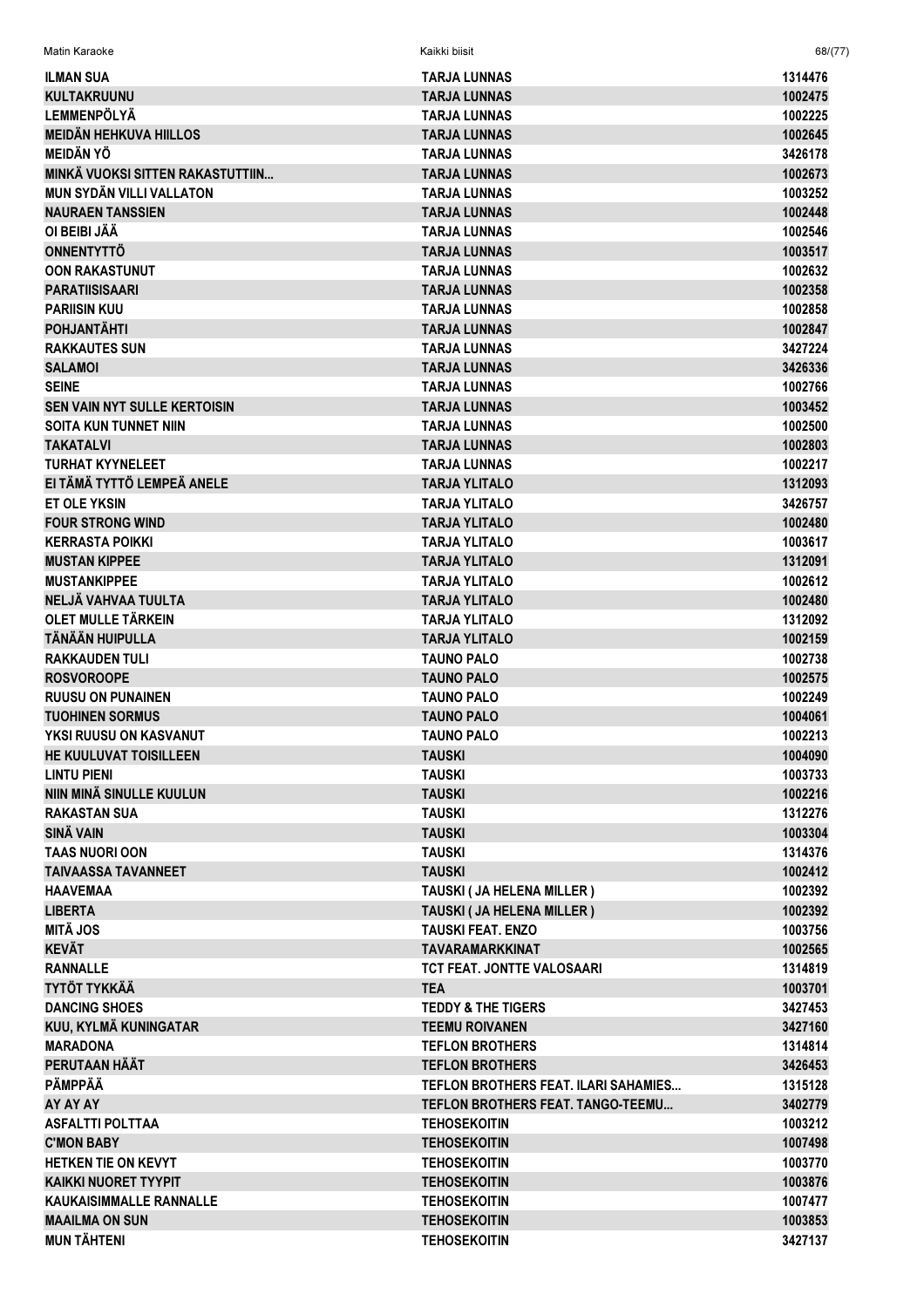| TÄNÄ YÖNÄ SÄ KUULUT MULLE                 | <b>TEHOSEKOTIN</b>     | 3427143 |
|-------------------------------------------|------------------------|---------|
| HILJAA VIRTAA VANTAA                      | <b>TELEKS</b>          | 1002777 |
| <b>IKEAN KUVASTO</b>                      | <b>TELEKS</b>          | 3426542 |
| <b>KOTIMATKALLA</b>                       | <b>TELEKS</b>          | 1004094 |
| <b>SIIVET</b>                             | <b>TELEKS</b>          | 1002732 |
| <b>TOMMY TABERMANN</b>                    | <b>TELEKS</b>          | 3403215 |
| <b>TUULILASIN NURKKAAN</b>                | <b>TELEKS</b>          | 1003579 |
| <b>TYTTÖ JOKA KATSOO MERELLE</b>          | <b>TELEKS</b>          | 1004047 |
| <b>SYDÄNMYRSKY</b>                        | <b>TELMA</b>           | 1003675 |
| <b>RIVITANSSI</b>                         | <b>TERHI JOKILA</b>    | 1002194 |
| <b>KUNINKAAT</b>                          | <b>TERÄSBETONI</b>     | 1003370 |
| <b>METALLISYDÄN</b>                       | <b>TERÄSBETONI</b>     | 1003221 |
| <b>SOTUREILLE</b>                         | <b>TERÄSBETONI</b>     | 1003353 |
| TAIVAS LYÖ TULTA                          | <b>TERÄSBETONI</b>     | 1003264 |
| <b>LOST BOYS</b>                          | THE 69 EYES            | 3427499 |
| <b>DONT LET ME BE MISUNDERSTOOD</b>       | <b>THE ANIMALS</b>     | 1000093 |
| A DAY IN THE LIFE                         | THE BEATLES            | 1306407 |
| ALL YOU NEED IS LOVE                      | THE BEATLES            | 1306380 |
| <b>AND I LOVE HER</b>                     | <b>THE BEATLES</b>     | 1306391 |
| AND YOUR BIRD CAN SING                    | THE BEATLES            | 1306401 |
| BEING FOR THE BENEFIT OF MR KITE!         | <b>THE BEATLES</b>     | 1306405 |
| <b>CAN'T BUY ME LOVE</b>                  | THE BEATLES            | 1306378 |
| <b>DAY TRIPPER</b>                        | <b>THE BEATLES</b>     | 1306395 |
| <b>ELEANOR RIGBY</b>                      | THE BEATLES            | 1306390 |
| <b>HELLO GOODBYE</b>                      | <b>THE BEATLES</b>     | 1306387 |
| <b>HELP</b>                               | THE BEATLES            | 1306379 |
| <b>HERE COMES THE SUN</b>                 | <b>THE BEATLES</b>     | 1306384 |
| <b>I SAW HER STANDING THERE</b>           | THE BEATLES            | 1306394 |
| I'M ONLY SLEEPING                         | <b>THE BEATLES</b>     | 1306402 |
| IN MY LIFE                                | THE BEATLES            | 1306399 |
| <b>LOVELY RITA</b>                        | THE BEATLES            | 1306406 |
| <b>LUCY IN THE SKY WITH DIAMONDS</b>      | THE BEATLES            | 1306389 |
| <b>MICHELLE</b>                           | <b>THE BEATLES</b>     | 1306385 |
| <b>NORWEGIAN WOOD</b>                     | THE BEATLES            | 1306392 |
| <b>NOWHERE MAN</b>                        | THE BEATLES            | 1306400 |
| <b>PAPERBACK WRITER</b>                   | THE BEATLES            | 1306388 |
| <b>PENNY LANE</b>                         | THE BEATLES            | 1306383 |
| <b>PLEASE PLEASE ME</b>                   | THE BEATLES            | 1306398 |
| SERGEANT PEPPER'S LONELY HEARTS CLUB BAND | THE BEATLES            | 1306403 |
| SHE LOVES YOU                             | THE BEATLES            | 1306397 |
| <b>SHE'S LEAVING HOME</b>                 | THE BEATLES            | 1306404 |
|                                           | THE BEATLES            |         |
| <b>TWIST &amp; SHOUT</b>                  |                        | 1306393 |
| <b>WE CAN WORK IT OUT</b>                 | THE BEATLES            | 1306386 |
| WITH A LITTLE HELP FROM MY FRIENDS        | THE BEATLES            | 1306381 |
| <b>YELLOW SUBMARINE</b>                   | THE BEATLES            | 1306382 |
| YOU'VE GOT TO HIDE YOUR LOVE AWAY         | <b>THE BEATLES</b>     | 1306396 |
| <b>ONLY YESTERDAY</b>                     | THE CARPENTERS         | 1000111 |
| <b>NIGHTSHIFT</b>                         | THE COMMONDORES        | 1000109 |
| <b>LINGER</b>                             | <b>THE CRANBERRIES</b> | 1000100 |
| <b>TOUCH ME</b>                           | THE DOORS              | 1004131 |
| <b>TEQUILA SUNRISE</b>                    | <b>THE EAGLES</b>      | 1000096 |
| <b>NYT MENI HERMOT</b>                    | THE FIRST              | 1002182 |
| <b>KUN HÄNET NÄHDÄ SAIN</b>               | THE HOUNDS             | 1312208 |
| YOU REALLY GOT ME                         | <b>THE KINKS</b>       | 1000112 |
| <b>MY SHARONA</b>                         | <b>THE KNACK</b>       | 1001058 |
| <b>CADILLAC</b>                           | THE RENEGADES          | 1002965 |
| <b>KAIPAAN SUA</b>                        | THE SOUNDS             | 1002104 |
| <b>HELL RAISER</b>                        | THE SWEET              | 1004136 |
| THE LION SLEEPS TONIGHT                   | THE TOKENS             | 1004123 |
| <b>JUULIA</b>                             | TIINA PITKÄNEN         | 1003586 |
| <b>RANNALLA TUULEE</b>                    | <b>TIINA RÄSÄNEN</b>   | 1002086 |

Matin Karaoke Kaikki biisit 69/(77)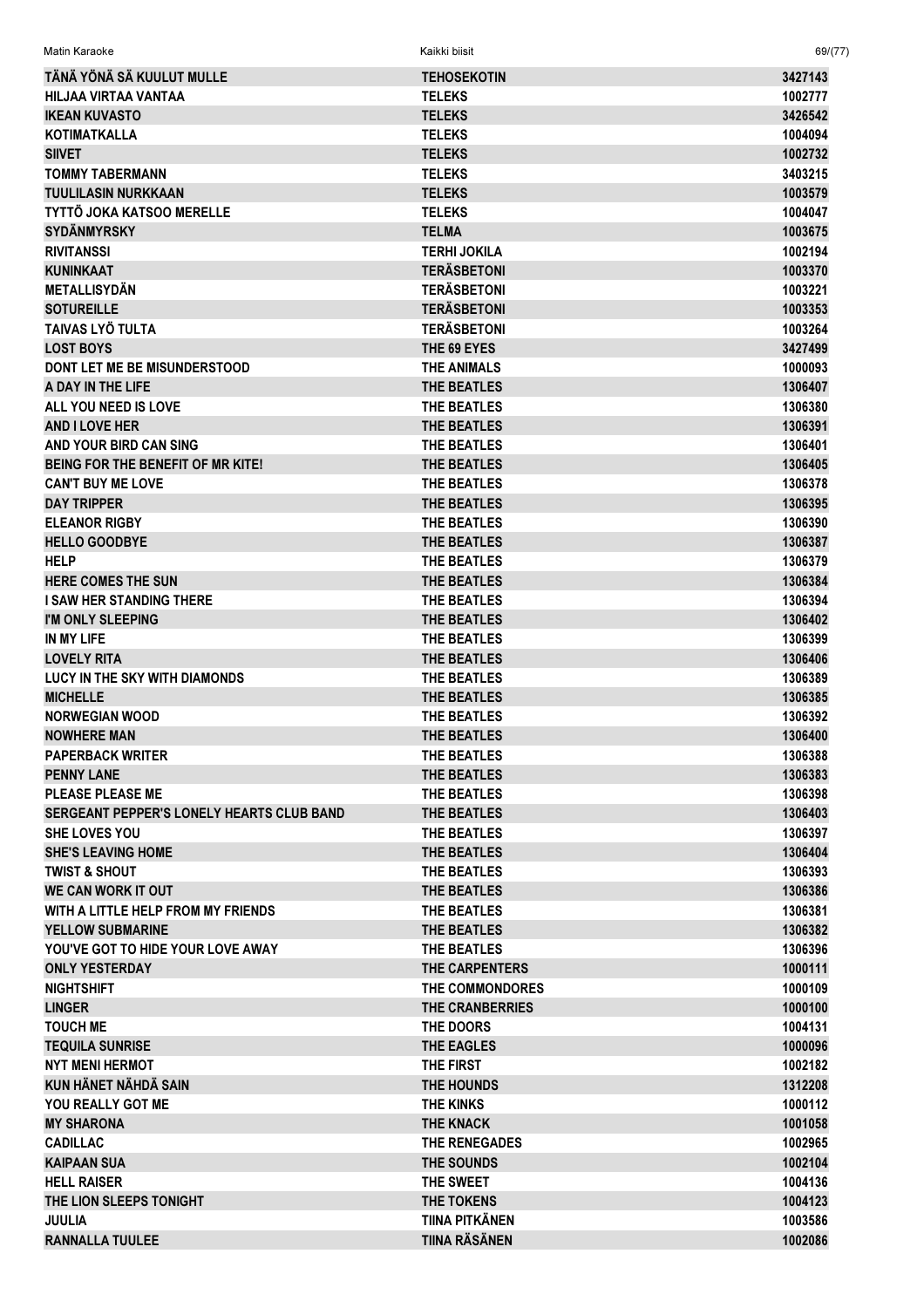| Matin Karaoke                   | Kaikki biisit                        | 70/(77) |
|---------------------------------|--------------------------------------|---------|
| TÄNÄÄN SÄ MUSTA HULLAANNUT      | <b>TIISU</b>                         | 1315154 |
| <b>HEILUTAAN</b>                | <b>TIKTAK</b>                        | 1003037 |
| <b>JOTAIN MUUTA</b>             | <b>TIKTAK</b>                        | 1002832 |
| <b>KYYNELEET</b>                | <b>TIKTAK</b>                        | 1002648 |
| LÄHDETÄÄN TÄNÄÄN                | <b>TIKTAK</b>                        | 1002934 |
| <b>MINNE VAAN</b>               | <b>TIKTAK</b>                        | 1007478 |
| <b>MUTTA MÄ RAKASTAN SUA</b>    | <b>TIKTAK</b>                        | 1007457 |
| <b>PAHA SANA</b>                | <b>TIKTAK</b>                        | 1003447 |
| <b>SAMANTEKEVÄÄ</b>             | <b>TIKTAK</b>                        | 1003757 |
| <b>SANKARITAR</b>               | <b>TIKTAK</b>                        | 1003361 |
| <b>SATUPRINSESSA</b>            | <b>TIKTAK</b>                        | 1002727 |
| <b>TUULEKSI TAIVAANRANTAAN</b>  | <b>TIKTAK</b>                        | 1002970 |
| <b>HENGISSÄ</b>                 | TIMO KIISKINEN                       | 1003647 |
| <b>YSTÄVÄN RISTI</b>            | TIMO KIISKINEN JA ILKKA VAINIO       | 1315255 |
| <b>MIELENTILAA</b>              | TIMO LASSY FEAT. ANNA PUU            | 1314443 |
| PIRU MINUT PERIKÖÖN             | <b>TIMO RAUTIAINEN</b>               | 3425677 |
| <b>LINTU</b>                    | TIMO RAUTIAINEN & TRIO NISKALAUKAUS  | 3425673 |
| <b>SURUPUKU</b>                 | TIMO RAUTIAINEN JA TRIO NISKALAUKAUS | 1004065 |
| <b>VANNO MULLE</b>              | TINA                                 | 1003358 |
| <b>NUTBUSH CITY LIMITS</b>      | <b>TINA TURNER</b>                   | 1000104 |
| THE BEST                        | <b>TINA TURNER</b>                   | 1004122 |
| <b>LENTOON</b>                  | <b>TINNI</b>                         | 3403220 |
| <b>MEHU</b>                     | <b>TIPPA-T</b>                       | 1314833 |
| MAAILMA LOPPUU TÄNÄÄN           | <b>TITTA</b>                         | 1314835 |
| <b>COME ALONG</b>               | <b>TITYO</b>                         | 1004133 |
| <b>ROSANNA</b>                  | T <sub>O</sub>                       | 1004125 |
| UUDEN EDESSÄ                    | <b>TOIVON KÄRKI</b>                  | 3427302 |
| <b>SEX BOMB</b>                 | TOM JONES AND MOUSSE T               | 1000059 |
| <b>HON ÄR FLICKAN</b>           | <b>TOMAS LEDIN</b>                   | 1314148 |
| <b>KESÄ LYHYT ON</b>            | <b>TOMAS LEDIN</b>                   | 1002308 |
| <b>SOMMAREN ÄR KORT</b>         | <b>TOMAS LEDIN</b>                   | 1002308 |
| <b>KOHTALONI</b>                | <b>TOMI MARKKOLA</b>                 | 1003324 |
| <b>LAGO MAGGIORE</b>            | <b>TOMI MARKKOLA</b>                 | 1002255 |
| <b>NIIN JOKI VIRTAA</b>         | <b>TOMI MARKKOLA</b>                 | 1002950 |
| <b>NIIN JOKI VIRTAA</b>         | <b>TOMI MARKKOLA</b>                 | 1007458 |
| <b>SUA KAIVANNUT OON</b>        | <b>TOMI MARKKOLA</b>                 | 1002658 |
| <b>TAIVASKALLIOLLA</b>          | <b>TOMI MARKKOLA</b>                 | 1003141 |
| <b>KERRO KUU</b>                | <b>TOMI MARKOLA</b>                  | 3427157 |
| <b>KUU</b>                      | <b>TOMI METSÄKETO</b>                | 1002781 |
| <b>GLORIA</b>                   | <b>TOMMI KALENIUS</b>                | 1314356 |
| <b>ME OLLAAN</b>                | <b>TOMMI KALENIUS</b>                | 1293852 |
| <b>VIELÄKÖ RAKKAUS KANTAA</b>   | <b>TOMMI KALENIUS</b>                | 1312263 |
| MÄ EN HALUU ENÄÄ MUISTAA        | <b>TOMMI LÄNTINEN</b>                | 3426350 |
| <b>SYVÄLLE SYDÄMEEN SATTUU</b>  | <b>TOMMI LÄNTINEN</b>                | 3403239 |
| <b>VIA DOLOROSA</b>             | <b>TOMMI LÄNTINEN</b>                | 3403236 |
| <b>LAULU JOUTSENIEN</b>         | <b>TOMMI SOIDINMÄKI</b>              | 1003096 |
| <b>OOT ERILAINEN</b>            | <b>TOMMI SOIDINMÄKI</b>              | 1004069 |
| <b>SAUNARALLI</b>               | <b>TOMMI SOIDINMÄKI</b>              | 3426331 |
| DINA FÄGER VAR BLÅ              | <b>TOMMY NILSSON</b>                 | 1314147 |
| ÖPPNA DIN DÖRR                  | <b>TOMMY NILSSON</b>                 | 1314141 |
| <b>KARJALAN HEILI</b>           | TOPI JA TOIVOTTOMAT                  | 1003487 |
| <b>TAKAISINPALUU</b>            | <b>TOPI JA TOIVOTTOMAT</b>           | 1003490 |
| AIKA KIITÄÄ                     | <b>TOPI SORSAKOSKI</b>               | 1312894 |
| <b>CHERBOURGIN SATEENVARJOT</b> | <b>TOPI SORSAKOSKI</b>               | 1312848 |
| ELOKUUN VIIMEINEN PÄIVÄ         | <b>TOPI SORSAKOSKI</b>               | 1312895 |
| <b>ELÄMÄÄ</b>                   | <b>TOPI SORSAKOSKI</b>               | 1003810 |
| <b>EN KOSKAAN</b>               | <b>TOPI SORSAKOSKI</b>               | 1312870 |
| <b>HAAVEKUVA</b>                | <b>TOPI SORSAKOSKI</b>               | 1312869 |
| <b>HAUTAJAISSYDÄN</b>           | <b>TOPI SORSAKOSKI</b>               | 1312884 |
| <b>HEI SORRY VAAN</b>           | <b>TOPI SORSAKOSKI</b>               | 1312896 |
| <b>HUOMISEEN</b>                | <b>TOPI SORSAKOSKI</b>               | 1312862 |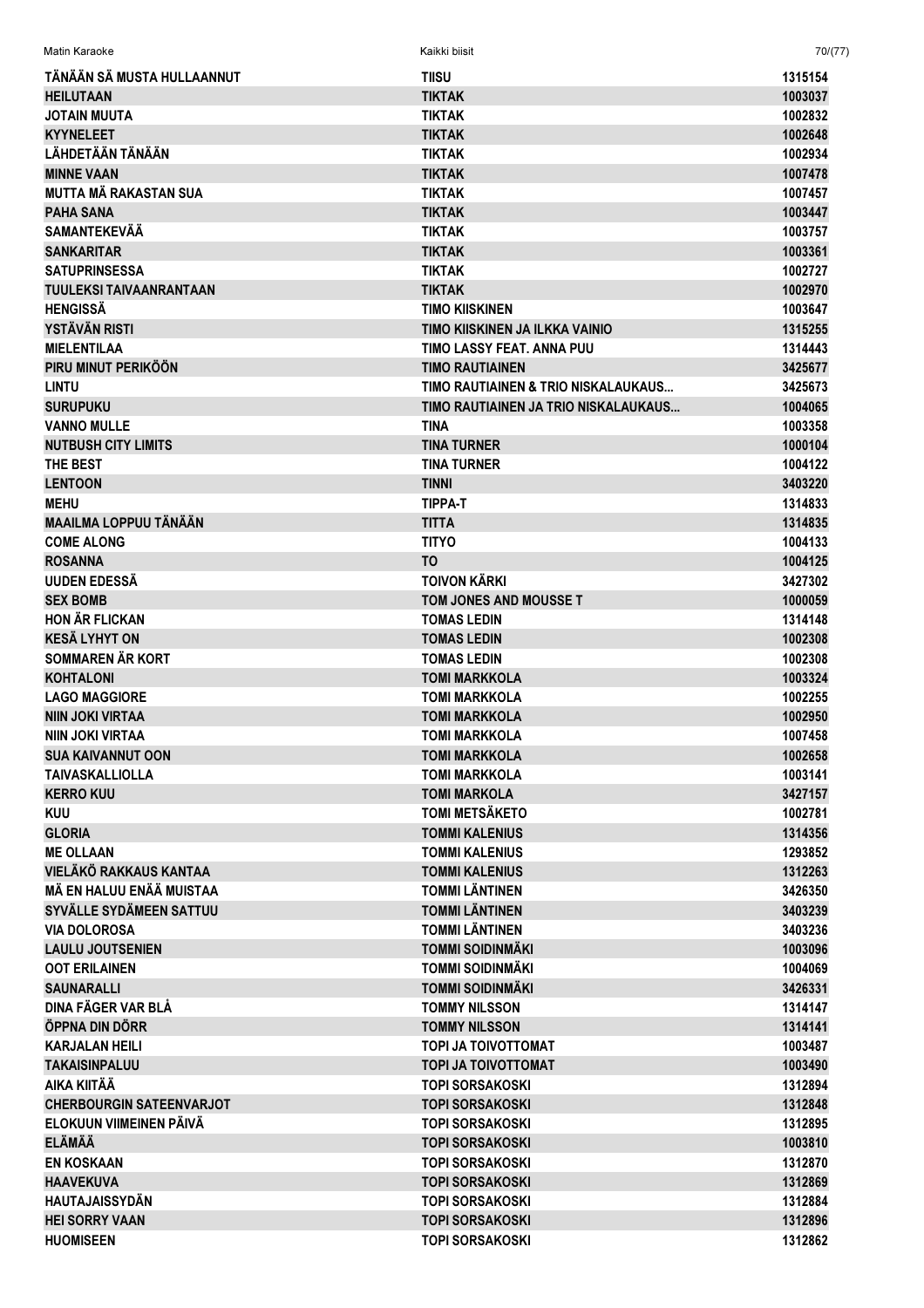| <b>JOS JÄTÄT MINUT</b>             | <b>TOPI SORSAKOSKI</b>           | 1314396 |
|------------------------------------|----------------------------------|---------|
| JÄÄN ILTAAN HILJAISEEN             | <b>TOPI SORSAKOSKI</b>           | 1312877 |
| <b>KAIPUUN KUU</b>                 | <b>TOPI SORSAKOSKI</b>           | 1312889 |
| <b>KAKSI KITARAA</b>               | <b>TOPI SORSAKOSKI</b>           | 1312875 |
| KATSELEN MERELLE PÄIN              | <b>TOPI SORSAKOSKI</b>           | 1312880 |
| <b>KATU</b>                        | <b>TOPI SORSAKOSKI</b>           | 1312271 |
| <b>KAUNIS KAIPUU</b>               | <b>TOPI SORSAKOSKI</b>           | 1312866 |
| <b>KIRJE</b>                       | <b>TOPI SORSAKOSKI</b>           | 1312851 |
| <b>KITARA JA MERI</b>              | <b>TOPI SORSAKOSKI</b>           | 1312878 |
| <b>KOTIINPÄIN</b>                  | <b>TOPI SORSAKOSKI</b>           | 1312879 |
| <b>KULKUKOIRAT</b>                 | <b>TOPI SORSAKOSKI</b>           | 1312861 |
| KUN KUU JO NOUSEE                  | <b>TOPI SORSAKOSKI</b>           | 1312863 |
| <b>KUN LÄHDÖN AIKA ON</b>          | <b>TOPI SORSAKOSKI</b>           | 1003825 |
| <b>KUNHAN PALAAN TAKAISIN</b>      | <b>TOPI SORSAKOSKI</b>           | 1312854 |
| <b>KUU KULKEE TAAKSE PILVIEN</b>   | <b>TOPI SORSAKOSKI</b>           | 1312885 |
| <b>KYYNELEET</b>                   | <b>TOPI SORSAKOSKI</b>           | 1003122 |
| <b>LEVOTON MIELI</b>               | <b>TOPI SORSAKOSKI</b>           | 1314364 |
| <b>LITLLE BIRD</b>                 | <b>TOPI SORSAKOSKI</b>           | 1003084 |
| <b>LUOKSESI VIE AJATUSTENI TIE</b> | <b>TOPI SORSAKOSKI</b>           | 1312883 |
| LUOTU LÄHTEMÄÄN                    | <b>TOPI SORSAKOSKI</b>           | 1312892 |
| LYHDYN NÄÄN MÄ SYTTYVÄN            | <b>TOPI SORSAKOSKI</b>           | 1312860 |
| LÄHTOSUUDELMASI JÄLKEEN            | <b>TOPI SORSAKOSKI</b>           | 1312867 |
| <b>MIERON TIE</b>                  | <b>TOPI SORSAKOSKI</b>           | 1312850 |
|                                    |                                  |         |
| <b>MONA LISA</b>                   | <b>TOPI SORSAKOSKI</b>           | 1312856 |
| <b>MUUKALAINEN</b>                 | <b>TOPI SORSAKOSKI</b>           | 1003094 |
| NE VIEVÄT SUT MULTA                | <b>TOPI SORSAKOSKI</b>           | 1312882 |
| <b>OLET KAIKKI</b>                 | <b>TOPI SORSAKOSKI</b>           | 1312846 |
| <b>OLET RAKKAIN</b>                | <b>TOPI SORSAKOSKI</b>           | 1312873 |
| <b>PIENI LINTU</b>                 | <b>TOPI SORSAKOSKI</b>           | 1003084 |
| PÄIVÄT ILMAN SINUA                 | <b>TOPI SORSAKOSKI</b>           | 1312855 |
| <b>RAJATON KAIPAUS</b>             | <b>TOPI SORSAKOSKI</b>           | 1312874 |
| <b>RANTAKOIVUN ALLA</b>            | <b>TOPI SORSAKOSKI</b>           | 1312858 |
| <b>SALATTU SURU</b>                | <b>TOPI SORSAKOSKI</b>           | 1312876 |
| <b>SOI KITARA MURHEISSAAN</b>      | <b>TOPI SORSAKOSKI</b>           | 1312853 |
| <b>SULLE AATOKSEIN SUON</b>        | <b>TOPI SORSAKOSKI</b>           | 1312893 |
| <b>SURUJEN KITARA</b>              | <b>TOPI SORSAKOSKI</b>           | 1312847 |
| SYDÄMESI TYHJÄ HUONE               | <b>TOPI SORSAKOSKI</b>           | 1312888 |
| <b>SYLIIS SAAT MUN PURISTAA</b>    | <b>TOPI SORSAKOSKI</b>           | 1312887 |
| <b>TANGO POESIE</b>                | <b>TOPI SORSAKOSKI</b>           | 1002147 |
| <b>TEIT MINUSTA AUTIOMAAN</b>      | <b>TOPI SORSAKOSKI</b>           | 1312891 |
| TIE JATKUU ÄÄRETTÖMIIN             | <b>TOPI SORSAKOSKI</b>           | 1003682 |
| <b>TURHIIN HAAVEISIIN</b>          | <b>TOPI SORSAKOSKI</b>           | 1314874 |
| <b>TUULEN VIEMÄÄ</b>               | <b>TOPI SORSAKOSKI</b>           | 1312859 |
| <b>TUULI TUO TUULI VIE</b>         | <b>TOPI SORSAKOSKI</b>           | 1312852 |
| <b>TYHJÄÄ</b>                      | <b>TOPI SORSAKOSKI</b>           | 1312865 |
| <b>VAIKENEE SYDÄN</b>              | <b>TOPI SORSAKOSKI</b>           | 1312881 |
| <b>VAIN LUNTA KAIKKIALLA</b>       | <b>TOPI SORSAKOSKI</b>           | 1002168 |
| <b>VAIN TUULI VALVOO</b>           | <b>TOPI SORSAKOSKI</b>           | 1312864 |
| <b>VAIN YKSIN ME KAKSI</b>         | <b>TOPI SORSAKOSKI</b>           | 1002945 |
| VARJOJEN YÖ                        | <b>TOPI SORSAKOSKI</b>           | 1312872 |
| <b>VIIMEISEEN KORTTIIN</b>         | <b>TOPI SORSAKOSKI</b>           | 1312886 |
| <b>VIRRAN RANNALLA</b>             | <b>TOPI SORSAKOSKI</b>           | 1312857 |
| VOI YKSI PÄIVÄ OLLA SATA VUOTTA    | <b>TOPI SORSAKOSKI</b>           | 1314691 |
| <b>VOITKO ALKAA UUDELLEEN</b>      | <b>TOPI SORSAKOSKI</b>           | 1312871 |
| YKSIN OON MÄ VAIN                  | <b>TOPI SORSAKOSKI</b>           | 1314425 |
| YÖLLISET KIRJEET                   | <b>TOPI SORSAKOSKI</b>           | 1312868 |
| YÖN VÄISTYESSÄ                     | <b>TOPI SORSAKOSKI</b>           | 1312849 |
| ÖINEN TUULI                        | <b>TOPI SORSAKOSKI</b>           | 1312890 |
| <b>AJOMIES</b>                     | <b>TOPI SORSAKOSKI JA AGENTS</b> | 1003720 |
| <b>EEVA</b>                        | <b>TOPI SORSAKOSKI JA AGENTS</b> | 1002096 |
| <b>KELLOT SOI</b>                  | <b>TOPI SORSAKOSKI JA AGENTS</b> | 1003557 |

Matin Karaoke Kaikki biisit 71/(77)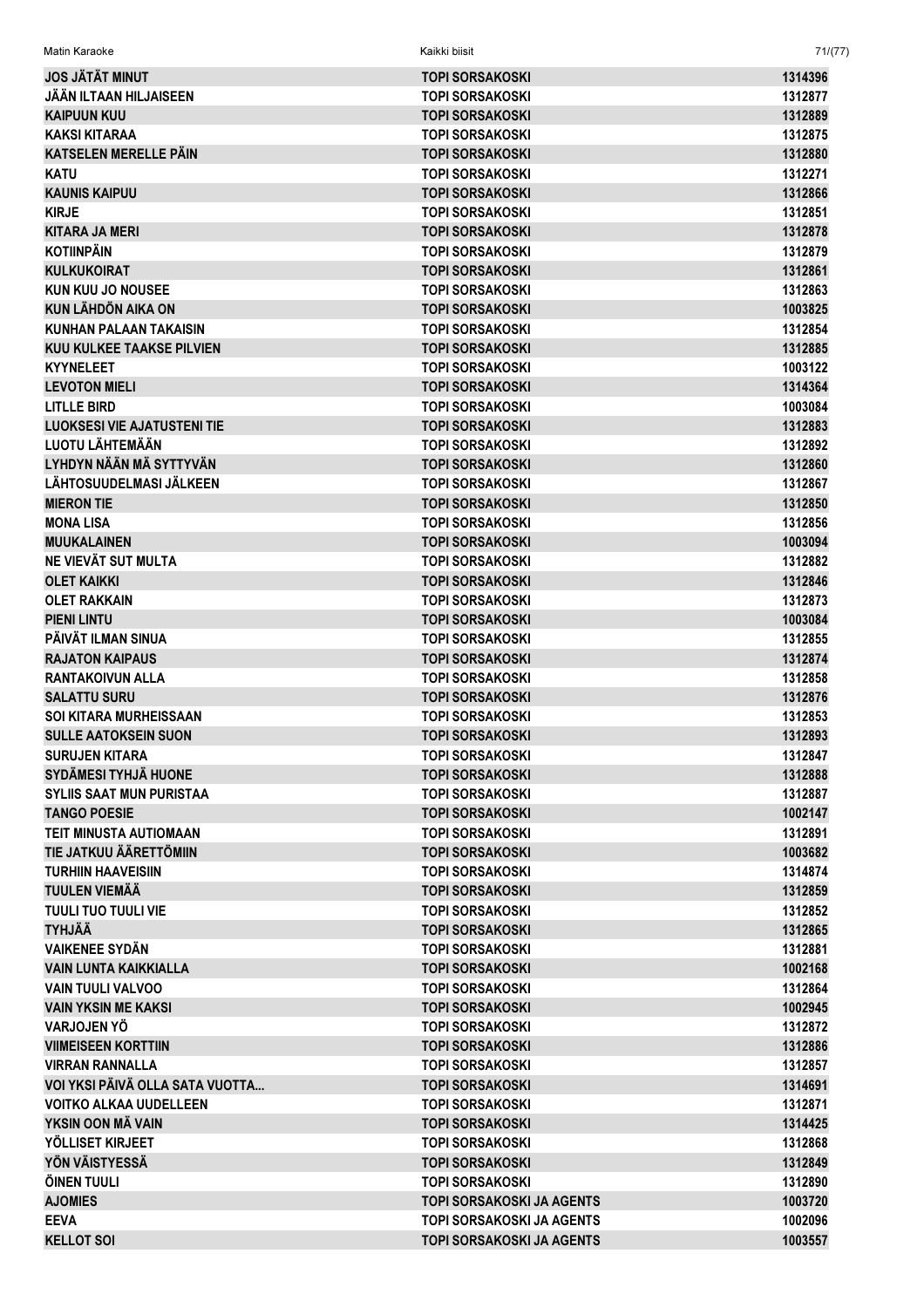| Matin Karaoke                                           | Kaikki biisit                    | 72/(77)            |
|---------------------------------------------------------|----------------------------------|--------------------|
| YKSI AINOA IKKUNA                                       | TOPI SORSAKOSKI JA AGENTS        | 1003427            |
| <b>VASTATUULEEN</b>                                     | TOPI SORSAKOSKI JA REIJO TAIPALE | 1003297            |
| NÄEN MUSTAA VAIN                                        | <b>TOPMOST</b>                   | 1312217            |
| <b>AAMULLA VARHAIN</b>                                  | TRAD.                            | 3403344            |
| <b>AIGEIANMEREN LAULU</b>                               | TRAD.                            | 1314883            |
| ARKIHUOLESI KAIKKI HEITÄ                                | TRAD.                            | 1004306            |
| <b>BALLADI</b>                                          | TRAD.                            | 1314900            |
| EN ETSI VALTAA LOISTOA                                  | TRAD.                            | 1004276            |
| <b>FINLANDIA-HYMNI</b>                                  | TRAD.                            | 3403345            |
| <b>HAJAMIELINEN JOULUPUKKI</b>                          | TRAD.                            | 3403365            |
| <b>HAPPY BIRTHDAY TO YOU</b>                            | TRAD.                            | 1002620            |
| <b>HEI KUURAPARTA</b>                                   | TRAD.                            | 3403366            |
| HEINILLÄ HÄRKIEN KAUKALON                               | TRAD.                            | 1004275            |
| <b>HELKKÄÄ PIENET TIUT</b>                              | TRAD.                            | 3403367            |
| HILJAA JUURI KUIN LAMMEN LAINE                          | TRAD.                            | 3403346            |
| <b>HILJAISET SILLAT</b>                                 | TRAD.                            | 1314885            |
| <b>HILU HILU</b>                                        | TRAD.                            | 3403347            |
| <b>ISONTALON ANTTI</b>                                  | TRAD.                            | 3403348            |
| <b>JOLLEI JOULUNA OLE LUNTA</b>                         | TRAD.                            | 1004290            |
| <b>JOLLEI JOULUNA OLE LUNTA</b>                         | TRAD.                            | 3403368            |
| <b>JOS SAIS KERRAN REISSULLANSA</b>                     | TRAD.                            | 3403349            |
| <b>JOULUMAA</b>                                         | TRAD.                            | 3403370            |
| <b>JOULUPUKIN MAA</b>                                   | TRAD.                            | 3403371            |
| <b>JOULUPUKKI</b>                                       | TRAD.                            | 3403372            |
| JOULUPUKKI MATKAAN JO KÄY                               | TRAD.                            | 3403373            |
| <b>JOULUPUKKI SUUKON SAI</b>                            | TRAD.                            | 3403374            |
| <b>JOULUPUU ON RAKENNETTU</b>                           | TRAD.                            | 1004288            |
| <b>JOULUPUU ON RAKENNETTU</b><br><b>JOULUYÖ JUHLAYÖ</b> | TRAD.<br>TRAD.                   | 3403375<br>1004281 |
| <b>JUOKSE POROSEIN</b>                                  | TRAD.                            | 3403376            |
| KILISEE KILISEE KULKUNEN                                | TRAD.                            | 1004298            |
| <b>KILISEE KULKUNEN</b>                                 | TRAD.                            | 3403377            |
| KULJEN YKSIN AUTIOLLA TIELLÄ                            | TRAD.                            | 1314882            |
| <b>KULKUSET</b>                                         | TRAD.                            | 1004285            |
| KULLAN YLISTYS                                          | TRAD.                            | 3403350            |
| <b>KUUMAT TUULET</b>                                    | TRAD.                            | 1314899            |
| <b>KYYHKYNEN</b>                                        | TRAD.                            | 3403351            |
| <b>LAPIN JOULU</b>                                      | TRAD.                            | 3403378            |
| <b>LAULA KUKKO</b>                                      | TRAD.                            | 3403352            |
| <b>LIGHTS - VALOT</b>                                   | TRAD.                            | 1314890            |
| <b>MAA ON NIIN KAUNIS</b>                               | TRAD.                            | 1004278            |
| <b>MAAMME-LAULU</b>                                     | TRAD.                            | 3403353            |
| <b>MARITZA</b>                                          | TRAD.                            | 1314887            |
| <b>MATALAN TORPAN BALLADI</b>                           | TRAD.                            | 3403354            |
| <b>MURHEISNA MIESNÄ</b>                                 | TRAD.                            | 3403355            |
| <b>MUSTA JOULU</b>                                      | TRAD.                            | 3403379            |
| <b>MUURARI</b>                                          | TRAD.                            | 3403356            |
| <b>NIIN SINULLE LAULAN</b>                              | TRAD.                            | 3403357            |
| <b>NISSE-POLKKA</b>                                     | TRAD.                            | 3403380            |
| NO ONKOS TULLUT KESÄ                                    | TRAD.                            | 1004301            |
| <b>NUOTIOTUNNELMA</b>                                   | TRAD.                            | 1314884            |
| <b>OHI ON</b>                                           | TRAD.                            | 1003269            |
| OIKEIN SURULLISTA JOULUA                                | TRAD.                            | 3403381            |
| <b>OMAN KULLAN SILMÄT</b>                               | TRAD.                            | 3403358            |
| ON HANGET KORKEAT NIETOKSET                             | TRAD.                            | 1004286            |
| PAINAN VAIN PÄÄNI                                       | TRAD.                            | 1314892            |
| PALJON ONNEA VAAN                                       | TRAD.                            | 1002620            |
| PETTERI PUNAKUONO                                       | TRAD.                            | 1004280            |
| PETTERI PUNAKUONO                                       | TRAD.                            | 3403382            |
| PORSAITA ÄIDIN OOMME KAIKKI                             | TRAD.                            | 1004283            |
| PUKKI OVELLA KOLKUTTAA                                  | TRAD.                            | 3403383            |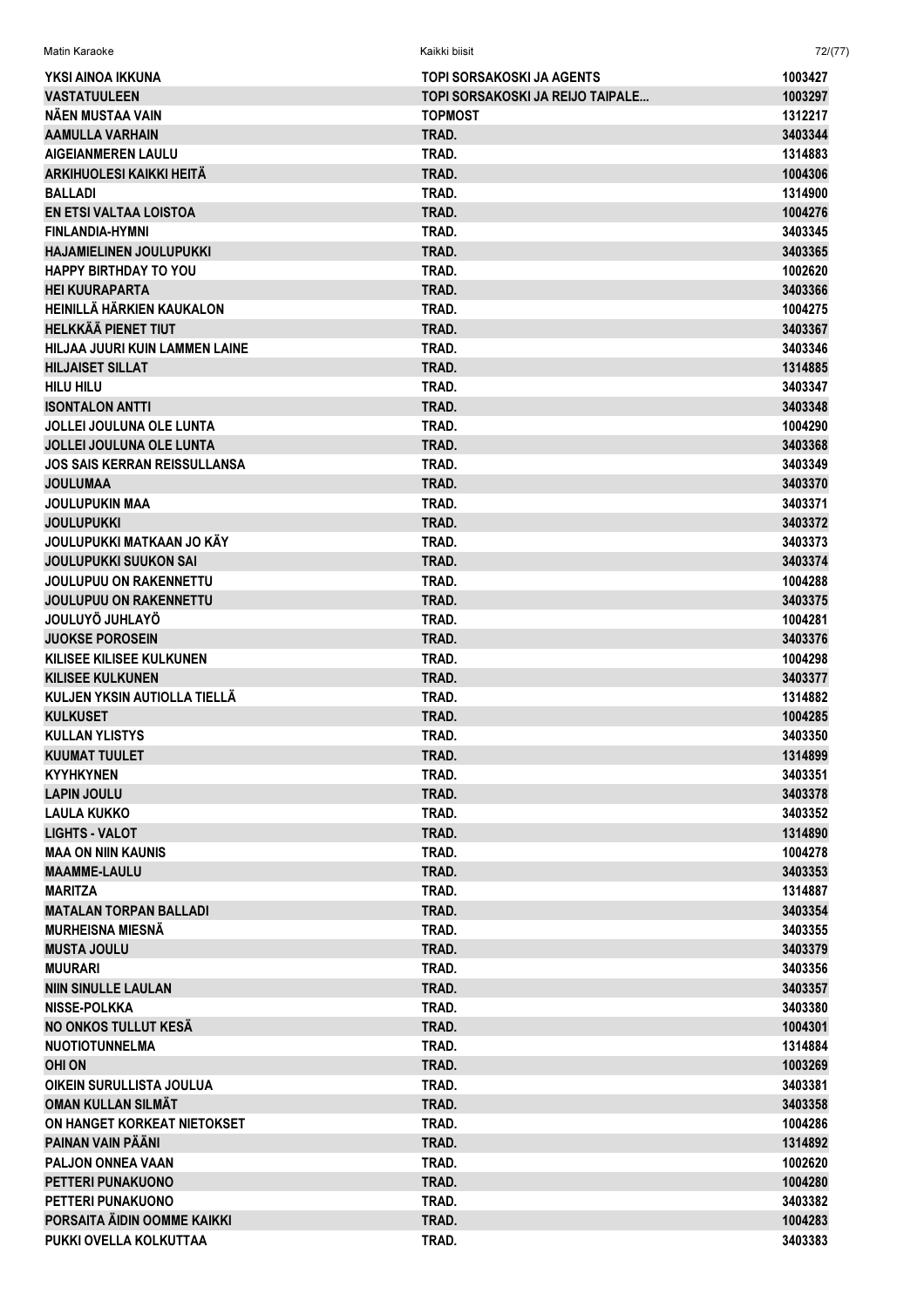Matin Karaoke Kaikki biisit 73/(77)

| <b>RAATTEEN TIE</b>              | TRAD.                                   | 1314886 |
|----------------------------------|-----------------------------------------|---------|
| <b>RALLI</b>                     | TRAD.                                   | 3403359 |
| REIPPAHASTI KÄYPI ASKELEET       | TRAD.                                   | 3403384 |
| <b>REKIRETKI</b>                 | TRAD.                                   | 1004302 |
| <b>SOITTAJAPAIMEN</b>            | TRAD.                                   | 3403360 |
| <b>SOLENZARA</b>                 | TRAD.                                   | 1314901 |
| <b>SYKSYN MUISTOJA</b>           | TRAD.                                   | 1314896 |
| <b>SYLVIAN JOULULAULU</b>        | TRAD.                                   | 1004272 |
| TAIVAS ON SININEN JA VALKOINEN   | TRAD.                                   | 3403361 |
| <b>TALIKKALAN MARKKINOILLA</b>   | TRAD.                                   | 3403362 |
| <b>TALVEN IHMEMAA</b>            | TRAD.                                   | 1004287 |
| TIEDÄ EN KAUNIIMPAA              | TRAD.                                   | 1314894 |
| <b>TONTTUJEN JOULUYÖ</b>         | TRAD.                                   | 1004291 |
| TUIKKIKAA OI JOULUN TÄHTÖSET     | TRAD.                                   | 1004277 |
| <b>TUOLL ON MUN KULTANI</b>      | TRAD.                                   | 3403363 |
| <b>TUULI TUO TUULI VIE</b>       | TRAD.                                   | 1314889 |
| TUULI VIEDÄ SAA                  | TRAD.                                   | 1314897 |
| <b>UJO MIES</b>                  | TRAD.                                   | 1314891 |
| <b>VARIKSEN SAAPPAAT</b>         | TRAD.                                   | 1314895 |
| <b>VARPUNEN JOULUAAMUNA</b>      | TRAD.                                   | 1004297 |
| <b>VETERAANIN ILTAHUUTO</b>      | TRAD.                                   | 1003895 |
| <b>VIELÄ JOSSAIN</b>             | TRAD.                                   | 1314888 |
| YKSI AINOA IHMINEN               | TRAD.                                   | 1314893 |
| YKSI RUUSU ON KASVANUT LAAKSOSSA | TRAD.                                   | 3403364 |
| YÖN TUMMAT SIIVET                | TRAD.                                   | 1314898 |
| MISSÄ OLIT KAIKKI NÄMÄ VUODET    | <b>TT PURONTAKA</b>                     | 3426123 |
| <b>KARJALAN MARJAANA</b>         | <b>TULIPUNARUUSUT</b>                   | 1003507 |
| SILMÄT NIINKUIN MANTELIT         | <b>TULIPUNARUUSUT</b>                   | 3426130 |
| HÄN ON TÄÄLLÄ TÄNÄÄN             | <b>TUOMARI NURMIO</b>                   | 1315047 |
| <b>KURJUUDEN KUNINGAS</b>        | <b>TUOMARI NURMIO</b>                   | 1315045 |
| <b>LASTEN MEHUHETKI</b>          | <b>TUOMARI NURMIO</b>                   | 1294869 |
| <b>RAHAMIES</b>                  | <b>TUOMARI NURMIO</b>                   | 3403209 |
|                                  |                                         |         |
| <b>RAMONA</b>                    | <b>TUOMARI NURMIO</b>                   | 1003415 |
| <b>TONNIN STIFLAT</b>            | <b>TUOMARI NURMIO</b>                   | 1003742 |
| <b>VALO YÖSSÄ TWIST</b>          | <b>TUOMARI NURMIO</b>                   | 1315046 |
| PUMMILLA TALLINNAAN              | TUOMAS KAUHANEN FEAT. MIKKO             | 1314072 |
| <b>ENKELI</b>                    | TUOMAS KAUHANEN FEAT. VÄINÖVÄINÖ        | 1314053 |
| <b>HYVÄNNÄKÖINEN</b>             | <b>TURO'S HEAVY GEE</b>                 | 1312072 |
| <b>KOTIKALJA</b>                 | <b>TURO'S HEAVY GEE</b>                 | 1312076 |
| LOKALINJALLA                     | <b>TURO'S HEAVY GEE</b>                 | 1312075 |
| PORTSARIN ELÄMÄÄ                 | <b>TURO'S HEAVY GEE</b>                 | 1312073 |
| PUNAISET ON SILMÄT               | <b>TURO'S HEAVY GEE</b>                 | 1312074 |
| <b>SIIDERIHAI</b>                | <b>TURO'S HEAVY GEE</b>                 | 1002296 |
| <b>TELEHVOONI AFRIKASSA</b>      | TURUN KANSANKONSERVATORION NUORISOKUORO | 1001106 |
| LU                               | <b>TUULA AMBERLA</b>                    | 1002560 |
| TYTTÖ KAMPAA MÄRKÄÄ TUKKAA       | <b>TUULA AMBERLA</b>                    | 1002259 |
| <b>KAIPUUN KUKKA</b>             | <b>TUULA IKÄHEIMO</b>                   | 1002391 |
| <b>KOLME KELLOA</b>              | <b>TUULA SIPONIUS</b>                   | 1002716 |
| <b>SALAISUUDET</b>               | <b>TUULI</b>                            | 1314129 |
| <b>HYMNE A L'AMOUR</b>           | <b>TUULIKKI ELORANTA</b>                | 1002380 |
| <b>HYMNI RAKKAUDELLE</b>         | <b>TUULIKKI ELORANTA</b>                | 1002380 |
| ELOON!                           | <b>TUURE KILPELÄINEN</b>                | 1312172 |
| <b>ERÄMAA</b>                    | <b>TUURE KILPELÄINEN</b>                | 1312273 |
| <b>HYMYILEVÄ APOLLO</b>          | TUURE KILPELÄINEN                       | 1314851 |
| HYVÄ, PAHA, RUMA MIES            | <b>TUURE KILPELÄINEN</b>                | 1314065 |
| RAKKAUDELLA ON NÄLKÄ             | TUURE KILPELÄINEN                       | 3426059 |
| RAKKAUTTA RUTTOPUISTOSSA         | <b>TUURE KILPELÄINEN</b>                | 1003588 |
| SE ON MINÄ JOKA HAJOAA           | TUURE KILPELÄINEN                       | 3427356 |
| <b>TÄMÄ TIE</b>                  | <b>TUURE KILPELÄINEN</b>                | 3426557 |
| TÄSSÄ MENEE VIELÄ HETKI          | <b>TUURE KILPELÄINEN</b>                | 3426186 |
| <b>VAELTAVA AAVE</b>             | <b>TUURE KILPELÄINEN</b>                | 1004077 |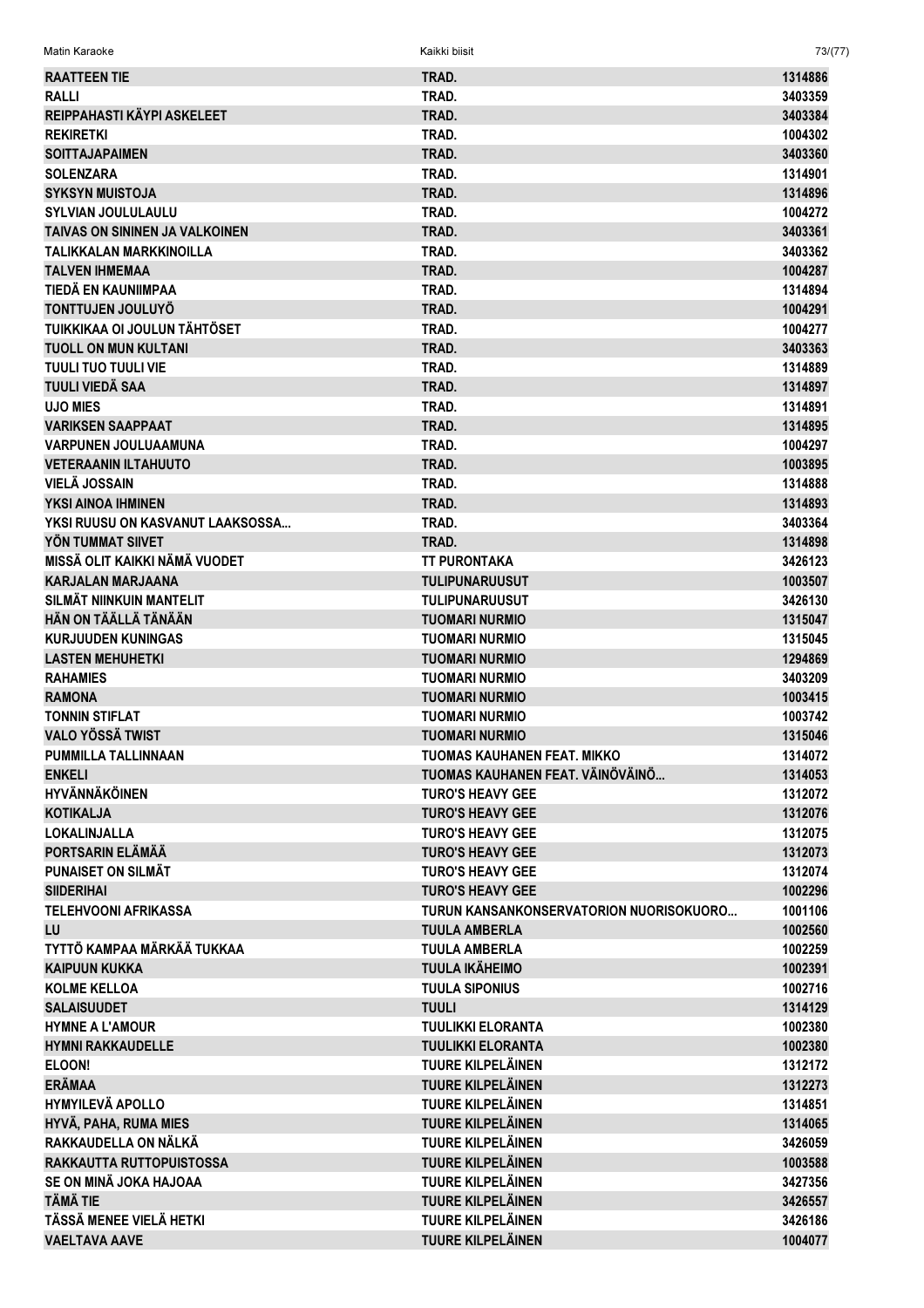| Matin Karaoke                                             | Kaikki biisit                               | 74/(77)            |
|-----------------------------------------------------------|---------------------------------------------|--------------------|
| <b>VALON PISAROITA</b>                                    | TUURE KILPELÄINEN                           | 1003905            |
| YSTÄVÄNPÄIVÄ                                              | <b>TUURE KILPELÄINEN</b>                    | 1312249            |
| <b>AUTIOSAARI</b>                                         | TUURE KILPELÄINEN JA KAIHON KARAVAANI       | 3403216            |
| <b>JÄÄHYVÄISET</b>                                        | TUURE KILPELÄINEN JA KAIHON KARAVAANI       | 3425700            |
| <b>SURUSILMÄINEN KAUNEUS</b>                              | TUURE KILPELÄINEN JA KAIHON KARAVAANI       | 3419387            |
| <b>TAHTOISIN, TAHTOISIN</b>                               | TUURE KILPELÄINEN JA YONA                   | 1314422            |
| <b>KINGSTON TOWN</b>                                      | <b>UB40</b>                                 | 1004139            |
| <b>JÄÄTELÖAUTO</b>                                        | <b>ULTRA BRA</b>                            | 1002363            |
| MINÄ SUOJELEN SINUA KAIKELTA                              | <b>ULTRA BRA</b>                            | 3427305            |
| <b>SAVANNI NUKAHTAA</b>                                   | <b>ULTRA BRA</b>                            | 3426813            |
| <b>SINÄ LÄHDIT POIS</b>                                   | <b>ULTRA BRA</b>                            | 3426812            |
| <b>MARJA-LEENA</b>                                        | <b>UMBERTO MARCATO</b>                      | 1002258            |
| KANSSAS KÄVELEN RANTAAN                                   | <b>UNELMAVÄVYT</b>                          | 3427496            |
| <b>POJAT ON POIKII</b>                                    | UNIIKKI FEAT. ELASTINEN & SPEKTI            | 1293805            |
| <b>KOTKA</b>                                              | UNIIKKI FEAT. HOOKKI-HEIKK1, MIKAEL GABRIEL | 1312189            |
| <b>AIKA MUSTAA MUISTOT</b>                                | <b>UNIKLUBI</b>                             | 1003574            |
| <b>BAILATEN KOKO ELÄMÄ</b>                                | <b>UNIKLUBI</b>                             | 3427129            |
| <b>HUOJUVA SILTA</b>                                      | <b>UNIKLUBI</b>                             | 3427354            |
| <b>HUOMENNA</b>                                           | <b>UNIKLUBI</b>                             | 1003341            |
| <b>JÄÄMAISEMA</b>                                         | <b>UNIKLUBI</b>                             | 1003786            |
| <b>KUKKA</b>                                              | <b>UNIKLUBI</b>                             | 1003884            |
| <b>KYLMÄÄ</b>                                             | <b>UNIKLUBI</b>                             | 1004382            |
| RAKKAUTTA JA PIIKKILANKAA                                 | <b>UNIKLUBI</b>                             | 1003049            |
| <b>VARJOT</b>                                             | <b>UNIKLUBI</b>                             | 1003583            |
| <b>LADY IN BLACK</b>                                      | <b>URIAH HEEP</b>                           | 1001046            |
| <b>SE OLI MANNAA</b>                                      | <b>URPO</b>                                 | 3427140            |
| <b>TERYLEENIÄ</b>                                         | <b>URPO</b>                                 | 1002098            |
| <b>AURINKOKUNINGATAR</b><br><b>I CANT STOP LOVING YOU</b> | <b>VALOVUOSI</b><br><b>VAN HALEN</b>        | 1315143<br>1001044 |
| <b>JUMP</b>                                               | <b>VAN HALEN</b>                            | 1001043            |
| <b>WHY CANT THIS BE LOVE</b>                              | <b>VAN HALEN</b>                            | 1001047            |
| KUUSKYTLUVUN KAUANSOIVA BLUES                             | <b>VANHA ISÄNTÄ</b>                         | 1315076            |
| <b>ONKIMIEHEN BLUES</b>                                   | <b>VANHA ISÄNTÄ</b>                         | 1315044            |
| <b>HÄMÄRTYVÄ ILTA</b>                                     | <b>VARJOKUVA</b>                            | 1003789            |
| <b>ILTA HIMMENEE</b>                                      | VARJOKUVA                                   | 3427153            |
| TIHEÄSSÄ PIMEÄSSÄ                                         | <b>VEERA RAILIO URPO JA TURPO</b>           | 1001086            |
| <b>MILJOONA RUUSUA</b>                                    | <b>VEERA TELENIUS</b>                       | 1312047            |
| <b>KULTAISTA HIEKKAA</b>                                  | <b>VEERA VIKMAN</b>                         | 1003576            |
| <b>MIEHET EI ITKE</b>                                     | <b>VEETI KALLIO</b>                         | 1003910            |
| <b>OOT NIIN KAUNIS</b>                                    | <b>VEETI KALLIO</b>                         | 3427080            |
| <b>JOKAINEN IHMINEN ON LAULUN ARVOINEN</b>                | <b>VEIKKO LAVI</b>                          | 1003311            |
| <b>NÄLKÄLINNA</b>                                         | <b>VEIKKO LAVI</b>                          | 1002214            |
| OTA LÖYSIN RANTEIN                                        | <b>VEIKKO LAVI</b>                          | 3426572            |
| SILAKKA-APAJALLA                                          | <b>VEIKKO LAVI</b>                          | 1314127            |
| SUKUVIKA SUKSI EI LUISTA                                  | <b>VEIKKO LAVI</b>                          | 1003491            |
| VÄÄRÄ VITONEN                                             | <b>VEIKKO LAVI</b>                          | 1003073            |
| <b>KAUNIS ON LUOKSESI KAIPUU</b>                          | <b>VEIKKO TUOMI</b>                         | 1312144            |
| <b>KOTISEUTUNI</b>                                        | <b>VEIKKO TUOMI</b>                         | 1002720            |
| <b>LASIHELMIÄ</b>                                         | <b>VEIKKO TUOMI</b>                         | 1293698            |
| <b>MAAILMAN VALOT</b>                                     | <b>VEIKKO TUOMI</b>                         | 1002723            |
| <b>MUSTA RUUSU</b>                                        | <b>VEIKKO TUOMI</b>                         | 1293703            |
| <b>NUORI RYTMI</b>                                        | <b>VESA ENNE</b>                            | 1312221            |
| <b>ELEGIA</b>                                             | <b>VESA-MATTI LOIRI</b>                     | 1314393            |
| <b>HYVÄÄ PUUTA</b>                                        | <b>VESA-MATTI LOIRI</b>                     | 1003863            |
| <b>ITKEVÄ HUILU</b>                                       | <b>VESA-MATTI LOIRI</b>                     | 1002326            |
| <b>JOKA POJALLA ON SIIVET</b>                             | <b>VESA-MATTI LOIRI</b>                     | 1002460            |
| <b>LAPIN KESÄ</b>                                         | <b>VESA-MATTI LOIRI</b>                     | 1002855            |
| MIKSI MÄ MAAILMALLE LAULAISIN                             | <b>VESA-MATTI LOIRI</b>                     | 1003808            |
| <b>NOCTURNE</b>                                           | <b>VESA-MATTI LOIRI</b>                     | 3425863            |
| <b>RAKKAUDEN SOTILAAT</b>                                 | <b>VESA-MATTI LOIRI</b>                     | 1314676            |
| <b>SAIKOS PLUVAN</b>                                      | <b>VESA-MATTI LOIRI</b>                     | 1002651            |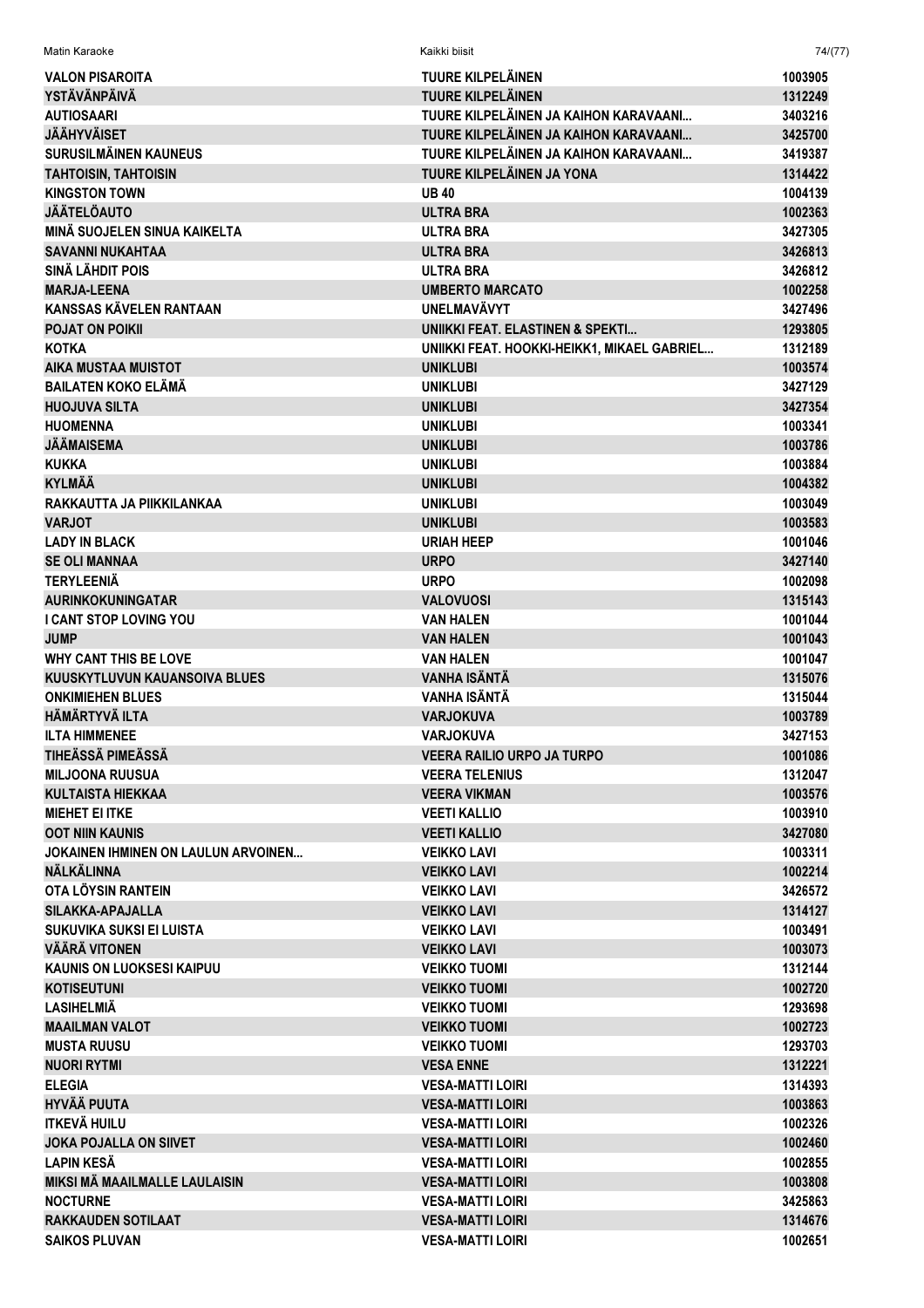| <b>Matin Karaoke</b>                              | Kaikki biisit                                           | 75/(77)            |
|---------------------------------------------------|---------------------------------------------------------|--------------------|
| <b>SYDÄMEENI JOULUN TEEN</b>                      | <b>VESA-MATTI LOIRI</b>                                 | 1004307            |
| <b>HALVALLA</b>                                   | VESA-MATTI LOIRI FEAT. JENNI VARTIAINEN                 | 1314444            |
| <b>TUOMITTUNA KULKEMAAN</b>                       | <b>VESA-MATTI LOIRI JA SAMULI EDELMANN</b>              | 1312283            |
| EI PYSTYNY HENGITTÄÄ                              | <b>VESALA</b>                                           | 3403855            |
| <b>MONTA NIMEE</b>                                | <b>VESALA</b>                                           | 3426294            |
| <b>MUITAKI IHMISII</b>                            | <b>VESALA</b>                                           | 3426084            |
| NYT ON LÄHTÖ                                      | <b>VESALA</b>                                           | 3426327            |
| <b>TEQUILA</b>                                    | <b>VESALA</b>                                           | 3402792            |
| <b>TYTÖT EI SOITA KITARAA</b>                     | <b>VESALA</b>                                           | 3403251            |
| <b>UUSIA UNELMIA</b>                              | <b>VESALA</b>                                           | 3426815            |
| ÄLÄ DROPPAA MUN TUNNELMAA                         | <b>VESALA</b>                                           | 3403410            |
| <b>OTA VAROVASTI</b>                              | <b>VESTA</b>                                            | 3426470            |
| <b>KUKAAN EI KOSKAAN</b>                          | <b>VESTERINEN YHTYEINEEN</b>                            | 1007479            |
| <b>ONNELLINEN MIES</b>                            | <b>VESTERINEN YHTYEINEEN</b>                            | 1315268            |
| <b>REPPANA</b>                                    | <b>VESTERINEN YHTYEINEEN</b>                            | 1312842            |
| TUMMILLA TEILLÄ                                   | <b>VESTERINEN YHTYEINEEN</b>                            | 3426556            |
| <b>KUN CHICAGO KUOLI</b>                          | <b>VICKY ROSTI</b>                                      | 1002856            |
| <b>MENOLIPPU</b>                                  | <b>VICKY ROSTI</b>                                      | 1003119            |
| <b>OON VOIMISSAIN</b>                             | <b>VICKY ROSTI</b>                                      | 1003738            |
| THE NIGHT CHICAGO DIED                            | <b>VICKY ROSTI</b>                                      | 1002856            |
| <b>TUOLTA SAAPUU CHARLIE BROWN</b>                | <b>VICKY ROSTI</b>                                      | 1003140            |
| EI KOSKAAN SUNNUNTAISIN                           | <b>VIENO KEKKONEN</b>                                   | 1002302            |
| <b>KESÄN VIHREÄT LEHVÄT</b>                       | <b>VIENO KEKKONEN</b>                                   | 1002306            |
| <b>TONTTUPARAATI</b>                              | <b>VIENO LAURA JA BRITA</b>                             | 1004268            |
| EI ENKELEITÄ                                      | <b>VIIKATE</b>                                          | 1003630            |
| <b>KOULUTIE ON HILJAINEN</b>                      | <b>VIIKATE</b>                                          | 1003634            |
| KUU KAAKON YLLÄ                                   | <b>VIIKATE</b>                                          | 1007480            |
| <b>MANTELINMAKUINEN</b>                           | <b>VIIKATE</b>                                          | 3426179            |
| <b>POHJOISTA VILJAA</b>                           | <b>VIIKATE</b>                                          | 1004380            |
| SE ON KIVI-ISKELMÄÄ                               | <b>VIIKATE</b>                                          | 1314373            |
| <b>TANSSI</b>                                     | <b>VIIKATE</b>                                          | 3425685            |
| <b>TERVASKANTO</b>                                | <b>VIIKATE</b>                                          | 1314681            |
| <b>UNHOLANURUT</b>                                | <b>VIIKATE</b>                                          | 1004394            |
| <b>VIINA TERVA JA HAUTA</b>                       | <b>VIIKATE</b>                                          | 1312281            |
| <b>YÖN SEUTU</b>                                  | <b>VIIKATE</b>                                          | 1003826            |
| TIOTUSEN RÖDA ROSEN                               | <b>VIKINGARNA</b>                                       | 1314157            |
| ILLAN VARJOON HIMMEÄÄN                            | <b>VIKTOR KLIMENKO</b>                                  | 1293690            |
| <b>NUORUUSMUISTOJA</b>                            | <b>VILHO VARTIAINEN</b>                                 | 1312155            |
| <b>CAN'T STOP THE MUSIC</b>                       | <b>VILLAGE PEOPLE</b>                                   | 1004138            |
| <b>YMCA</b>                                       | <b>VILLAGE PEOPLE</b>                                   | 1004140            |
| <b>TÄHTITYTTÖ</b><br><b>OLET MUN KAIKULUOTAIN</b> | <b>VILLE LEINONEN &amp; VALUMO</b><br><b>VILLE VALO</b> | 1293745<br>3403227 |
| <b>ORPOLAPSI KIURUN</b>                           | <b>VILLE VALO &amp; AGENTS</b>                          | 3426329            |
| <b>PALASINA</b>                                   | <b>VILMA ALINA</b>                                      | 3426454            |
| <b>RIKOLLINEN</b>                                 | <b>VILMA ALINA</b>                                      | 3427385            |
| <b>TANSSII SUSIEN KAA</b>                         | <b>VILMA ALINA</b>                                      | 3427148            |
| <b>PIIRIMYYJÄ</b>                                 | <b>VILPERIN PERIKUNTA</b>                               | 1294885            |
| MULLA VOI MENNÄ MYÖHÄÄN                           | <b>VIRVE ROSTI</b>                                      | 1002698            |
| <b>SATA SALAMAA</b>                               | <b>VIRVE ROSTI</b>                                      | 1003590            |
| <b>NAULAAN JA NAPUTAN</b>                         | <b>VOLDE WALDEMAR PUNNALA</b>                           | 1312219            |
| <b>FLOWERS AND RUST</b>                           | <b>VON HERTZEN BROTHERS</b>                             | 1314433            |
| <b>KOLME VARISTA</b>                              | <b>VUOKKO HOVATTA</b>                                   | 1001096            |
| <b>LOSE CONTROL</b>                               | <b>WALDOS PEOPLE</b>                                    | 1007448            |
| <b>MY LOVE</b>                                    | <b>WESTLIFE</b>                                         | 1004130            |
| <b>YOU RAISE ME UP</b>                            | <b>WESTLIFE</b>                                         | 1004143            |
| <b>HERE I GO AGAIN</b>                            | <b>WHITESNAKE</b>                                       | 1001052            |
| <b>IS THIS LOVE</b>                               | <b>WHITESNAKE</b>                                       | 1001049            |
| <b>LUULOSAIRAS</b>                                | <b>WIGWAM</b>                                           | 1315086            |
| <b>NOUSE POHJOISEN JUNAAN</b>                     | <b>WITIKAISEN RULETTI</b>                               | 1312094            |
| ONNI LÖYTYY SUVISUOMESTA                          | <b>WITIKAISEN RULETTI</b>                               | 1312095            |
| <b>LIEHUVA LIEKINVARSI</b>                        | WÄRTZILÄ                                                | 1002973            |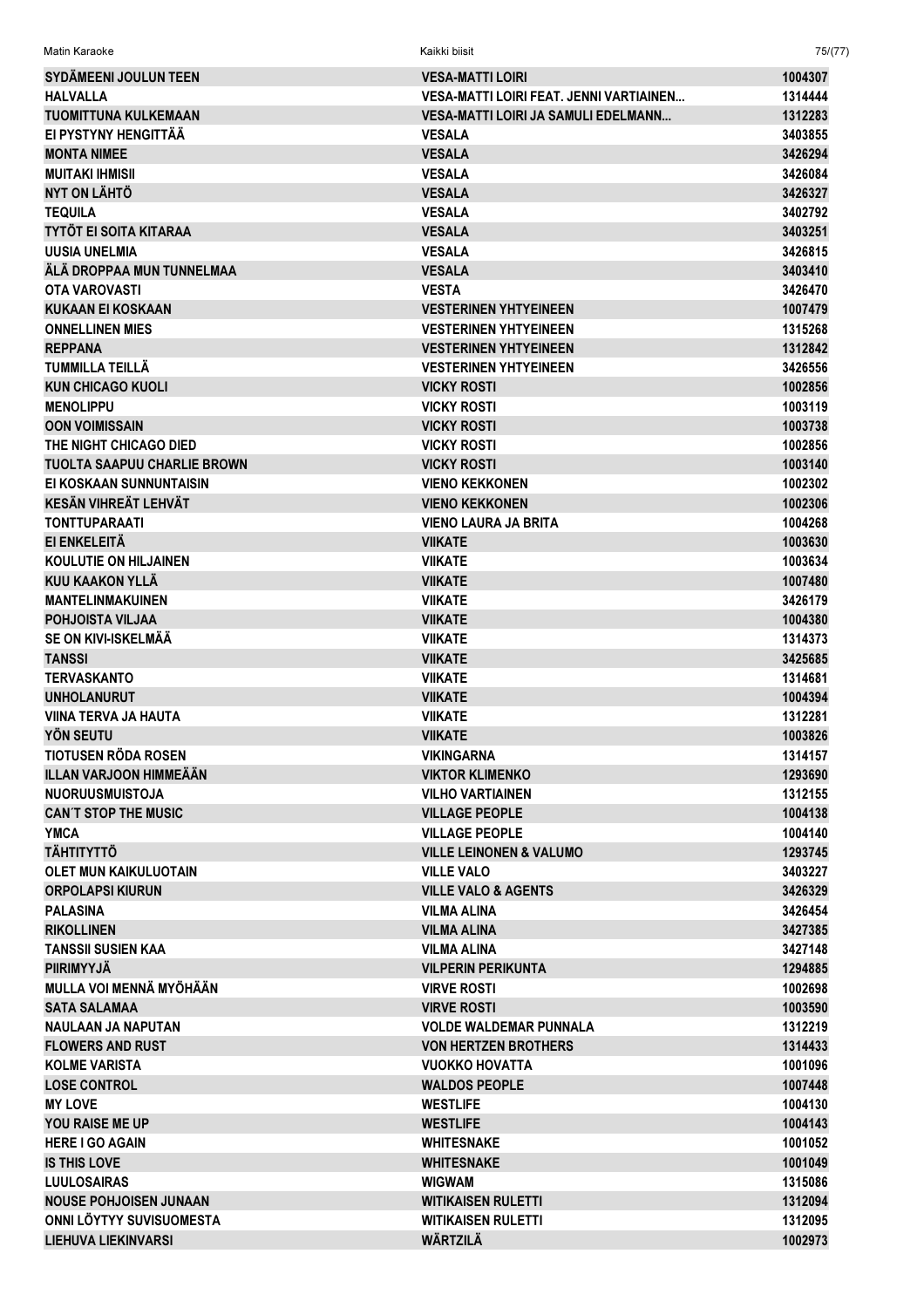| Matin Karaoke                    | Kaikki biisit       | 76/(77) |
|----------------------------------|---------------------|---------|
| MIKÄ MÄTTÄÄ                      | WÄRTZILÄ            | 1003056 |
| <b>KAUNIS PETO</b>               | XL <sub>5</sub>     | 1007481 |
| <b>MUISTAN</b>                   | XL <sub>5</sub>     | 3426293 |
| <b>ONLY YOU</b>                  | YAZOO               | 1004127 |
| <b>ANGELIQUE JOHNNY B</b>        | ΥÖ                  | 1003063 |
| <b>DEADLINE</b>                  | YÖ                  | 1003560 |
| <b>EN SAANUT SUA PILVIIN</b>     | YÖ                  | 1003819 |
| <b>ENKELILLE</b>                 | YÖ                  | 1002534 |
| <b>ERAKKO</b>                    | YÖ                  | 3403218 |
| <b>HYVÄSSÄ JA PAHASSA</b>        | YÖ                  | 3425668 |
| <b>IHMISEN POIKA</b>             | YÖ                  | 1003735 |
| <b>JOUTSENLAULU</b>              | YÖ                  | 1002582 |
| <b>KANSSAS TANSSIN PILVIIN</b>   | YÖ                  | 3427134 |
| <b>KATUJEN KUNINGATAR</b>        | YÖ                  | 1002689 |
| <b>KIITOS JA KUNNIA</b>          | YÖ                  | 1003828 |
| <b>KUIN SÄVEL OISI HÄN</b>       | YÖ                  | 1003253 |
| <b>KUN NUORUUS KATOAA</b>        | YÖ                  | 3402682 |
| <b>KUOROTYTTÖ</b>                | YÖ                  | 1003851 |
| <b>LAULU RAKKAUDELLE</b>         | YÖ                  | 1002514 |
| <b>LOISTO</b>                    | YÖ                  | 1003829 |
| <b>MINNE TUULET VIE</b>          | YÖ                  | 3402785 |
| <b>MITÄ JOS MÄ RAKASTAN SUA</b>  | YÖ                  | 3426039 |
| <b>MYSTEERI</b>                  | YÖ                  | 1002641 |
| NIIN PALJON ME TEIHIN LUOTETTIIN | YÖ                  | 1314377 |
| <b>OIKEE ENKELI</b>              | YÖ                  | 1003235 |
| <b>PARRASVALOT</b>               | YÖ                  | 1003894 |
| PETTÄVÄLLÄ JÄÄLLÄ                | YÖ                  | 1004393 |
| <b>RAKKAUDEN VAHVISTAMA</b>      | YÖ                  | 1004388 |
| <b>RAKKAUS ON LUMIVALKOINEN</b>  | ΥÖ                  | 1002805 |
| <b>RAKKAUTTA VAIN</b>            | YÖ                  | 1003633 |
| <b>SYYT SYNTYJEN</b>             | YÖ                  | 1314132 |
| SÄRKYNYT ENKELI                  | YÖ                  | 3426551 |
| <b>SÄRKYVÄÄ</b>                  | YÖ                  | 1002646 |
| <b>TIA-MARIA</b>                 | YÖ                  | 3427389 |
| <b>TIE SYDÄMEENI</b>             | YÖ                  | 1003300 |
| <b>TOINEN ELÄMÄ</b>              | YÖ                  | 3426392 |
| <b>TUNNIT</b>                    | ΥÖ                  | 1314385 |
| <b>VIE MUT MINNE VAAN</b>        | YÖ                  | 1002533 |
| YHDEN ILLAN VARIETEE             | ΥÖ                  | 1003064 |
| ΥÖ                               | YÖ                  | 1003776 |
| JÄÄN SUN VIEREEN                 | YÖ FEAT. STINA GIRS | 1314853 |
| <b>AJOPUU</b>                    | <b>YÖLINTU</b>      | 3426389 |
| AMERIKKAAN, AMERIKKAAN           | <b>YÖLINTU</b>      | 1312017 |
| <b>ANTEEKSI</b>                  | <b>YÖLINTU</b>      | 1003780 |
| <b>APPELSIINILEHTOON</b>         | <b>YÖLINTU</b>      | 1314354 |
| <b>HAAMUKIPUA</b>                | <b>YÖLINTU</b>      | 1312002 |
| <b>HAAVOITTUMATON</b>            | <b>YÖLINTU</b>      | 1003546 |
| <b>ILTA-AURINKO</b>              | <b>YÖLINTU</b>      | 1002737 |
| <b>LIIAN SUURI CITY</b>          | <b>YÖLINTU</b>      | 1002269 |
| <b>MAHDUNKO MAAILMAAS</b>        | <b>YÖLINTU</b>      | 1002842 |
| <b>MENNYTTÄ MIESTÄ</b>           | YÖLINTU             | 1003602 |
| <b>MERIMIES</b>                  | <b>YÖLINTU</b>      | 3427449 |
| <b>MIES KYLMÄN MAAN</b>          | <b>YÖLINTU</b>      | 1002436 |
| <b>MIES KYLMÄN MAAN</b>          | <b>YÖLINTU</b>      | 1312049 |
| <b>MINNE MAAILMA KULJETTAA</b>   | YÖLINTU             | 1314119 |
| <b>MÄ PUTOAN</b>                 | <b>YÖLINTU</b>      | 1003228 |
| NOPEAT SYÖVÄT HITAAT             | <b>YÖLINTU</b>      | 1003351 |
| PIENEN POJAN HAAVEET             | YÖLINTU             | 1002236 |
| <b>PIENI LINTUNEN</b>            | <b>YÖLINTU</b>      | 1002670 |
| <b>PIENI LINTUNEN</b>            | <b>YÖLINTU</b>      | 1312045 |
| PIMEÄSTÄ VALOON                  | YÖLINTU             | 1003849 |